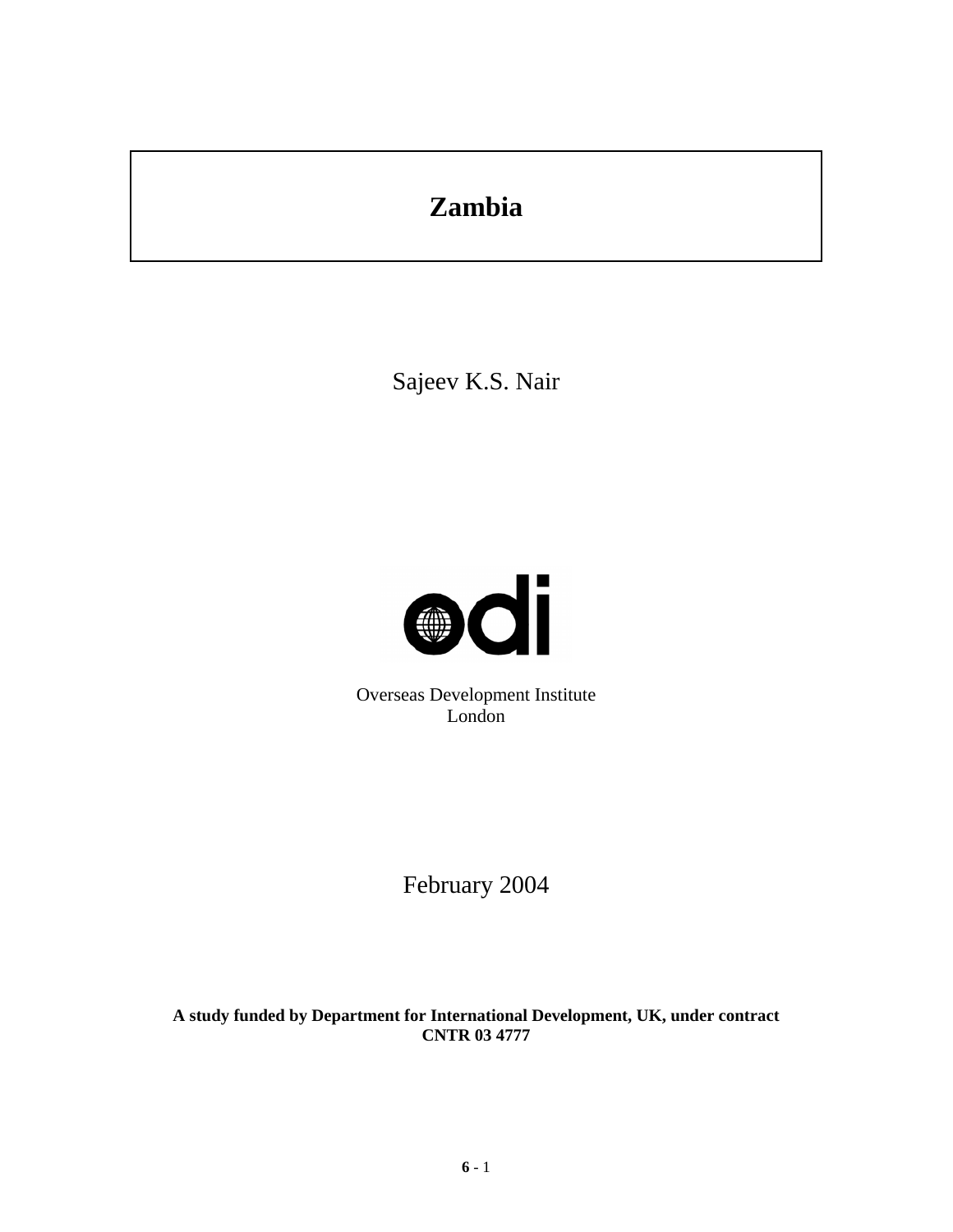# **Contents**

| 6.4 Trade profile of selected agriculture and horticulture products 21 |  |
|------------------------------------------------------------------------|--|
|                                                                        |  |
|                                                                        |  |
|                                                                        |  |
|                                                                        |  |
|                                                                        |  |
|                                                                        |  |
|                                                                        |  |
|                                                                        |  |
|                                                                        |  |
|                                                                        |  |
|                                                                        |  |
|                                                                        |  |
|                                                                        |  |
|                                                                        |  |
|                                                                        |  |
|                                                                        |  |
|                                                                        |  |
|                                                                        |  |
|                                                                        |  |
|                                                                        |  |
|                                                                        |  |
|                                                                        |  |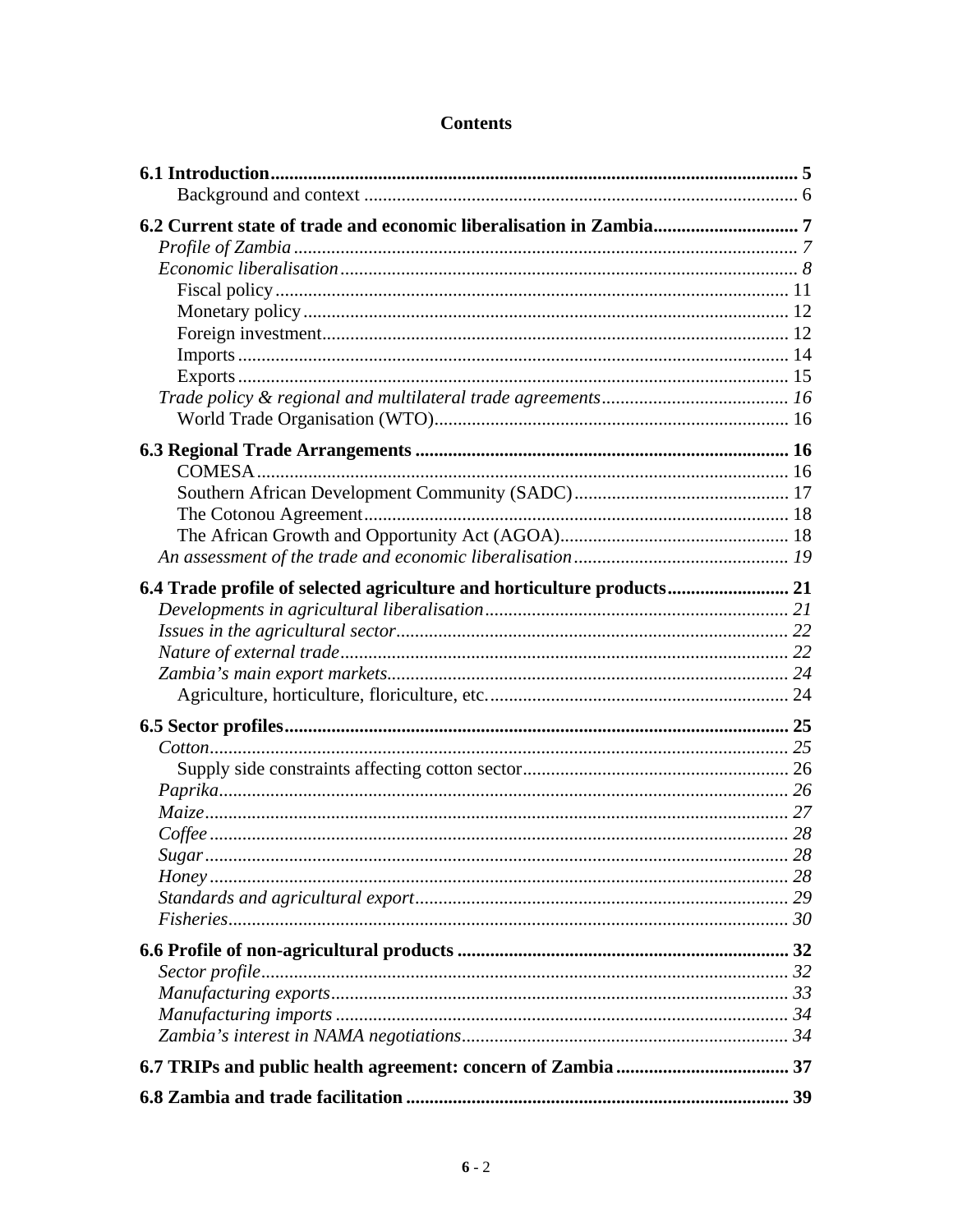| 6.10 Zambia's approaches to the WTO DDA negotiations and Cancún Ministerial 50 |  |
|--------------------------------------------------------------------------------|--|
|                                                                                |  |
|                                                                                |  |
|                                                                                |  |
|                                                                                |  |
| Zambia's position(s) on agriculture and General Agreement on Trade in Services |  |
|                                                                                |  |
|                                                                                |  |
| Inter-institutional standing committee on trade policy and strategies 53       |  |
|                                                                                |  |
|                                                                                |  |
|                                                                                |  |
|                                                                                |  |
|                                                                                |  |
|                                                                                |  |
|                                                                                |  |
| <b>Services</b>                                                                |  |
|                                                                                |  |
|                                                                                |  |
|                                                                                |  |
|                                                                                |  |
|                                                                                |  |
|                                                                                |  |
|                                                                                |  |
|                                                                                |  |
|                                                                                |  |
|                                                                                |  |
|                                                                                |  |
|                                                                                |  |
|                                                                                |  |
|                                                                                |  |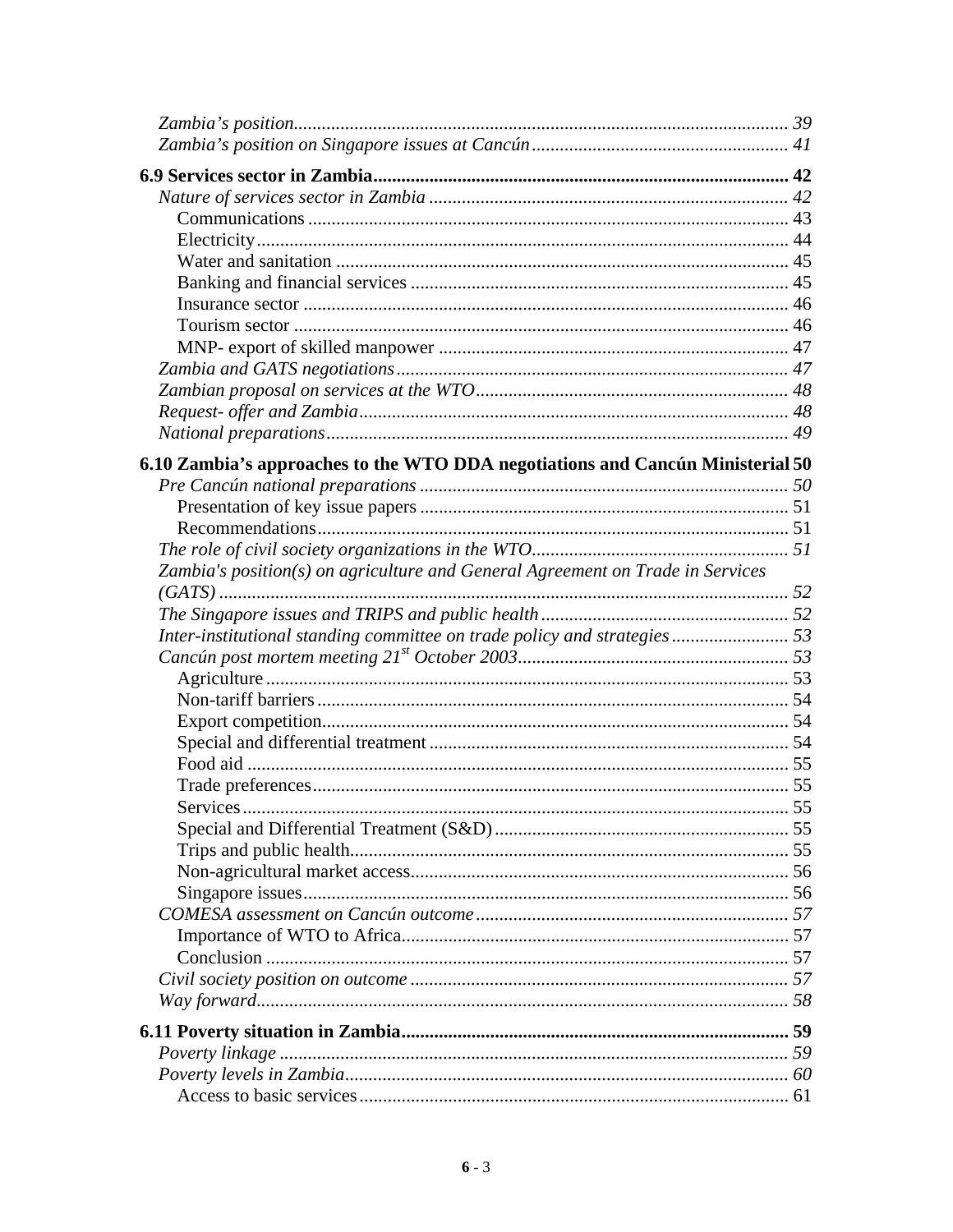| Annexe 4 Indicators of malnutrition levels by province, selected years  86 |  |
|----------------------------------------------------------------------------|--|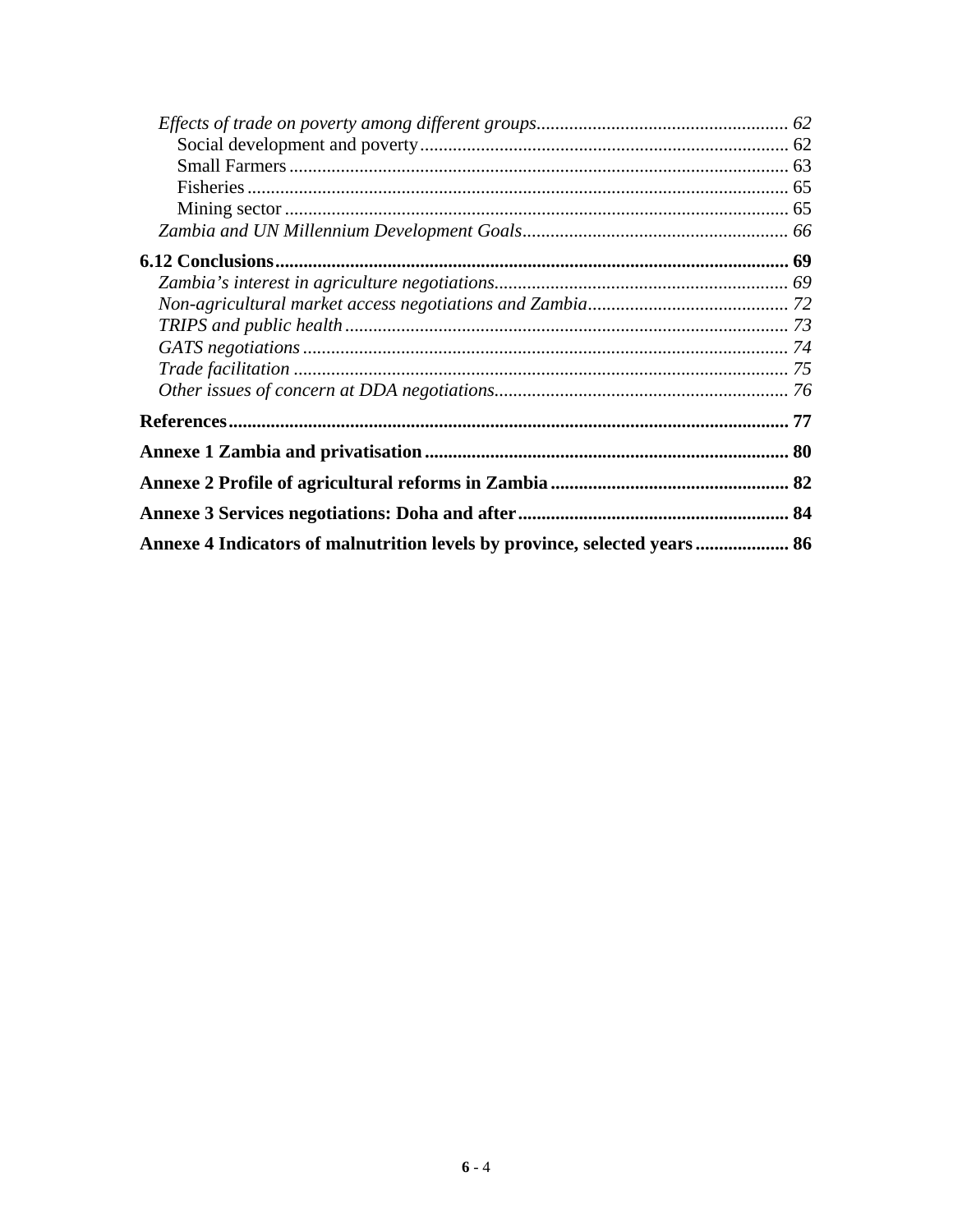# **6. The Poverty Impact of Doha: Zambia**

# Sajeev K.S. Nair

#### **6.1 Introduction**

This report is part of a multi-country study on the poverty impact of Doha Development Agenda (DDA) negotiations in selected countries of Africa, South America and Asia being coordinated by Overseas Development Institute (ODI), UK. The report perhaps could be a pioneer in this field offering a first hand insight into the possible/probable outcomes of the Doha Development Round initiated in 2001 by analysing the key positions and trade and development policies in the project countries vis-à-vis the multilateral trade arrangements under the World Trade Organisation (WTO).

Although the link between trade and poverty reduction is one of the focal point of debate in international forums, this report attempts to address the relevance and importance of WTO instruments vis à vis poverty reduction in the Zambian context. It is perhaps, important to analyse the trade and poverty linkage Zambia given the pace of economic liberalisation, which has taken place ever since 1991. The Zambian experience with liberalisation proved that hand in hand witch the restructuring of the economy trade policy reform and privatisation, there is a need to institute measures to diversify the production and export base of the economy.

The linkages between international trade and poverty has been well recognised in the trade policymaking process of the day. Trade potentially affects poverty through its effects on larger market opportunities, economic growth and income distribution. Though the effects of trade on growth have been more firmly established than its impact on income distribution, given that poverty reduction is sensitive to income distribution, this should be significant as well. Therefore, trade policy has been considered as a major tool and target for reducing poverty. Further, pro-poor growth policy will have greater impact on reducing poverty, than growth *per se.*

With high incidence of poverty (73% below poverty line) in Zambia and the current importance given on trade in enhancing economic growth, it is vital that efforts be made to look into the various dimensions of this linkage. The objective is to examine the impact of trade liberalisation on the poor. And, given the present international trade and investment regime, an open and liberalised trade policy is expected to foster economic growth, reduce distortions in domestic markets, and narrow the scope for macro economic imbalance.

Further, it would be worthwhile to gather the views of the stake holders in Zambia, which includes, the business sector, farmers and producers, civil society organizations and government on trade and development matters. It is important that the stakeholders work together for economic development and better living standards of the poor, understand the practical linkage between trade and growth, so that benefits of trade opportunities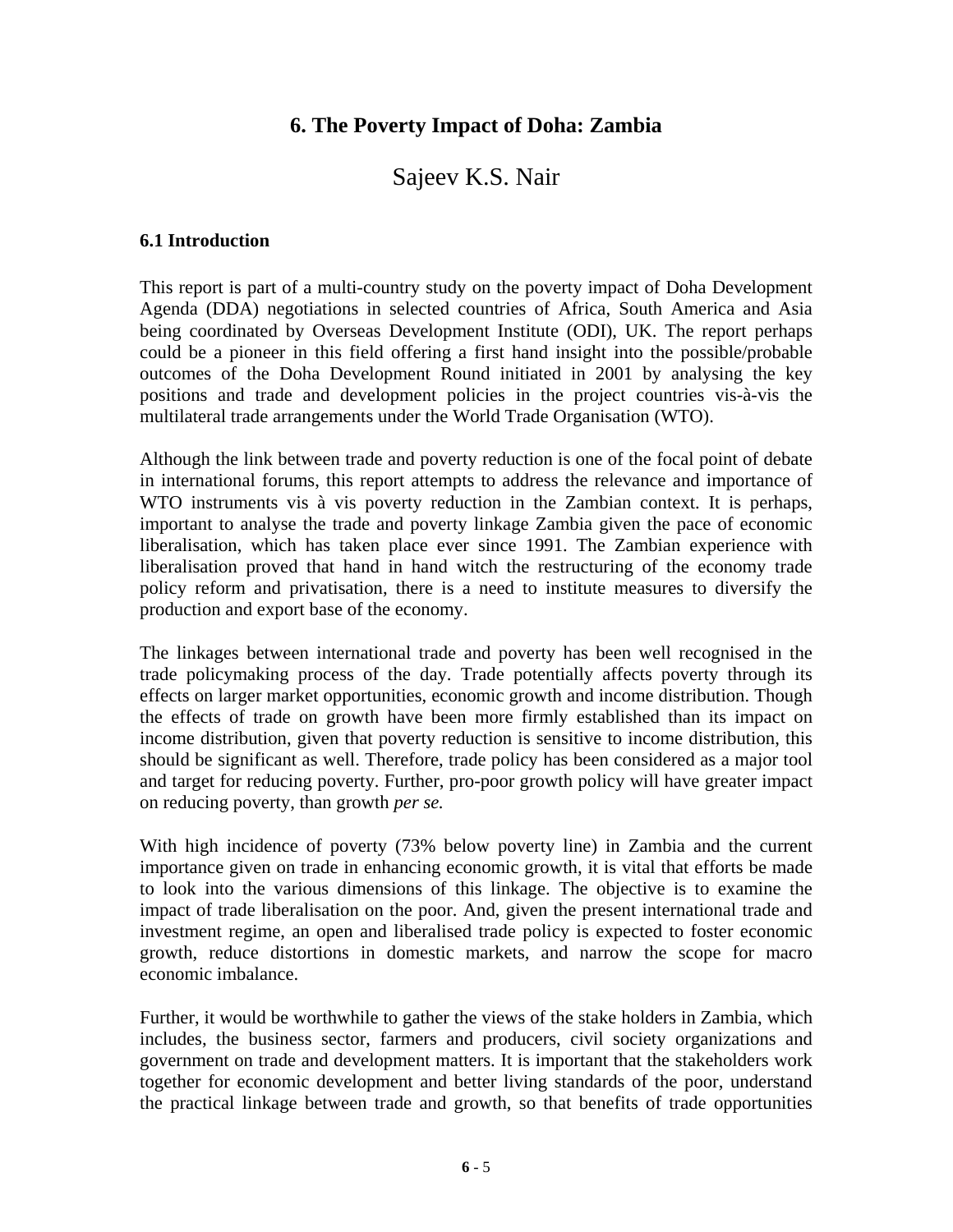provided by the WTO and the regional trade arrangements can be made available to the poor as well as the rich in the society.

#### Background and context

One fundamental aspect in the study of linkage between trade and poverty is how economic liberalisation, trade policy reform at the multilateral level and increased trade volumes (gained through external market opportunities) reduce poverty. In this light, today, many countries, both the newly industrialised, developing and least developed ones have embarked on policies of trade liberalisation which consist of the removal of domestic and external trade restrictions with the objective of bringing about a convergence of domestic prices towards international prices, with a stronger incentive to trade. The present day trade and investment policy regime of rich as well as poor countries rely on the premise of contestability of markets accompanied by the reduced role of the state in the micro level operational aspects of the economy.

The effects of trade liberalisation on economic growth and income distribution continue to be one of great interest in the present day policy debate. This is more so because economic growth and distribution of income are both two key determinants of poverty. The question is whether there have been corresponding improvements in economic growth; income distribution; and reduction of poverty levels along with liberalisation of trade. Setting aside theoretical insights on the linkage between trade and poverty, it is necessary to look into the ground realities of trade and poverty linkage to the stakeholders to understand this aspect. This is keeping in mind the basic tenets of trade policy, which normally has the objective of enhancing living standards of the citizens whether they are producers, exporters, consumers or importers.

This project intends to carry out an analysis in the Zambian context on how and under what conditions trade liberalization and Doha Development Agenda (DDA) negotiations actuates the reduction of poverty by focusing on the trade prospect of select sectors and agreements. Further, it aims to influence trade policy decision with the objective of reducing poverty through enhanced trade in selected core sectors, which have substantial poverty reduction potential.

In recent years, efforts have been made by Zambia to expand trade at the regional and multilateral level through International Treaties and Regional Integration Agreements. These efforts have had the backing of the WTO, United Nations Conference on Trade and Development (UNCTAD), United Nations Development Programme (UNDP), Common Market for Eastern and Southern Africa (COMESA), Southern African Development Community (SADC), Africa, Caribbean and Pacific–European Union (ACP-EU), etc. One of the motivations behind this phenomenon has been the emerging awareness that with the globalisation of markets, export policies are likely to have more international trade effects. Multilateral trade liberalisation efforts might be effective in countering these cross-border implications where individual governments would fail.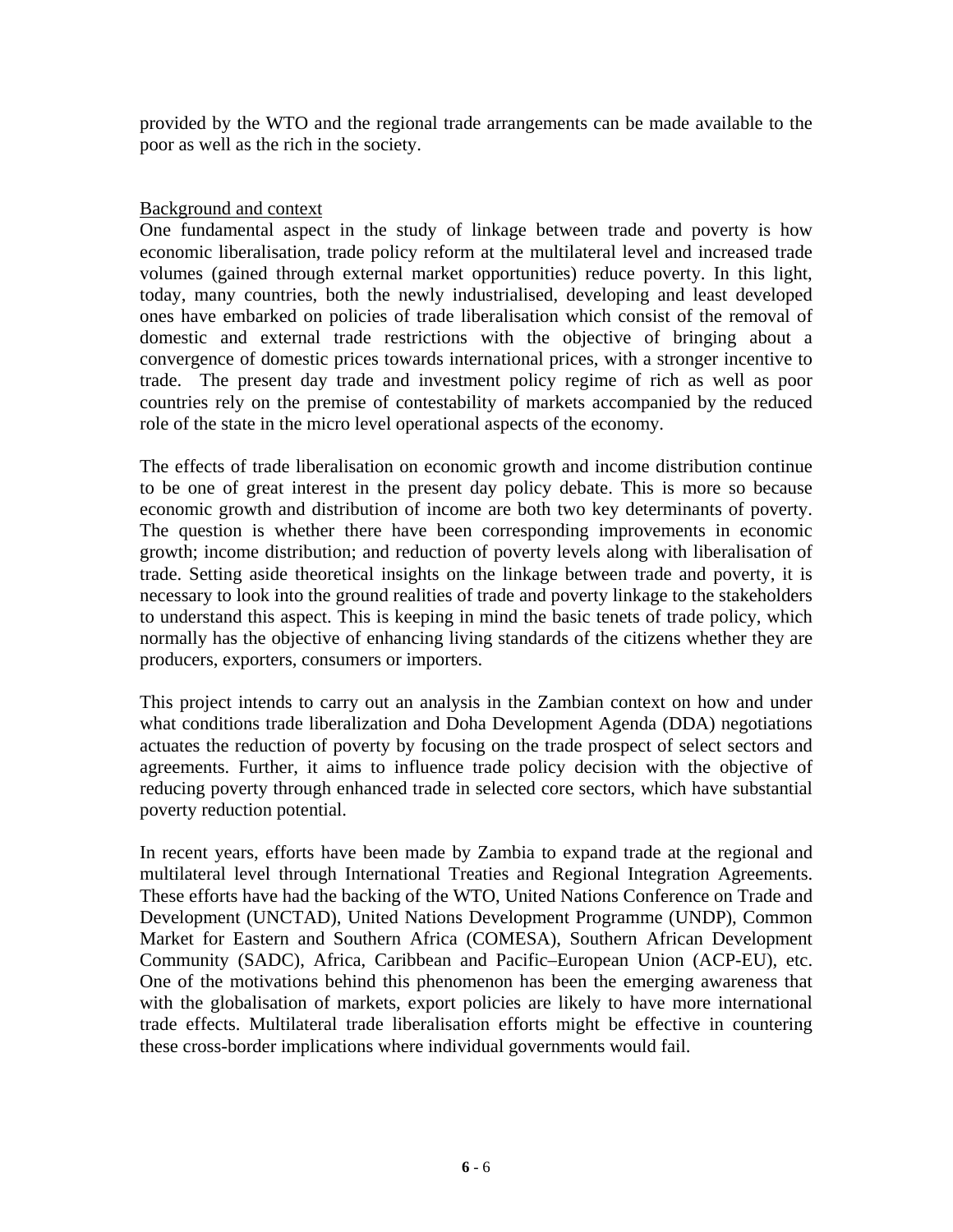International trade policy has an integral role to play in the promotion of healthy competition in the economy, thereby advancing economic efficiency and consumer welfare. This will not be achieved without sustained programmes to tackle supply side constraints. In this regard, the report also examines the attempts, which have so far been made to expand Zambia's external trade and expand the production base.

The main purpose of the report is to analyse the changes in the trade policy measures at the national, regional and international level so as to create an enabling environment for making markets and economic reforms work for the poor. The other objective is to enable the stakeholders become part of the coordinating workgroups in the various policy initiatives undertaken by the country/government by providing feed back and establishing upward and down ward linkages. The research is based on secondary data analysis, which has the objective of preparing status report and case studies on commodity production and trade of selected commodities and how they are linked to poverty reduction.

#### **6.2 Current state of trade and economic liberalisation in Zambia**

#### *Profile of Zambia*

Zambia is a land locked country in Southern Africa, which shares common land boarder with eight countries viz. Angola, Botswana, Democratic Republic of Congo, Malawi, Mozambique, Namibia, Tanzania, and Zimbabwe. The geographical area of Zambia spans 752,610 square kilometres. The country until 1991 had huge dependence on copper and cobalt, which accounted for about 70% of total exports revenue. Increasing costs of production and transportation to the main markets in Europe and Asia and the decreasing demand for copper due to technological changes in the economies of traditional buyers have made the copper industry in Zambia less and less competitive. A persistently poor copper export performance over a period of time has caused recurrent balance of payments problems. This has forced the country to adopt economic liberalisation and structural adjustment programmes in 1991. The declining importance of copper can be understood from the falling production figures of about 450,000 tonnes in 1990 to about 3337,743 tones in 2002. The production of cobalt also declined slightly from 4376 tonnes to 3984 tonnes in 2002. The average price of copper per pound was US\$ 1 in 1997 and it declined to 0.70 cents (US\$) in 2002. The prices of Cobalt declined from US\$ 23.5 in 1997 to US\$ 5.62 in 2002<sup>1</sup>.

Zambia is a typical example of a Least Developed Country (LDC) with a large dependence on export revenue from a single mineral-copper, whose trade value has fallen substantially where as the country has not diversified much to other sectors. Zambia's land locked status and sharing common border with eight countries in Southern and Eastern Africa gives it both disadvantages and advantages for regional and international trade. However prevailing development bottlenecks, under developed manufacturing and agricultural sector, ineffective business practices and low levels of economic management skills have hindered Zambia from benefiting from its geographical advantage. Of late, Zambia has suffered from brain drain and a progressive deterioration

<sup>&</sup>lt;sup>1</sup> Republic of Zambia, Economic Report 2002, P. 62-63.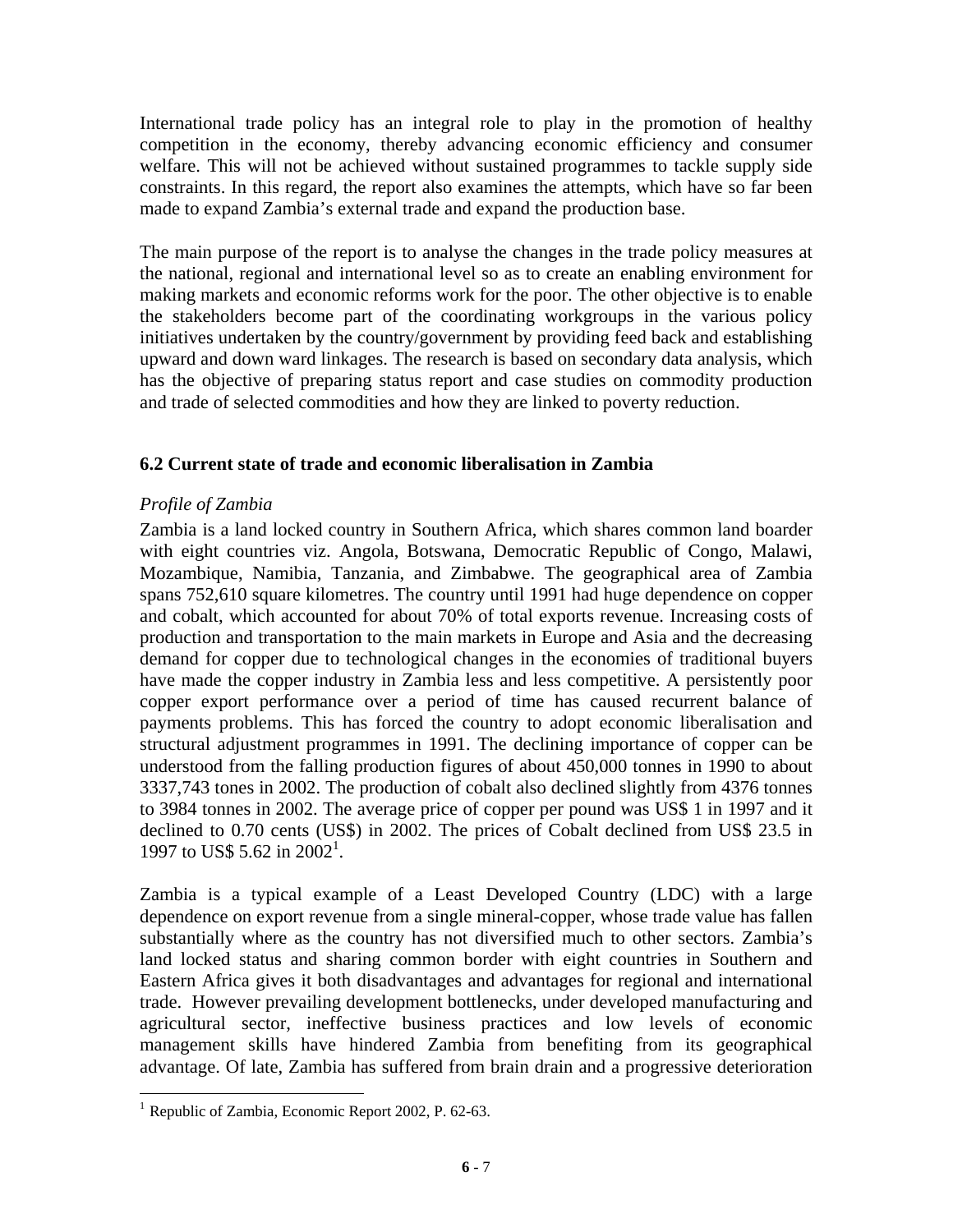of social and economic welfare and employment opportunities. The total population of Zambia was estimated 10.5 million in 2002. Average male literacy is 84.6 percent, which is higher than the average female literacy rate (70.2 percent). The average literacy rate is 77.2 percent of the population.<sup>2</sup>

The human development indictors have slowed down since the 1980s and began to deteriorate in the 1990s. For instance, at the national level mortality rate of children below five fell to a low of 150 deaths per 1000 in 1980 but has since crept upwards to 202 in 1992 and is estimated to be around 250 per 1000. Life expectancy for both males (41.4) and females (40.6) was in 1999, Life expectancy at birth for the total population was 41 years<sup>3</sup>. However, the 2002 official estimates indicated an increased life expectancy of 52. Fertility rates have remained stable at around 6 children per woman.<sup>4</sup>

Zambia has adopted republican model government since independence in 1964 and it is a member of the Commonwealth of Nations. Zambia has been a strong proponent of the Pan African Movement and a supporter of African liberation struggles and the nonaligned movement. Anti-colonial liberation movements of Angola, Mozambique, Namibia, South Africa and Zimbabwe had strong roots in the Zambian soil.

#### *Economic liberalisation*

Since the introduction of liberalization and structural reform measures in 1991, there has been some improvement in macroeconomic performance. Growth in gross domestic product (GDP) has averaged 2.0 percent per annum while inflation has fallen from the triple digit levels of the early 1990s to below 30%. Since the late 1990s, inflation has been an average of 27 percent on a year-to-year basis. The fiscal deficit has also been brought down during the same period. However, pressure continues to mount on the expenditure side and the domestic debt, arising from short-term (treasury bills and government bonds) financing from open market operations.

Between the periods 1995-2002, the exchange rate (US\$-Kwacha) has depreciated by more than 300 percent. Generally this has been due to shortage of foreign exchange resulting from low export earnings from copper. Copper production and exports experienced a declining trend due to poor performance of the state-owned mining company Zambia Consolidated Copper Mines (ZCCM) along with the dwindling demand and lower prices. Foreign exchange shortages were exacerbated by unsatisfactory disbursement of pledged external financial assistance coupled with high import dependence of the economy and high levels of debt service obligation, which was estimated as 15 % of the total expenditure budget.

 $2^2$  UNDP,  $(2001)$ .

<sup>3</sup> PRSP, 2002-2004

 $4$  UNDP,  $(2001)$ .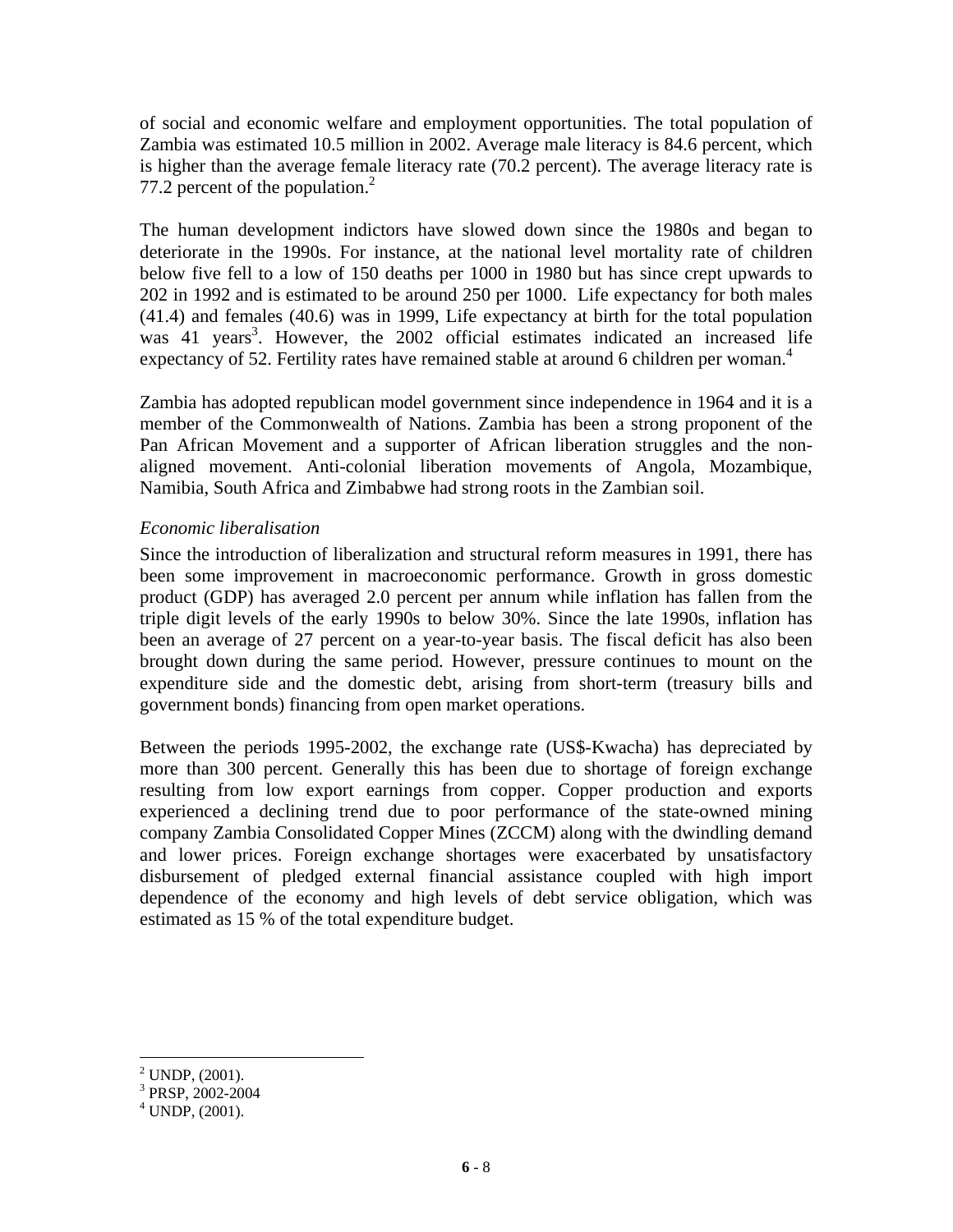|                                | 1995           | 1996    | 1997    | 1998                     | 1999    | 2000                     | 2001  | 2002  |
|--------------------------------|----------------|---------|---------|--------------------------|---------|--------------------------|-------|-------|
| GDP growth $(\%)$              | (2.5)          | 6.7     | 3.3     | (1.9)                    | 2.2     | 3.6                      | 4.0   | 3.0   |
| Inflation $(\%)$               | 34.5           | 35.2    | 18.6    | 30.6                     | 20.6    | 26.1                     | 21.7  | 20.0  |
| Deficit as % of GDP            |                |         | $\sim$  | $\overline{\phantom{0}}$ | 11.4    | 13.6                     | 2.4   | 3.3   |
| ExchangeRate US\$1/ZK)         | 938.0          | 1,298.3 | 1,421.9 | 1,911.                   | 2,630.9 | 4209.8                   | 3,891 | 4,842 |
| Treasury bill rate (%)         | 39.8           | 52.8    | 29.5    | 24.9                     | 36.2    | 34.0                     | 48.2  | 31.7  |
| Lending rate $(\% )$           | 45.53          | 53.8    | 46.7    | 31.8                     | 40.4    | 49.6                     | 55.0  | 50.0  |
| Formal employment. As          |                | 12.0    | 10.8    | 10.2                     | 10.3    |                          |       |       |
| % of labour force              |                |         |         |                          |         |                          |       |       |
| Unemployment rate              |                | 12.9    | 15.2    | 11.9                     | 10.3    | $\overline{\phantom{a}}$ |       |       |
| Foreign direct investment      | $\overline{a}$ |         | 207     | 198                      | 163     | 122                      | 72    | 82    |
| $(US \$                        |                |         |         |                          |         |                          |       |       |
| <b>Gross Domestic</b>          | 13.9           | 14.9    | 14.5    | 25.6                     | 24.2    |                          | 20.0  | 18.0  |
| Investment (% GDP)             |                |         |         |                          |         |                          |       |       |
| Per capita GNP (US \$)         | 330            | 350     | 380     | 388                      | 279     | 232                      | 318   | 316   |
| <b>Total Debt Stock (US\$)</b> | 6,089.9        | 6,206.1 | 6,752.6 | 6,928.7                  | 6,507.4 | 5,310.5                  | 7,123 | 6487  |
| millions)                      |                |         |         |                          |         |                          |       |       |
| Debt stock per capita          | 641            | 640     | 682     | 686                      | 632     | 590                      | 642   | 579   |
| (US\$)                         |                |         |         |                          |         |                          |       |       |

**Table 1.1 Selected economic indicators: 1995-2002**

*Sources*: Central Statistical Office, Bank of Zambia, Economic Reports, 2001 and 2002 and Zambia DSA Report 1998, African Development Indicators 2000.

Gross domestic investment has remained relatively stagnant at around 14 percent of GDP while foreign direct investment (FDI) has showed improvement since liberalisation. Formal sector employment has remained low at about 11 percent of the total labour force. While there has been increased activity in the informal sector, this has mainly been dominated by retail and petty trading and other services sectors. For instance in 2002 wholesale and retail trade accounted for 18.7 % of the GDP<sup>5</sup>. In 2002 Gross Domestic Product (GDP) was estimated to be ZK 2701.9 billion.

Real GNP per capita has been declining and it has more than halved from the level at independence in 1964. Consequently Zambia has been re-classified from a medium to a low-income country. The debt stock shows an upward trend between 1995 and 1998 and thereafter a declining trend. Zambia is a heavily indebted poor country (HIPC) and a beneficiary of HIPC initiatives of debt cancellation and special external assistance. However, with Zambia's accession to the enhanced HIPC initiative on  $1<sup>st</sup>$  January 2001, the country was expected to benefit debt relief thereby reducing the debt stock and debt service obligations.

The debt service burden exceeds a quarter of annual foreign exchange receipts. This is a major drain on scarce foreign exchange resources that the country needs to finance imports and development activities. Zambia is highly dependent on imports, particularly on imports of petroleum products, transport and communication equipments, electronic, fertilisers and pesticides, raw materials for manufacturing, food products, etc. Zambia is prone to balance of payments difficulties due to imbalances in trade with its partners.

 $<sup>5</sup>$  CSO, The Monthly – Economic Indicators, January 2004</sup>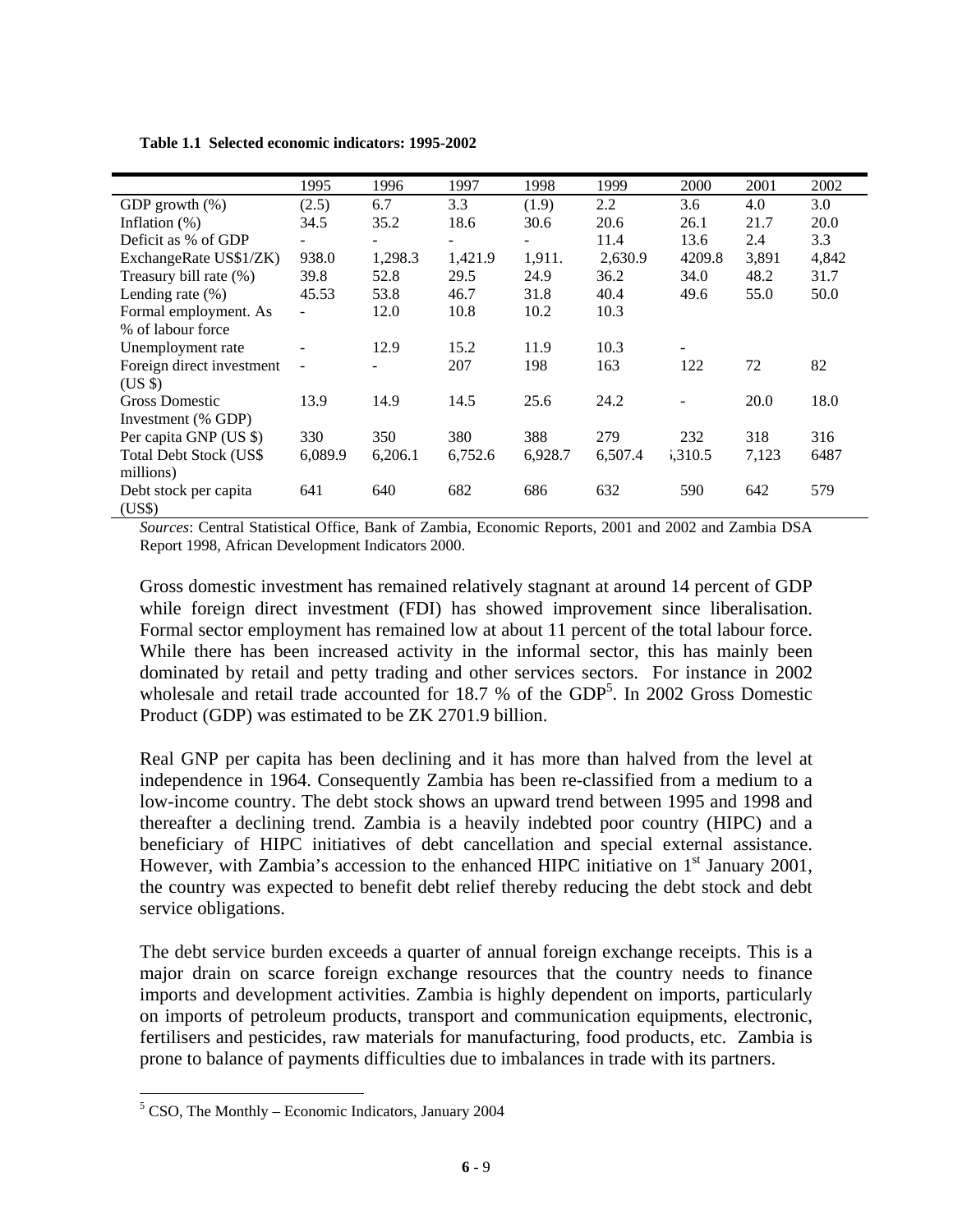The external trade balance invariably reflects the internal fiscal position of the economy. The revenues-expenditure gap in budget is small as it follows the guidelines of international financial institutions (IFI). Domestic expenditures account for about 90% of revenues. The government therefore has a difficult debt service burden both at home and abroad. Several structural Adjustment (SAP) programmes supported by the International Monetary Fund (IMF), the World Bank (WB) and bilateral donors to relieve the fiscal burden through privatisation, budget support, cost sharing, reduction of civil service emoluments and market liberalisation have been tried out ever since 1991. But SAP, which continued about a decade has yet to be shown considerable growth in production, income and employment. As regards indicators, the country has privatised nearly 80% of its total of 320 state owned parastatal companies between 1992-2002 periods.

Agriculture output, which influences the livelihood of majority of the population, continues to be dependent on rainfall, rather than irrigation facilities. Production of major products such maize, grains and pulses, livestock and livestock's products, fishing, oils, tobacco and cotton are crucial. The production of industrial minerals such as lead and zinc have declined and, fertiliser, chemicals and textiles have either stalled or drastically fallen. Unemployment has risen considerably and the official estimate of 24 percent current unemployment seems to be an understatement. Annual growth of the labour force is 2.8 percent. $6$  In this background, Zambia has to take measures to overcome the economic stagnation and declining state of the economy, which began in 1980s. All forms of external development assistance and revenue through international trade will be required to accelerate the pace of development.

Following the conclusion of consultations under the International Monetary Fund (IMF) Article IV with the Government of Zambia, Zambia embarked on its structural adjustment program in late 1991, with a view to transforming a state-led, stagnating economy into a market driven economy. The economic reform programme consisted of three policy objectives:

- Restoration of macroeconomic stability through monetary and fiscal reforms
- Facilitation of private sector growth by removal of price controls and exchange rate and import and export controls.
- Shift agriculture and industry from public monopolies to private and decentralised institutions<sup>7</sup>.

Comprehensive reforms were implemented, including far-reaching trade and exchange liberalization, a liberalization of agricultural policies, an ambitious privatization programme, civil service reform, and a strengthening of the legal framework. **(For the details of the privatisation see annexure 1)** 

<sup>6</sup> World Bank, (2001).

<sup>&</sup>lt;sup>7</sup> See Lise Rakner, Nocholas van de Walle and Dominic Mulaisho in S. Devearajan, Pollar, D. R. and Holmgren, T. (Editors) Aid and Reform in Africa, World Bank (2001), Washington D.C pages 535-623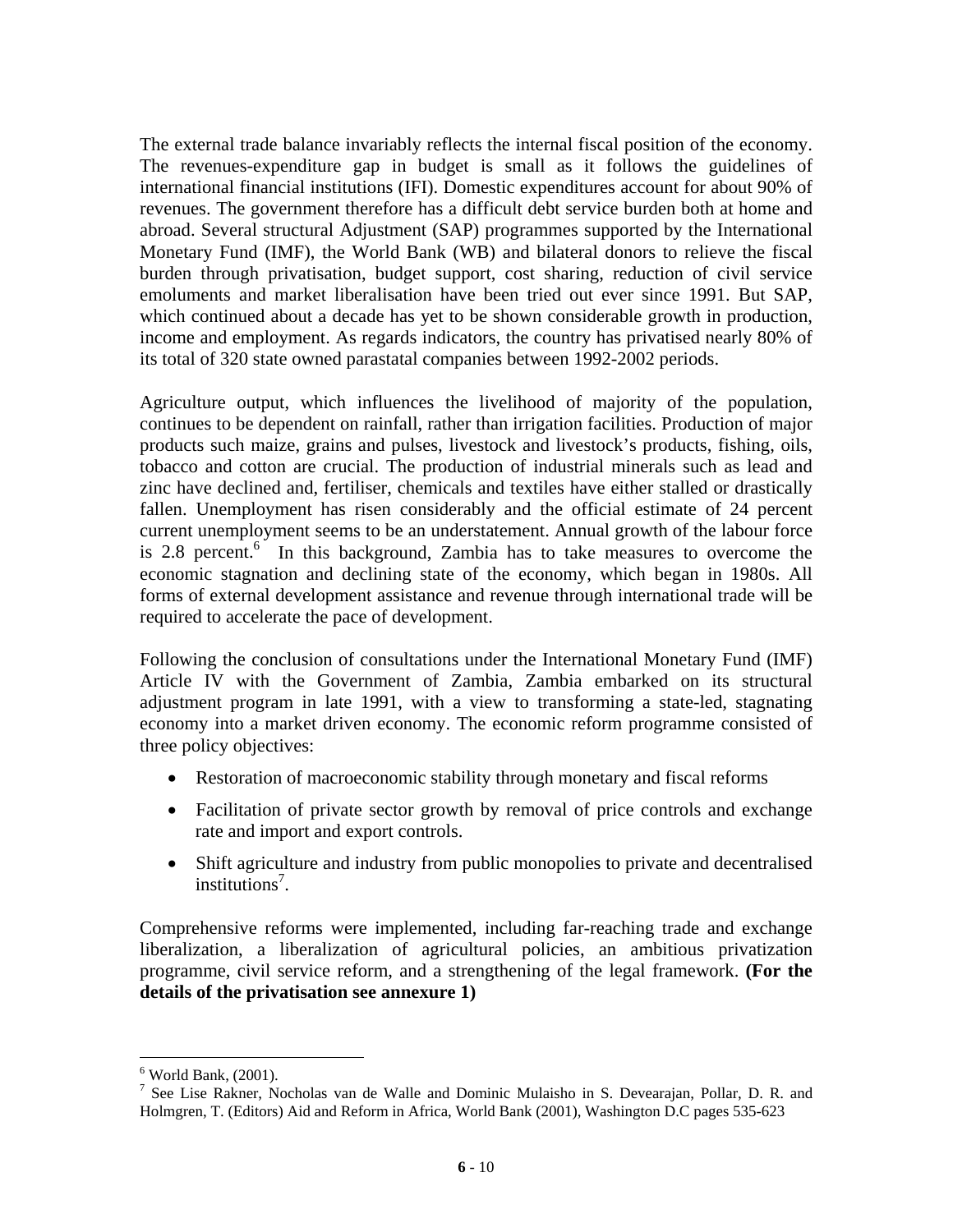Despite the tremendous progress achieved in the privatisation of industry and the trading sector, there has been some delay in ensuring the private participation and bringing competition in public utilities such as the telecommunications, energy, media, railways and banking sectors. By 2002 political commitment to privatise the remaining parastatals remained low. This was because, the speedy privatisation had resulted in shedding of labour and increasing hardship among the working class. The closure of privatised mines, Kabwe lead and Zinc and Baluba mines created untold miseries to workers and their dependents. The proposed closure of privatised Konkola Mine–Zambia's largest copper mine in July 2002 caused by withdrawal of the major shareholder Anglo-American Corporation due to poor copper prices and escalating production costs seems to have soured official commitment to privatisation. Commercialisation seems to be the preferred option due to the high national stakes held in the remaining sectors.

#### Fiscal policy

 $\overline{a}$ 

The fiscal policy focuses on taxes, government spending and borrowing.<sup>8</sup> The government budget accounts for 35.5 percent of the GDP.<sup>9</sup> The problem with the fiscal policy in Zambia is that it has to take care of huge expenditure for development and infrastructure but the tax base is narrow. This raises the tax burden on a few through increase in taxes. Zambia suffered from huge revenue loss and fiscal deficit because of the collapse of the copper price and industry and, therefore, needs to raise revenues from other sources and also restrain expenditure. Starting with a tax reform in 1993, the government has taken steps to improve tax administration and established the Zambia Revenue Authority in 1994. In 1995, Value Added Tax (VAT) was introduced and pegged at 17.5 percent. It is generally believed in Zambia that the existing level of VAT tends to make exports less competitive and unrewarding. This has resulted in an increase of the informal cash economy and evasive strategies to minimise taxes.

At the core of Zambia's fiscal policy has been the control of government expenditure to reduce the deficit, through cutbacks on civil service emoluments and transfer payments. In the pre-reform period, the major cause of expenditure deficit was the policy of price control and provision of free public services- particularly education and health. Price controls entailed subsidies, which the government had to fund through public borrowing. However, even after the recent privatisation of the copper mines required the government to continue subsidising the poorly performing copper industry. In 2000, net public lending to Zambia Consolidated Copper Mines (ZCCM), for instance, was 19.33 percent of government expenditure, or 65 percent of receipts on income tax.<sup>10</sup>

The deficit is partially financed l from external grants and public borrowing through issue of bonds<sup>11</sup>. The increase in supply of bonds has tended to push interest rates upwards and acted as a brake on private investment growth, through the 'crowding out effect' of

<sup>&</sup>lt;sup>8</sup> In Zambia, public borrowing is not entirely a matter of monetary policy, but, to a certain extent, fiscal policy tool too.<br><sup>9</sup> Government o

Government of the Republic of Zambia, Budget Address 2002 p.14

<sup>&</sup>lt;sup>10</sup> Government of the Republic of Zambia, MOFED (2000) Table 2.3 Domestic Fiscal Performance.

<sup>&</sup>lt;sup>11</sup> The economic report of 2000 showed that government borrowing accounted for 65 percent of bank lending, with 20 percent going to electricity and water and only 15 percent to the private sector.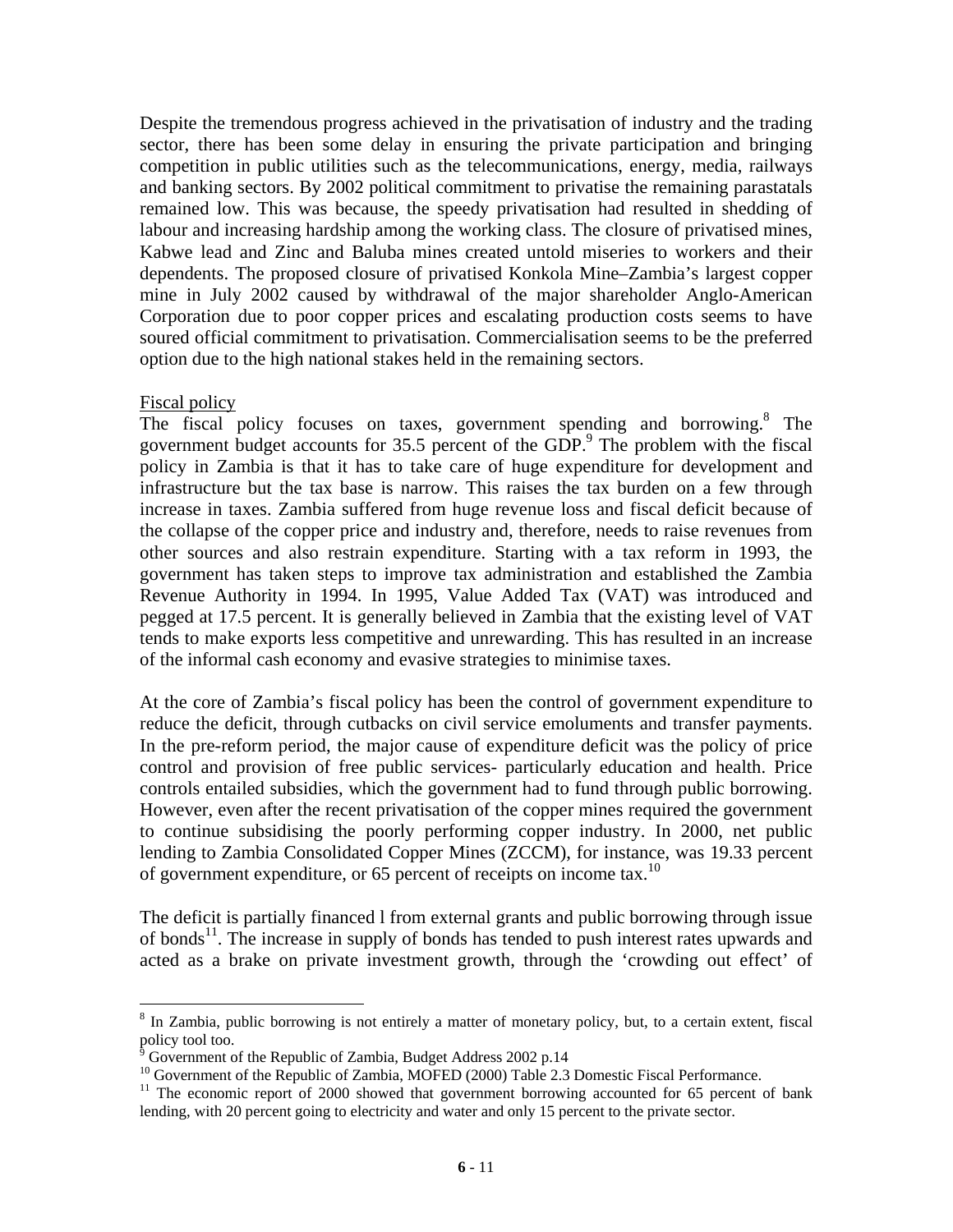government borrowing on the private sector. Poor fiscal policy management seems to be at the centre of internal distress in Zambia's economic situation. This has negative pressures on the external balance.

Another major concern is the quality of government spending. Much of the government expenditure goes towards the emoluments of its personnel (21 percent) and capital expenditure (39 percent), of which 60.4 percent is foreign-funded. Debt service is 15 percent and recurrent departmental charges 25 percent.<sup>12</sup> On account of this, expenditure in development and infrastructure suffers.

#### Monetary policy

The monetary policy in Zambia is based on the belief that a market-determined exchange rate can be helpful in correcting the balance of payments deficits. This, however, led to the depreciation of the Kwacha (Zambian currency) considerably. The fall in the exchange rate of the Kwacha was expected to shift foreign and domestic demand towards domestic output. By freeing the exchange rate, the country could manage money supply better. Under Zambian conditions of persistent trade imbalances, this also meant reducing money supply to lessen inflation.

However, achieving monetary targets hinges upon the corresponding supply of foreign exchange from the IMF and other balance of payments (BOP) support agencies, since BOP difficulties are driven by export shortfalls. However, the reduction of money supply has had the effect of raising interest rates and lowering the level of income. The negative effect of higher interest rates on the level of expenditure on domestic output has resulted in a lower level of income and employment.<sup>13</sup>

#### Foreign investment

During the copper boom period of 1960s and 1970s, a significant proportion of the mining surplus was invested locally in import substitution industries. Much of the foreign investment during this period was destined towards the creation of state enterprises as minority interests. With hindsight, it is clear that the choice of investment did not favour the development of manufacturing sector in Zambia. When copper revenues burst, both private and public investment fell drastically. However, recurrent expenditure did not decline. Gross Domestic Investments fell from 30 percent of GDP during 1964-74 to 11 percent in 1991 and have since begun to rise.

On balance, it can be said that as a foreign direct investment destination, Zambia has consistently performed worse than the neighbour Tanzania, and than Uganda, except for 1997 when Zambia's FDI inflows were higher. However, Zambia has a smaller population than all the countries indicated in table 3, therefore, per capita foreign direct inflows to Zambia were relatively higher. In terms of accumulated foreign direct inflows,

 $12$  Government of the Republic of Zambia 2002, *Estimates of Revenue and Expenditure*.

<sup>&</sup>lt;sup>13</sup> see Levacic, R and A. Rebmann (1982) , *Macroeconomic – An Introduction to Keynesian – Neoclassical Controversies* ELBS, Macmillan for an extensive discussion of this theoretical framework.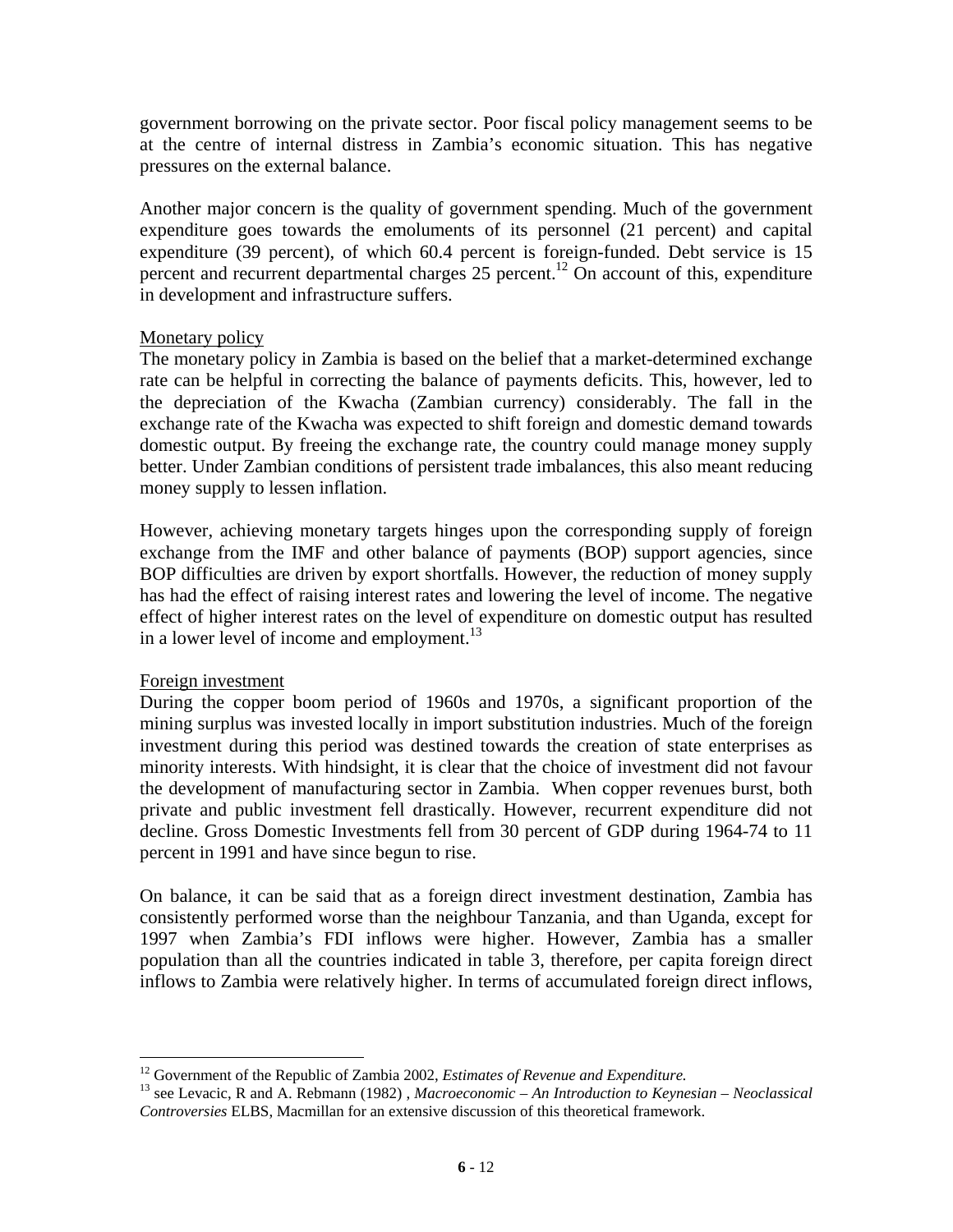Zambia's gross investment is highly dominated by foreign investors, at 52 percent of gross domestic product. $^{14}$ 

| Item           | 1970                     | 1980  | 1990  | 993   | 1995  | 1999  | 2000 | 2001 | 2002 |
|----------------|--------------------------|-------|-------|-------|-------|-------|------|------|------|
| Gross          | 1,742                    | 3,594 | 3,008 | 3,019 | 3,228 | 2.994 | 3102 | 3600 | 3700 |
| National       |                          |       |       |       |       |       |      |      |      |
| Product        |                          |       |       |       |       |       |      |      |      |
| <b>Exports</b> | $\overline{\phantom{0}}$ | 1,625 | .362  | .440  | .445  | 940   | 746  | 887  | 920  |
| Imports        | -                        | 1,987 | 2,336 | .661  | 1.762 | l.491 | 978  | 1253 | 1157 |
| Reserves       | 515                      | 201   | 206   | 192   | 223   | 45    | 114  | 114  | 259  |

#### **Table 1.2 Global Economic Indicators (in Million US Dollar)**

*Source*: Global Development Finance, World Bank Country Tables, 2001, p.600 and Economic Reports 2001/2, Ministry of Finance

Indicators given in Table above show a declining economy over the past thirty years since 1970. The decline accelerated from 1990 but the government did not engage a longterm response to external shocks. Rather, they thought the crisis would pass and therefore resorted to short-term external borrowing, which resulted in the long run accumulation of an external debt. It then becomes clear as to why one sees a rapid rise in external borrowing from less than USD1bn in 1970, to three times more ten years later and a doubling in the following ten years.

Accumulated external debt had severe implications for Zambian economy. The debt service to exports ratio increased from 21 percent between 1975 and 1984 to 64 percent in 1985-1990 periods and remained around 57 percent after 1996<sup>15</sup>. The rise in debt service burden coincided with reduction of the share of exports in GDP by 50 percent in 1965-74 and 31 percent 1990-1995. But the share of imports to GDP only reduced by 39 and 34 percent respectively.

Similarly, fiscal revenue fell from 30 percent of GDP for 1970-74 periods to 19 percent for 1980-90 periods. The greatest slump in revenues came from mining, which declined from 10.8 percent of GDP or 36 percent fiscal revenue to a low level of 1.6 percent of GDP or 8.4 percent of revenues<sup>16</sup>. To manage the economy, Zambia today depends on large external grants. Most of these grants are in form of budget and balance of payments support and food aid. Even this, has declined over the years, from US\$ 110 per capita in 1991 to US\$ in 2001. As per the 2004 budget papers, 37 % of the budget expenses are financed with the support of cooperating partners.

<sup>&</sup>lt;sup>14</sup> WIR (2000), table B4.

<sup>15</sup> World Bank 1996, *Zambia: Prospects for Sustainable Growth 1995-2000* 16 World Bank 1995, *Public Expenditure Review Report No. 13857-ZA*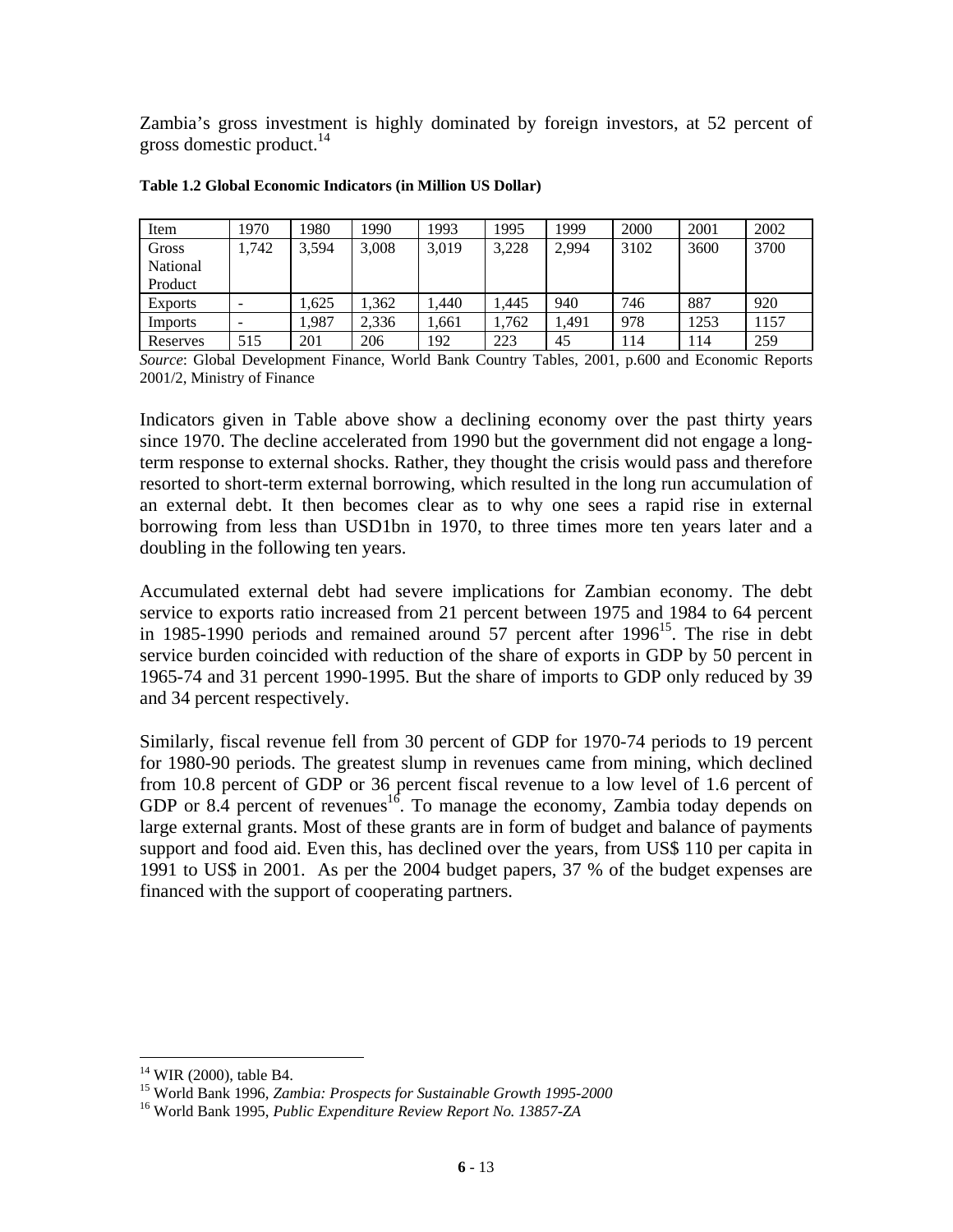|  |  |  | Table 1.3 Central Government Finance as a Percentage of GDP |  |  |
|--|--|--|-------------------------------------------------------------|--|--|
|--|--|--|-------------------------------------------------------------|--|--|

|                                                                             | 1995      | 1996   | 1997   | 1998    | 1999      | 2000    | 2001    | 2002    |
|-----------------------------------------------------------------------------|-----------|--------|--------|---------|-----------|---------|---------|---------|
| <b>Total Revenue</b>                                                        | 29.1      | 26.8   | 24.5   | 27.8    | 17.6      | 19.3    | 20.5    | 18.0    |
| <b>Total Expenditure</b>                                                    | 32.9      | 29.4   | 26.8   | 28.8    | 17.0      | 22.0    | 23.0    | 22.0    |
| Government Deficit<br>excl.<br>grants                                       | $-13.0$   | $-8.7$ | $-7.0$ | $-10.0$ | 1.0       | $-2.1$  | $-2.4$  | $-3.2$  |
| Deficit<br>incl.<br>Government<br>Grants                                    | $-3.8$    | $-2.6$ | $-1.9$ | $-4.3$  | 1.0       | $-2.1$  | $-2.4$  | $-4.1$  |
| Total Domestic Public Debt<br>outstanding                                   | <b>NA</b> | 11.7   | 10.0   | 14.3    | <b>NA</b> | 3.29    | 31.5    | 26.2    |
| $Current$ $Account - including$<br>official transfers as % of<br><b>GDP</b> | $-4.2$    | $-3.7$ | $-6.1$ | 8.1     | $-17.0$   | $-18.9$ | $-20.0$ | $-16.3$ |

*Source*: World Bank 1995, Public Expenditure Review Report No. 13857-ZA and Economic Report 2002

Zambia has a relatively open economy. With a Gross National Product of US\$3,158 million in 1998, total foreign trade accounted for US\$2,854 million or 90 percent of gross national product. According to 2000 data on export orientation shows that 56percent of exports revenue are from copper.<sup>17</sup>

Analysis of the external sector 1975-98 shows that annual exports have gradually declined over the years, but imports have consistently recorded positive annual growth rates. As a result, terms of trade have gradually deteriorated. Export unit values declined by 33 percent between 1995 and  $1998^{18}$ . Import growth has been accompanied by declining domestic manufacturing sector. The quality of imports has changed substantially from capital and intermediate goods to capital and final goods.

#### Imports

Zambia depends on imported petroleum and foreign exchange supplies are mainly spend on petroleum, capital and intermediate goods and food imports. Imports are crucial to the development of the economy as domestic production is confined to a few sectors. Import penetration i.e. the proportion of imports in domestic output, remains high, at about 33 percent per annum. Zambia imports mining and transport equipments, petroleum, and a substantial proportion of its raw materials and final goods.

External trade liberalisation has induced an import competition driven process, which resulted in the closing down of several domestic manufacturing firms, who could not withstand competition. However, the ailments of Zambian manufacturing cannot be solely explained by import competition. It is a fact that the declining copper industry has also contributed to the viability of manufacturing enterprises. In general, declining domestic demand has badly affected a number of firms that were unable to redirect their operations towards export markets. It should be mentioned that paper, chemicals, textiles

 $17$  World Bank, (2001). The exact figure for 2000 was 56.4 percent.

<sup>18</sup> World Bank, (2000).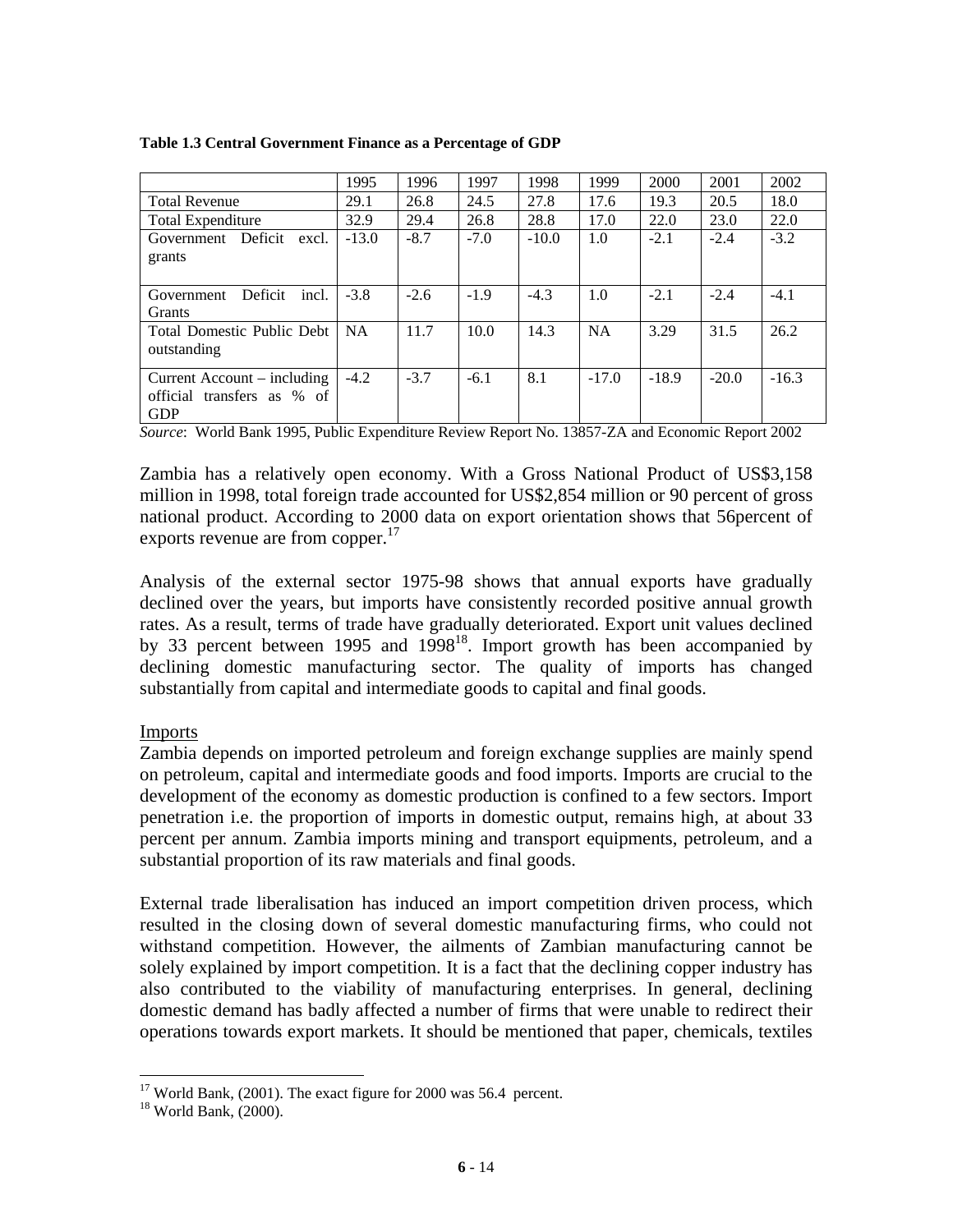and garments sectors have been badly affected from import competition. Causes of the poor export performance of Zambian industry are both structural and policy induced. Competition from imports was only one of the business constraints faced by Zambian industry. Industries have great difficulty in competing in the export as well as import sectors due to high cost of production and low quality of products.

#### Exports

In 2002 total exports earning totalled to US\$920 million, was 4% higher than 2001. The value of imports totalled to US\$ 1157 million which was 7.7 % lower than 2001. The non-traditional exports earning in 2002 was US\$ 326 million, which showed 11% increase from 2001. The growth was visible in sectors such as cotton lint, barley, tobacco, fresh flowers, gemstones, sugar, copper wires and gold bars.<sup>19</sup>

To sum up, there has been substantial increase in import of the food and beverages items, garments and non-metallic mineral products, particularly asbestos products. There has been very little progress towards enhancing competition in the so-called public service sectors. The major reasons for this could be the lack of substantial sub-sectoral restructuring before privatisation.

<sup>19</sup> Economic Report 2002, p. 50-51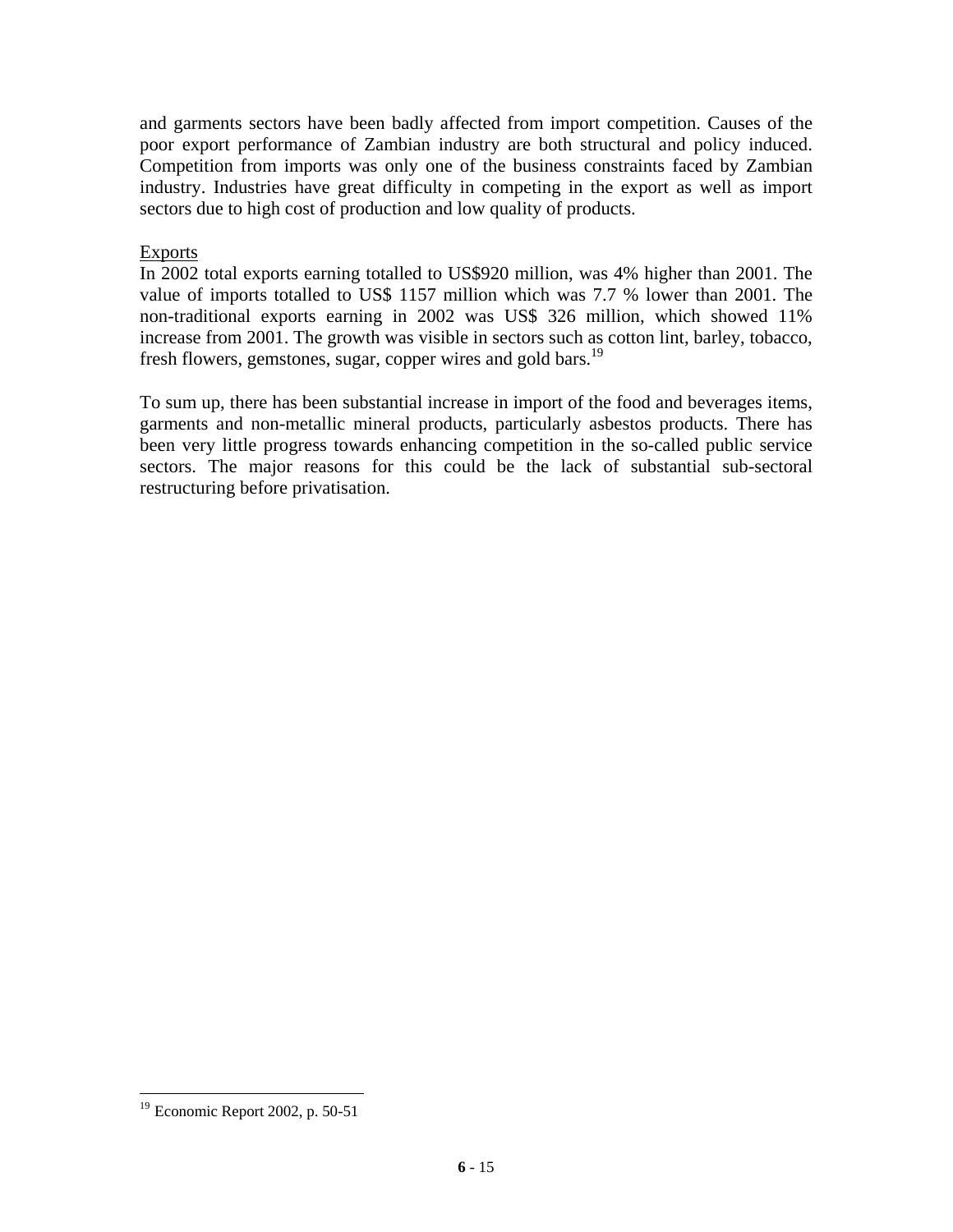#### *Trade policy & regional and multilateral trade agreements*

In 1991 the Government decided to liberalise the economy and hence its trade policy by removing bottlenecks to both domestic and international trade. The primary objectives of Zambia's Trade Policy include the following: 1. maintain a liberalised import and export regime that supports industrial development, 2. encourage production of exports and continue diversifying the export base, 3. support and encourage export of value-added goods, 4. Seek new markets and strengthen ties with regional and international markets, 5. ensure efficient customs administration and fair trade practices and reducing poverty through sustainable economic growth.

#### World Trade Organisation (WTO)

Zambia is a member of the WTO. For Zambia the multilateral trading system is seen as a means and effective way for the expansion of markets for its products as the promotion of trade with various countries. However, Zambia's capacity to take advantage of its participation in the system has been limited due to implementation problems as well as by virtue of its level of development coupled with unfair trading practices by the developed countries (through high tariffs and trade distorting subsidies). Participation in alliances such as the Africa Group, ACP/EU and the Least Developed Countries have offered a platform for the country to participation at the multilateral level.

#### **6.3 Regional Trade Arrangements**

Zambia has membership in two main regional trading arrangements: the Common Market for Eastern and Southern Africa (COMESA), and the Southern African Development Community (SADC).

#### **COMESA**

In December 1994, the member states of COMESA ratified the decision to introduce a single rate of tariff reductions for intra-regional trade. This was to start with, an across the board, 60% reduction on all goods qualifying as originating from the member states according to the criteria established in the protocol on the rules of origin. In this regard, member states have been implementing the agreed tariff reduction programme with the aim of achieving 100% preference by  $31<sup>st</sup>$  October 2000 thus creating the Free Trade Area (FTA) i.e. when all tariffs on intra-regional trade would be eliminated. It is expected that national tariff reductions should lead to the establishment of the FTA, i.e. with intra-COMESA traded products enjoying zero tariffs. Against the above tariff reduction targets, the achievements of the member states have been mixed.

The COMESA Free Trade Area which came into operation on  $1<sup>st</sup>$  November 2000 aims to deepen and broaden the integration process among member states through basically the complete elimination of tariffs and non-tariff barriers to regional trade. Member's participation in the FTA is currently, however, varied with only nine of the twenty-one members having met the  $31<sup>st</sup>$  October 2000 deadline for zero tariffs. The membership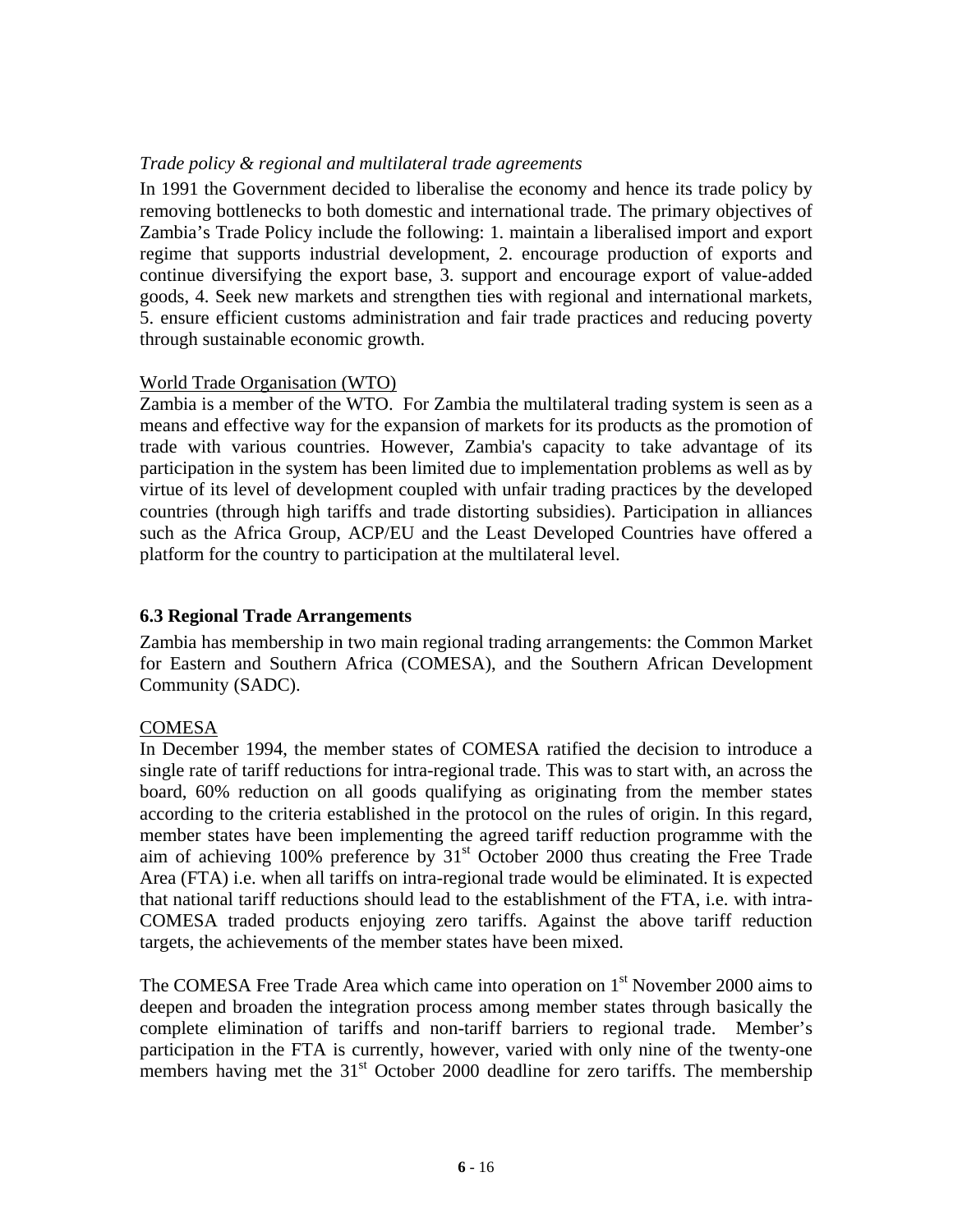covers the southern African countries (except South Africa), East Africa excluding Tanzania as well as Egypt.

Following COMESA tariff reductions and the advent of the Free Trade Area from  $31<sup>st</sup>$ October 2000, member states were expected to apply zero tariffs on intra-regional trade provided that the traded goods complied with the criteria set out in the protocol on the COMESA rules of origin. The introduction of COMESA tariff preferences is part of the trade liberalization strategies adopted by the regional grouping towards the creation of a common market. The creation of a common market is to be achieved after the elimination or sufficient reduction in transaction costs on intra-regional trade, improving the investment climate by harmonizing investment regimes and approval procedures, and by facilitating the free movement of people and capital across the region.

| Region                | Ouarter1   | Ouarter 2  | Ouarter 3  | Quarter 4* | Total |
|-----------------------|------------|------------|------------|------------|-------|
| <b>COMESA</b>         |            |            |            |            |       |
| Imports from<br>(cif) | 333, 683   | 208,933    | 263,407    | 418,415    |       |
| Exports to (fob)      | 76.911     | 92,745     | 112.944    | 144,559    |       |
| Trade balance         | $-255,772$ | $-116,188$ | $-150,463$ | $-273,856$ |       |
| <b>SADC</b>           |            |            |            |            |       |
| Imports from<br>(cif) | 1,219,045  | 1,135,476  | 1,055,027  | 1,333,864  |       |
| Exports to (fob)      | 399,962    | 478,273    | 540,854    | 575,176    |       |
| Trade balance         | $-819,083$ | $-657,203$ | $-514.173$ | $-758,688$ |       |

#### **Table 1.4 Zambia's Trade with SADC and COMESA Countries 2003**

(Million Kwacha) US1 = 4700 Kwacha

*Source*: CSO, International Trade Statistics, 2003 cited in CSO Monthly

\* Provisional

The major exports to COMESA are mineral fuels, sugar and confectionary, cotton and tobacco and tobacco substitute. The major imports from COMESA are malt and flour, bituminous coal, edible oils- (palm) soap, iron wire, etc

COMESA gives export opportunities to Zambia to a certain extent, to countries. According to 2002 export figures the increase in copper cables export to Kenya was due to COMESA arrangement. Another notable exports items to COMESA countries are Cement and sugar. In 202 Zambia imposed temporary ban on selected items from Zimbabwe –due to parallel exchange rate prices.

#### Southern African Development Community (SADC)

The SADC Treaty basically aims at the creation of a development community, which through regional cooperation and integration would provide balanced economic growth and development, political stability, and security for all member states. As a result among its protocols is the Trade Protocol, signed in 1996, which is aimed at progressively establishing a SADC free-trade area, initially over eight years. Implementation of the Protocol is based on the principle of reciprocity, i.e. tariff preferences will be extended only to member states that have submitted their instruments of implementation while the phase-down offers are country-specific.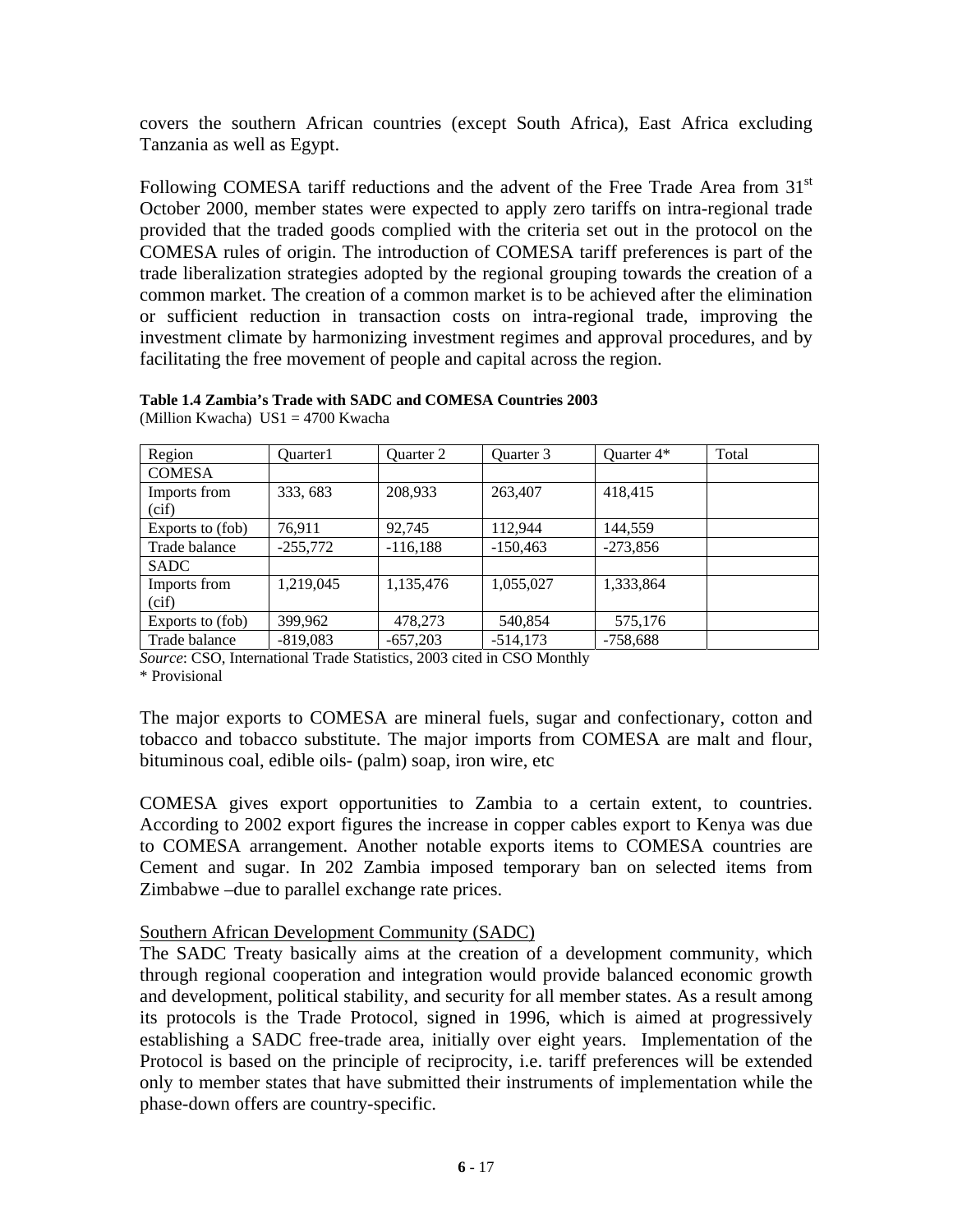Sugar and textiles are covered by a special agreement annexed to the Trade Protocol which provides duty-free-quota access to SACU markets for non-SACU member countries of SADC. However that on textiles is extended to least developed member countries which include Malawi, Mozambique, Tanzania, and Zambia. Zambia has apart from apparel; a cotton quota of 1,700 tonnes per annum within SADC.

The major imports from SADC in 2003 were motor vehicles, petroleum oils, sulphur, manufacturing machinery, asbestos, iron pyrites and chemicals. The major exports items include, copper and copper articles, base metals, wood and cotton.

The SACU arrangement offers to Zambia duty free exports of copper cables to the former.

#### The Cotonou Agreement

Zambia is a signatory to the Cotonou Agreement between the European Union (EU) and 77 Africa, Caribbean, and the Pacific (ACP) countries. Under the agreement the EU maintains non-reciprocal trade preferences for ACP country exports. However, this would only go up to 2008 when the ACP would have to on a reciprocal basis extend preferential access to EU exports. The EU is an important market for Zambia's nontraditional exports (NTEs). In 1999 it accounted for 38% of total NTEs, while in 2000 and 2001, this was 36% and 34% respectively.

Zambia has an annual sugar quota to the EU, which has provided opportunities for the domestic sugar sector.

#### The African Growth and Opportunity Act (AGOA)

The African Growth and Opportunity Act (AGOA), contained in the U.S. Trade and Development Act of 2000, offers free access to some manufacturing products originating in African countries up to the end of September 2008. While all AGOA eligible countries are entitled to duty-free access to the US apparel market, quota-free access is granted in the case that use is made of U.S. fabric, yarn or thread. Furthermore all the eligible countries with a per capita GNP of below US\$1,500 in 1998 are liable to use non-U.S. fabric only up to the end-September 2004.

Zambia lacks capacity to export to take advantage of the free access to the US apparel market. However it has been able to benefit from the arrangement through increased market for cotton to Mauritius and South Africa. And although many other products, including certain processed agricultural goods, are covered by AGOA, some of Zambia's major agricultural products are yet to make it into the AGOA list, due to lengthy inspection procedures by the U.S. Department of Agriculture.

In 2002 Zambia exported US\$ 5.8 worth of cotton yarn and textiles under  $AGOA<sup>20</sup>$ There were two firms who engaged in this business with the US under AGOA arrangement.

<sup>20</sup> Economic Report, 2002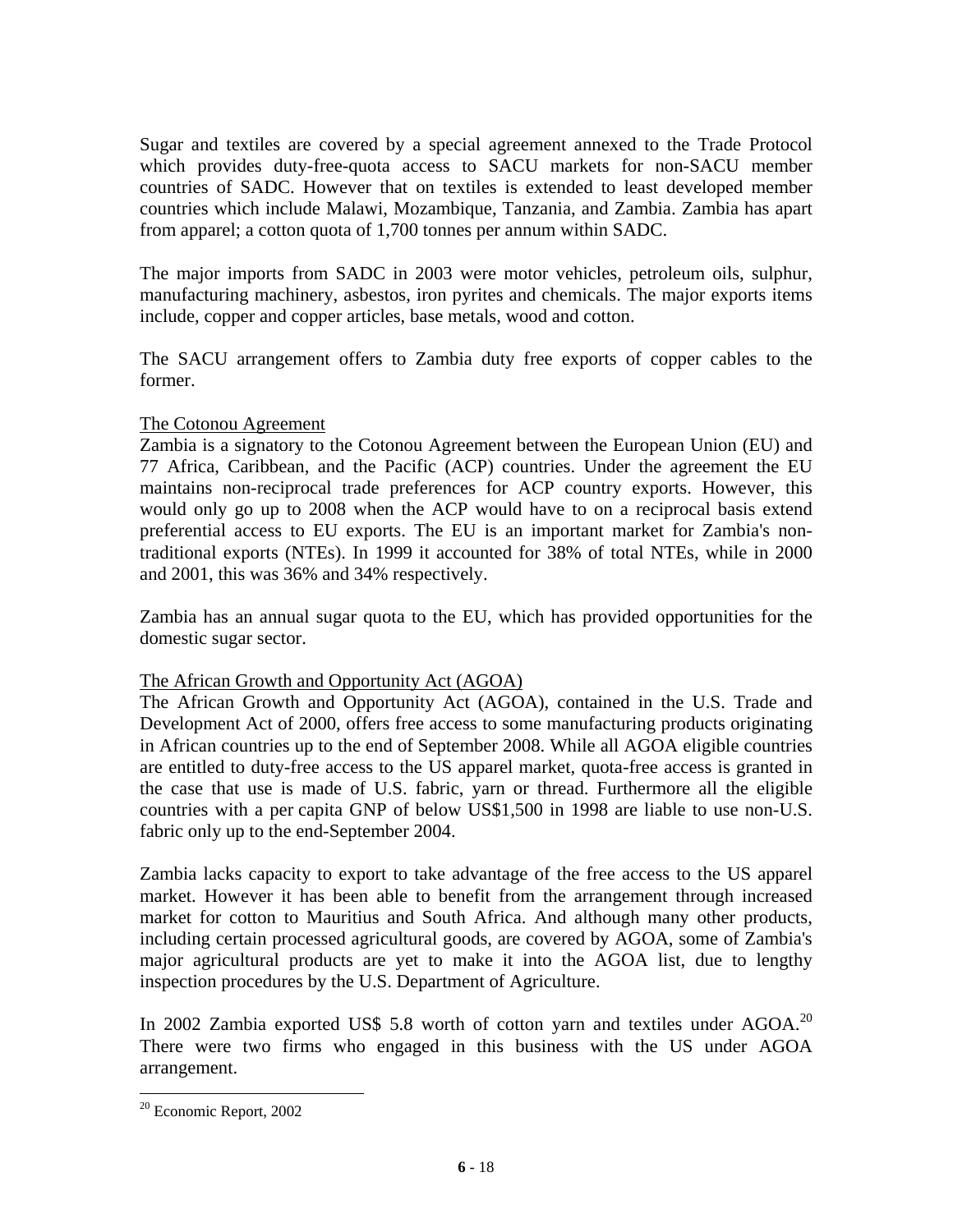#### *An assessment of the trade and economic liberalisation*

The economic reform programme, which began in 1991 will remain unfulfilled without strengthening the regulatory environment, production and export base of the country. Considerable achievements have been made towards improving macroeconomic management, the opening up of the economy to international competition and the establishment of a regulatory regime through legal reform. However, these measures are yet to result in tangible economic progress.

The thrust of the macroeconomic stabilisation strategy has been to control inflation by reducing fiscal deficits and the money supply. This was to be achieved through the elimination of subsidies and the adoption of a cash-budget so that increase in expenditure would only be met from revenue increases or savings. Initially the implementation of these proposals resulted in a further decline of the economy. It was realised later that the implementation of structural adjustment policies should be accompanied by social safety nets to mitigate the consequences of the implementation of these policies.

Thus, the national development strategy was placed into poverty reduction terms. The government's overall development objective is 'to ensure that poverty reduction issues are on top of the agenda for sustainable national development'.<sup>21</sup> Following privatisation of state owned enterprises; trade and foreign exchange liberalisations and restructuring of the public service; reform of education and health sectors to make them financially sound and effective; private sector promotion and infrastructure rehabilitation, the problems of debt and external financial dependence remained unresolved and the development strategy intended to overcome these constraints.

A liberalized market allows the greatest possible interplay of market forces of supply and demand to direct and allocate economic resources. It allows the state to only involve itself in those activities, which the market cannot perform e.g. the provision of public goods or those, which are necessary to establish the framework within which markets can operate efficiently. The theoretical concept of perfect competition is a useful tool for the analysis of the workings of a liberalized market but more so of free trade. Although some of its conditions/assumptions are rarely realized in practice, it serves as a convenient framework for assessing the extent to which economic actors in the context of international trade approach the ideal of a perfectly competitive relationship in trade.

The results of the trade policies reforms have been commendable in case of nontraditional exports, which have grown from a low US Dollar \$68 million in 1987 to \$300 million in 1999. However, the metals have continued to contribute about 60% of the total exports and further that raw materials exports remain predominant. On the whole, the above improvements have arisen from factors such as the streamlined export procedures, reformed direct and indirect taxation and the abolishment of the import declaration fee. There have been some negative effects of the liberal trade policy including the cheaper imports compared to locally produced goods and services leading to closure of many

<sup>21</sup> Ministry of Community Development and Social Services. *National Poverty Reduction Strategic Framework* Lusaka, May 1998, p.36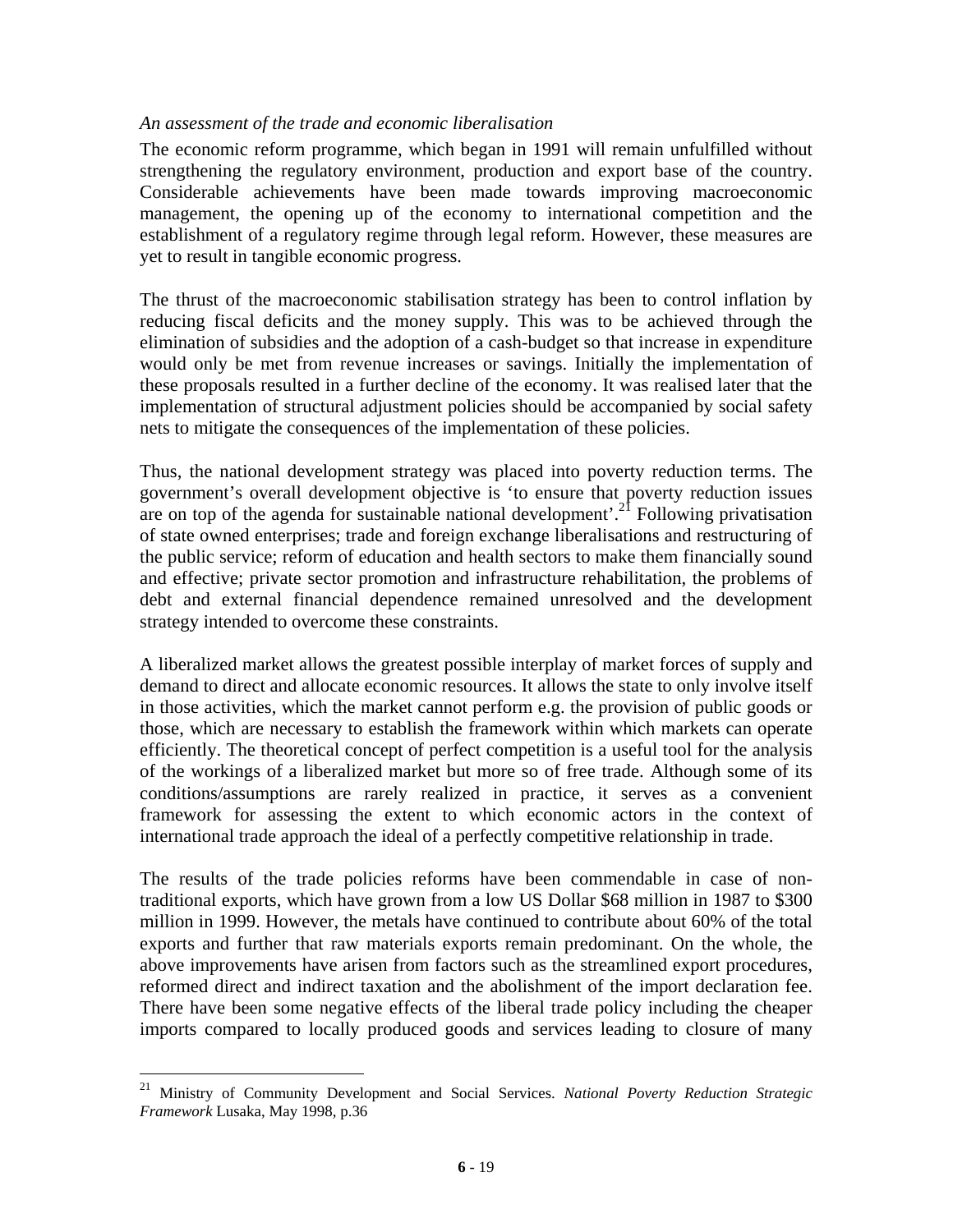companies in manufacturing sector. The loss of jobs has also been worrisome. All these problems have brought to bear many pressures on Government to change policy and membership of the regional trading body, COMESA. Zambia has overall remained a net importer against the rest of the world despite the trade and economic liberalisation measures.

The need for export product diversification was recognised even before the liberalisation.<sup>22</sup> Even if the copper prices were to improve, the cost of mining had increased considerably because of low copper content and mining at great depths. A major effort that was made was encouraging production of coffee. In addition, the government tried to encourage production of high-value low volume minerals, gemstones and gold. These efforts had very limited results. A considerable achievement was the promotion of horticultural exports. As per 2001 data, cut flowers, fresh vegetable and sugar exports to Europe account for almost 17 percent of total exports.

It was however realised that real benefits through trade would only come to the country when the economy is on a competitive footing. This was seen to lie in liberalisation of trade and markets. Zambia has made substantial policy achievements in trade liberalisation by removing impediments to exports in 1990 by streamlining export licensing. In 1991 discretionary waivers and exemptions on import taxes were also removed. By 1993 a minimum tariff of 20 percent and maximum of 40 percent and the abolition of the 10 percent import licence fee were affected. During 1996-1997 more tariff reductions were implemented and all capital controls were removed. For example, duty on agricultural inputs was removed in 2000 and other customs and excise duties on manufactured products and their inputs were further reduced  $23$ .

A small number of goods may be imported into Zambia duty-free, including books, publications and pharmaceuticals. Most goods fall into one of three tariff bands: 5% (raw materials, capital equipment); 15% (intermediate goods); or 25% (final products). Duty on productive machinery for agriculture and mining is zero-rated. However, there is a 5% import declaration fee on all goods. An export licence is required for export of some goods, such as maize, considered to be of strategic importance.

It can be concluded that all the efforts of macroeconomic management, economic stabilization, market liberalization and public sector enterprise privatisation have had limited success in significantly reducing the incidence of poverty.<sup>24</sup> The thrust of the national macroeconomic framework is the pursuit of economic growth and poverty reduction through free markets. It is projected that achievement of an annual real growth rate of 4.8 percent would be sufficient to bring about significant debt and poverty reductions.

 $22$  Product diversification was the major policy objective of the Fourth National Development plan 1988-92. This plan was however overtaken by the structural adjustment programme in 1989.

 $23$  Economic report 2000

 $24$  The recent Zambia economic development and performance is mainly obtained from the IMF's Public Information Notice (PIN) No. 99/39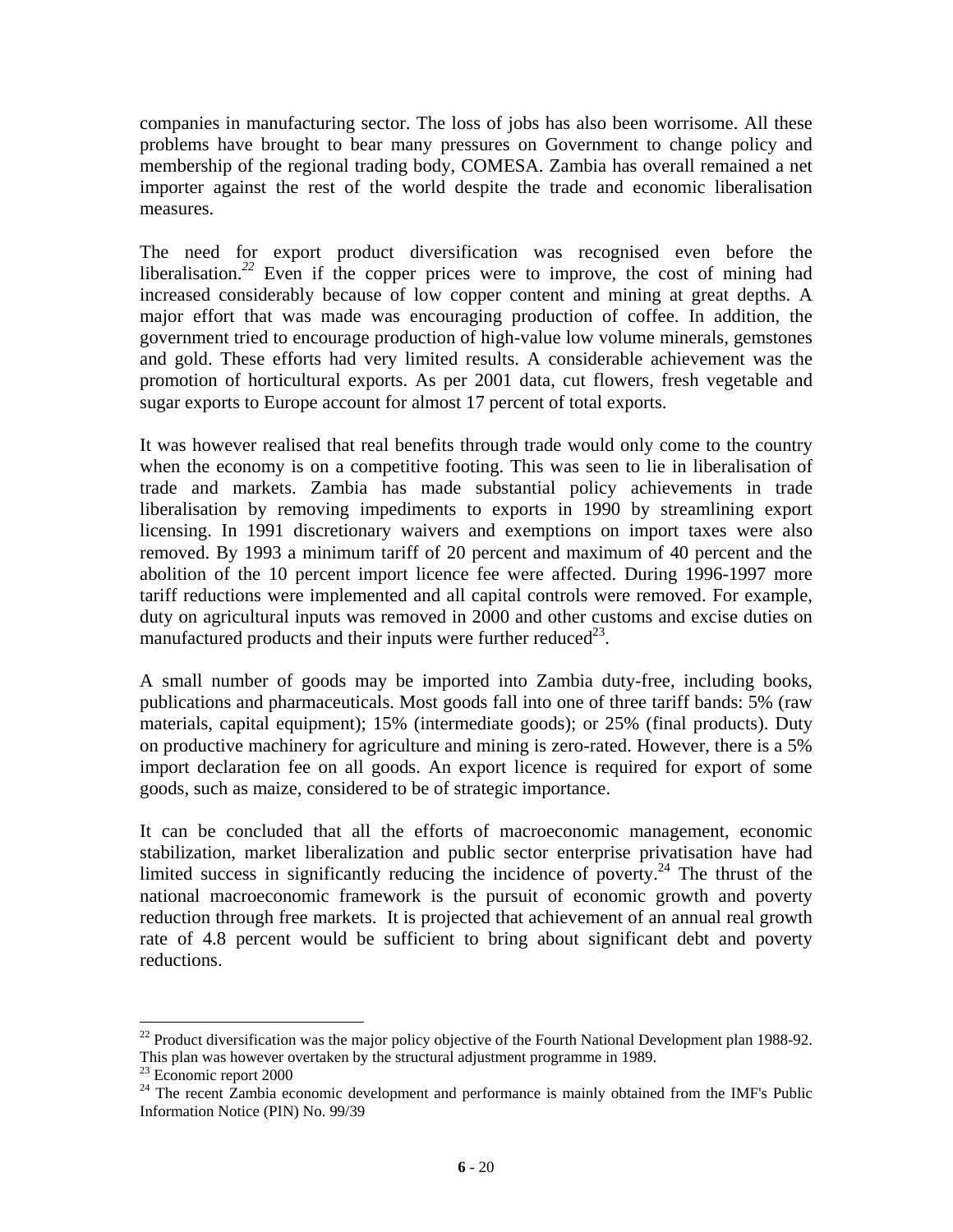The key to this goal is supposed to be in achieving foreign investment growth, export promotion, rehabilitation of infrastructure and attaining fiscal and monetary policy targets. However, a closer examination of policies does not reveal *how* that can be achieved. It is probably enough to say that the statements represent a curious mix of conjecture and wishful thoughts of what the country actually needs.

#### **6.4 Trade profile of selected agriculture and horticulture products**

#### *Developments in agricultural liberalisation*

From 1964 to 1991, Zambia had largely remained a mono-economy driven by earning from mineral exports especially copper and also cobalt. This is despite efforts made during the time to diversify the economy, through an import substitution strategy aimed at improving industrial growth. In 1991 when the Government embarked on a programme of trade liberalisation with the objective of strengthening the viability of its external accounts, in concert with higher growth in a stable macroeconomic environment, and to reducing poverty, trade policies were among the key areas chosen for reform. By promoting the private sector through the implementation of structural reforms in the economy it was hoped that the private sector would work in partnership with the Government to provide Zambia both competitive as well as comparative advantage in regional and international markets. This coupled with Zambia's active participation in the multilateral trading system and in various regional and bilateral trade agreements, were expected to secure market access for its products.

The trade policy reform emphasised the opening up of the economy with the removal of restrictive trade and foreign exchange controls; and the horizontal diversification of nontraditional exports (i.e any export items other than metals, including gemstones, horticultural and floricultural products, coffee, cotton, textiles, and tobacco), in order to reduce Zambia's dependence on metals, in particular copper. This strategy was expected to substitute decline in their production and fluctuations of their prices. However, the sudden removal of subsidies and opening up of the economy through trade liberalisation had an adverse impact on both the manufacturing and agricultural sector. **(For details of Agricultural reform see Annexure 2)**

There have been several studies indicating the growth of agricultural sector since liberalisation. According to a Sector Performance Analysis (SPA) finds that there have been a number of positive outcomes in smallholder agriculture in the period 1996 to 2000, the so called Agricultural Sector Investment Programme (ASIP) period. There has been a rising trend in the total area cultivated which ranged between 1,160,869 and 1,327,221 hectares between 1996 and 2000 compared to the range of 777,392 and 1,131,896 between 1990/91 to 1995/96.<sup>25</sup>

Further, there has also been diversification away from maize, particularly for areas where agronomic conditions are not suitable for maize cultivation. Much of the gain has been with the production of small grains and tubers (sorghum, millet, cassava and sweet

<sup>25</sup> Kane Consult, ASIP evaluation, Lusaka, 2004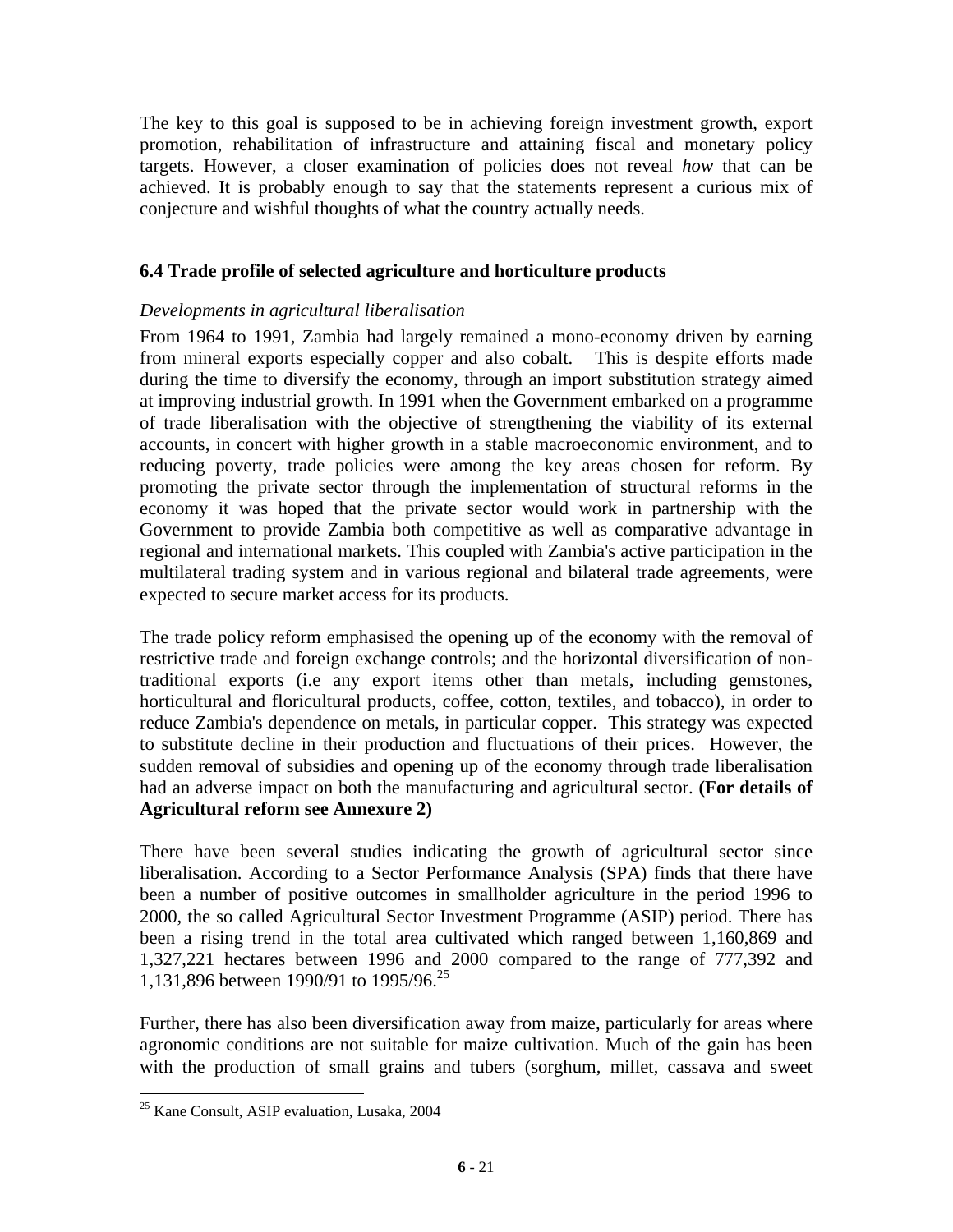potatoes), which are more tolerant to droughts. These changes are important in building a stronger foundation for household food security.

It also indicates that farmers do respond to price incentives as the prices of some traditional crops have been rising relative that of maize. The role of the markets must therefore be recognised as fundamental to shaping farmers production decisions. With relative price increases, traditional crops, and particularly tubers, have been increasingly entering the markets.

#### *Issues in the agricultural sector*

There have been some positive developments in the agricultural sector since 1990. The total and average area cultivated have recovered to slightly above the levels attained in the first part of the 1990s. Farmers appear to have began to overcome the problems leading to low labour productivity. The diversification away from maize in areas that are not suitable for its cultivation is a welcome adjustment to prevailing climatic and agronomic conditions. By increasing the production of crops that are more tolerant to drought, a stronger foundation towards the achievement of household food security may have been laid. The rising contribution of agriculture to non-traditional crops offers great prospects for agriculture to emerge in the present decade as the true engine of Zambia's economic growth. Nevertheless, yields are still too low compared to what is achievable under improved crop husbandry. At the same time, average area cultivated per household noted above, remains too low to make any significant impact on rural people's wellbeing. $^{26}$ 

#### *Nature of external trade*

In terms of exports though, since 1995, the non-traditional exports (NTEs) have risen in importance from 16% of total exports in 1995 to 34% in 2001. And in terms of exports, the primary agricultural sector has continued to hold the highest share as a percentage of NTEs. The predominant crops being tobacco, cotton, white maize, dried beans and groundnuts. Also soyabeans, castor beans and seeds. However, in terms of export earnings, three quarters of this comes from cotton, tobacco and coffee. Other sectors of relative importance in terms of earnings are horticultural, textiles, processed foods. The non traditional exports amounted to US\$ 326 million in 2002, which is 11% higher than 2001 figure. $27$ 

Agriculture's share in non-traditional exports rose significantly in the ASIP period. From 21.9% in 1990, the share rose to 46.4% in 1999 before declining to 38.4% in 2000. This has raised the prospects of agriculture becoming the engine of the Zambian economy as it competes with copper in foreign exchange earnings. Small farmers have participated in the rising exports through the production of new crops such as paprika and baby corn under out grower schemes, particularly in areas around Lusaka. The production and export of seed cotton which is predominantly grown by small-scale farmers picked up significantly in the ASIP period and has gone back to the levels attained in the 1980s.

 $\overline{a}$  $26$  Ibid

 $27$  Economic Report 2002, p. 51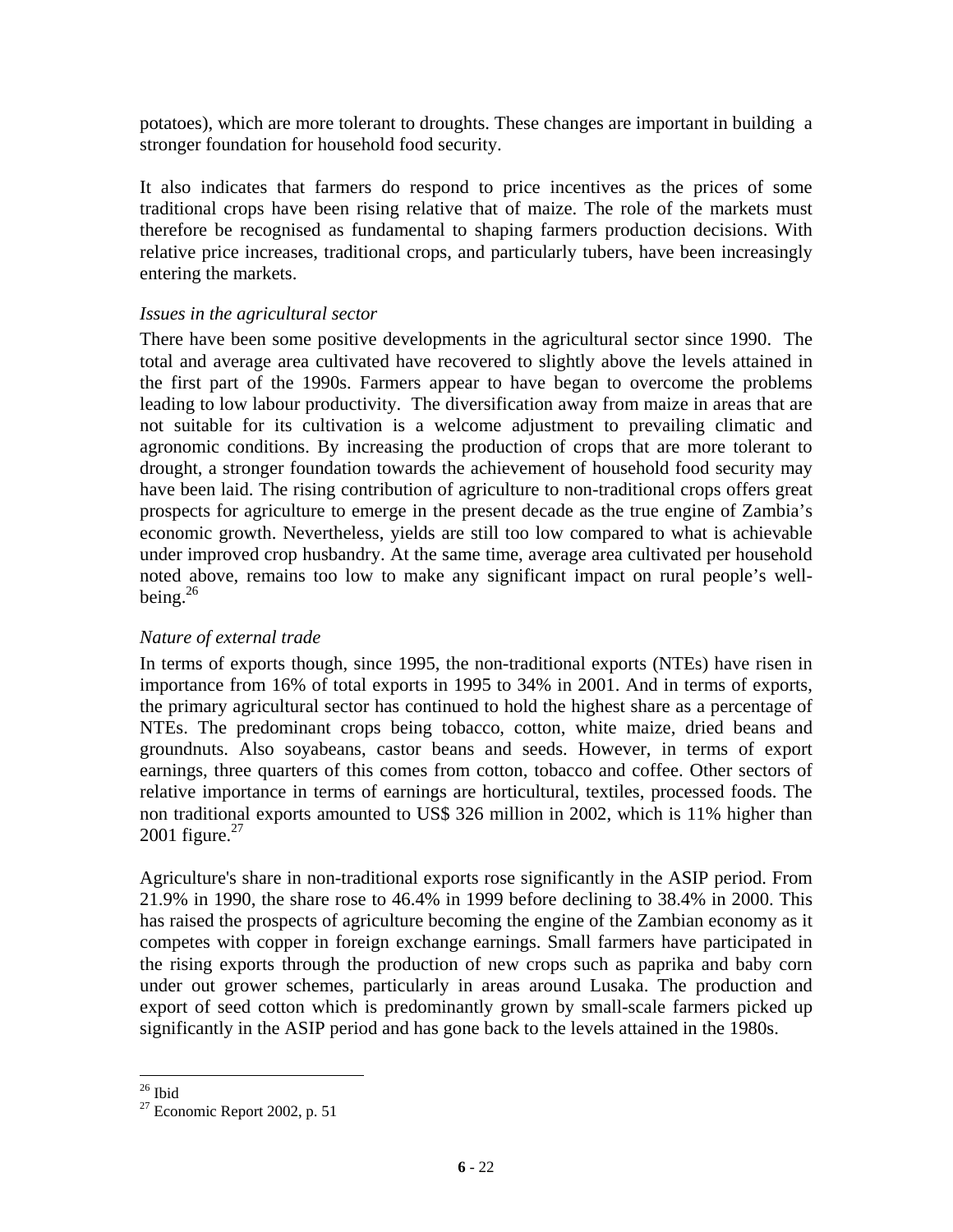|                    |           |           |           |         | Metric tonnes |         |         |           |
|--------------------|-----------|-----------|-----------|---------|---------------|---------|---------|-----------|
| Crops              | 1989/90   | 1990/91   | 1991/92   | 1996/97 | 1997/199      | 1998/99 | 1999/00 | 2000/01   |
|                    |           |           |           |         | 8             |         |         |           |
| <b>White Maize</b> | 1,128,670 | 1,095,908 | 483,492   | 921,968 | 649,537       | 852,475 | 971,614 | 801,877   |
| Tobaco             | 1,550     | 865       | 1,258     | 3,504   | 9,675         | 2,169   | 3,416   | 5,640     |
| Virginia           |           |           |           |         |               |         |         |           |
| Tobacco            | 1,550     |           | 1,050     | 939     | 25,941        | 3,762   | 3,196   | 4,196     |
| <b>Burley</b>      |           |           |           |         |               |         |         |           |
| Groundnuts         | 25,086    | 28,188    | 20,504    | 45,589  | 56,934        | 45,302  | 53,950  | 53,251    |
| Sunflower          | 31,945    | 17,032    | 2,388     | 12,773  | 7,008         | 6,748   | 8,074   | 19,176    |
| Wheat              | 47,646    | 52,206    | 48,436    | 32,456  | 70,000        | 69,226  | 74,700  | 1,102,086 |
| Paddy Rice         | 9,293     | 14,602    | 8,289     | 14,033  | 6,399         | 14,700  | 8,871   | 6,547     |
| Soya Beans         | 23,814    | 22,824    | 7,822     | 29,283  | 12,322        | 26,703  | 22,769  | 4,249     |
| Seed Cotton        | 63,536    | 48,721    | 25,899    | 74,647  | 110,000       | 58,515  | 56,758  | 49,498    |
| <b>Mixed Beans</b> | 14,312    | 14,123    | 20,401    | 13,728  | 13,905        | 16,492  | 14,708  | 21,349    |
| Sorghum            | 19,591    | 20,939    | 13,007    | 28,056  | 25,399        | 25,494  | 26,801  | 30,245    |
| Millet             | 107       | 66        | 181       | 130     | 1,446         | 69,618  | 43,161  | 49,606    |
| Sugar Cane         | 1,128,670 | 1,126,539 | 1,136,075 | na      | na            | na      | 145,890 | na        |

**Table 2.1 Total Agricultural Production for Selected Crops, 1989/90 to 2001/01** 

*Source*: Kane Consult, ASIP Evaluation, 2004 (forthcoming)

Table 2 shows the growth traditional exports. The greatest export growth has come from the export of cut flowers and fresh vegetables.

| Product                 | Earnings            | Percent of Total |
|-------------------------|---------------------|------------------|
|                         | (thousands of US\$) |                  |
| <b>Fresh Flowers</b>    | 30,780.7            | 14.6             |
| Cotton Yarn             | 22,447.7            | 10.6             |
| Sugar                   | 20,831.2            | 9.9              |
| <b>Fresh Vegetables</b> | 16,056.0            | 7.6              |
| Copper Rods             | 12,081.8            | 5.7              |
| <b>Gemstones</b>        | 11,983.0            | 5.7              |
| Tobacco                 | 8,333.0             | 4.0              |
| Coffee                  | 7,376.4             | 3.5              |
| Subtotal                | 129,889.8           | 61.6             |
| Total NTE's             | 210,835.5           | 100.0            |

**Table 2.2: Shares of Non-Traditional Exports (NTE's) in 2000** 

*Source*: Bank of Zambia, 2001

The growth of non-traditional exports, though impressive, from 10 percent in late 1980s to 15 percent in the 1990s, has been too small to contribute meaningfully to overall export performance due to it small share. It is envisaged that there is still a lot of growth and marketing potential for commodities such as cotton, coffee, soyabeans, sorghum, and tobacco, fresh flowers and vegetables, cotton-based textiles and garments, processed food (including sugar and stockfeeds), gemstones, value-added wood products, leather products, and high value crops (marigold, paprika, herbs, spices, and essential oils).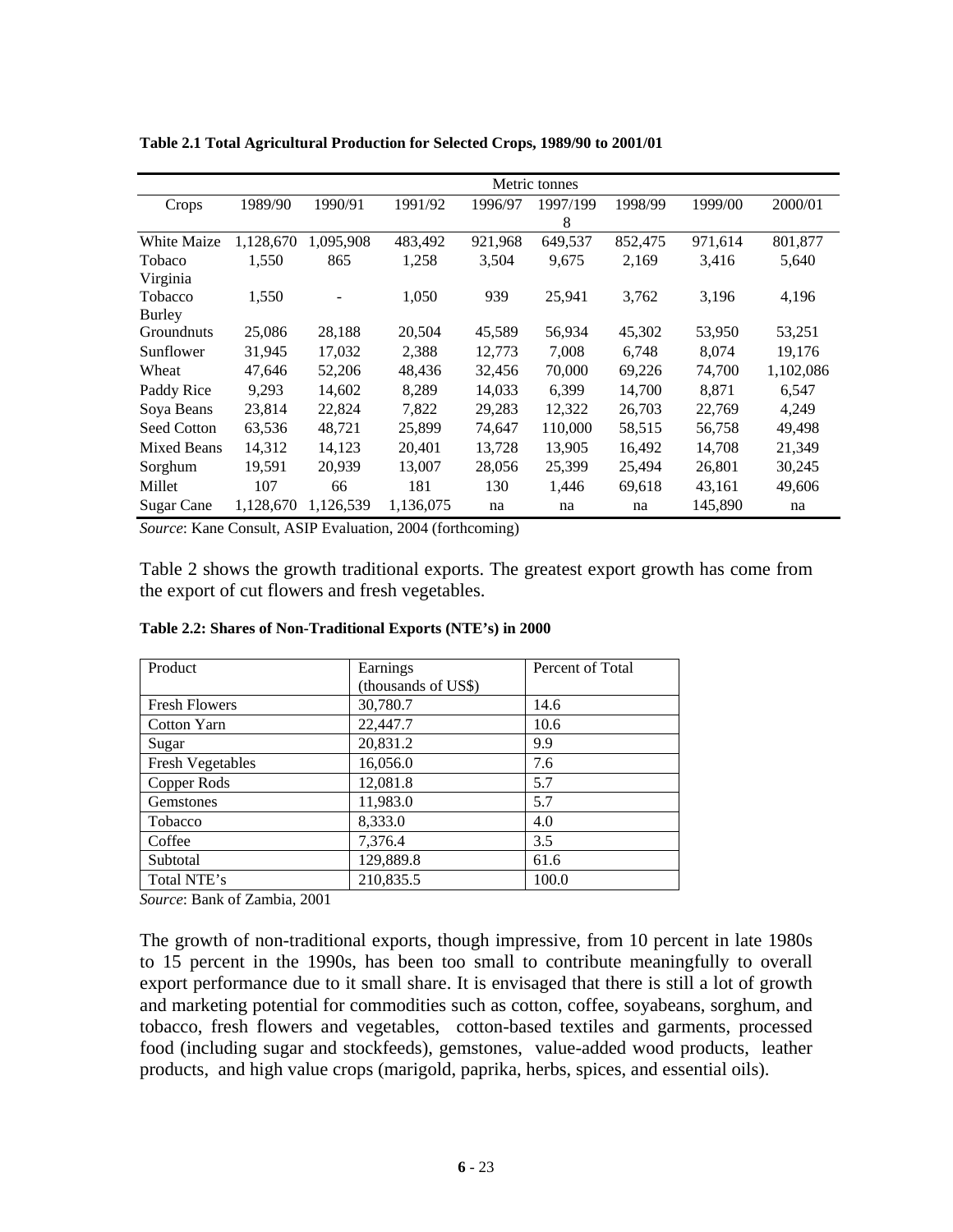For LDCs like Zambia its economic performance and development are inextricably tied into its relations with other countries and multilateral organisations. Therefore, it is worthwhile to explore Zambia's trading position and the economic problems the country continues to face resulting from the movement of goods, services and capital across its international borders.

#### *Zambia's main export markets*

Since part of the philosophy behind the trade liberalisation in the 1990s was to reduce the dependency of the economy on copper, there has been an effort to stimulate the production and export of non-traditional exports. The major export markets for Zambian non-traditional exports consist of the EU and the COMESA as both account for roughly one third each of the exports and the remaining one third to other countries. The major destinations for non-traditional exports are Democratic Republic of Congo (DRC), Zimbabwe, Malawi and Tanzania.

Zambia's agricultural exports, mainly floricultural, are marketed largely out of the region as many neighbouring countries such as Zimbabwe produce similar items. The United Kingdom and Germany are the largest importers. One of the most important exports, textiles, finds a market mainly in the EU and Switzerland. However, since 2000 the AGOA has offered market opportunities for exports of textiles and clothing items to the US directly and through third country such as Mauritius. Within the COMESA region, DRC is the main export market for Zambia's products, followed by Zimbabwe.

As far as imports are concerned South Africa is Zambia's major supplier, with a share in Zambia's total imports of almost one third, followed in order by the EU, Zimbabwe, Japan and the United Kingdom. Under the rules of the WTO all of Zambia's trading partners have most favoured trading nation status (MFN). This means that they are all treated similarly in terms of trade barriers. Having said this, preferential treatment is given to members of COMESA and SADC, the two different trading blocs that Zambia belongs to. Imports from COMESA partners enter Zambia at preferential rate (40 per cent of the applicable MFN rate).

#### Agriculture, horticulture, floriculture, etc.

Zambia has 42 million hectares of arable land. Between 1996 and 2000 the total agricultural area under cultivation ranged between 1,160,869 and 1,327,221 hectares. This however, represents only 14% of the 58% total potential area for agricultural production.

The agricultural sector employs 85% compared to 6% and 9% in the industry and services respectively of the 3.4 million labour force. Therefore, agriculture has a greater impact on the income earning potential of the people. The country's total exports in 2000 stood at US\$ 928 million. Agriculture exports (horticulture, floriculture, high value crops and primary agriculture) in 1999 were US\$139,049,370 denoting a contribution of over 45% to overall NTEs (US\$304,495,810). According to 2003 data agriculture (including forestry and fishing) in Zambia contributes nearly 15.3 % towards  $GDP^{28}$ .

<sup>28</sup> CSO, The Monthly, January 2004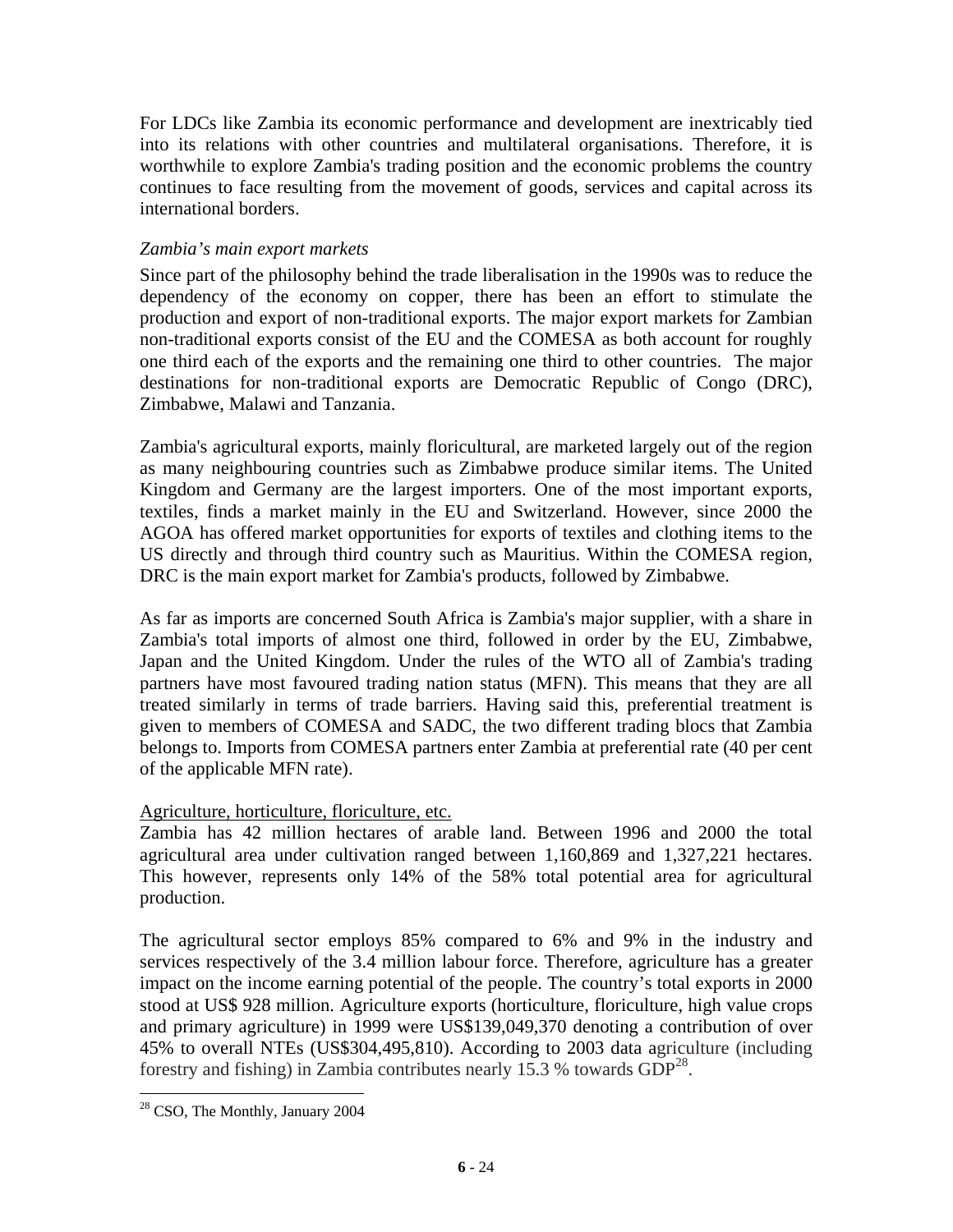The agricultural sector despite being constrained by the informal markets, poor support services and high production costs, remains one of great importance to Zambia's economy and its people. Nearly 60% of Zambia's population, who live in the rural areas are dependent on agriculture and allied activities for their livelihood with the majority involved in subsistence level agriculture. A large portion of them is small-scale farmers.

The sector's economic significance is also seen in the fact that in post liberalisation period the positive growth registered by the economy has largely been attributed to the good performance of the agricultural sector. It is thus proposed that by encouraging production of cash crops such as cotton, Cut flowers, fruits and tobacco coupled with the wider markets provided by the different trade arrangements/agreements in which Zambia is a member, would significantly help in reducing poverty in the country.

It can therefore be deduced that interventions in these areas especially focusing on export markets and also domestic marketing- have the potential to offer employment to a relatively large number of people particularly in the rural areas both directly and indirectly. That is, farmers on a small scale can easily finance production or there is availability of out grower schemes for the same. For instance, there are low cost areas for the production of cotton in terms of inputs as farmers can easily finance production or conversely, they can benefit from out grower schemes, which have grown considerably in the recent years.

#### **6.5 Sector profiles**

#### *Cotton*

The production of cotton in Zambia following the economic liberalization programme has risen to about 120, 000 tonnes per annum. Despite this, production remains short of enabling the total utilisation of Zambia's ginnery capacity which stands at over 125,000 tonnes per annum. Thus, there is potential for employment creation in both the actual cotton production process at the farm level as well as at the ginneries especially for the majority of Zambia's rural unskilled labour. At the farm level, cotton demands the employment of people to plant, and pick the cotton after maturity while at the ginnery level a great number of people are needed to grade and pack the cotton for export. Outgrower scheme is common in the cotton sector- where farmers are offered farm credits inputs and markets by the buyers. Currently Dunavant, Clark cotton and Lonhro are the major players in the cotton industry. Out grower schemes of Dunavant has directly created employment for an estimated 2000 people.

Furthermore, the market opportunities under the SADC protocol and AGOA, offer potential for expansion of cotton production. While Zambia's current cotton quota under the SADC Trade protocol to SACU countries stands at 1, 700 tonnes per annum for which the country is seeking a revision, AGOA has presented a market expansion for Zambia's cotton. This was evident from the export figures of 2002. Zambia's cotton market is as follows: about 30% is sold on the local market; 40% to South Africa; 20% to the EU; and 10% to the Far East Asia.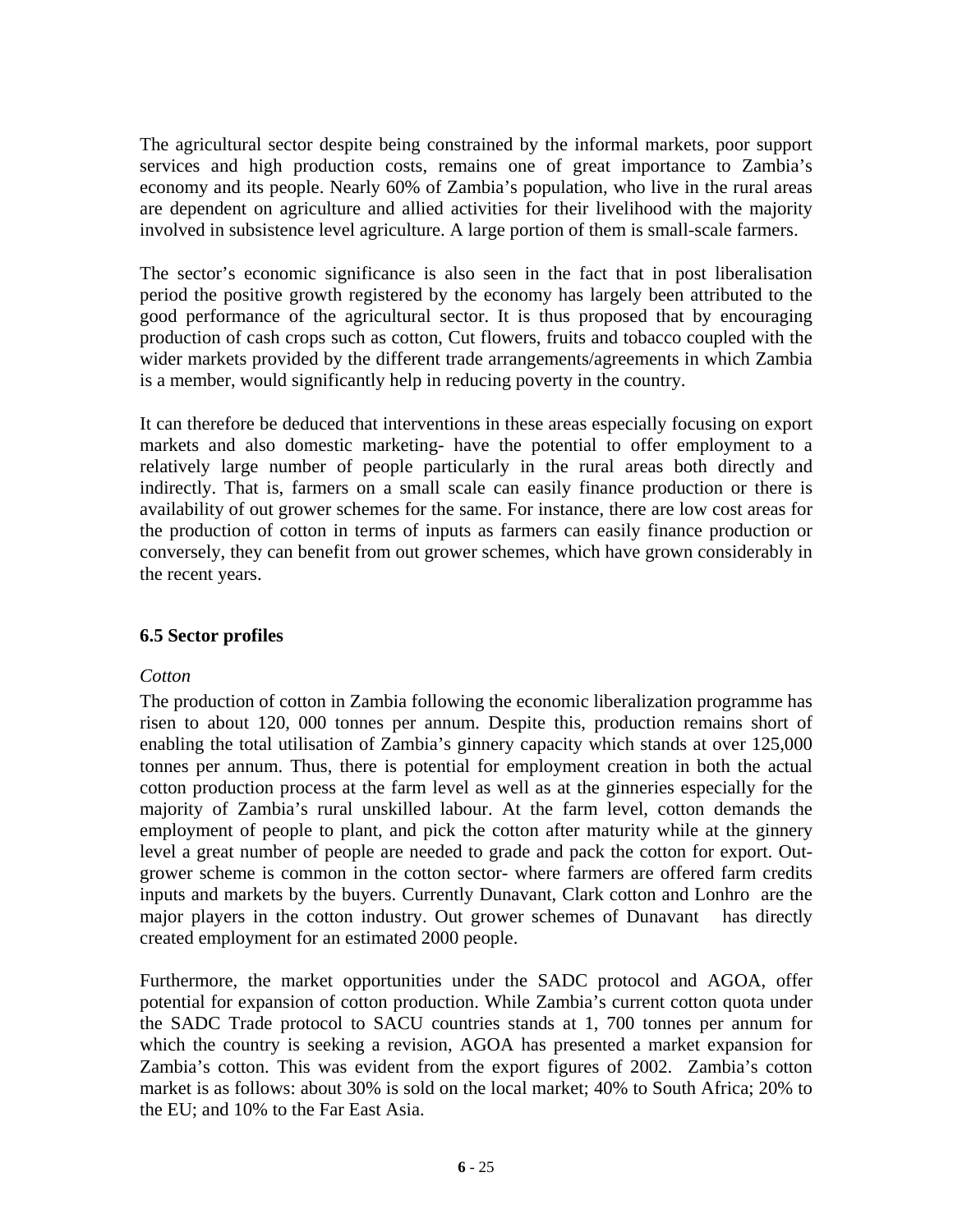Thus there is significant potential for cotton to contribute to the economic empowerment of many of the rural poor's living conditions. However, it requires policy interventions at the national level. At the national level, the trade policy needs to be coordinated to for purposes of enhancing production, processing and marketing opportunities. The focus should also move from production of yarns to fabrics–which will provide value addition. At the international level, the huge subsidies granted to cotton farmers in the EU and the US is affecting the international prices of cotton to the detriment of Zambian exporters.

#### Supply side constraints affecting cotton sector

Farmers accustomed over several years to increasing prices, and with limited information on world market conditions, they find it difficult to understand the reasons for the recent declines in prices they receive. The out grower scheme has its benefits and also disadvantages. This, together with a lack of transparency in how each buyer determines its prices and how they deduct input costs, has lead many farmers and their representatives to conclude that they are being exploited. This environment of lack of information and mistrust has in all likelihood contributed to the increasing rate at which farmers are defaulting on their loans and side selling to other firms. But Lonhro Cotton Company also cites \$2 million per year in Zambia in unpaid loans as a major barrier to be overcome by new investors.

Other problems include:

- High energy costs such as fuel and electricity relative to the region; poor infrastructure (high transport costs in area of operation);
- Government taxes and levies are a threat to the industry as there is thought of classifying ginneries outside agricultural companies;
- Tax rate on local sales ranges from 15 to 30% with premium price to be charged to local spinners.

Apart from the lower global prices, Zambian cotton sector is also facing competition from high production from Brazil, Zimbabwe and Central America

#### *Paprika*

Another sector of production that perhaps has considerable potential to impact on poverty is that of the red sweet pepper in the capsicum family, called paprika. It is mainly an export crop and has gained market recognition due to its foreign earning base among growers. Since the crop is in the same family as tobacco and is similarly cultivated with nursery propagation, transplanting and cultivation, small-scale tobacco farmers have diversified into growing paprika especially due to the current ban on tobacco advertising. The advantage of paprika over tobacco is that the former requires lower levels of investment and management though profit margins are almost the same.

The increase of paprika growers has been notable, which is averaging 5000 new growers per year since 1995. There are between 30,000 to 50,000 growers and figure is increasing year by year. These form a large nucleus of contract farmers to the major player in the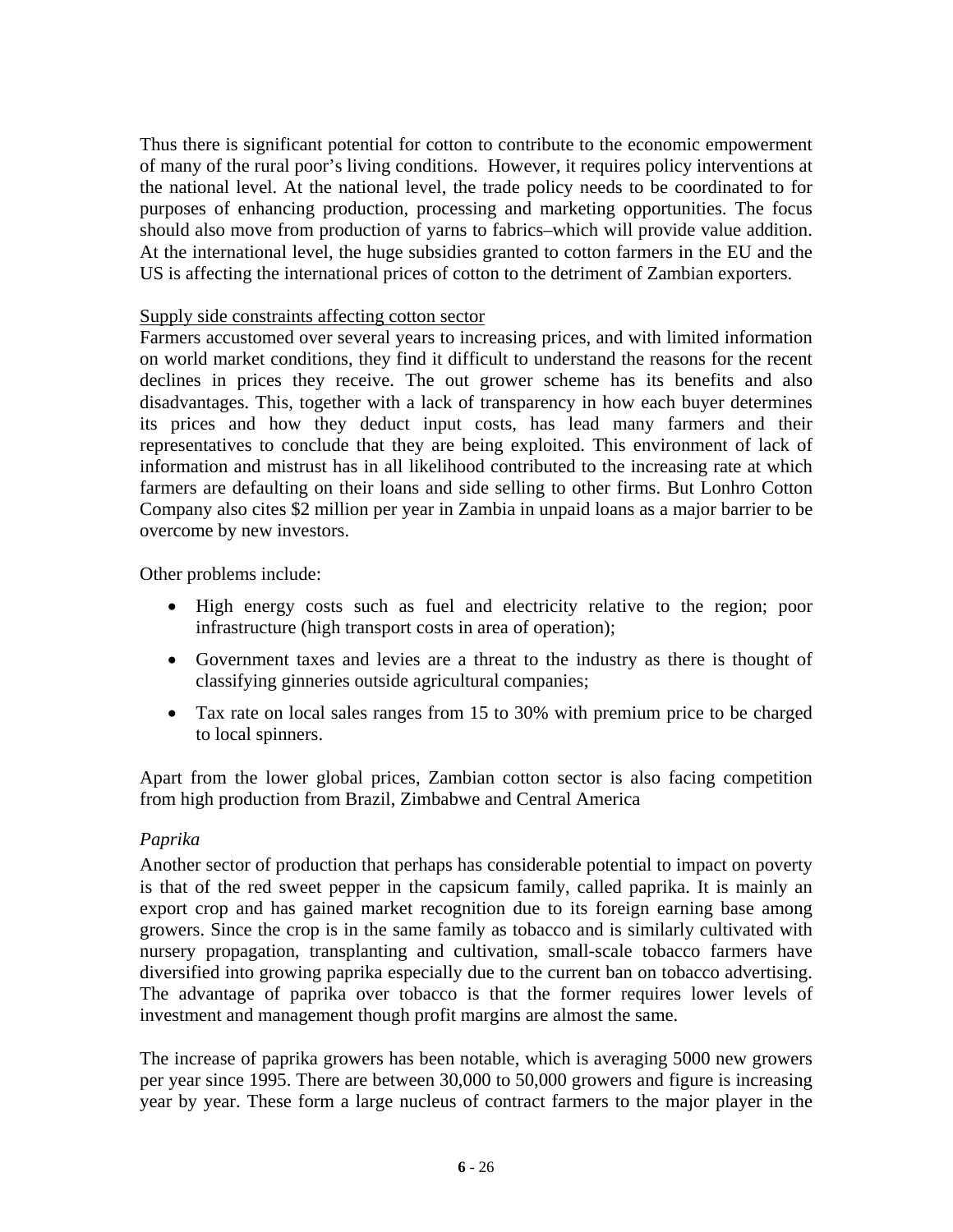Paprika industry Cheetah Paprika-ZAMBIA-the producer organization and subsidiary of a Netherlands based company operating in Zambia and Malawi. The company has embarking on adding value by processing with Advanced Technology hardware and is expecting a further investment. The business has grown from 0 to 2,000,000 kg of paprika (2% of global market) over a 6 year period and is ready for growth to 5,000,000 kg per year. The world market for paprika is estimated at 100, 000 tonnes annually and is growing at an annual rate of 3-5%.

Until a couple of years ago Spain used to the market leader for Paprika. Since Spain has lost most of its 40, 000 tonnes paprika production, nearly 60% of this figure is supplied by Zambia, Zimbabwe, South Africa and Malawi. Zambia is endowed with fertile soil, the availability of rains, irrigation and a promising investment climate and after an intensive market research and production trials, Zambian paprika has been found to be of the highest possible quality, which has generated interest from European buyers.

The biggest incentive for small scale farmers has been the signing of a contract with the buyer usually Cheetah Zambia, and are told how much they would receive for their product before their crop could be cultivated and they are paid within 15 days after delivery of the crop after it has been classified, re-graded and analysed for colour content and moisture. Normal yields vary from 800 to 3500 kg per hectare while total costs (including labour, Machinery, irrigation, depreciation, interest, management) vary from US\$400-US\$2,000 per hectare.

Obstacles to improve paprika production for small-scale farmers include the following:

- Lack of infrastructure
- Much of rural Zambia has poor roads, unreliable motorized transportation, and over-dependence on manual transportation and loading.
- The cost of logistics-the crop requires insect pest control and disease control. The chemicals used for these processes are expensive.
- Lack of telephone facilities and Internet services has shut off much of the rural areas. These are essential facilities for obtaining of specific product world market prices.
- Lack of Government and or relevant organizations support.
- No tangible incentives by Government and the local Authorities-little Managerial skills available and or expensive.

#### *Maize*

The production of maize is a key source for livelihoods of many resource poor people either as producers or consumers. Until 1991, there was considerable progress in the involvement of small scale farmers in the rural economy. Maize accounted for 70 percent of the value of marketed food production, while it accounted for 60 percent of the value of all crops produced. As per the 2001-2002 figures, the maize production was 601,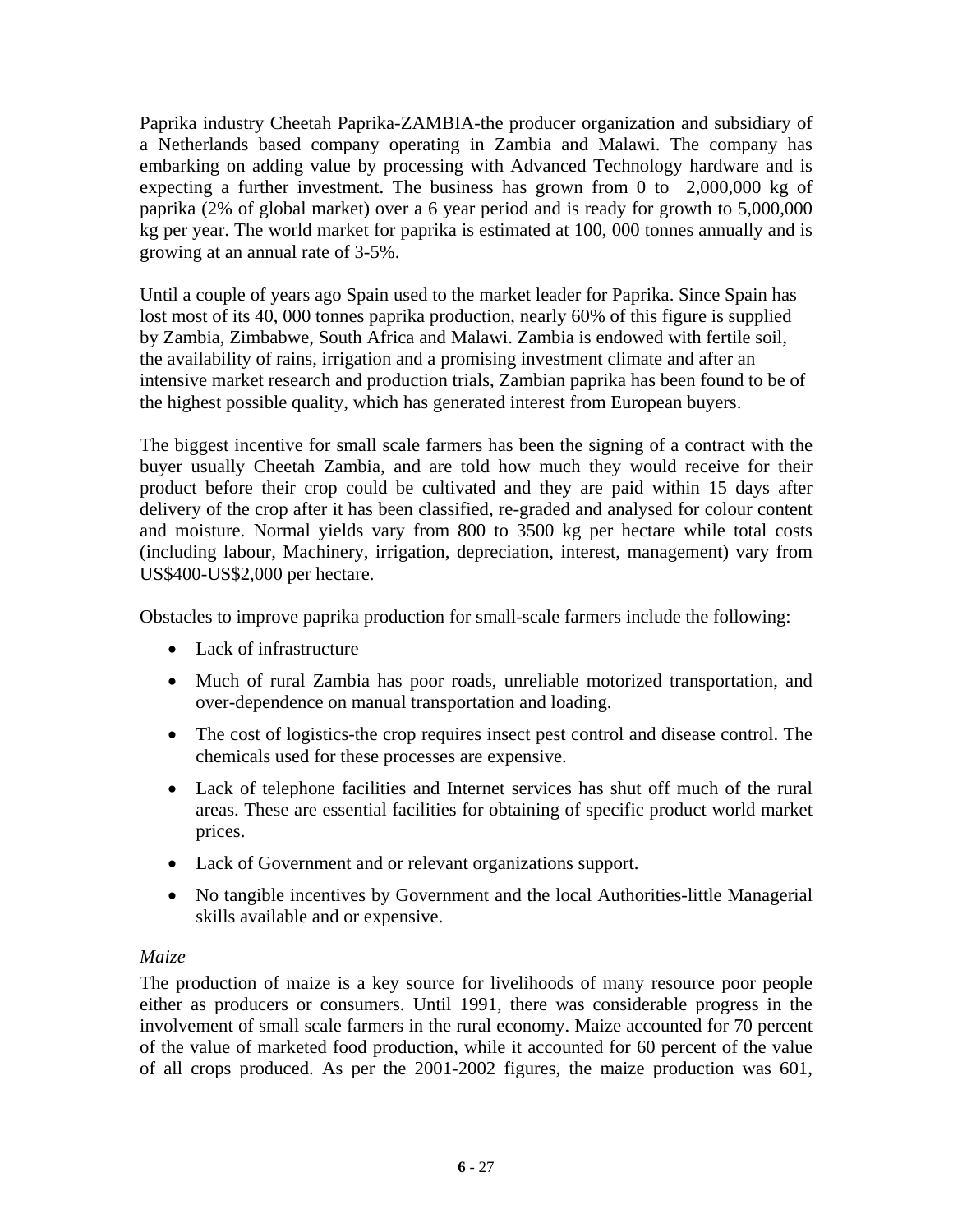606tonnes, which showed a 24 percent decline from the previous year<sup>29</sup>. The production of maize is fluctuating and this affects the trade prospects of the product.

#### *Coffee*

Small-scale farmers under the Coffee Board of Zambia are increasingly growing coffee. The world market price for coffee (especially Zambian coffee) is good. The quantities are, however too small to make an impact on poverty. According to 2000 data the export of coffee (HS 901- roasted, husk, skin, coffee substitutes with some amount of coffee, etc) accounted for US\$ 5. 39 million. The main export markets were Germany and South Africa.

# *Sugar*

Zambia's sugar quota (known as the Special Protocol on Sugar–SPS) with the EU stands at 18,000 metric tonnes (mt) per annum. This is under the preferential deal between the EU and ACP countries. The Zambia Sugar Company PLC, through the Zambian government has repeatedly argued that this is too low a quota since the company is able to satisfy this quota apart from supplying other international markets and still remain with excess capacity. Fiji holds a quota to export around 165,000 mt of sugar each year to the EU at prices of up to four times higher than the prevailing international rate, depending on market prices and exchange rates. It is envisaged, however, that the accession of 10 new European countries to the EU membership in 2004 year shall expand the market base for Zambia's main export products to the European Union (EU). The export revenue from Sugar declined tin 2002 due to lower international prices. The SADC protocol gives quota for Zambia to export sugar to the former group countries.

#### *Honey*

Another sector of production that is envisaged with some amount of potential to impact on poverty is that of honey. Beekeeping in Zambia is mainly done in the rural areas such as in the North Western Province (the Miombo woodlands) as well as in Central Province where poverty levels reached 83 and 77 percent respectively. The major producer in Zambia is the North-Western Bee Company that yields up to 400 tonnes of liquid honey per annum. About 280 tonnes of the yield is exported while the rest sold locally. According to figures at the Export Board of Zambia for 2001 US\$41, 397.40 worth of honey and beeswax was exported to Europe.

Consumption levels of these products in Europe stands at about 260,000 tonnes while other markets are found in the Southern African Region and includes Namibia, South Africa and Botswana. The product is mainly sold to the EU market offering great potential for expansion where uses of the product are expanding into medicines, cosmetics, health food, and as a raw material for expanded nutritional food content. This market has an average per capita consumption of 0.7kg.

 $\overline{a}$  $29$  Economic Report 2002, p. 58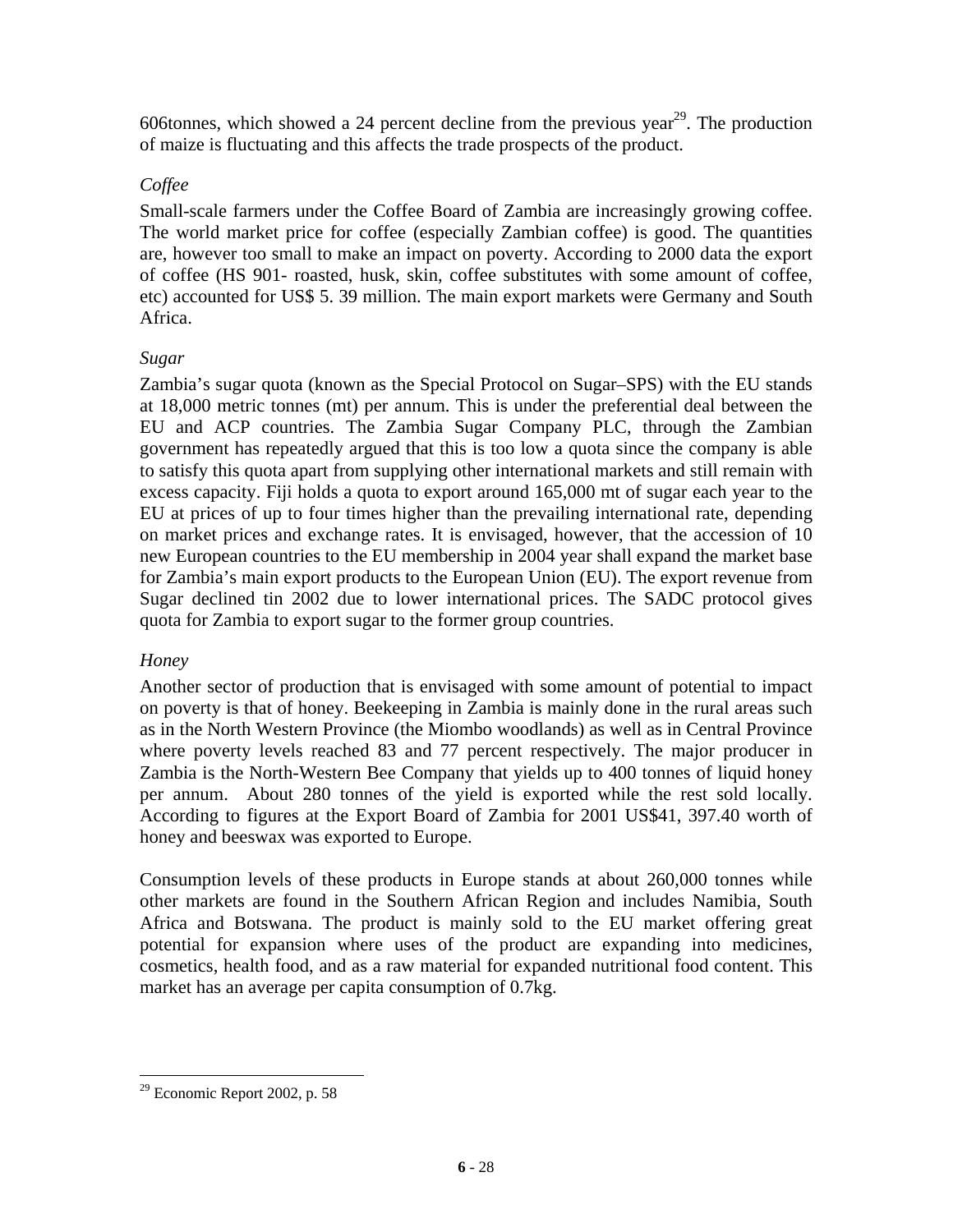Constraints include:

- lack of capital for expansion and procurement of raw materials
- lack of quality control
- ecological i.e. limited supply of honey from the forest
- honey collectors are traditional beekeepers who have no knowledge of the demands
- of the export market
- poor product presentation and labelling

There is need for affordable hard currency credit to purchase enough raw materials to allow full utilization of installed capacity. The industry also needs to upgrade processing technologies to achieve greater efficiency and good quality. Trade of honey to Europe and the US has been affected by the standards matters, especially Sanitary and phytosanitary measures (SPS).

#### *Standards and agricultural export*

The European Retailers Group (Eurepgap Protocol for fresh vegetables and fruits) set out a framework for good agricultural practices, which includes crop management and quality control processes/procedures both at commercial and small-scale basis. Exporting companies in Zambia like Agriflora and York Farm that subcontract are required to supervise the crop management and quality control, training and provision of other necessary requirements to outgrowers. The Eurepgap defines minimum standards regarding social, environmental and food safety, acceptable to leading retail groups in the European Union (EU). The Eurepgap Protocol is effective in September 2003.

The EU has passed new legislation, which came into effect on April 1, 2003 that requires 80% of all flower imports to be subjected to inspection at EU borders as part of concerted European efforts to control on pests and bugs. This measure has affected all ACP countries. To mitigate the effects of loss/destruction of fresh flowers at EU borders, the Zambia Export Growers Association (ZEGA), in collaboration with Ministry of Agriculture and Cooperatives conduct extensive examination of each consignment of fresh flowers at the point of exit – Lusaka International Airport.

Exporters of organic products to the EU market are now needed to submit proof of their products, which are in line with EU customs. This legislative change was effective on November 1, 2002. This regulation lays down the main production, control and labelling standards for organic products. Monitoring of this new measure is being done by individual EU member states. Exporters are required to stipulate exact quantities of each separate product of the consignment; control certificate has to accompany the goods (together with other original documents like invoice, bill of consignment, weight list etc) in order to be checked and endorsed by customs authorities in the EU. Customs also check whether the EU importer has an import license for the exporter's product. Besides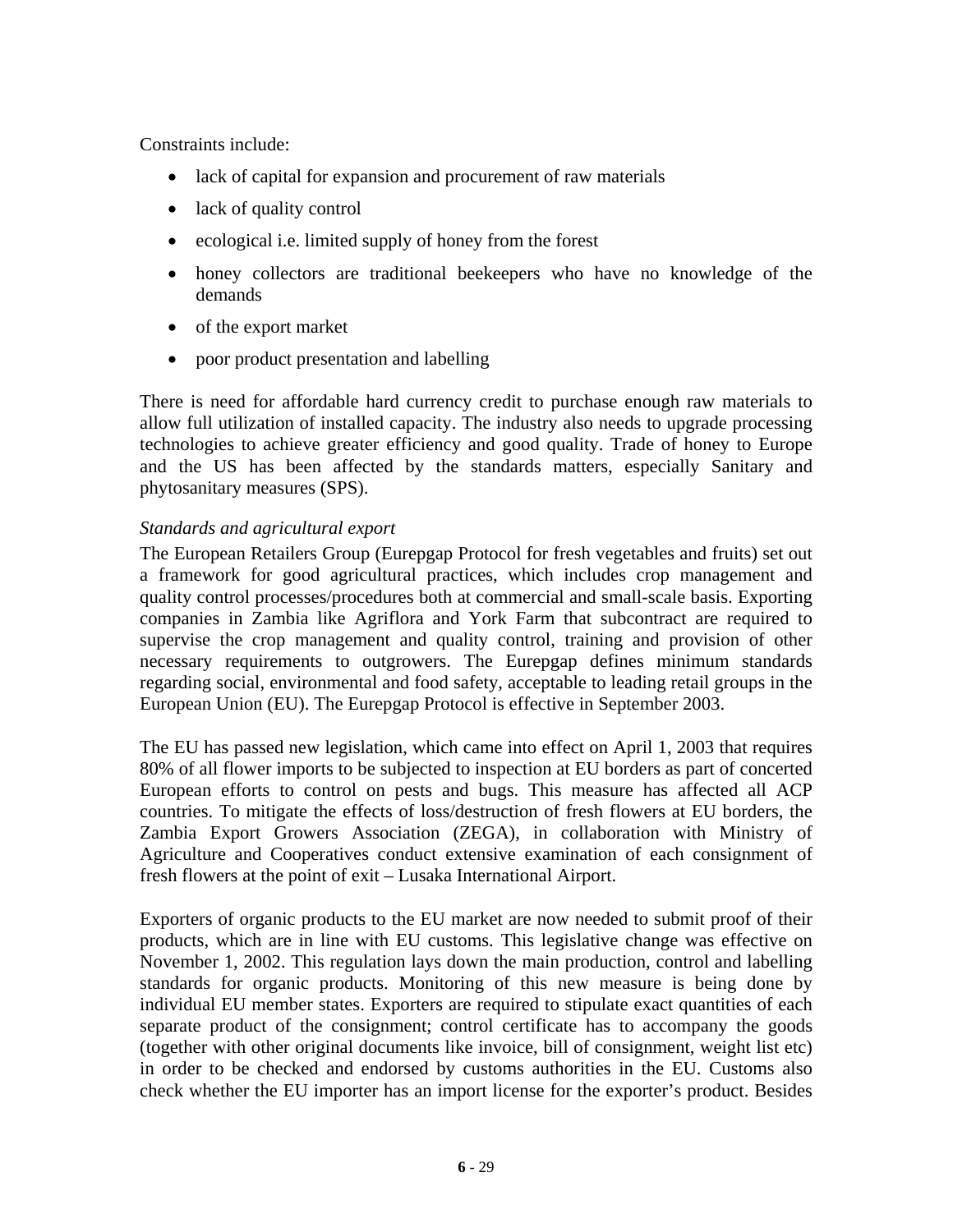the exporter's certifier should be EU accredited. This procedure is valid until 2006 when it shall be evaluated.

#### *Fisheries*

The fishing sector is a notable economic activity in rural parts of Zambia but often overlooked in the analysis of agriculture-allied activities.<sup>30</sup> The industry has two sub sectors– fresh water fishing (capture fisheries) and aquaculture or fish farming. The source of fresh water fishing consist of main rivers, natural and artificial lakes, flood plains and swamps. The major sources are lakes Bangweulu Mweru-Wantipa, Mweru – Luapula, Tanganyika, Itezhi-tezhi, Lusiwasi, Kafue River, Upper and Lower Zambezi River and Lukanga Swamps. There are over 400 known species of fish in these fisheries. The fishing industry is a major source of employment in the rural areas. There are about 300,000 people employed in the various operations of the industry, which contributes about 3% of GDP.

Exploitation of "capture fisheries" is carried out by both commercial and artisanal fishers. Commercial fishers usually exploit deep-water species such as Kapenta (Limnothrica miodon) and Bukabuka, while the artisanal fishers exploit shallow water species. Commercial fishery is characterized by high investment, while Smallscale or artisanal fishery is characterized by very low level of investment. Production has not increased in the last decade or so due to a decline in per unit of effort in some major fisheries. Some popular species such as Mpumbu (*Labeo altivelis*) are becoming endangered species. Estimated production including that from aquaculture is between 65,000 – 70,000 metric tons. This is below the estimated national demand of 100,000 metric tons.

Commercial fishing is confined to fisheries where there is the reasonable development of infrastructure, such as roads, easy access to an urban centre and power. These conditions obtain to less or greater degree on Lake Kariba, Lake Tanganyika, Lake Bangweulu and Lake Mweru–Luapula. In fisheries were there is commercial fishing, artisanal fishers benefit from some of the developments that take place such as roads and shops for basic needs.

Though there are a few firms involved in fish exports to the regional markets, Zambia has not explored the potential of fish exports unlike countries in the region such as Tanzania, Kenya and Uganda.

#### *An assessment of the trade*

 $\overline{a}$ 

Contrary to the common arguments by business in Zambia that they face unfair competition from other COMESA countries, a study commissioned by the World Bank and the Ministry of Commerce and Industry revealed that there was a good measure of import protection despite the removal of quantitative import controls and tariff reforms. It is estimated that enterprises selling in the domestic market and facing competition from outside the COMESA area had effective rates of protection ranging from 40 to 70 percent. This means that enterprises that faced competition from duty paying imports

 $30$  This the first time that the SPA is including an analysis of the fishing industry and hence the necessity of describing the sub-sector in slightly more detail.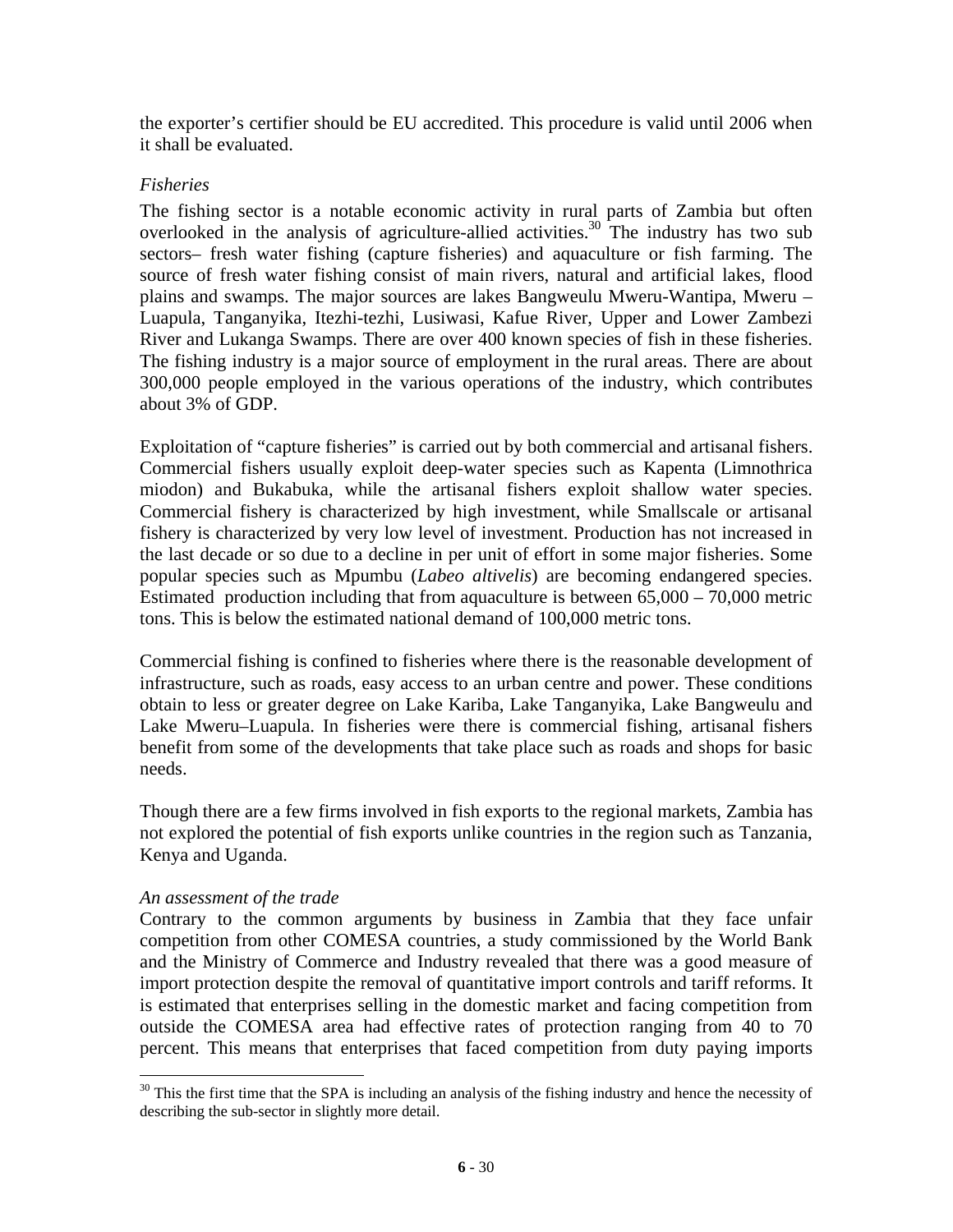received more than enough protection to run efficiently provided they were reasonably well suited to Zambia's comparative advantage. However, the study found a number of import competing firms face difficulties:

- Businesses that faced competition from COMESA imports but got their material inputs from outside the COMESA area;
- Activities whose output was exempt from customs duty, e.g. education goods, health materials and government purchases; and
- Activities competing against smuggled imports.
- To sum up, the liberalisation policies of the government have had a number of effects on the competitiveness of production in the Zambia. Some of these are:
- The removal of transport and other subsidies and services to agriculture has adversely affected small-scale producers and increased urban food prices.
- Increased competition and more open trade regimes have suppressed price increases, but also caused difficulties for some companies.
- The decrease in controls has created opportunities for new producers and consumers.

Lack of access to credit due to high interest rates and insufficient demand are the most important causes of poor business performance. Those enterprises involved in less competitive activities have to shake up, while others still need to get used to operating in an uncontrolled market environment and learn to fend off import competition. It will be seen later that market liberalisation proceeded against the backdrop of an escalating financial crisis. This coincided with the lifting of controls on interest rates and measures to tighten the money supply. Farm loan interest rates went up from 50 percent to 120 percent and many farmers went under.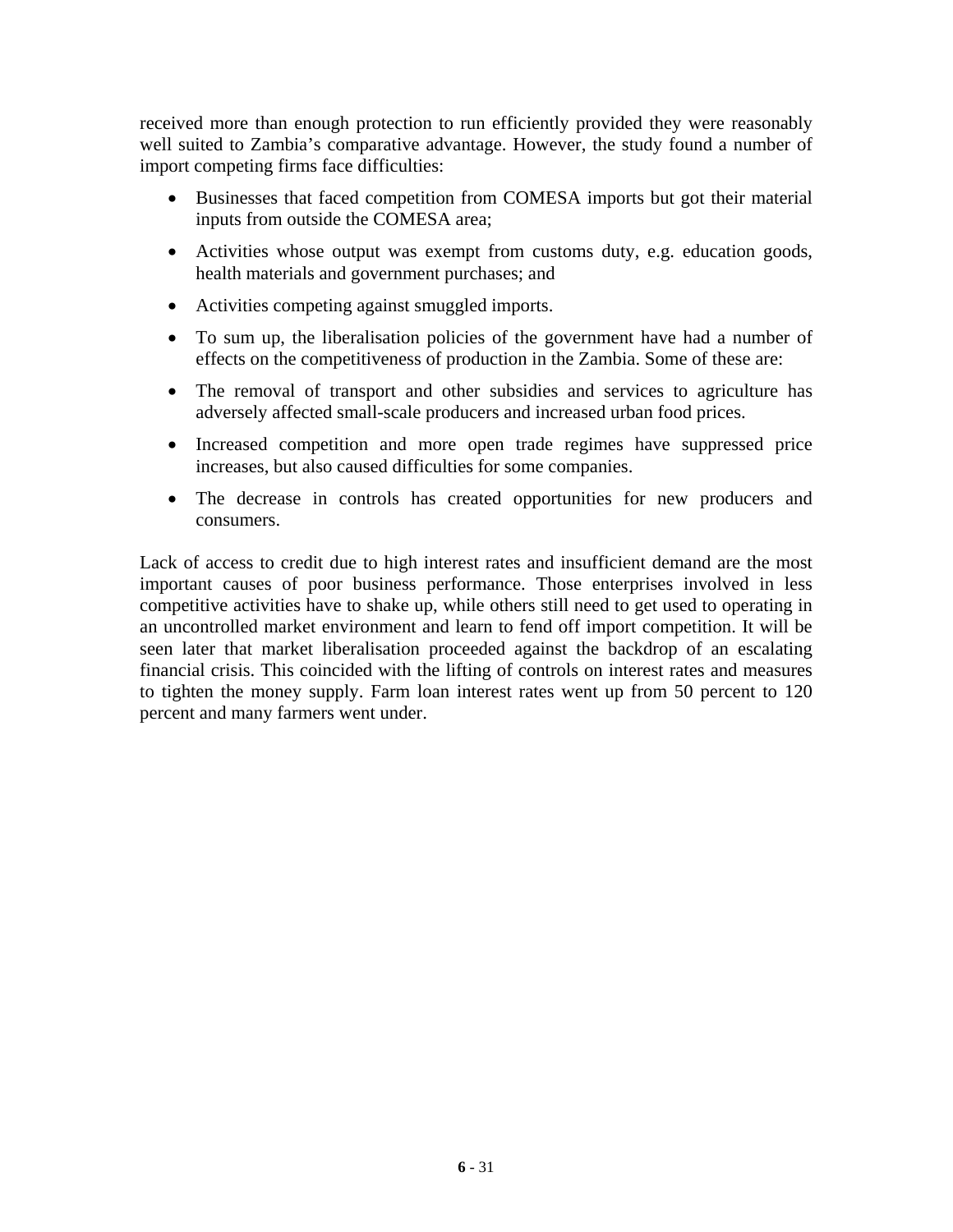#### **6.6 Profile of non-agricultural products**

According to 2003 statistics, manufacturing sector in Zambia is considered as the third largest sector in terms of GDP contributing 10.9 percent of the GDP. The other two sectors which contributed higher to the GDP were retail trade (18.8) and agriculture (15.3%). Mining which used to be the largest contributor to the GDP accounted for 16.7 % in 1994 has declined to 7.8% in 2003. The better performance of the manufacturing sector indicates that the sector has been growing since the initial shock of competition when the economic liberalisation programme was started in the early 1990s.

#### *Sector profile*

The market structure of manufacturing sector has undergone significant changes since the introduction of liberalisation programme. During the first decade of liberalisation (1990s) number of industrial establishments, notable among them include several textile and clothing mills, were closed down. For instance in1990 there were 31 textile mills and 34 apparel producing firms. This has reduced to single digit figures in 2003. At the same time some new firms in sub sectors such as food processing, leather, copper cables, etc. came up. A few sectors that were dominated by monopoly companies in sectors such as cement and sugar could not only withstand import competition but also penetrated to regional export markets. Since the copper export revenue were critical for the supply of foreign exchange, it became necessary to privatise the mines to enhance efficiency and to reduce the monopoly power of the state owned firms. As a result of privatisation programme, several small and medium sized mining and manufacturing firms based on metals and minerals came up.

One could see several reasons for the slow growth of manufacturing sector in Zambia. First of all, the economy is relatively small and land locked and it depended on the export of predominantly one mineral, copper. The metals exports provided comparatively good returns in the 1960s and 1970s, which perhaps did not compel Zambia for diversifying into manufacturing. Secondly, the quarter a century long state controlled economic system since 1964 led to the domination of one or two large enterprises in some subsectors. Third, the small sized nature of the manufacturing sector makes it highly amenable to inter-locking directorship and domination by a single multinational company in different sectors. For example Lonhro and the Commonwealth Development Corporation (CDC) control a number of firms in sub- sectors. Manufacturing firms in Zambia in general produce for domestic market and not regional and international markets.

The share of manufacturing sector to the overall GDP of Zambia in 2002 was 10.7 %. The sector mainly constitute food, beverages and tobacco, textiles and leather products, chemicals, rubber, plastics, wood and wood products. Among the category, food, beverages and tobacco alone contribute about 60% of the manufacturing GDP. The other growing areas of production and also export interest are textiles and leather. The textile and leather sector have been benefited by improved access to markets under trade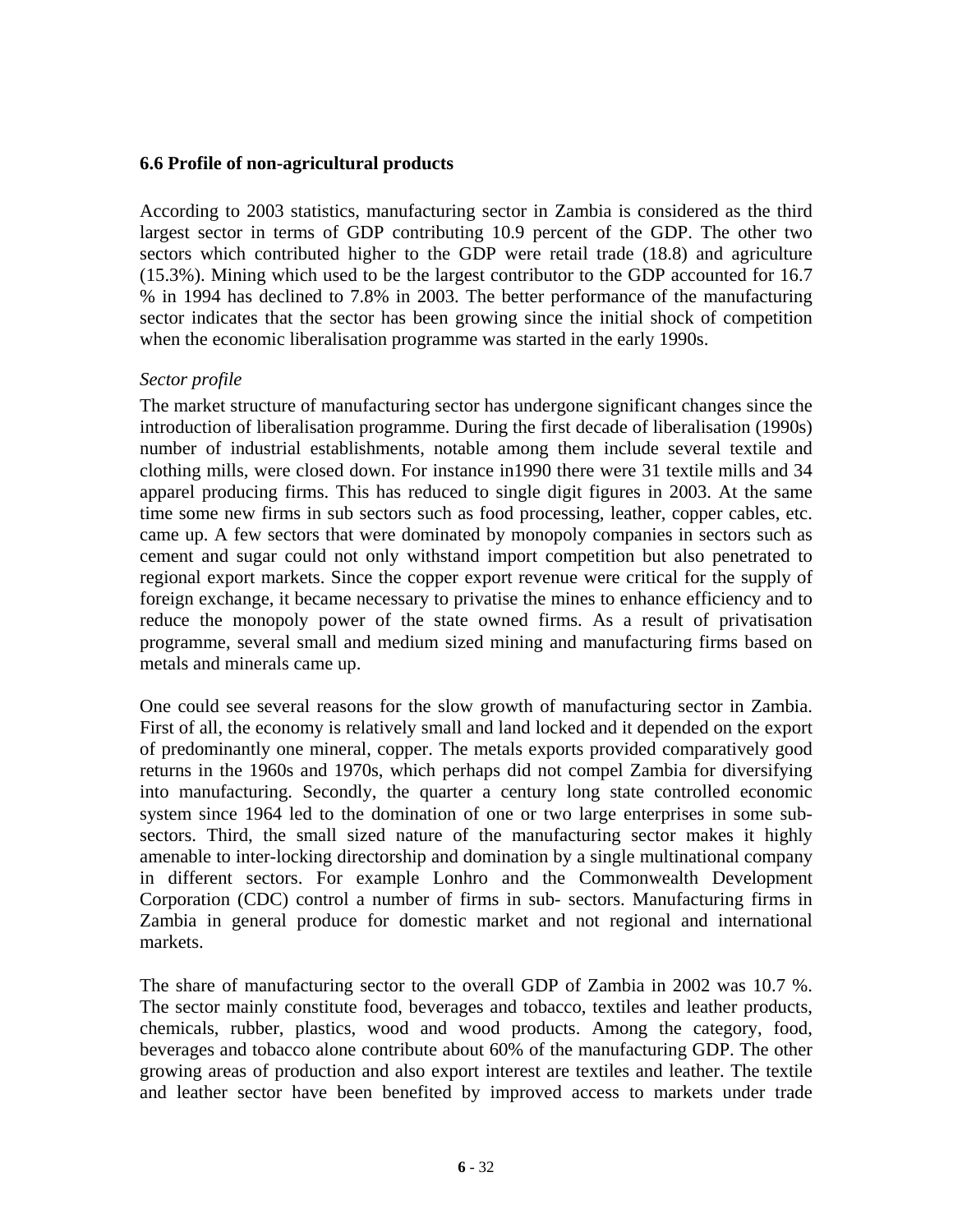arrangements such as COMESA, AGOA, etc. To add up, the above-mentioned subsectors accounts for about 90% of the total manufacturing GDP as of  $2003^{31}$ .

#### **Table. 3.1 Profile of Manufacturing Sector**

(Billion Kwacha at current Prices) I US\$= 4700 Kwacha

| <b>Products</b>            | Year 1999 | <b>Year 2000</b> | <b>Year 2001</b> | 2002 (provisional |
|----------------------------|-----------|------------------|------------------|-------------------|
| and<br>Food,<br>beverage   | 497.8     | 613.9            | 768.4            | 1.024.0           |
| tobacco                    |           |                  |                  |                   |
| Textiles and leather       | 139.0     | 180.4            | 224.2            | 285.6             |
| Wood<br>wood<br>and        | 53.7      | 64.1             | 89.9             | 120.5             |
| products                   |           |                  |                  |                   |
| Chemicals, rubber and      | 50.8      | 85.8             | 111.3            | 142.6             |
| plastic                    |           |                  |                  |                   |
| Fabricated metals          | 18.0      | 22.9             | 23.0             | 20.8              |
| Other                      |           |                  |                  |                   |
|                            |           |                  |                  |                   |
| Manufacturing<br>Total $-$ | 808.5     | 1,027.3          | 1297.2           | 1693.2            |
| <b>GDP</b>                 |           |                  |                  |                   |

*Source*: Economic Survey, 2002, p.12

The decline of copper prices and the subsequent down turn of the mining industry have its adverse impact on the growth-manufacturing sector in Zambia. Further, the liberalisation of the economic and especially the trade regime led to easier imports. As a result many of the manufacturing firms lost their domestic market to imported products mainly from South Africa and Zimbabwe. At the same time many domestic firms were unable to exports due to high input cost/cost of production and low output quality.

#### *Manufacturing exports*

The non-traditional exports earnings of Zambia accounted for US\$ 326 million in 2002. This includes mainly manufacturing and a few agricultural and horticultural items such as fresh flowers and barley. The major exports items in this category includes gemstones, copper wires, gold bar, cotton lint and sugar. The exports of sugar increased as a result of the enhanced quota by EU. Whereas copper wires gets duty free access in the Southern African Customs Union (SACU) countries. COMESA FTA also facilitated the increased export of copper wires to regional markets such as Kenya.

The value of total imports to Zambia in 2002 was estimated at US\$ 1,117 million. Out of this figure, US\$ 197 million was on imports of goods and accessories for mining/metal sector. The poor performance of the metal sector and the decision of AAC to pull out of KCM caused the decline of imports, which was US\$ 310 million in 2001. The other major imports include crude oil, food items- maize, fertilisers, automobiles, etc. The major sources of import are South Africa, Zimbabwe, UK, Japan, etc.

According to the trade data of 2003, the total import of Zambia was for ZK 7157,670 mn and the total export was for ZK 4479,190 mn. Out of that ZK 34860 mn was re exports and ZK 4444,330 was the export volume of domestically produced goods. The largest

 $31$  GRZ, PRSP, 2002-2004, p. 63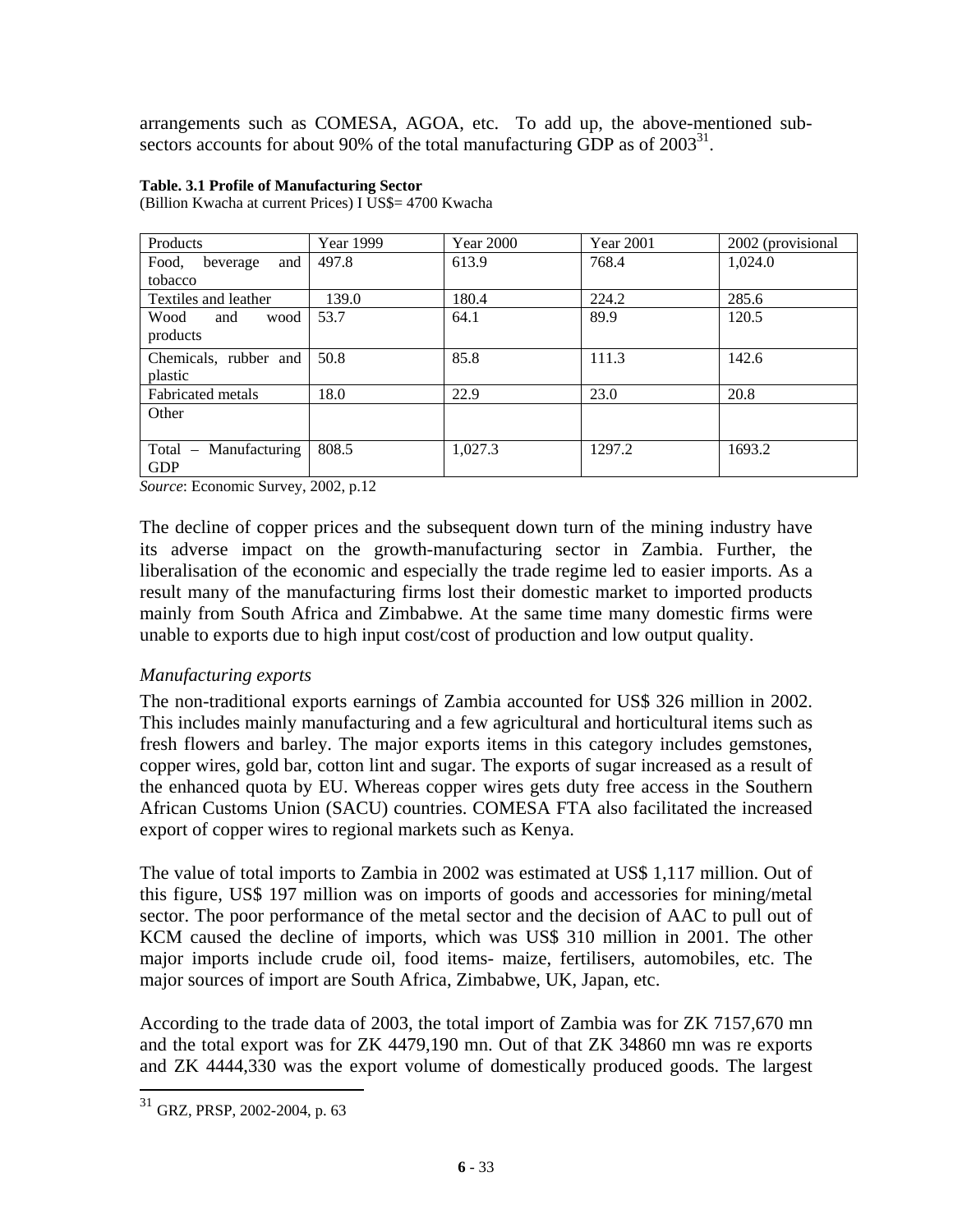import items in 2003 include machinery and transport equipment, chemicals (urea, fertilisers, sulphuric acid, herbicides, insecticides, and fungicides), food and live animals, fuels and lubricants and miscellaneous manufactured materials. The major trading partners for imports were South Africa, UK, Kenya, Japan, Hong Kong, China and Zimbabwe. As regards the role of trade groupings for imports, COMESA stood top where as exports SADC is prominent.

#### *Manufacturing imports*

Zambia's major export items in 2003 were manufactured materials such as refined copper and copper articles, cobalt products and metallurgy and semi precious stones. These products accounts for a major share. The major exports markets were UK, South Africa, Tanzania, Switzerland, India, Japan, China, Hong Kong, Kenya, Malawi, and DRC. The purpose is to assess the possible effect of import liberalisation. There will a decline in government revenue, in case of reducing tariffs in the short run.

Revenue from tariffs (external trade tax) accounted for 840.6 billion Kwacha in 2002. Out of this value added tax stood at K 470.5 billion and the collection from import tariffs were K 367.1 billion. In terms of revenue effect, external tax is higher than the taxes on domestic trade of goods and services, which stood at K. 764.4 billion in 2002. The revenue from tariffs is coming down due to higher proportion of items are charged either zero VAT or exempt from VAT calculation. The high value finished goods falling under final consumption category has a duty rate of 25%.

#### *Zambia's interest in NAMA negotiations*

Reference on Market Access for Non-Agriculture Products (NAMA) contained in paragraph 16 of the Doha Ministerial Declaration. As per the paragraph, ministers agreed to commence negotiations, based on modalities to be agreed, aimed at reducing or eliminating tariffs, including the elimination of tariff peaks and escalations, and non-tariff barrier particularly on products of export interest to developing countries. The modalities would include appropriate studies and capacity building measures to assist least developed countries to participate effectively in the negotiations.

Zambia has not been actively involved in NAMA negotiations at the WTO or at the Doha round as it is not a key exporter of manufacturing products. However, it has some interest in getting better access for textiles and clothing, leather and metal fabrications.

#### Exports interest

#### Cotton yarn

The UR binding rate on cotton yarn is 3.7 t0 12% in the US. However, AGOA made it zero. It is 13-17 % in Japan, 25-40 % in India and 15% in Egypt. For fabric, it is . 15.5 % in US, 8% in EU and 30% in Egypt. Table 3.2 provides the tariff rates of some of the products where Zambia has an export interest. They are Copper Products, Soap, Wood, Gemstones, Cattle leather etc.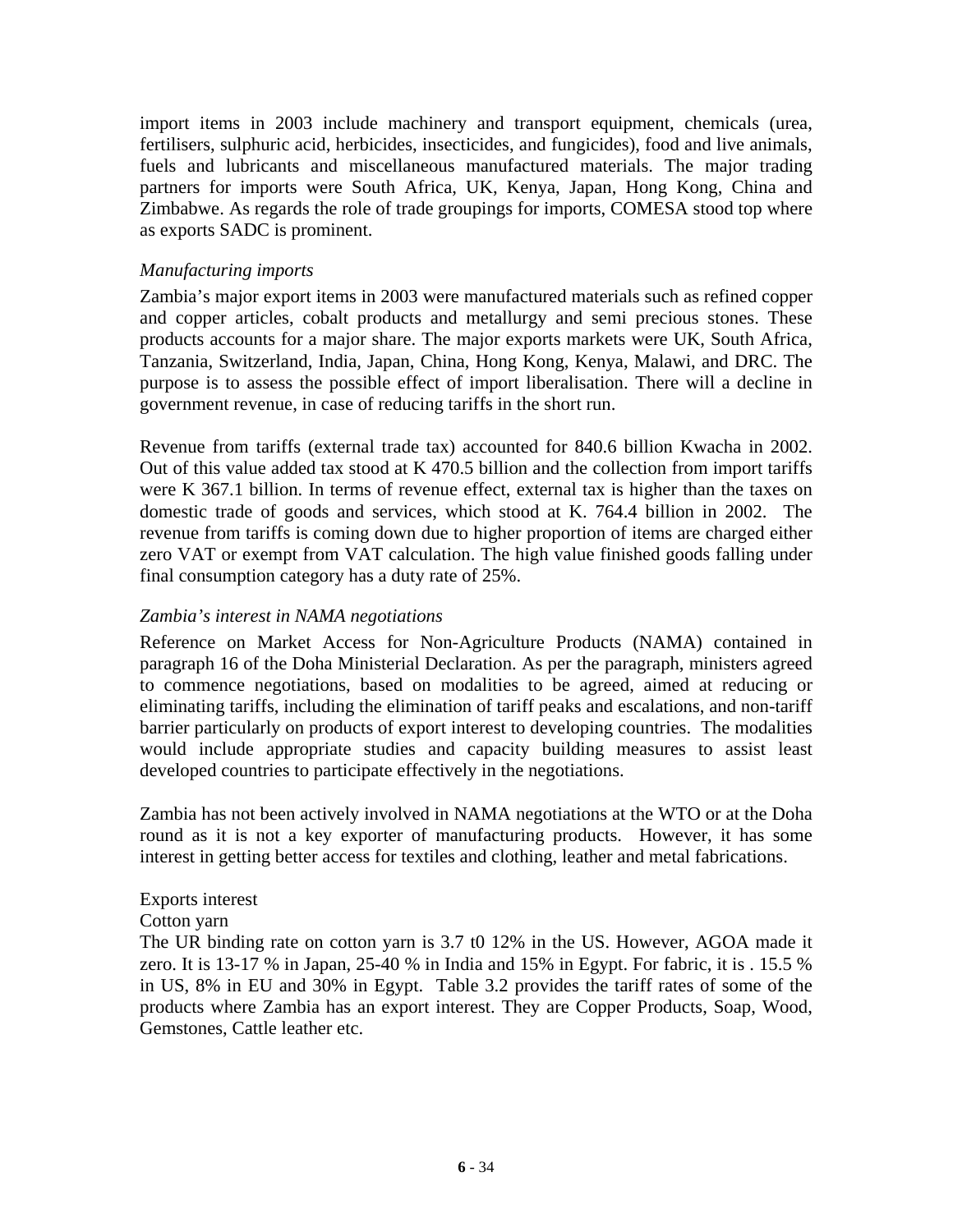| Product               | EU            | <b>US</b>    | Japan         | India  | Egypt  |
|-----------------------|---------------|--------------|---------------|--------|--------|
| Copper (Ch 74)        | $3.0 - 5.2\%$ | $0 - 3\%$    | 3%            | None   | 30-60% |
|                       |               |              |               |        |        |
| (HS<br>Cotton<br>varn | $4 - 5\%$     | $3.7 - 12%$  | $13-17$ y/kg  | 25-40% | 15%    |
| 5204-5207)            |               |              |               |        |        |
|                       | 8%            | $3 - 15.5\%$ | $3.7 - 7.6\%$ | None   | 30%    |
| Cotton fabric (HS     |               |              |               |        |        |
| 5208-5212)            |               |              |               |        |        |
|                       | $0-4%$        | $4 - 6.5%$   | $\Omega$      | 40%    | 40-60% |
| Soap $(Ch 34)$        |               |              |               |        |        |
| Bovine Leather (HS    | 6.5%          | 12-30%       | 12-30%        | 12-30% | 20-30% |
| 4104)                 |               |              |               |        |        |

**Table 3.2 Uruguay Round Bindings on Products of Interest to Zambia- selected countries** 

Source: Nathan Associates, 2003

The table shows that there are still certain amount of tariff which affect Zambia's manufacturing exports to the developed countries. However, there are also high tariff in some of the developing countries, which Zambia has an export interest.

Though Zambia is a producer of cotton, it has not actively supported the cotton initiative led by a group of cotton producers from West Africa. Perhaps, it was felt that countries sponsoring cotton initiative had a single point agenda of striking a deal cotton even at the cost of negotiating Singapore issues–which was not the position of Zambia.

As regard import interest, in case of reduced in tariffs for inputs will it be beneficial to the local industry. For instance, if there is a reduction of tariffs on fertilisers-what will be impact on agriculture production and (or food security). At present tariff makes the cost of import to Zambia expensive, which has its detrimental effect on the development of manufacturing sector since a large number of inputs for manufacturing sector are imported.

Perhaps, since Zambia does not have any major manufacturing export sector, it has not shown much interest in the negotiations as well. Further, most of its export to the developed countries are facing low tariffs. However, there are arguments that Zambia' s export to some of the developing countries does face high tariffs.

During the pre Cancún national consultation, Zambian Civil society's proposal<sup>32</sup> with regards to market access for non-agricultural products were the following:

- Studies should be conducted to determine the effects of each tariff reduction proposal on trade, taking into account the effects on imports, exports, tariff revenue, economic welfare and output as well as long term and short term costs and benefits.
- Least developed countries should be exempted from tariff reduction

 $\overline{a}$  $32$  Documents of the Pre-Cancún Preparatory meeting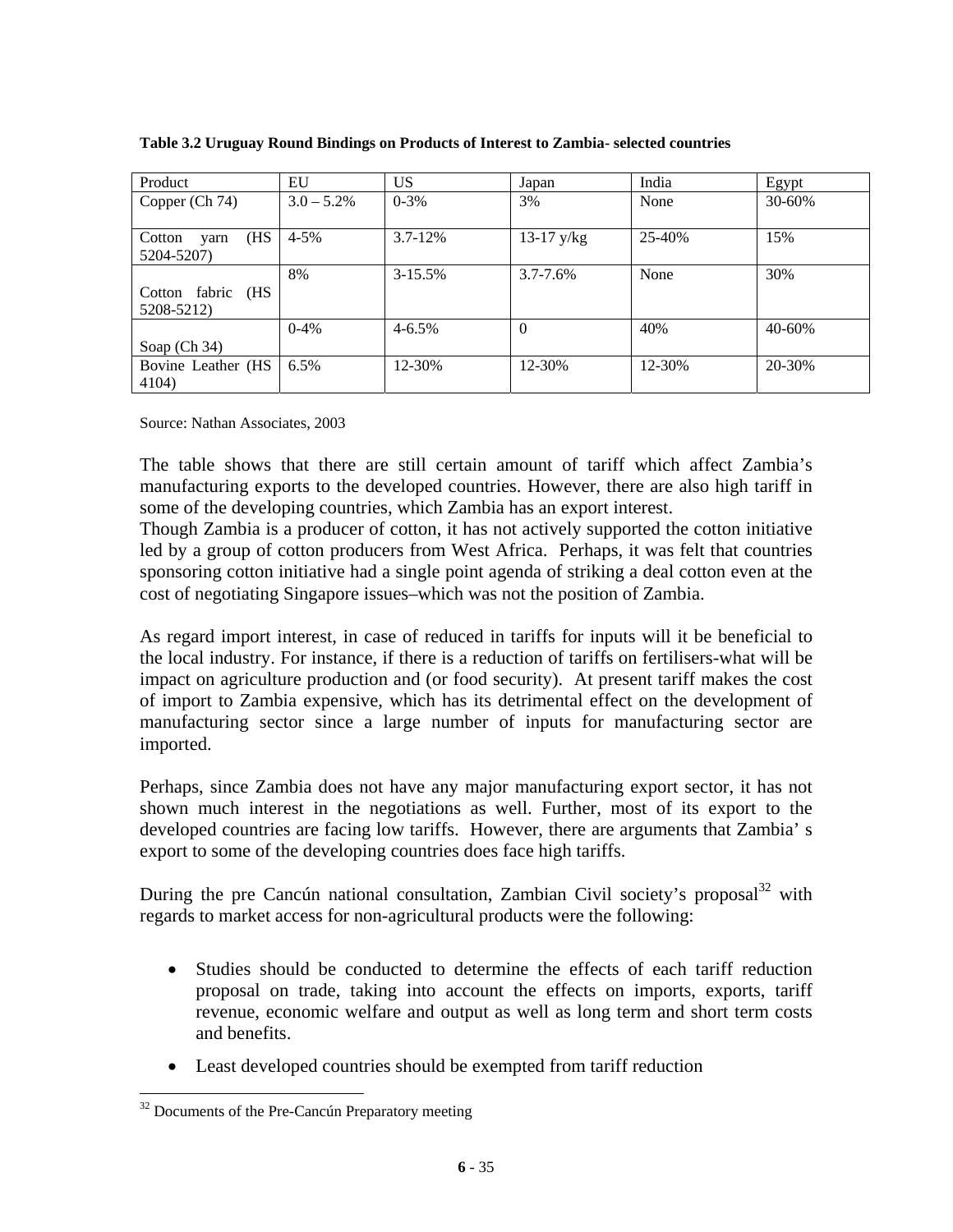- LDCs must be given maximum credit for unilateral liberalization
- Targeted technical assistance should be provided to LDCs and address supply side constraints
- Erosion of preferential margins due to MFN tariff reductions should be offset by establishing compensatory and other appropriate mechanisms to fully address the impact of erosion of preferences including measures that promote exports of LDCs
- Developed countries should eliminate tariff peaks, high tariffs and escalation as well as non-tariff barriers in particular to products of export interest to developing and least developed countries.
- Developed countries should provide duty free and quota free market access for all products of LDCs before the 5th Ministerial Conference along with harmonized, flexible and simplified rules of origin that take into account the industrial capacity of developing and least developed countries; and
- Demand that Developed countries should commit themselves to deeper reduction while providing flexibility for gradual reduction of tariffs by developing countries

At the Cancún Ministerial, Zambia's position on NAMA<sup>33</sup> was that:

- Exemption of LDCs including Zambia from any further tariff reduction commitment
- LDC products must be accorded scheduled quota and duty free market access
- With respect to modalities for tariff cuts, Zambia was of the view that whatever formula is adopted must address both tariff peaks and escalations for products of interest to LDCs

<sup>&</sup>lt;sup>33</sup> Post Cancún Briefing by Zambian delegates to Cancún held at Lusaka on 19 October 2003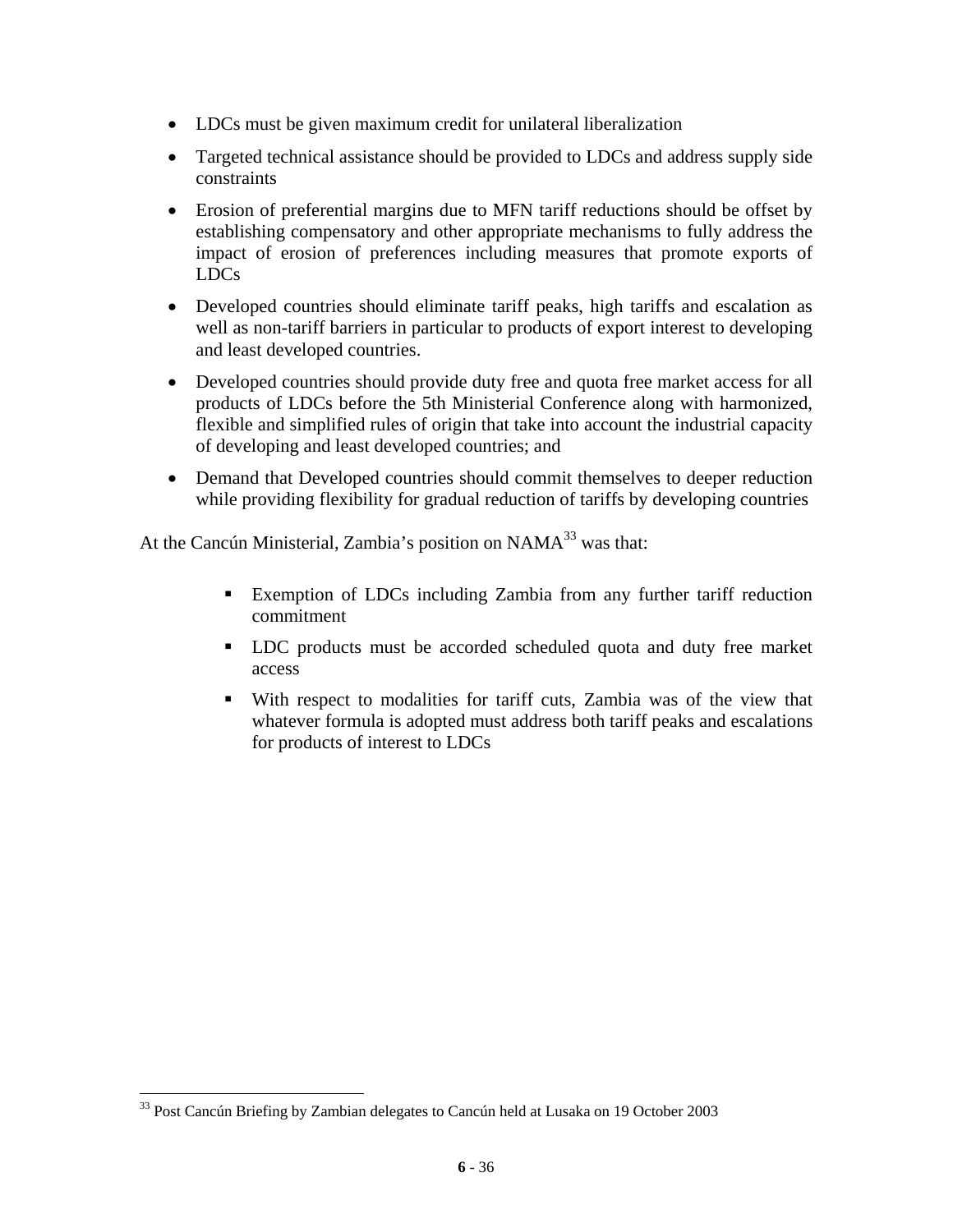#### **6.7 TRIPs and public health agreement: concern of Zambia**

The flexibility contained in the Trade Related Aspects of Intellectual Property Rights (TRIPS) agreements and the Doha mandate that the TRIPS Agreement does not preclude the right of members to take actions that will allow for easy access to medicines to combat communicable diseases in particular HIV/AIDS, tuberculosis, malaria, anthrax and other epidemics are very relevant for Zambia. The impact of TRIPS in terms of economic and social costs of establishing patent systems should not be underestimated. Inadequate systems for the processing of patent applications, examination of patent specifications and claims and supervision of the exercise of patent rights can increase barriers to access. That means since TRIPS is not prescriptive in terms of patentability, it is imperative that adequate studies are to be carried out at the national level while enacting TRIPs complaint legislation. Some circumspection is warranted in relying on models, which are largely based on the experience of other countries.

The understanding arrived just before the Cancún Ministerial on TRIPS in handling public health emergencies has a lot meaning for Zambia.

1. Public health related

## HIV/AIDS prevalence

The prevalence of HIV/AIDS has had a significant adverse impact on the Zambian economy. Given that AIDS will affect the working age population, the quality and quantity of the labour force are affected. High rates of mortality affect productivity, recruitment and in particular, lead to loss of skilled personnel. According to the Health Survey of  $2001-2002^{34}$  16 percent of all adult population aged between 15 and 49 years (or about 900,000 adults) were reported to be HIV positive. There is projection that the number of HIV infected persons will increase to 1.1 million by the year 2010 if adequate preventive measures are not done.

In the recognition of the link between poverty and ill health and inadequate health care system, it is important to note that for Zambia, ill health is more likely to lead to further impoverishment amongst the poor. For the country, meeting the health needs of the poor is an important means to prevent the increase of poverty as they suffer a heavier burden of disease.

In Zambia where services are poor and incomes low, taking time off on medical grounds jeopardizes the future economic situation for the poor. Poverty can also be linked to poor health in that the poor lack basic needs such as social and healthy services. To begin with, there is a growing recognition in Zambia of the two way link between HIV/AIDS and poverty. HIV/ AIDS is inexorably consuming more resources, which means that less is available for other life threatening diseases such as malaria cholera<sup>35</sup>.

 $34$  Economic Report 2002, p. 110

<sup>35</sup> PRSP 2002-204 p. 84-85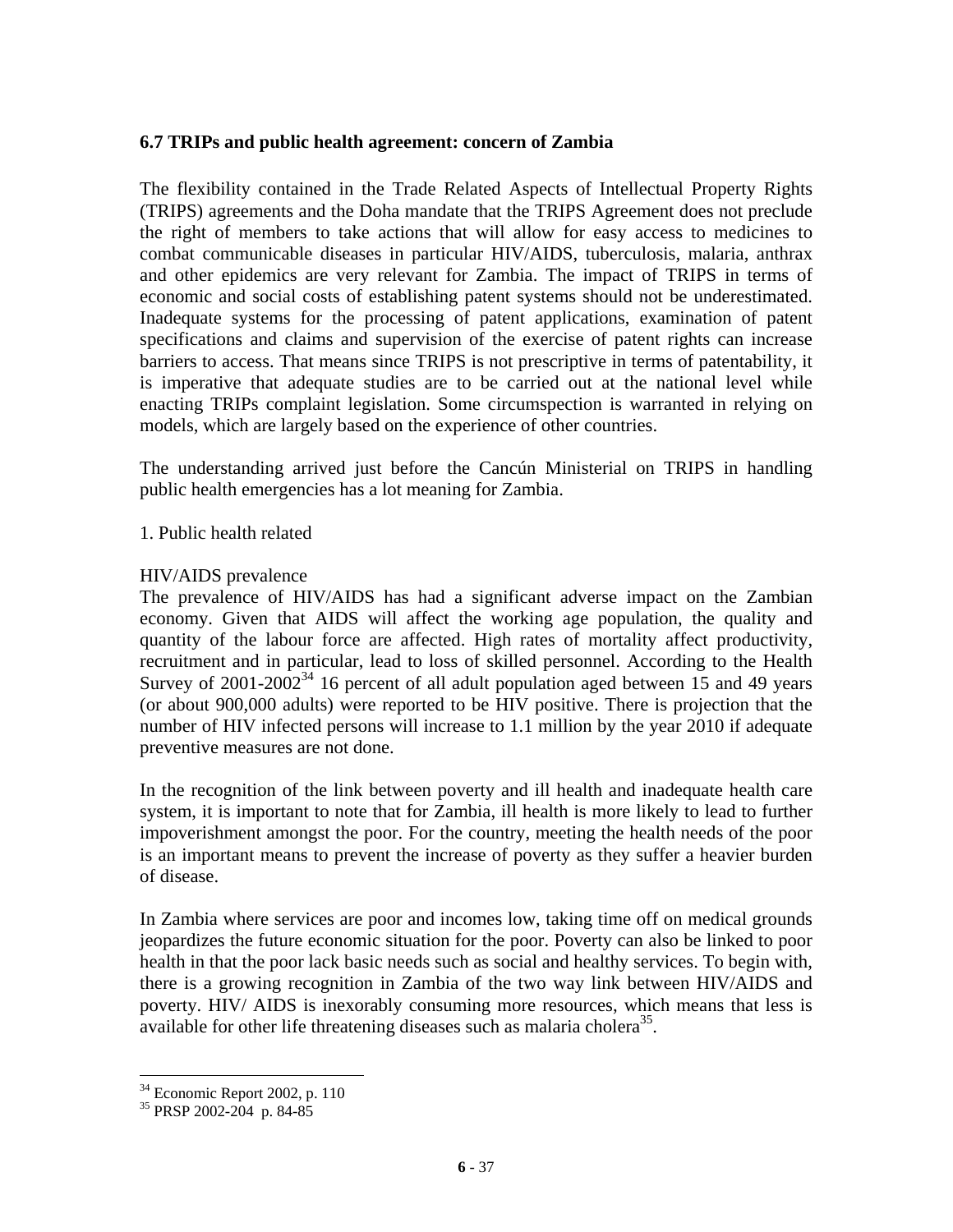AIDS and AIDS related diseases have became prominent, with the number of households experiencing chronic illness and death rising. In 1998, 17 percent of rural and 12 percent urban household and experienced an HIV/AIDS-related death. TB-related cases have risen, and other diseases continue to have a negative impact on the health status, including malaria, diarrhea, and respiratory tract infections that place a heavy burden on the health sector. Moreover, the country has suffered in resent years from epidemics of cholera and measles. Equally, the health situation of the children has not improved, with acute respiratory infections and malnutrition serious problems; according to the 2001 UNICEF. Report on the state of the world s children, 42 percent of under-five in Zambia are stunted<sup>36</sup>. Within the framework of an integrated approach to health care, the following has been identified as priority areas:

- Malaria-within the framework of the Role Back Malaria initiative.
- HIV/AIDS, TB and STI through the National HIV/AIDS Strategic Framework<sup>37</sup>.

Considering the state of health care system in the country, the recent understanding on Public health flexibility in TRIPs could provide opportunity for Zambia to access medicines or set up production facilities. Though, it is early to judge the immediate impact of the above in the ground level since the country requires resources to utilise the flexibility.

Zambia hardly has any drug manufacturing capability. Most of its drugs are imported from both developed and developing countries. Ever since the TRIPs agreement the prices of drugs have increased considerably. Since the flexibility granted under TRIPS, there has not been much movement in Zambia at the government level for delivering antivirul drugs or setting up local production facility. However, the flexibility for import will benefit the needy as NGOs working in the health sector could make use it for the provision of essential drugs.

<sup>36</sup> PRSP 2002-2004, pages 84

<sup>37</sup> Ibid, p. 89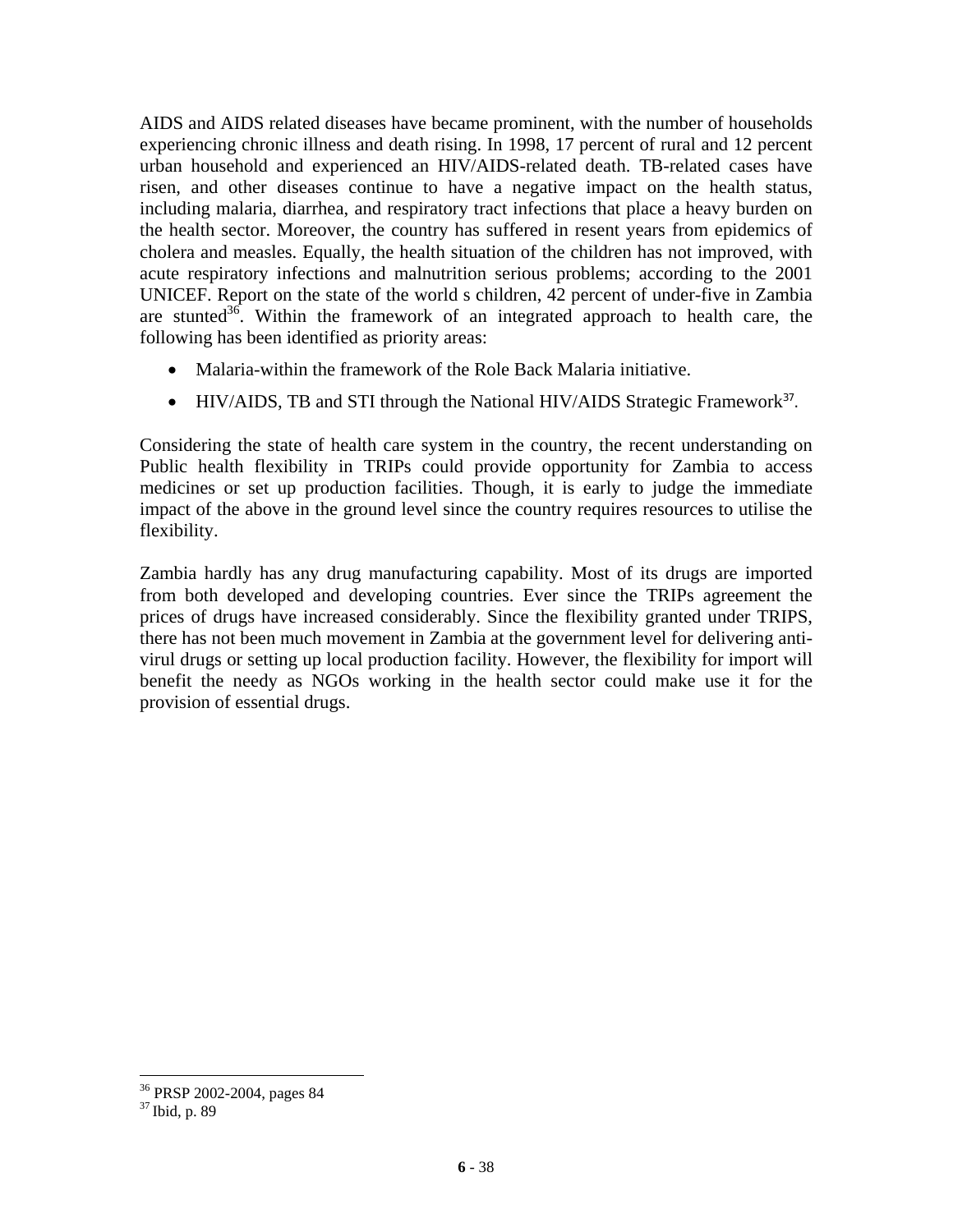#### **6.8 Zambia and trade facilitation**

Trade Facilitation (TF) was one of the four Singapore issues, which came up before trade ministers at Doha and also at Cancún Ministerial Conferences for discussion. As in the case of other three Singapore issues, TF was mainly pushed by the rich countries for inclusion at Cancún agenda for negotiations with the objective of reaching an understanding on the subject.

At the Doha Conference of 2001, ministers instructed the Council for Trade in Goods (CTG) of the WTO that until  $5<sup>th</sup>$  ministerial "to review and as appropriate clarify and improve relevant aspects of Article V, VIII and X of the GATT 1994 and identify the trade facilitation needs and priorities of members, in particular developing and LDCs".<sup>38</sup>

The three above articles cover topics viz. (1) freedom of transit, 2) fees and formalities connected with import and export (3) publication and administration of trade regulations respectively. As a follow up, the post Doha work programme of the CTG considered the core agenda item of paragraph 27 viz. the modalities for the review and clarification of the three articles, trade facilitation needs and priorities of members especially poor and developing countries, technical assistance and capacity building.

# *Zambia's position*

During the pre-Cancún preparations Zambia joined with other LDCs and developing countries in opposing the launching of negotiations on the new issues including trade facilitation at Cancún. African Union trade minister meeting in Mauritius, did re-affirm the longstanding position of African countries that the Cancún Ministerial Conference should focus on addressing the developmental concerns in the existing agreements, instead of starting negotiations on new agreements, particularly on the 'Singapore issues'.

In a declaration adopted unanimously in Grand Baie, Mauritius, on Friday June 20, 2003 the trade ministers noted that 'WTO members do not have a common understanding on how the 'Singapore issues' should be dealt with procedurally and substantively.' And taking into account the potential serious implications of these issues on their economies', they called 'for further clarification on these issues to continue'. At this background, Zambia stood with other countries at Cancún in opposing the subject for negotiation.

The second LDC trade ministers meeting held in Dhaka on 31May –2 June 2003, viewed that 'the current approach towards trade facilitation pre supposes the establishment of common procedures, rules and regulations for the movement of goods. Implementation of such laws and procedures will be very costly for the LDCs, which they are unable to afford at this stage. LDC's institutions should be strengthened to facilitate trade. It also suggested that work on TF in other institutions should be taken into account in the current work programme of the WTO. Current efforts to assist the LDCs outside of the WTO framework in this area should continue.<sup>39</sup> Zambia being a participant of the Dhaka

<sup>38</sup> Paragraph 27 of the Doha Declaration, 2001

<sup>&</sup>lt;sup>39</sup> Dhaka Declaration of LDCs, 2<sup>nd</sup> June 2003.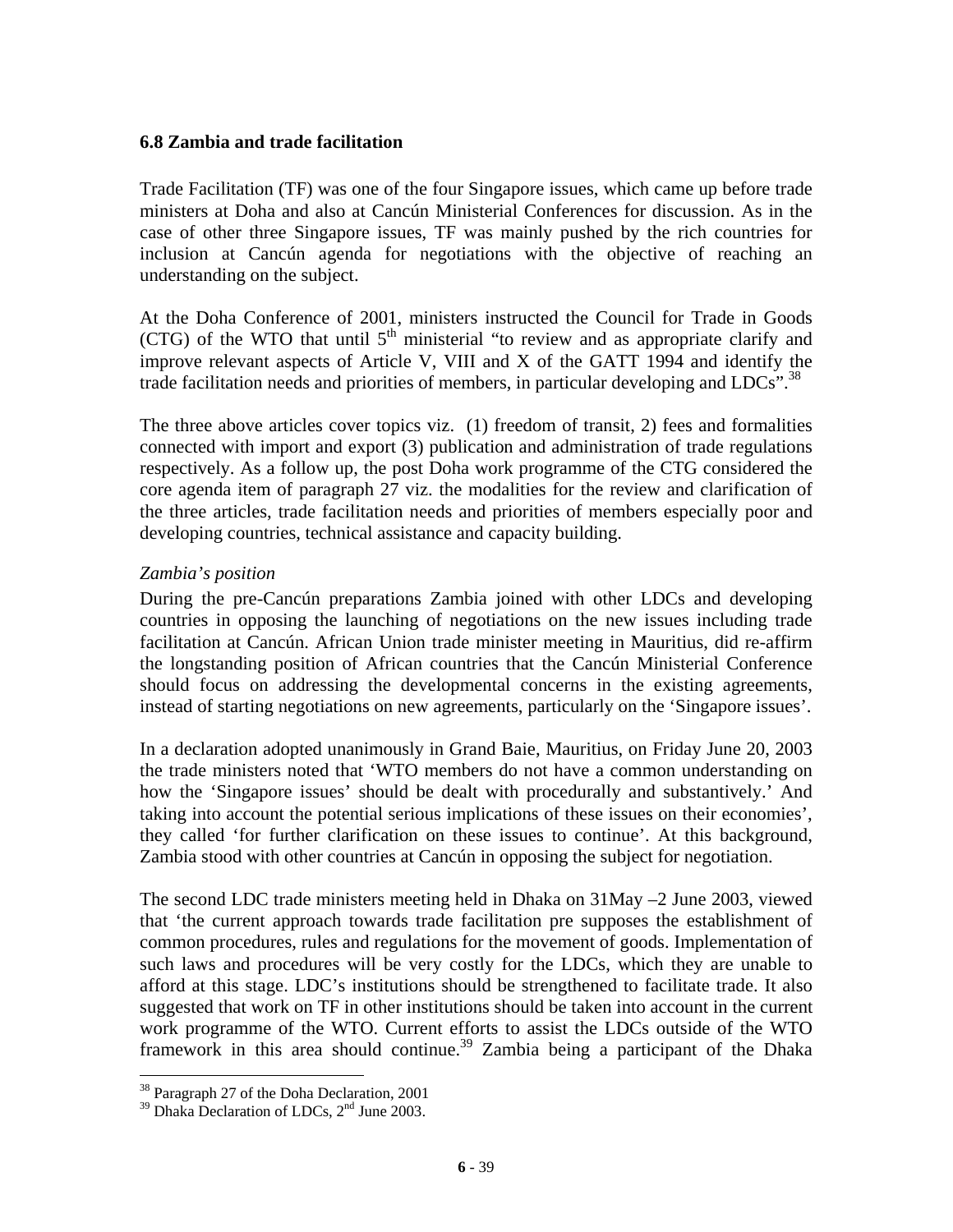process endorsed the above suggestions and it consistently followed position even at Cancún.

However, among Singapore issues, TF received the highest amount of support at Cancún. This includes support from some of the developing countries. What are the pros and cons of an understanding on trade facilitation from the perspective of Zambia?

Zambia has not undertaken any evaluation or study on the pros and cons of trade facilitation. At present the export and import involved cumbersome procedures. However, being a land locked country, Zambia faces enormous amount of difficulties in export and import. One of the issues of course very relevant to Zambia is transit of goods and services, customs valuation, expediting the movement, release and clearance of goods, including goods in transit. The Doha declaration focused on the above aspects – but without giving details as CTG is expected to review and clarify on how to formulate multilateral understanding in this area. The Doha declaration underlined that trade facilitation needs of poor and developing countries are a priority.

At Cancún, rich countries pushed for launching a negotiation on the subject. However, most poor countries felt that any multilateral commitment on implementation of this subject going to be an expensive exercise, which will over burden the poor. The experience of poor countries with so-called technical assistance offer enshrined in some of the previous agreements have not been sufficient to mitigate the burden of implementation. Some poor countries view that though improved transparency and reduced procedures on import/export matters will be more advantageous to the rich countries in doing business with the poor.

During the CTG process developing country members have suggested the exercise consists of merely of a review and not negotiations. At the same time, developed countries including EU and Japan have called for the streamlining the processing of imports under article VIII.<sup>40</sup>

However, the there was a feeling among some developing and least developed countries and most rich countries that an agreement on trade facilitation will be a beneficial tool for both rich and the poor. Those who support the initiative feel that the arrangement will bring in guidelines for the speedy clearance, processing and customs valuation of goods at the port of entry and exit. There is also large potential for an understanding during the Doha round on issues affecting trade of landlocked countries such as Zambia.

As regards, the non state actors position evolved before Cancún on Singapore Issue especially TF was that Zambia should prioritise key areas of development issues such as assistance to develop infrastructure for trade in particular inter linkages in the transport system to overcome the problem of being land locked. Further, multinational and regional financial organizations and bilateral and multilateral donors should give special attention to the building of infrastructure to enhance attractiveness of least developed countries to foreign investors.

<sup>40</sup> RIS, World Trade and Development Report-2003, New Delhi. p. 52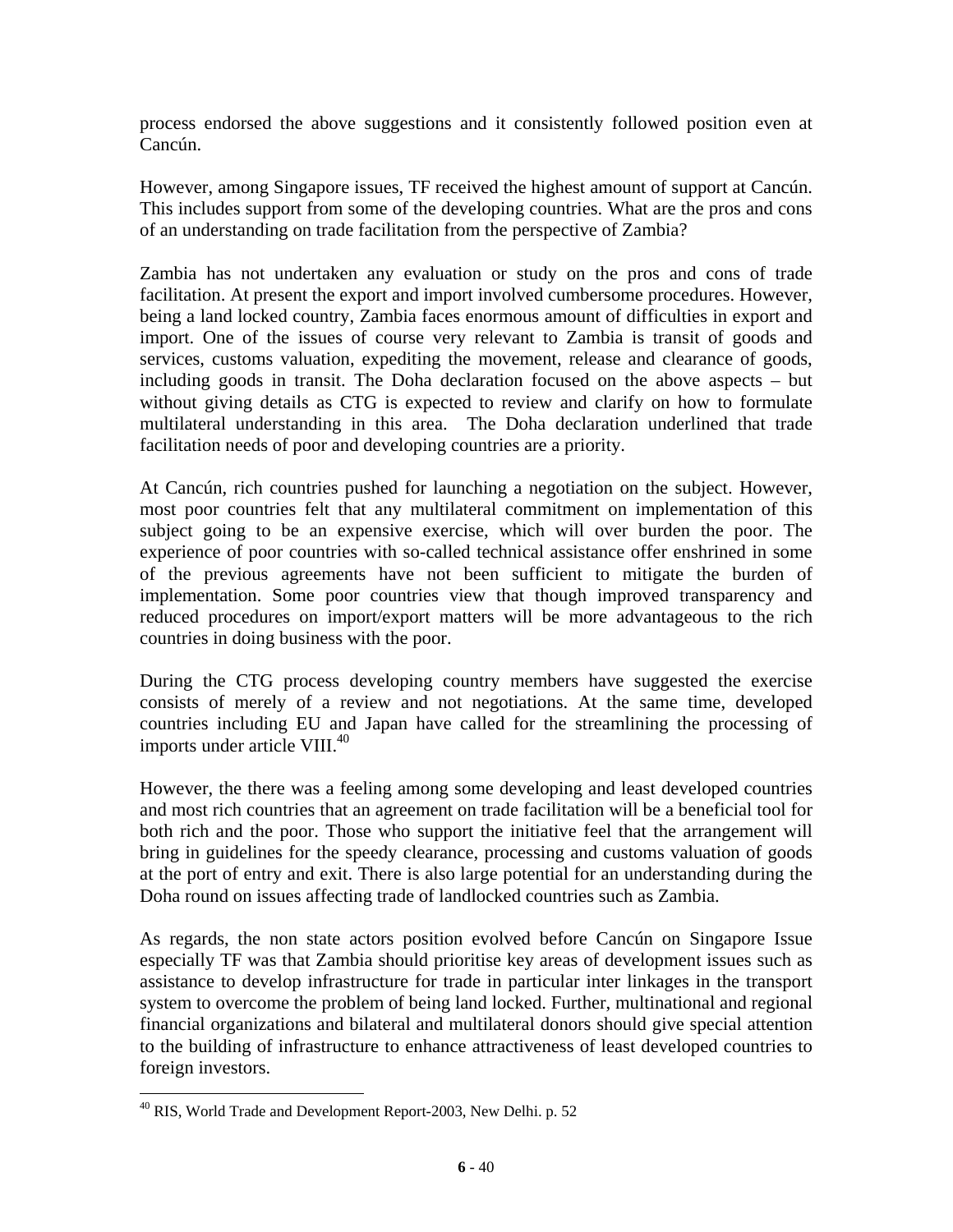Civil society in Zambia also recommended that in view of the overwhelming workload generated by the Doha Development Agenda, Zambia like most LDCs has limited resources to follow negotiations and evaluate the implications of negotiations on Singapore issues on the economy. Therefore; Working Groups should continue work on the process of clarifying these issues; and Effective technical assistance and capacity building should be provided to developing and LDCs to conduct assessment studies on the implication of these issues on their economies

#### *Zambia's position on Singapore issues at Cancún*

According to the trade Minister<sup>41</sup>, the two opposing camps of developed and developing countries, one who are pro-Singapore issues against those of the non-Singapore issues contributed to difficulties in striking a balance for agreement. As a result the Zambian delegation was surprised to be presented with a text on 13 September 2003, which had barely changed from the first revised text on nearly all issues impinging on he effective participation of developing and least developed countries in the multilateral trading system. Instead, the text had drastically been transformed on Singapore issues. The text was proposing commencement of negotiations on Trade Facilitation and Transparency in Government Procurement. The other two issues, Trade and Competition Policy and Trade and Investment were referred to their respective working groups in 'Special Session'. Notice the phrasing used 'convene the working group in Special Session'. This is basically negotiations and is qualified by cross-reference to Agriculture and non-Agriculture market access. The dates for adopting modalities on these two issues were skilfully linked to those for Agriculture and Non-agriculture market access. Surely, what does that mean? The text is actually proposing to commence negotiations on all four issues using misleading language. Zambia did not endorse the new text and stood by its previous position.

<sup>41</sup> Presentation at the Post Cancún briefing, Lusaka 19 October 2003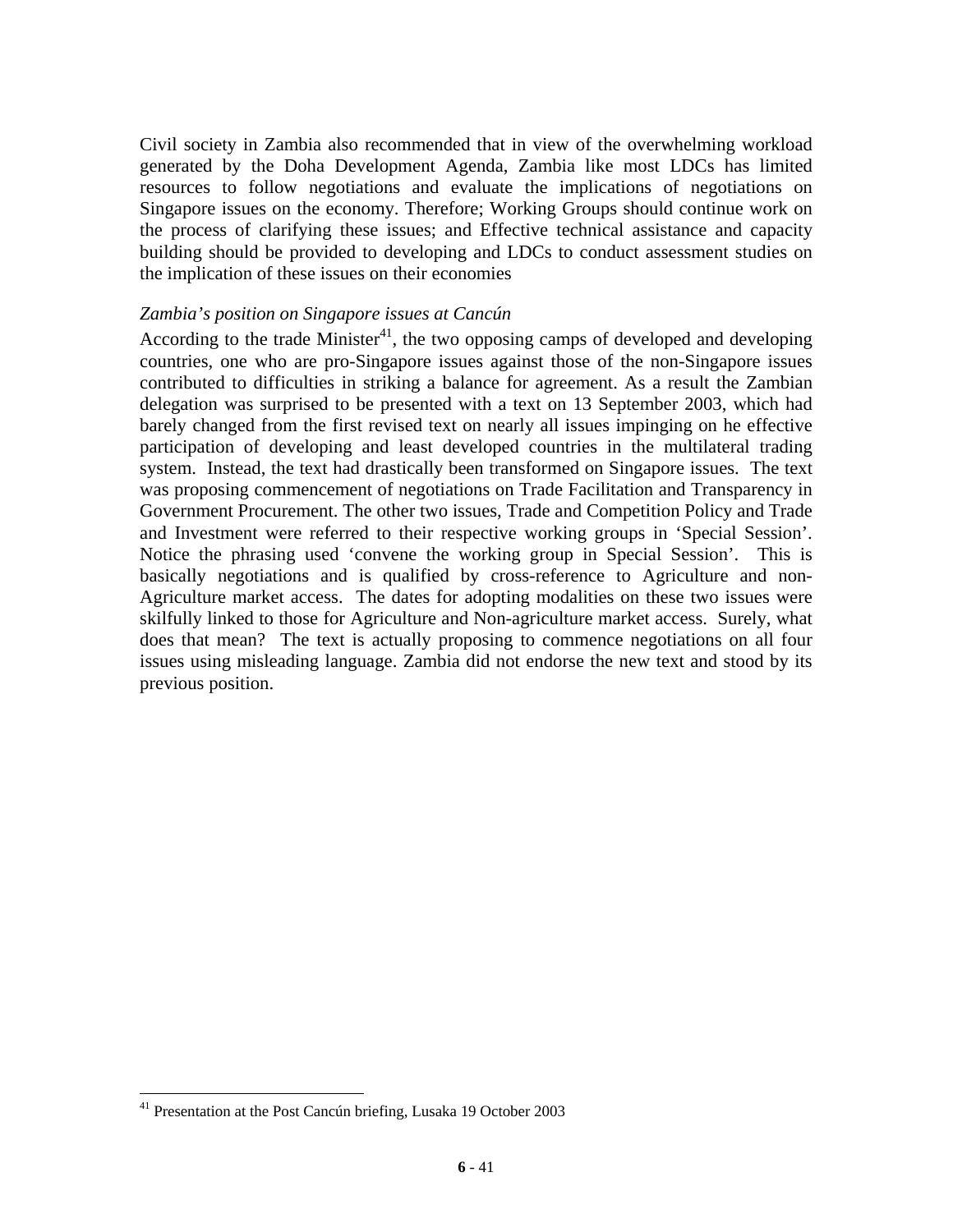#### **6.9 Services sector in Zambia**

#### *Nature of services sector in Zambia*

The services sector in Zambia contributes to nearly 60 per cent of value added to the Gross Domestic Product (GDP). Nearly 63 per cent of the formal sector employment derives from services sector.<sup>42</sup> The main tertiary sector activities contributing to the GDP are wholesale and retail trade, banking and insurance, real estate and business services, transport and storage facilities.<sup>43</sup>

However, the share of services sector to exports is relatively low. The major services exports are tourism, power, hotel and motels, temporary movement of people in sectors such as health, etc. The importance of services in export promotion of the country has not been well recognised. The sectors, which have got some sort of plans for development, are tourism, construction, electricity, hotel/motel and recreation. In 2001 government devised a master plan for tourism development through guiding investments in the country. It also introduced new programmes such as eco-tourism, sports and cultural tourism. In recent years a number of hotels and guesthouses opened in tourist locations. As part of the tourism development plans Zambia participate in regional and international tourism fairs.

The existence and quality of service sector and infrastructure in any country is a key determinant of foreign investment and also expansion of foreign trade. The provision and quality of services greatly determines the cost of doing business including its viability. During the early years of independence, Zambia was well disposed and managed to set up considerable networks of service sector infrastructure ranging from hospitals, schools, roads connecting all provincial and district centres in the country, airports and the railway link to Tanzania, etc. However the dual role assumed by Government to also be an enterprise owner and manager of the nationalised parastatals became too demanding in the face of declining public revenues since the mid 1970s. As a result the maintenance and renovation of the utilities became arduous task. A change of approach was necessary though rather late by introducing cost sharing, and privatisation but again limited success was achieved during the 1990s and hence the deterioration of the services sector and public utilities.

Efficient transport and communications help trade, investments and economic growth. Zambia's transport and communications infrastructures are relatively poor by international standards. Further, the cost of service sectors is quite high which makes the business and trade uncompetitive. For instance the higher cost of telephone facility both fixed and cellular services makes international business communication pretty expensive to a Zambian firm. Further, this also affects the growth of Information and Communication Technology (ICT) especially Internet, email and e-commerce.

 $42$  Ndulo, Manenga, Zambia and GATS negotiation- Presentation at a pre-Cancún meeting, 21-22 Aug, 2003 Lusaka

<sup>43</sup> Economic Report, 2002, p. 11-12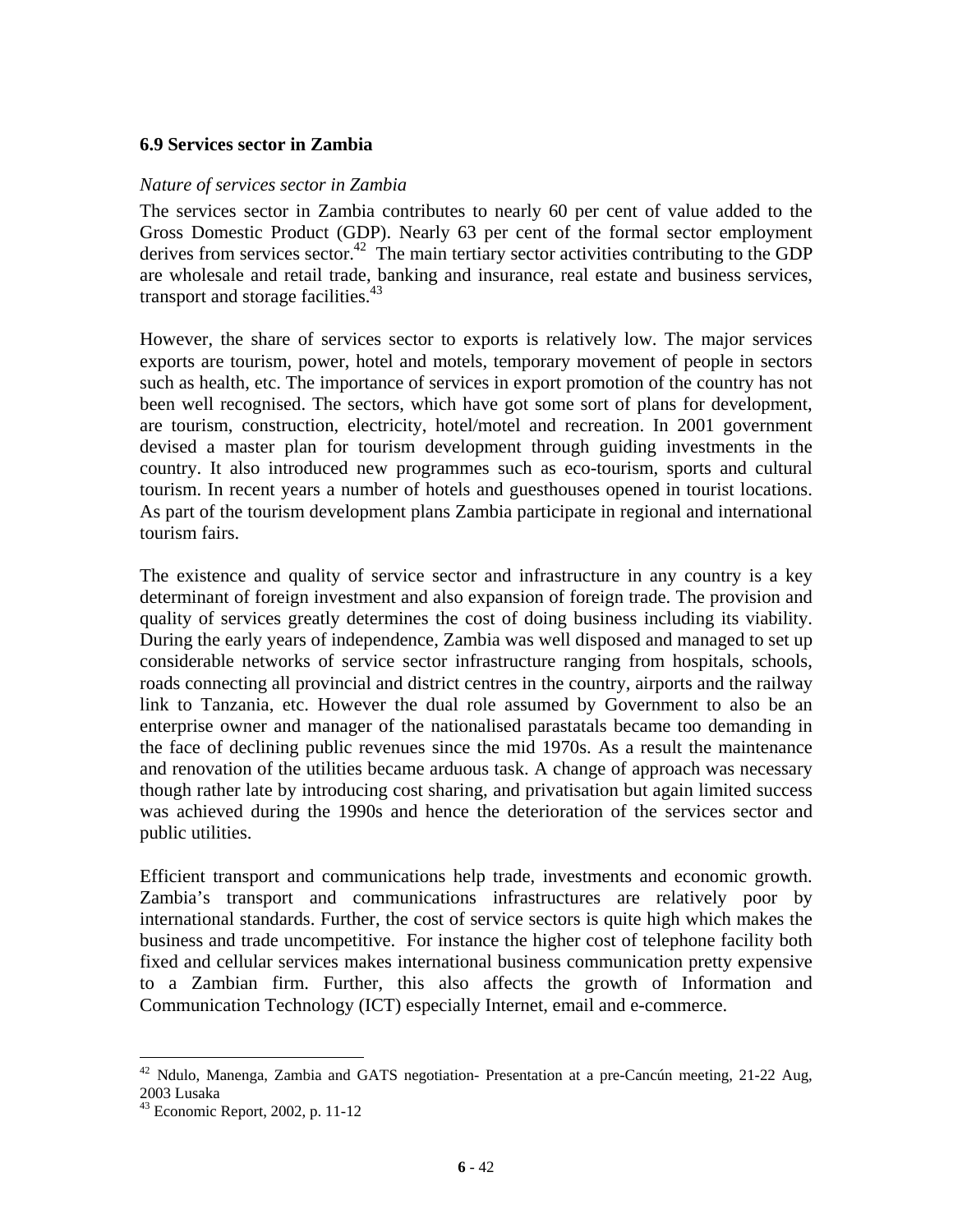The railway network in Zambia is at the centre of the international routes linking Zambia and the Democratic Republic of Congo (DRC) to other neighbouring countries, as well as to the seaports of Mozambique, Tanzania, Angola, and South Africa. However, because of the poor state of the rail track, operating inefficiencies, and the increasing frequency of accidents, Zambia Railways' freight traffic declined from 4½ million tons to about 1½ million tons between 1990 and 1996. The shift from trains to road traffic is estimated to cost the Zambian economy US\$100–150 million per year in increased road deterioration and fuel costs.

| Year | MT(Inclusive of local, exports, |
|------|---------------------------------|
|      | imports and transit cargo)      |
| 1998 | 1,412,730                       |
| 1999 | 1,611,868                       |
| 2000 | 1,457,245                       |
| 2001 | 1,666,008                       |
| 2002 | 1,887,000                       |
|      |                                 |

#### **Table 6. 1 haulage of goods by rail**

*Source*: Economic Report 2002

Brief Profile of Some of the Services Sector/utilities in Zambia

Despite committing itself to complete privatisation of major services on sector during the 1990s, the government has not carried out privatisation of public sector entities dealing with utilities such as broadcasting, telecom, railways and energy. However, it allowed participation of private sector in a limited way in broadcasting and telecommunicationsi.e in the cellular phone sector.

#### Communications

In broadcasting and communications, the government has allowed the entry of private sector subject to stringent licensing regulations. For instance, private broadcasts are allowed only limited news time. The growth of the free press and other media has been slow due to several factors whereas public media has been the mouthpiece of the government. Despite these drawbacks, there is considerable growth of competition in print-media. Restrictions continue in electronic broadcasting and competition in television is restricted to cable networks.

The telecommunication sector has been opened up for private participation in the providing mobile telephony. Even though the sector has been opened to private cell phone providers, the main carrier, the state owned Zambia Telecommunications Company (ZAMTEL) has yet to be privatised. Despite the available infrastructure, indicators of telephone connections show a relative decline. ZAMTEL does not seem to be seeking market expansion rather maintaining the existing share. Telephone connection per 1000 persons were 9.4 in 1999 and 9.0 in 2000. The small but significant increase in Internet hosts of 0.1 per 1000 persons in 1999 to 0.5 per 1000 persons in 2000 indicates a growing demand for communications services. However, the relatively higher cost of internet making it out of reach to the majority of the population.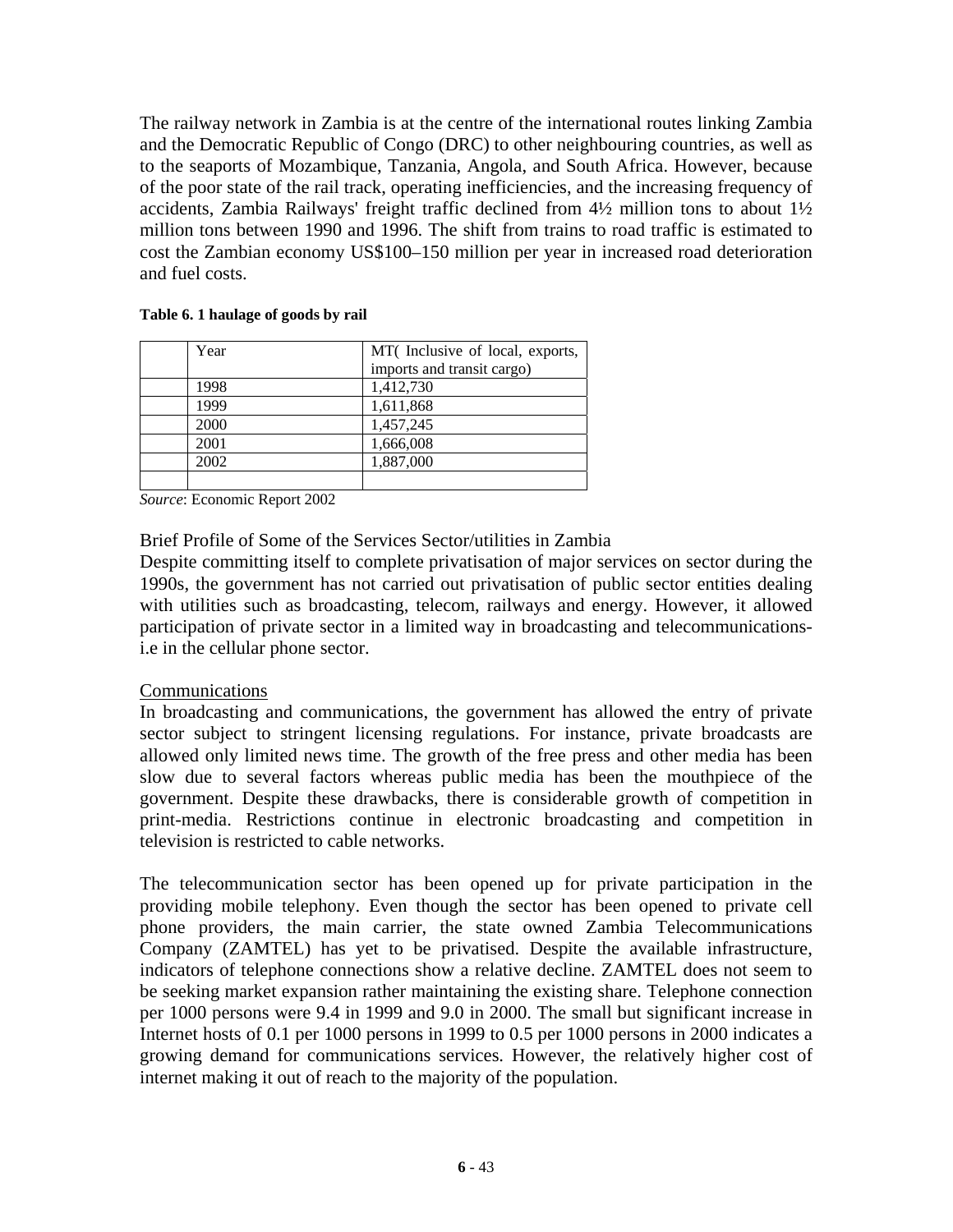It is evident that a high degree of market concentration exists in telecom sector in Zambia. Competitive behaviour and any serious effort to trade this service to other countries have yet to be seen. The sector regulator for communications authority allowed ZAMTEL to participate in Internet service provision in competition with its private sector providers, who are its subscribers. This is one of the sectors, which could come up for negotiations under GATS and Zambia should prepare for that.

#### **Electricity**

Zambia is well endowed with electricity generation potential. Power generation, transmission and distribution are undertaken by the main service provider, Zambia Electricity Supply Company (ZESCO) through its subsidiaries operating at divisional levels. The total installed capacity of the interconnected system is 1,623 MW but the available capacity is about 1,608 MW. Diesel stations are used for small township power supply but are now old and unreliable. Thermal and gas turbine power stations have an installed capacity of 138 MW and are only used to supply the mines in case of shortages. All together, ZESCO has three large hydro-generations plants and a number of small hydropower stations around the country.

Government has delayed privatisation of the power sector. There is the potential for multiple players in this sector, a potential for diversification of ownership throughout the generation, transmission and distribution structure. Generation potential is estimated at 6000 MW with a firm energy output of 33,500 GWh. So far only 28 percent of this potential has been utilised. The state owned ZESCO seems ill placed to promote largescale projects for the export of electric power, stabilisation of power supply and improvement of rural electrification. There are suggestions that private participation of this sector is appropriate. But, competition pressures will remain unrealised if the sector is not disbanded into various units. Further, export opportunities have not been looked into while considering the development of the sector, though Zambia is selling electricity to a small amount to its southern neighbours, though there is large potential for its expansion. The value of electricity exports in 2002 accounted for US\$5.5 million.<sup>44</sup> The exports to South Africa and Zimbabwe declined in 2002.

The power sector is largely state owned. Though the power generation facility is unmatched by African standards, the power system losses are considered to be high at 11 percent of output and contribute greatly to the  $65\%$  financial losses.<sup>45</sup> Government has approved the power sector restructuring proposals drawn up by the Energy Regulation Board (ERB) with the involvement of stakeholders. According to the proposals, the sector will be broken up and wherever feasible, components sold out especially in generation and private sector participation will be done in distribution and supply. In order to expand the provision of electricity to rural areas a rural electrification Fund is being set up by charging levy on the existing consumers.

<sup>44</sup> Ibid, p. 66

<sup>45</sup> World Bank, Business Environment Group Competitiveness Indicators (website)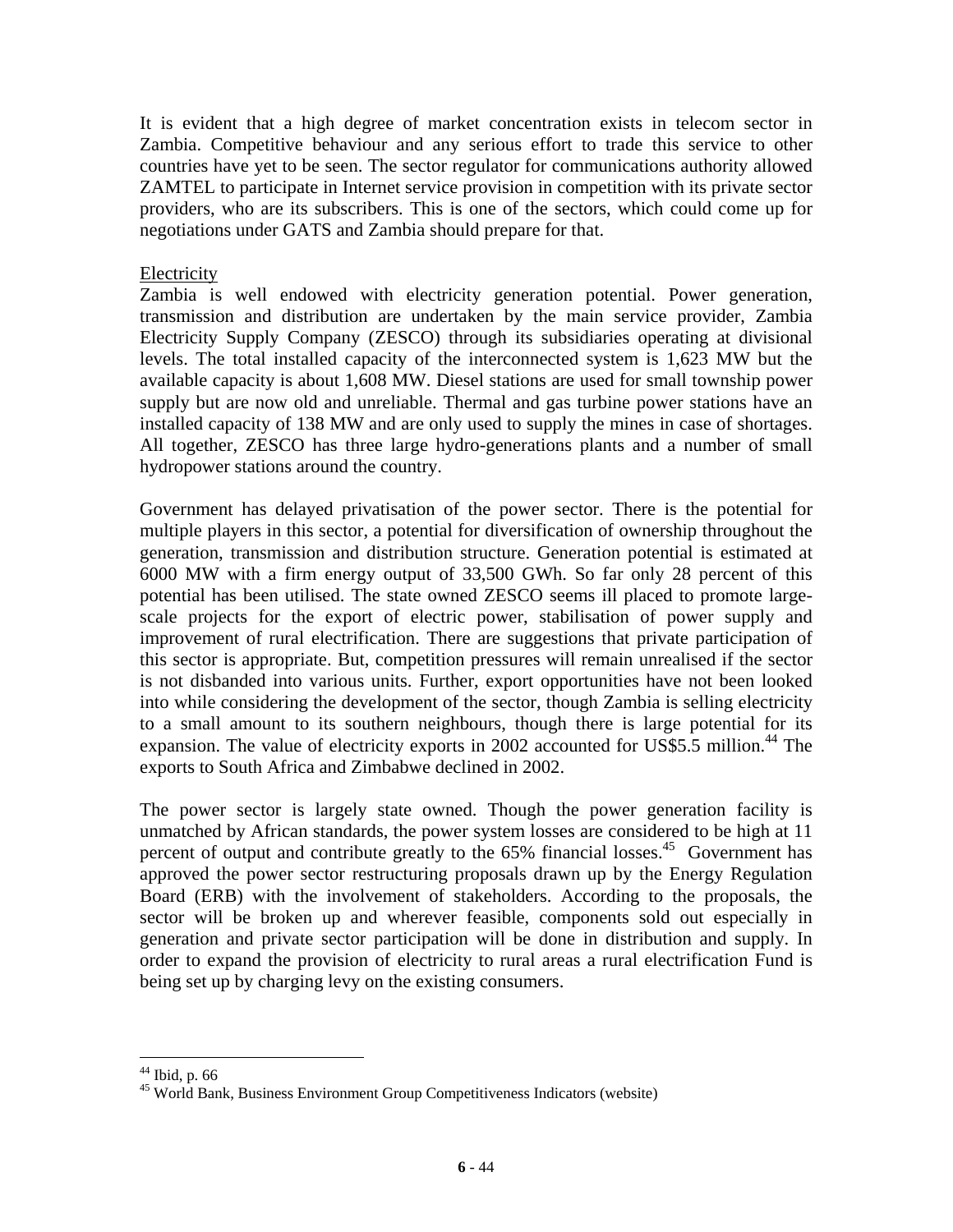#### Water and sanitation

In 2000, the population that had access to safe water was estimated at 58 percent. Access to safe water and sanitation services was greater in urban areas, at 93 percent, than in rural areas, which had only 38 percent of safe water coverage. To increase the service delivery in this sector, the government established the Water and Sanitation Council (WSC) to regulate the commercialisation of the water supply and to promote private sector participation in this sector. To this end, seven water companies were established between 1999 and 2000 and an Asset Holding Company was established to provide water and sewerage services to mining townships in the Copperbelt province of Zambia. WSC is expected to exert competitive pressures on the utilities and municipal companies through more appropriate pricing and quality.

In addition, efforts are under way to deal urgently with deteriorating urban water systems by, inter alia, strengthening urban water management, rehabilitating water supply and sewage treatment facilities, and increasing tariffs and improving tariff collection so as to generate the funds necessary to operate the water systems on a more commercial basis. The government's objective is to ensure that 50 percent of the rural population and 100 percent of the urban population will have access to clean water and sanitation by the year 2004(World Bank, Competitiveness indicators). This though is a tough objective in the face of the current slow progress in this sector. There have been studies on the possibility of private sector participation. However, this sector has not been considered for negotiations under GATS.

## Banking and financial services

There has been several efforts during the 1990s to reform the banking and financial sector in the country. There are 16 commercial banks in Zambia. A few of these are local, but the sector is dominated by a handful of multinational banking institutions viz. Barclays, Standard Chartered and Stanbic Bank. The Zambia National Commercial Bank (ZANACO) is a state owned entity that enjoyed state support during the era of nationalised companies and is the only bank with branches in many rural areas. External pressure for its privatisation have persisted through out the period from early 2001 and in 2003 government decided to go for privatisation, mainly under pressure from the Donors. Delays may indicate government procrastination on some privatisation commitments as per enhanced structural adjustment facility.

During the early 1990s, a number of small-scale commercial banks emerged and set up branches in Lusaka and the Copperbelt provinces. The proliferation of small-scale nationally owned commercial banks demonstrated how easy it had become to establish a commercial bank. It would seem that many of these banks were set up to provide cheap capital sources to their owners. Many of them could not survive competition and collapsed due to their own inadequacies. Their collapse revealed weaknesses in the regulatory frameworks, inadequate supervision called for strengthening of banking laws, under-capitalisation, insider borrowing and unqualified banking practices were common among these banks.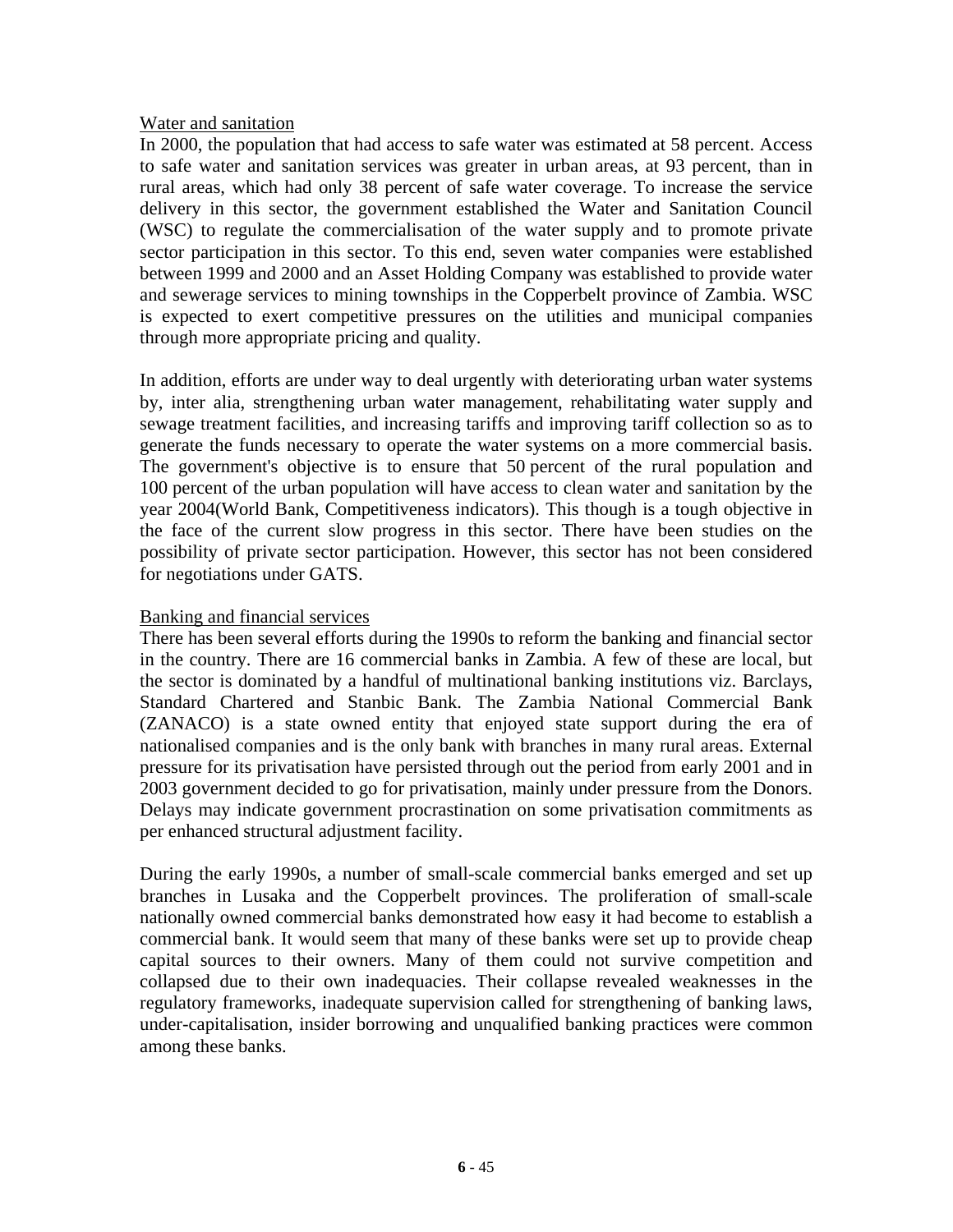As a result, Zambia has now made considerable improvements in enhancing bank supervision and regulation of commercial banks by the Bank of Zambia (the country's Central Bank). The Banking and Financial Services Act of 1996 has regularly been amended to bring it into line with best practice and internationally accepted standards for licensing, prudential regulation and supervision. These measures have raised standards of responsibility, accountability, and professional competence and integrity among directors and senior bank personnel. In 2001, the Banking Act was amended to accommodate for the regulation of micro-finance institutions and the money-laundering bill became law.

Improvements in the bank and non-bank financial regulatory framework have not changed the nature of competition. Anti-competitive behaviour is common and abuses of dominant behaviour are implied in many of the services provided. The interest rate and service charges of the banking institutions are quite high which makes it difficult for the poor people to access these services.

#### Insurance sector

Zambia allows private sector participation in this sector but in a limited way. There are a few private firms functioning in the sector, some of which are service providers from outside (GATS- commitment).

## Tourism sector

Tourism is referred to as one of the world's fastest growing economic sector, currently the world's largest employer and soon to be the world's largest industry. Zambia has a comparative advantage in tourism, which value a wide range of virgin natural environment with a variety of wildlife, beautiful lakes and waterfalls including the world famous Victoria Falls. Tourism is promoted for its potential revenue benefits and as a means of attracting FDI. The revenues from export of tourism has improved substantially since liberalisation and it has the capacity to contribute to the overall economic development. However, the investment in this sector is relatively weak. The available evidence indicates that the sector has not been very effective in attracting neither FDI nor domestic investment. The sector has, created a large number of direct and indirect employment opportunities in and around the Livingstone, Kariba, Lusaka, etc. and other related business opportunities such as transport have also arisen.

However, it should be mentioned that most of the revenues in the sector is garnered through networks and what is commonly referred to as packaged tours. Not so much money is made by way of room occupancy. One of the reasons for this is because international tour operators in Europe, America, Australia and Asia have a sophisticated network of packed tours where payments are made at source in these countries and as a result the profit is divided between the local and Foreign Service providers.

It is also worth noting that the Zambian government has increased visa fees in the 2003 Budget from ZMK200,000 (US\$ 40) to ZMK 1,200,000 (US\$ 240) in some cases. The impact of this budgetary revenue measure is that the fees seem to be very high and would therefore not attract tourists to Zambia. It is envisaged that if government was to reduce tax on tour operators, more tourists would visit the country making the government raise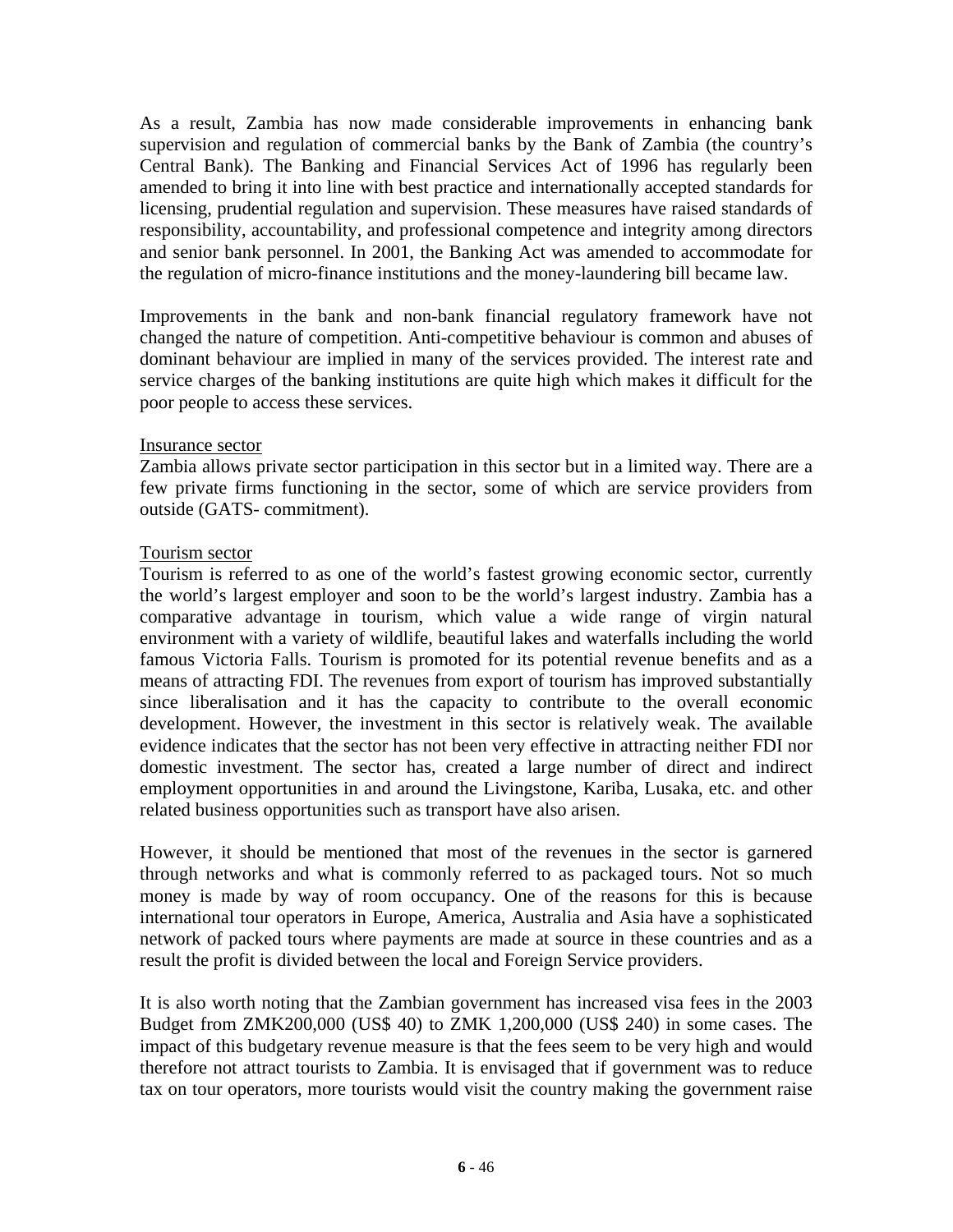more money from the sector. The fact is that the tourism sector in Zambia still remains largely undeveloped and its enormous potential has thus not been fully exploited.

If the overall impact of tourism is to be positive and sustainable it is vital that the sector operates within an integrated economic framework in which inter-sectoral linkages are actively promoted from the local to the national level. There are sectors, which are closely linked to tourism, hotel and motel, transport, eco-tourism, handcraft, art and music, etc. Inter-sectoral coordination has to be institutionalised so that decision-makers and stakeholders from relevant sectors contribute to the development of national tourism policy and opportunities for inter-sectoral linkages are fully exploited.

## MNP- export of skilled manpower

What are the opportunities available for that option? Can Zambia utilise this option. Zambia has a limited pool of skilled people and large unskilled and semi skilled workforce who look for temporary business opportunities in other countries, as medical professionals, consultants, accountancy service providers, etc.

#### *Zambia and GATS negotiations*

Trade in services became part of the General Agreement on Tariffs and Trade (GATT) during the Uruguay Round negotiations (1986-1994). At the end of the Uruguay Round trade in services become an agreement called Geraral Agreement on Trade in Services (GATS) and this was an integral part of the Marrakesh Agreement of 1994 which established the World Trade Organisation (WTO).

As per the Uruguay Round Agreement of 1994, services was one of the built-in-agenda items for continuous negotiations. Unlike many other areas, member countries have gone ahead with negotiations on areas such as financial, accountancy and insurance services, electronic commerce etc, since 1995. The relevance of services sector is evident that it is one of the major areas for negotiation under the Economic Partnership Arrangement (EPA) of the Cotonou Agreement of 2000.

Under the Uruguay Round Agreement on the General Agreement on Trade in Services (GATS), Zambia made commitment for opening up of five sectors, viz. business services, advisory, construction, health and tourism<sup> $46$ </sup>. However, the subsequent national plans did not seem to have given much relevance to this international commitment. For instance Zambia has not made changes in its medical policy, which allows the participation of medical firms and professional to operate in the sector as per the WTO. PRSP highlights the importance of training and infrastructure in tourism<sup>47</sup>, private sector has suggested of focusing on e-commerce.

The Council for Trade in Services (CTS) of WTO that coordinates the negotiations on services adopted the guidelines and procedures for negotiations in March 2001 and it was agreed at Doha (paragraph 15 of Doha Declaration) that request-offer for (liberalisation

<sup>46</sup> Page, Sheila, Streamlining Zambia's Trade Agreement to Support Export Diversification, ODI (2002) and Zambia's GATS Commitments paper

<sup>47</sup> GRZ, PRSP- 2002-2004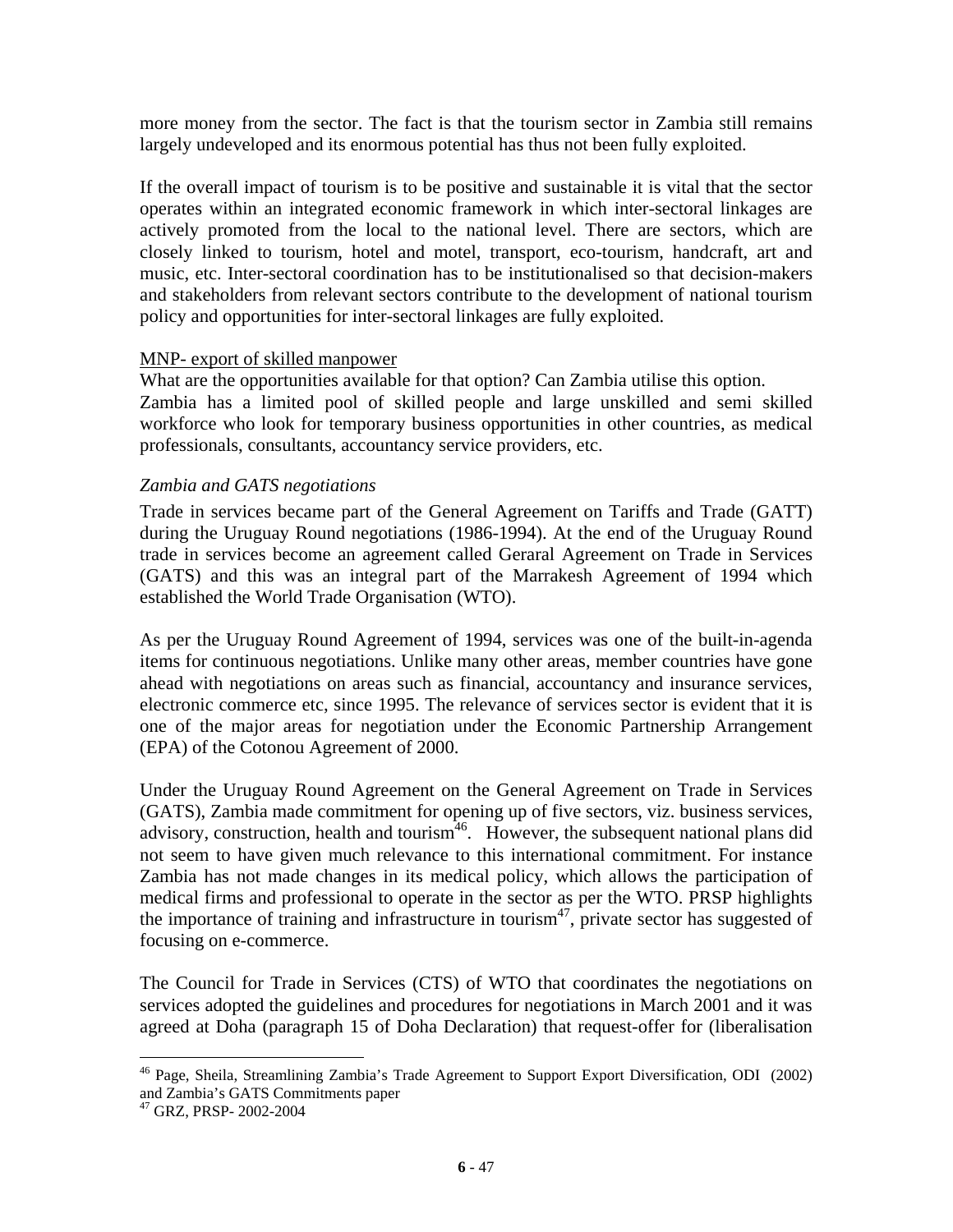and negotiation by member countries) as the basis of negotiating market access in services. The dates set for initial request by member countries was 30 June 2002 and initial offer by members is set for 30 March 2003. **(For details of GATS negotiations see annexure 3)** 

# *Zambian proposal on services at the WTO*

Zambia has taken initiative in working with other developing and LDC countries on GATS negotiations at the WTO. In the meeting of the CTS held on the  $9<sup>th</sup>$  December, 2002, Zambia submitted a proposal on modalities for the special treatment for least developed countries (LDCs) in the current services negotiations<sup>48</sup>.

Zambia in its proposal on behalf of the LDCs demanded that LDCs should not be requested to remove conditions attached to new market access commitments or make additional commitments under the GATS Article XVIII on their domestic regulation;

- Further, full market access and national treatment be granted to LDCs in sectors of interest especially; that members facilitate access to LDC services through intergovernmental cooperation and through removal of business practices that restrain the competitive participation of LDCs;
- That LDCs should not be requested to grant 'credits' for autonomous liberalisation (AL).
- It demanded that members must finance training for LDCs and technology transfer to these countries so as to enhance their participation in the negotiations.

Following the submission, members encouraged the LDCs to avail their specific sectors and modes of interests to trading partners so that fair consideration could be given to their export interests in the offers to be made. However, it seemed that the major trading partners could only be sympathetic on the issue of not seeking 'credits' for all from LDC members.

# *Request- offer and Zambia*

As the work programme of the services, Zambia failed to make initial requests to any of its partners. It has however, received requests from five WTO members namely Mauritius, Egypt, US, Japan and the EU. Despite this delay, Zambia would be able to formulate offers any time during the current round. It is not clear the details of requests received from all the trading partners of Zambia.

Zambia received a comprehensive list of requests from EC and its member states. The requests contains market access and national treatment in the following sectors:

- Professional services
- Business Services

 $\overline{a}$ 

• Telecommunication services

<sup>48</sup> ICTSD, Bridges Weekly Trade Digest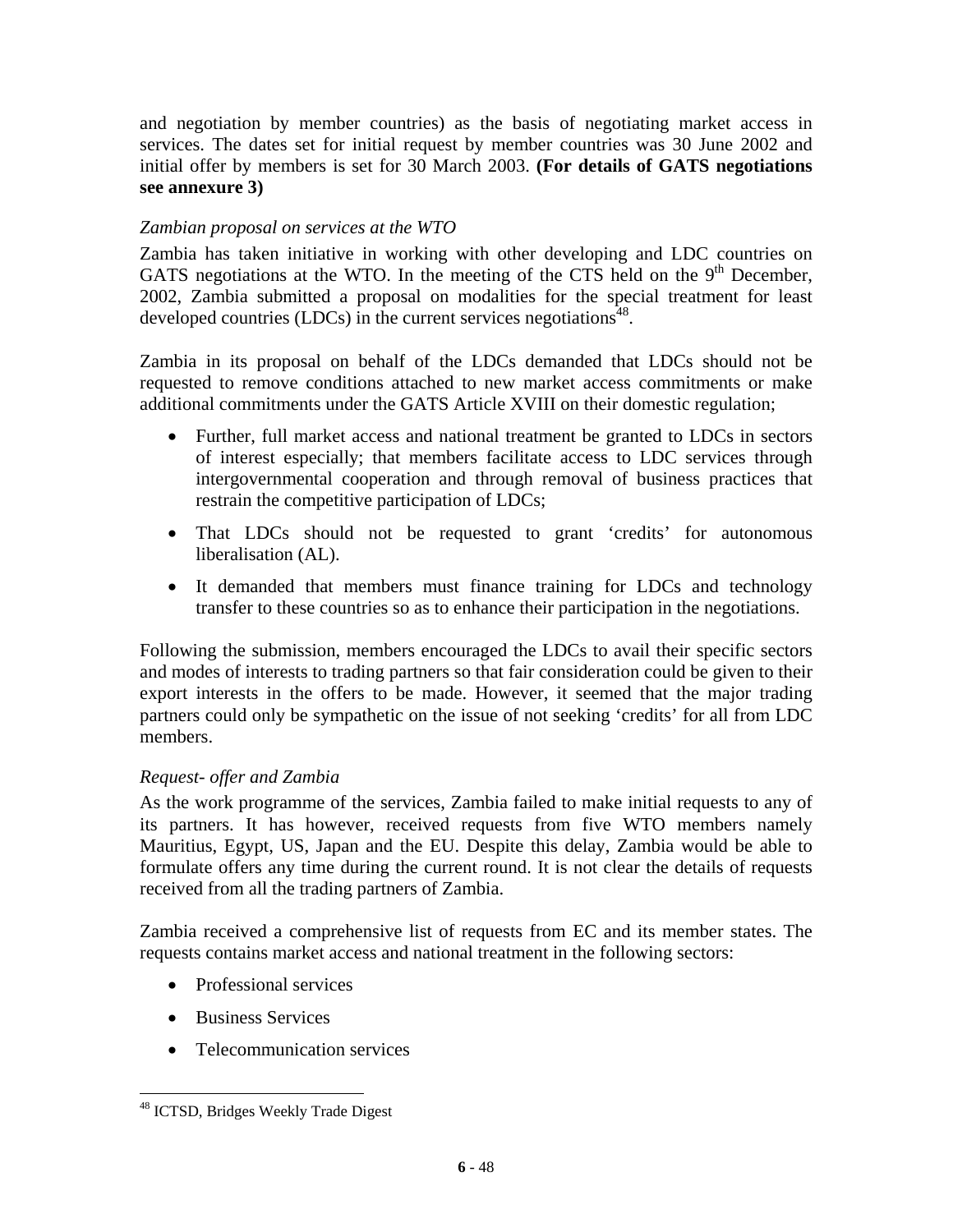• Financial Services

The EC also invited Zambia to take Horizontal Commitments for the supply of services under model 4. In the category of mode 4 EC has sought clarifications of the definitions on terminologies used in the Zambian schedules on areas such as Intra corporate transferees and business visitors. In the telecommunication services, EC asked Zambia to open up a number of sub sectors to full competition and to foreign investment, particularly data transmission services.

# *National preparations*

Since the country does not have any formal structure of consultation on WTO matters, it has become difficult for the policy makers and the trade negotiators to evolve credible and representative views of the stakeholders and to come up with specific negotiations inputs. However, the Ministry of Commerce, Trade and Industry (MCTI) in collaboration with UNCTAD hosted a national workshop at Lusaka in October 2002 with the objective of preparing itself to the services negotiations<sup> $49$ </sup>. Some of the stakeholders did consult on the subject, though the inputs from the stakeholder could not have been very encouraging. The meeting also proposed the constitution of a national working group on services. However, there was not much progress in this direction.

The large potential of services sector could be used for enhancing export and reducing poverty. In order to benefit from the services trade, the country should devise a sectorfocused approach by identifying the strong points using natural, static and comparative advantage such as tourism, hydroelectric power, provision of health services, etc. However, the following issues may be important to consider while preparing for GATS negotiations.

What are the focus areas of Zambia under GATS during the new round? I.e priorities identified by the government. Zambia has not identified its sector focus for opening up offers.

What are the critical sectors, which were not identified by the government, which could possibly play a key role in services trade and also facilitating the development of other tradable sectors? The service sector negotiation has not come up for serious discussion in Zambia. During the run upto Cancún, government utilised services of consultants for advise on appropriate strategies.

Among the MNP sector, areas where Zambia could benefit is temporary movement of skilled personnel in sectors such as health (nurses), accountancy, education, where Zambia has a large pool of human resources available. However, the country has to look for markets for its skilled people.Zambia should devote more attention on services sector negotiations by assessing the areas, which it could export and also looking at the areas where it could benefit from opening up. For instance, opening up telecom, financial services could bring down the high cost and would benefit the poor.

 $\overline{a}$ <sup>49</sup> Proceedings of the National Preparatory Workshop on GATS, (October 2002) Lusaka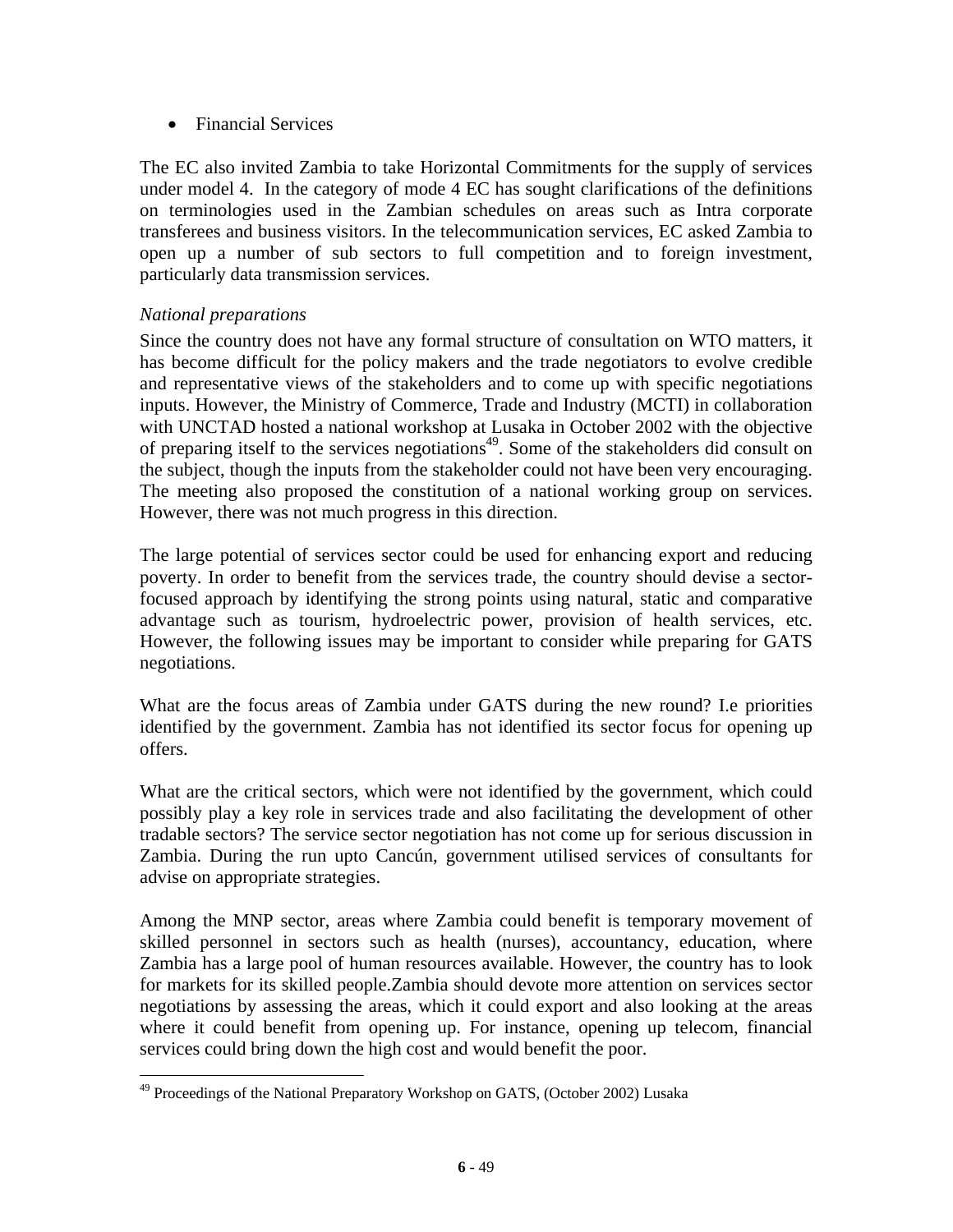## **6.10 Zambia's approaches to the WTO DDA negotiations and Cancún Ministerial50**

As a member of the WTO Zambia has been participating in the DDA negotiations. It has been especially active in TRIPs, S&D and Services negotiations. However at the national level, there was no serious consultation on trade policy and the WTO matters. Zambia does not have a clear trade policy. There is no structured national consultative body on the WTO matters. However, there is a body on Cotonou but it is inactive to say the least. Consultation stake place with the civil society and the business sector occasionally. Some of which are at the initiative of the donors and stakeholder associations. The workshops were on the services, AGOA, Cotonou, etc are the issues in reference.

This is an attempt to explain the pre-Cancún, at Cancún and Post Cancún developments on the DDA and Zambia. Since the Doha ministerial there has been some amount of preparations at the official level such as participation in the LDC, AU, ACP-EU, COMESA and SADC meetings on the subject.

#### *Pre Cancún national preparations*

 $\overline{a}$ 

There has been some amount of preparations at the official level such as participation in LDC, AU, ACP-EU, COMESA and SADC meetings on the subject. Zambia actively participated in the LDC conference at Dhaka in July 2003.

A WTO National preparation workshop was held at Lusaka on 21<sup>st</sup> and 22<sup>nd</sup> August 2003 at the initiative of civil society groups. The workshop was aimed at preparing for the fifth WTO Ministerial meeting to be held in Cancún Mexico from  $10^{th}$  to  $14^{th}$  September 2003. This was following government's invitation for civil society to input into the government's position paper. The workshop was meant to provide an opportunity for civil society organizations, the business community and other private sector participants to input into the government position paper.

The workshop was officially opened by the Minister of Commerce, Trade and Industry said that government recognized the need for not making issues like WTO the preserve of government officials, political leaders and the MCTI. Civil society was often closer to the people and therefore are better placed to articulate the interests of the average citizen. It was therefore necessary for the government to engage civil society and the business organisations to influence the form and content of the government paper on WTO issues.

The trade minister said civil society should contribute to other negotiations going on under ACP/EU Cotonou agreement, the SADC trade protocol, COMESA Free trade area agreements and implementation of the Africa growth and opportunity Act (AGOA). He urged LDCs to become part of the globalisation process and to understand issues as they pertain to their individual countries. He said that government was concerned with the happenings in Geneva as little development has so far been made from the Doha Development Agenda especially relating to the Singapore issues. He lamented the fact

<sup>50</sup> The Pre and post Cancún Meetings in Lusaka (on 21-22 August and 21 October 2003)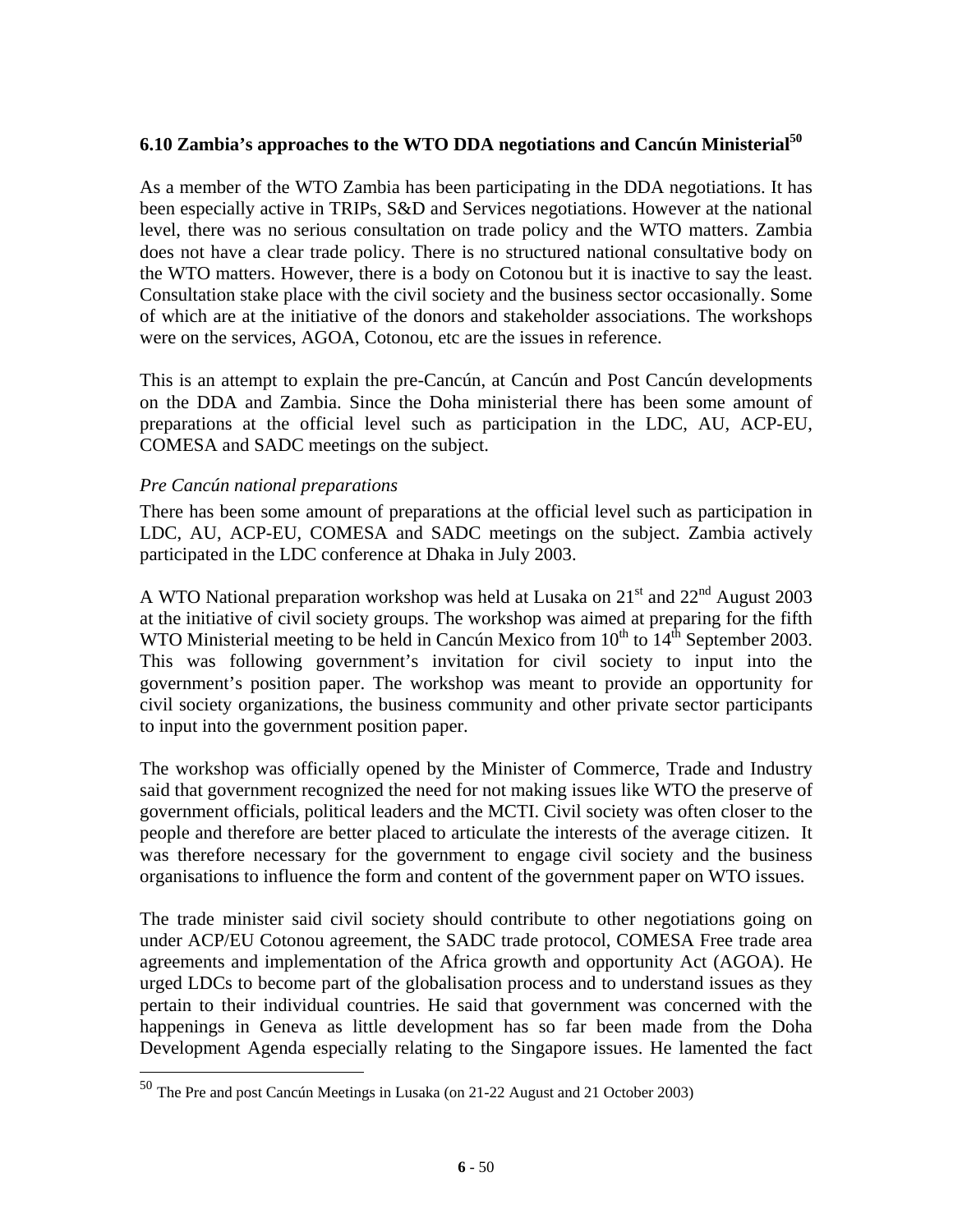that African states were not adequately represented and were generally ill prepared. He commended NGO's for the role they were playing in ensuring WTO issues were made known to the public.

## Presentation of key issue papers

The papers presented can be divided into two categories-general and specific submissions. The first four papers provided much of the needed background and insights into the operations and objectives of the WTO and the technical issues and procedures regarding previous rounds of negotiations, the opportunities, prospects, and constraints surrounding WTO negotiations. Civil Society recommended that the WTO's Cancún Ministerial could advance a number of agenda items launched by the Doha Round of trade negotiations. In this regard, the following are some of the issues civil society would like to bring to the fore :

Zambia should prioritize key areas of development issues such as :

- Assistance to develop infrastructure for trade in particular inter linkages in the transport system to overcome the problem of being land locked. Further, multinational and regional financial organizations and bilateral and multilateral donors should give special attention to the building of infrastructure to enhance attractiveness of least developed countries to foreign investors;
- Debt relief to release funds to develop supply capacities to meet new market access. Civil society welcomes the HIPC initiative on condition that resources are used for social and economic (productive) development.
- Increased resources for the WTO Trust Fund to ensure that developing countries have sufficient finance to meet the costs of implementing WTO agreements and other international obligations.

#### Recommendations

Four critical thematic issues emerging from paper presentation sessions were identified for detailed reflection and deliberation. Four groups were formed, with each group assigned one thematic issue to discuss and develop precise recommendations.

# *The role of civil society organizations in the WTO*

With respect to (i), it was felt that civil society has an important role to play in the WTO issues and should participate actively in all relevant negotiations, both at national, regional and global level. Two roles were identified as critical to civil society involvement in WTO matters. It was observed that Civil Society has an important role to play in trade issues and it's role should be strengthened even further. To accomplish effective participation of civil society in WTO issues will require implementing capacity building programs targeting civil society groups and raising public awareness on trade related matters at the local level.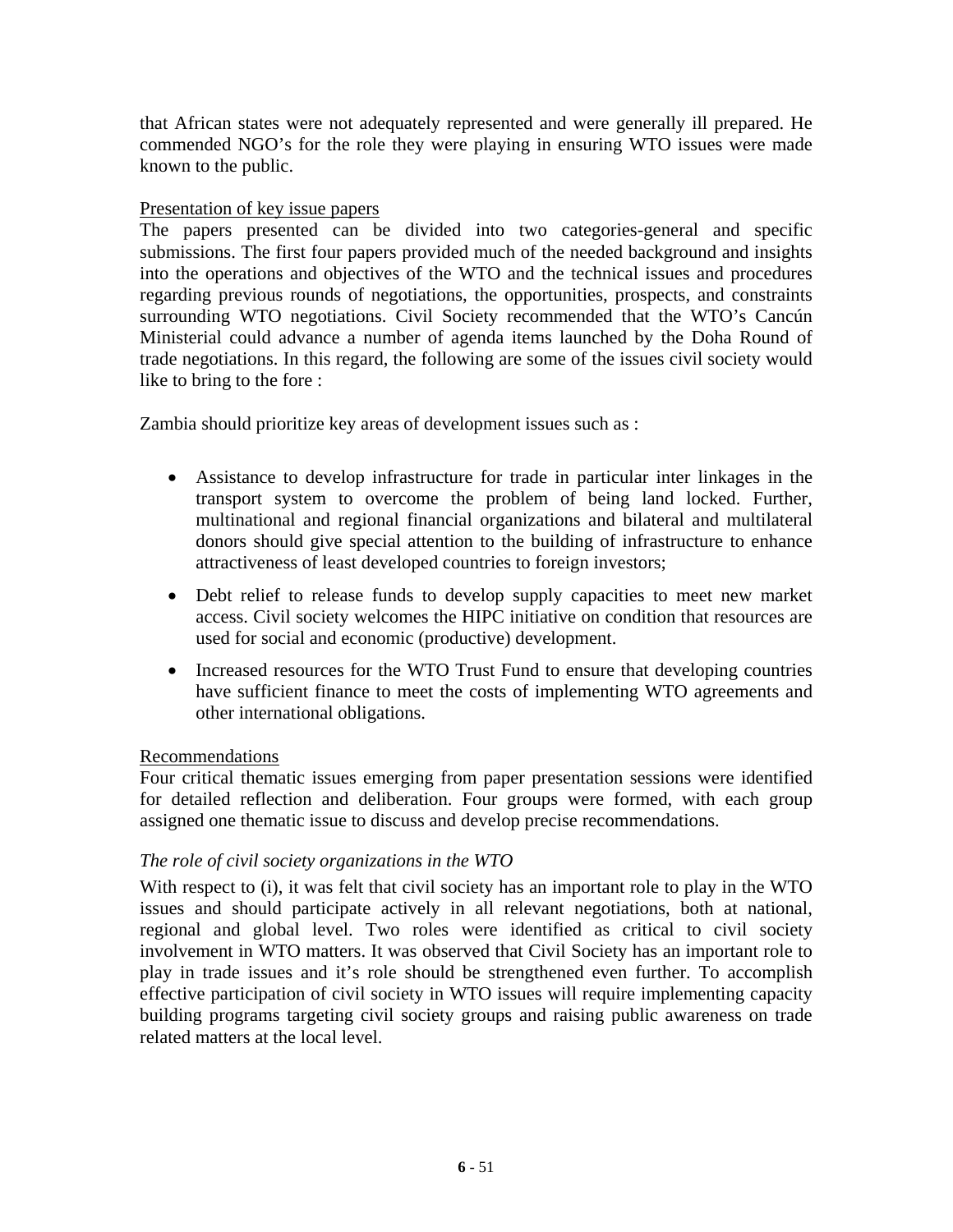*Zambia's position(s) on agriculture and General Agreement on Trade in Services (GATS)* 

Zambia should negotiate, together with other countries, for duty and quota free access to markets in developed countries for agricultural exports of great interest to developing countries;

Lobby for the elimination of agricultural subsidies in developed countries; while encouraging agricultural subsidies in developing countries;

Lobby to streamline and develop a fair SPS measures and standards for agricultural exports from developing countries;

Lobby for increase flow of donor resources to support capacity building efforts in developing countries, especially those targeting the agricultural sector development and; Streamline guideline for procurement and distribution of food aid. In particular, government should negotiate that food aid be provided only for humanitarian purposes and must be procured locally whenever stocks are available, and that all imported food aid must be properly labelled and be in compliance with national policy on GMOs;

Agreement on trade in services are very important for Zambia and that the on-going process of consultation must be enhanced but should not be rushed. The following two positions emerged on issues of GATS:

The position adopted was that Zambia is indeed ready to participate in the on-going process of consultation on GATS and that Zambia's capacity to understand issues related to the GATS must be strengthened. Zambia has already undertaken significant liberalization of its services sectors and should therefore lobby for credits for autonomous liberalization during the WTO ministerial conference in Cancún, Mexico.

#### *The Singapore issues and TRIPS and public health*

Group three discussed what position Zambia must take on the "Singapore Issues" and on negotiations on TRIPS and Public health during the WTO Ministerial Conference in Cancún, Mexico.

It was noted that Zambia should move very cautiously on new issues, competition policy, government procurement, transparency and investment related measures. Participants felt that negotiations on these issues should only begin after a careful assessment of economic, social, political and cultural implications have been completed and fully understood. Participants also stated that negotiations on any of these issues should be considered after all the pending issues from the Uruguay Round and the Doha Development Round have been tabled and resolved.

With respect to TRIPS and Public health, it was agreed that due to lack of manufacturing capacity in the pharmaceutical sector, Zambia is unable to take advantage of *compulsory licensing arrangement* under TRIP and Public health to produce generic drugs to respond to public health epidemics such as HIV/AIDS. Therefore, It was advanced that for countries, which lack the necessary pharmaceutical capabilities to produce drugs under the current *compulsory licensing* provisions should be allowed to import these drugs from countries such as India and Brazil that can produce them cheaply and efficiently. It was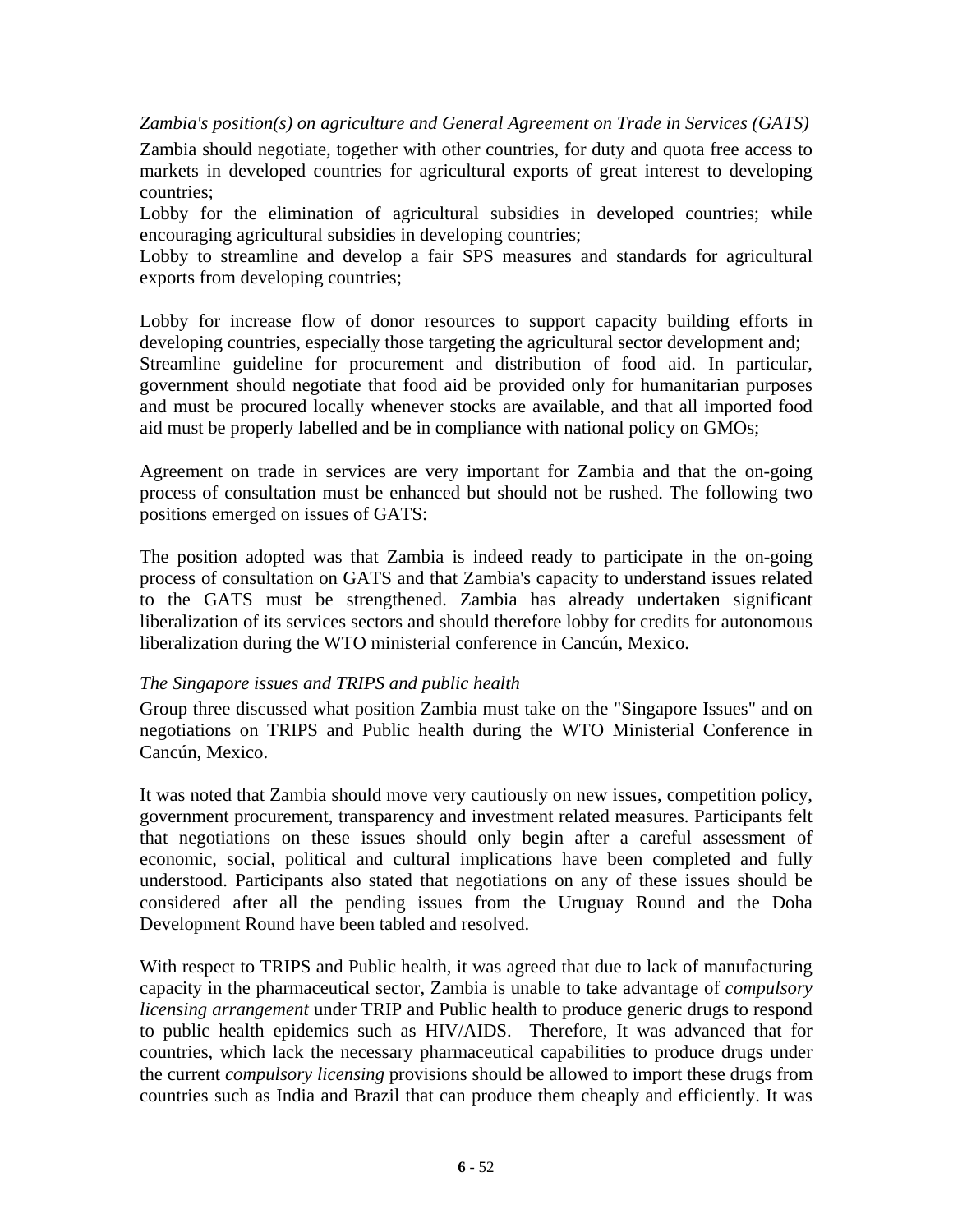thus resolved that Zambia should lobby vigorously for this provision during the WTO Ministerial Conference in Cancún.

## *Inter-institutional standing committee on trade policy and strategies*

This group looked at whether Zambia needs to establish an Inter-Institutional Standing Committee on Trade Policies and Strategies (ISCTPS), and if yes, to provide the terms of reference for such a committee and to recommend its compositions and reporting procedures. It was agreed that such a committee must be established to give the important role that trade plays in the course of economic growth and development and poverty reduction. This committee will be made up of members representing key government line ministries, parliament committee dealing with trade issues, civil society organizations including academia, trade unions and the media, and the private sector and professional bodies.

The structure and organizational form and the criteria for choosing who sits on the committee, who is responsible for what and who makes what decisions and the channels of communication and reporting details remain to be developed.

# *Cancún post mortem meeting 21st October 2003*

This meeting represented by civil society, the business community, government officials, representatives of Ambassadors accredited to COMESA and donor representatives was organised by the Zambia Trade Network (ZTN) which is an alliance of NGOs and individuals interested in issues of trade and the impact of trade policy on poverty.

The views of the Government o the outcome of the fifth WTO Ministerial Conference was one of disappointment. This was not only because of the lack of consensus during the meeting but also due to the many issues that were left hanging just before the meet. These included issues such as establishing modalities for further commitment in the area of Agriculture as well as modalities on non-agriculture market access. This was in addition to other outstanding implementation related issues. These unresolved issues together with delegates' own priorities and interests were all supposed to be resolved in four (4) days which represented a challenging workload.

The government's position during the Cancún world trade negotiations were presented by one member:

#### Agriculture

Apart from market access Zambia was advocating for the following:

- That all LDCs be exempted from any further tariff reduction commitments
- LDC products must be accorded scheduled quota and duty free market access
- With respect to modalities for tariff cuts, Zambia is of the view that whatever formula is adopted must address both tariff peaks and escalations for products of interest to LDCs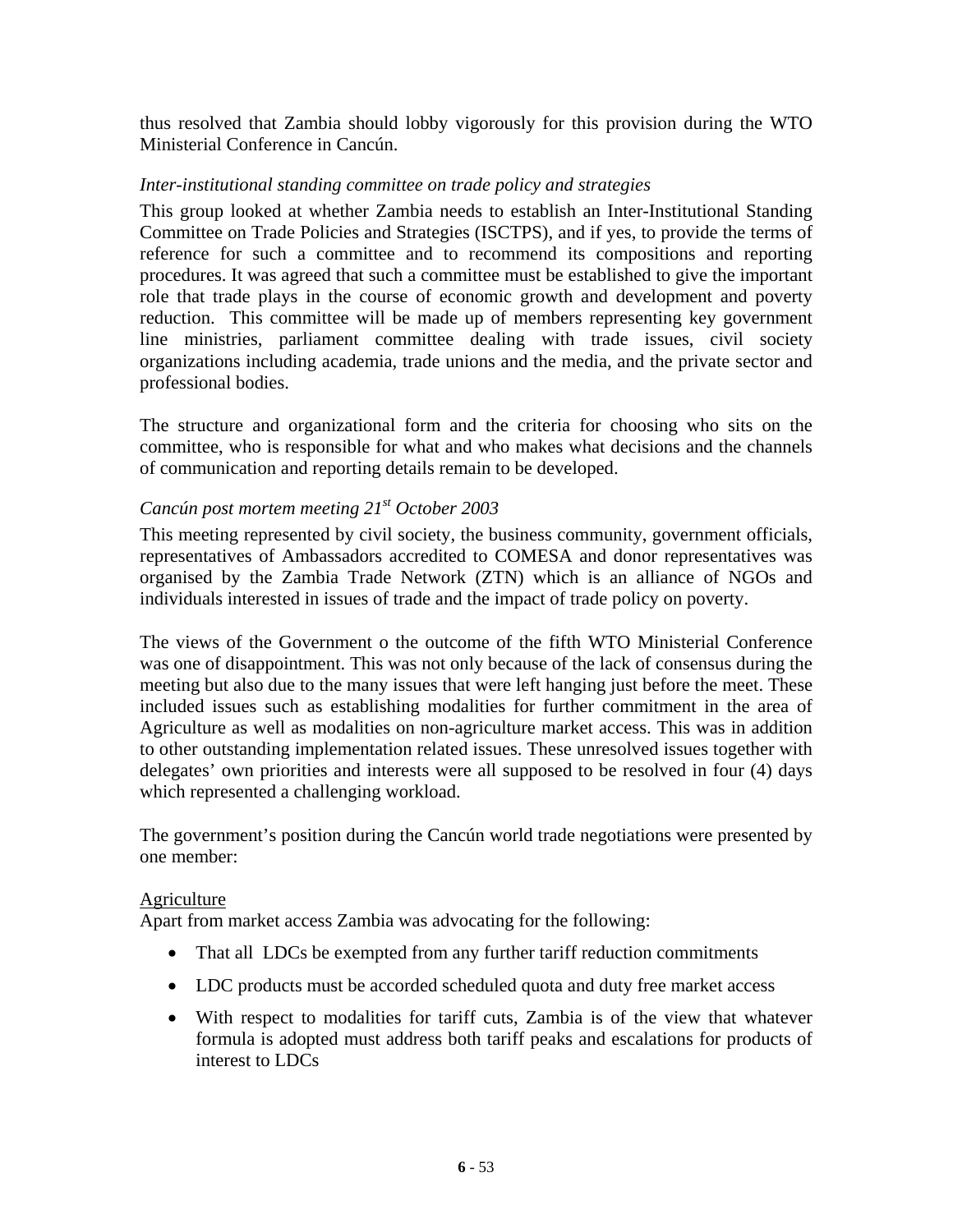## Non-tariff barriers

• Zambia adopted the Dhaka declaration on this as a national position, that is, developed countries should exercise restraint in applying technical barriers to trade (TBT) and sanitary and phytosanitary measures (SPS) to products from LDCs. Where appropriate, technical assistance should be provided to the LDC to overcome the constraints in meeting the requirement.

## Export competition

a) Export Subsidies

Export subsidies must be phased out with a view of eliminating them.

b) Blue Box

Blue box measures which are considered to be trade distorting must be eliminated as contained in Article 6.5 of the WTO Agreement.

c) Green Box

Zambia supported the Cairns proposal to tighten up the definition of green box measures with a view of eliminating some of the measures and imposing a cap on the maximum level of green box support measures.

d) General Domestic Support

Zambia's view on domestic support is that some of its products are rendered uncompetitive due to subsidies provided by the developed countries. In this regard, Zambia is advocating for substantial reduction of trade distorting domestic support measures. However, this should not be applicable to LDCs who must be exempt from this obligation.

# Special and differential treatment

Strategic/ Special products

• Zambia supported the proposal to identify special products for food security and rural developmental purposes. However, countries must have the right to identify their products of interests.

Special safeguard provisions/ mechanism

- Zambia supported the position that the special safeguard mechanism should cease to apply for Developed countries and that this be effected at the end of the negotiating period and not after the implementation period as proposed by some countries. Instead a user friendly safeguard mechanism should be instituted for use by the developing countries.
- If at all the current mechanism is maintained, then it must be renegotiated to allow countries like Zambia that did not have existing quotas during the Uruguay Round to evoke it. Further more developed countries should not apply it to LDCs.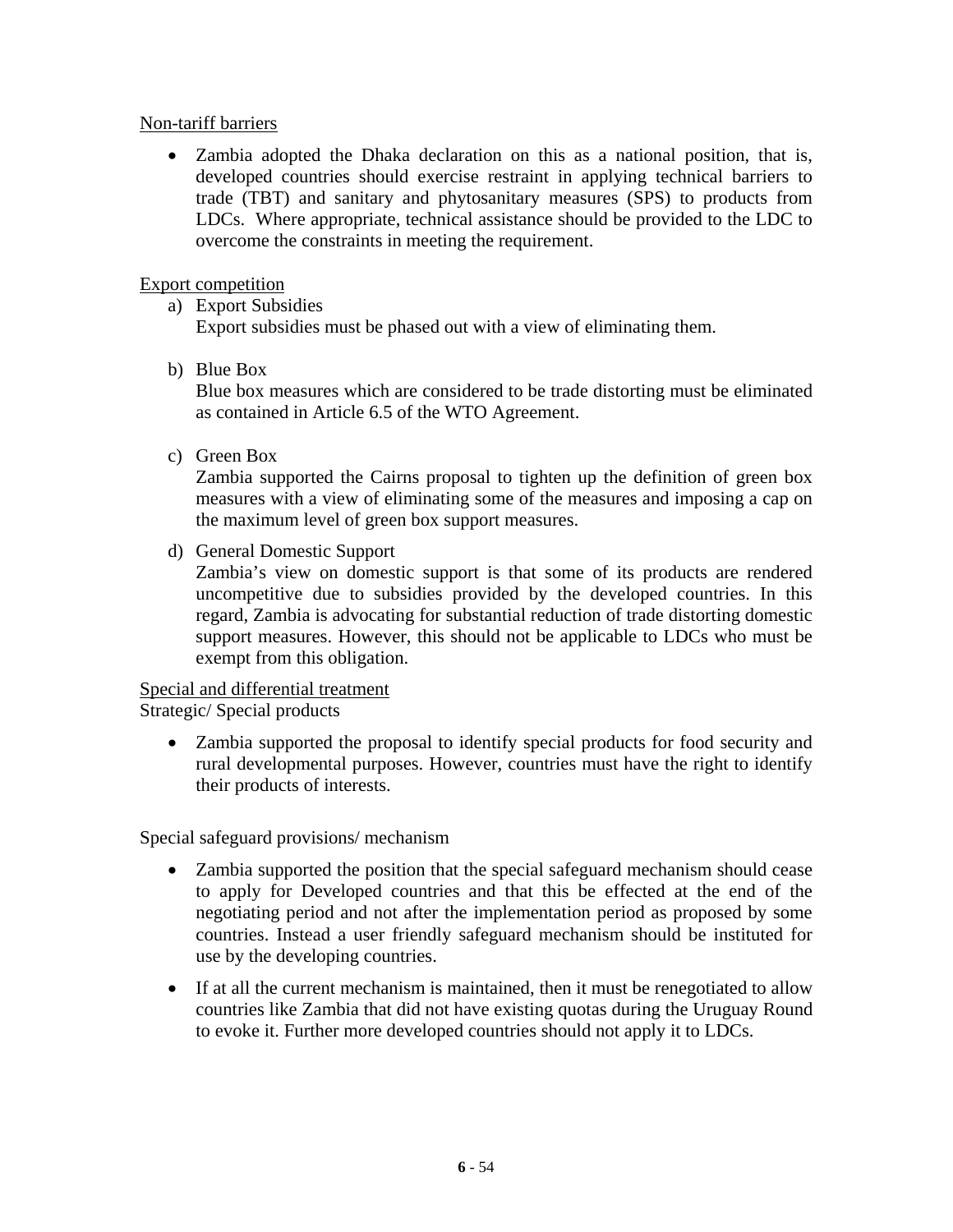# Food aid

• Disbursement of Food aid is an area of concern to Zambian producers. They are of the view that whilst it is important to have food aid in times of need, it must be properly managed in a manner that it is not used as a way of disposing excess from developed countries and consequently depressing local prices.

In this regard, Zambia supports paragraph 37 attachment 6 of the chair's revised modalities for Agriculture. However, Zambia does not support 4b (ii) of the proposal which is suggesting that WTO need to notify the WTO committee on agriculture prior to any purchases. Food aid is provided in emergency situations and as such should not be subjected to laborious procedures which might result in delays in its supply. Zambia currently does not have the appropriate structures/ mechanisms to access the data demanded in the proposal.

# Trade preferences

Zambia supported Dhaka's LDCs Declaration on this issue which proposed to have effective safety net measures to deal with possible negative effects that may result from the removal of export subsidies on Net Food Importing Countries.

# **Services**

Zambia's participation in services negotiations like other developing countries has been limited due to lack of both human (that are fully conversant with the process) and financial resources.

In view of the above, Zambia took to Cancún a position that they were not ready to negotiate in services at this point. In addition, Zambia intended to advocate for the following;

- The need for special modalities for LDCs
- The need to conclude the negotiations for a special services safeguard provision
- Support from Developed countries/ WTO to conduct assessment studies

# Special and Differential Treatment (S&D)

Zambian position is as follows:

- S&D provisions in the WTO Agreement must be binding and operationalised
- A monitoring mechanism must be put in place to monitor progress on S & D issues that have been referred to other working committees. This will ensure that the issues are accorded the priority that they deserve. This mechanism is an addition to the one that already appears to have been agreed to by members which refers to the process after resolution of the issues.

# Trips and public health

Zambia supported the agreement on the Chairman's December  $16<sup>th</sup>$  Text as a compromise.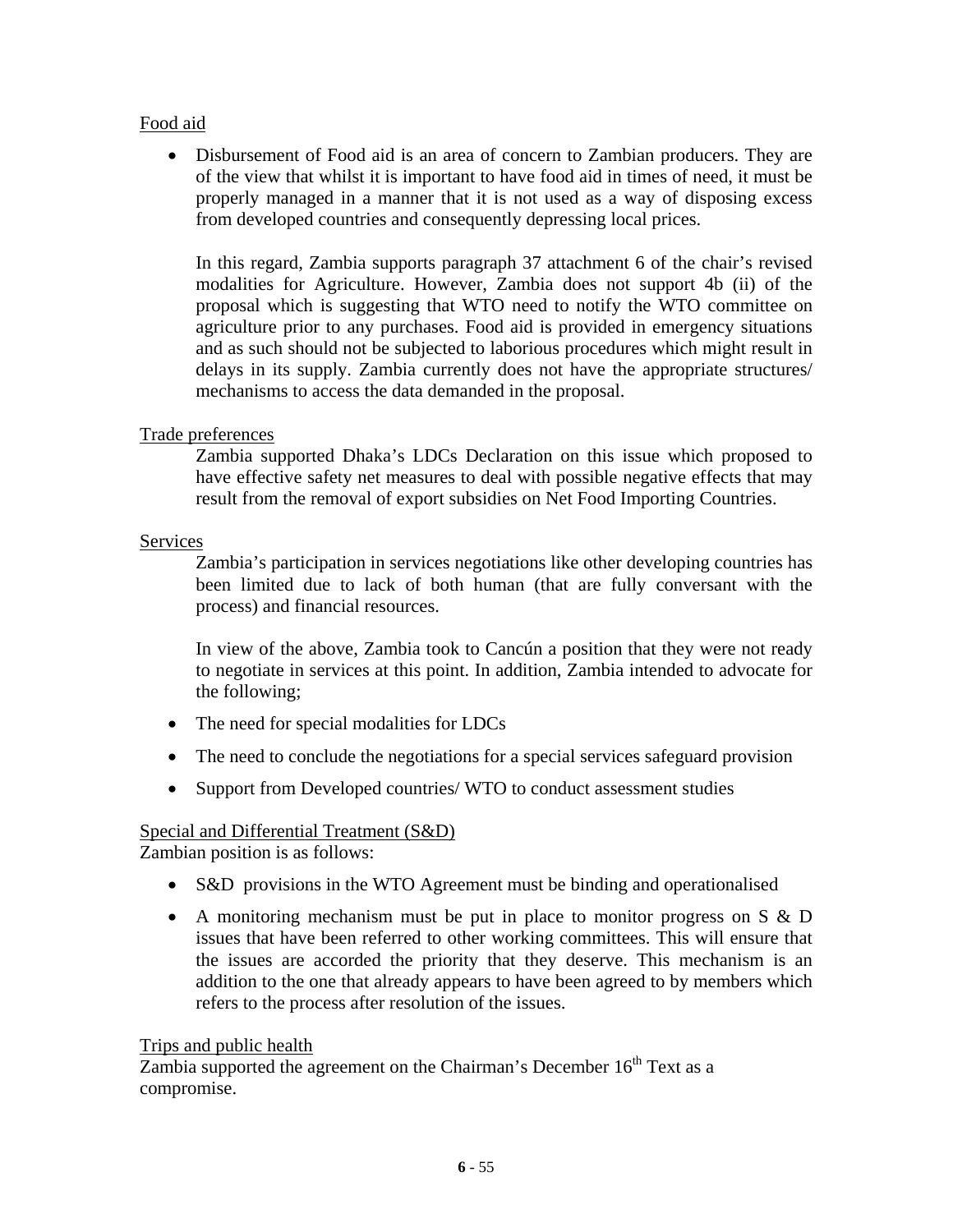## Non-agricultural market access

Zambia's position is as follows;

- Exemption of LDCs including Zambia from any further tariff reduction commitment
- LDC products must be accorded scheduled quota and duty free market access
- With respect to modalities for tariff cuts, Zambia was of the view that whatever formula is adopted must address both tariff peaks and escalations for products of interest to LDCs

## Singapore issues

Zambia was not ready to negotiate and that there should be no linkage of these issues to the single undertaking.

Other comments made:

- Despite the set back in Cancún, Zambia needs to ensure that negotiations at a multilateral level go ahead. If this does not happen, it will encourage bilateralism which might work to the detriment of country's with little significance like Zambia
- Zambia needs to strategize on the way forward and maintain the momentum prior to Cancún.
- In this regard the following was proposed;
	- The WTO working group must continue meeting to analyze and continue making assessments of positions on various issues.
	- Work on specifics must continue as this will ultimately assist Zambia in determining negotiating positions, that is initial and fall back positions.
	- As to where the process starts from after Doha in view of the fact that no clear mandate was provided by Ministers should not be an issue for Zambia. This should be based on what Zambia must have in any agreement at minimal and also determination of what can be forgone as a compromise if there is need for this.
	- MCTI needs to be beefed up both at the Ministry headquarters and Geneva. MCTI should consider attachments to Geneva at intervals to be determined so as to assist the core team.
	- **Enhancement of communication between capital and Geneva in order to** provide guidance is a must.
	- **Lobbying on issues of common interest at a national, bilateral, regional and** multilateral level is critical to the process. Even where interests vary, it is important to lobby those who may want to oppose.
	- **Engagement with the WTO Secretariat is necessary.**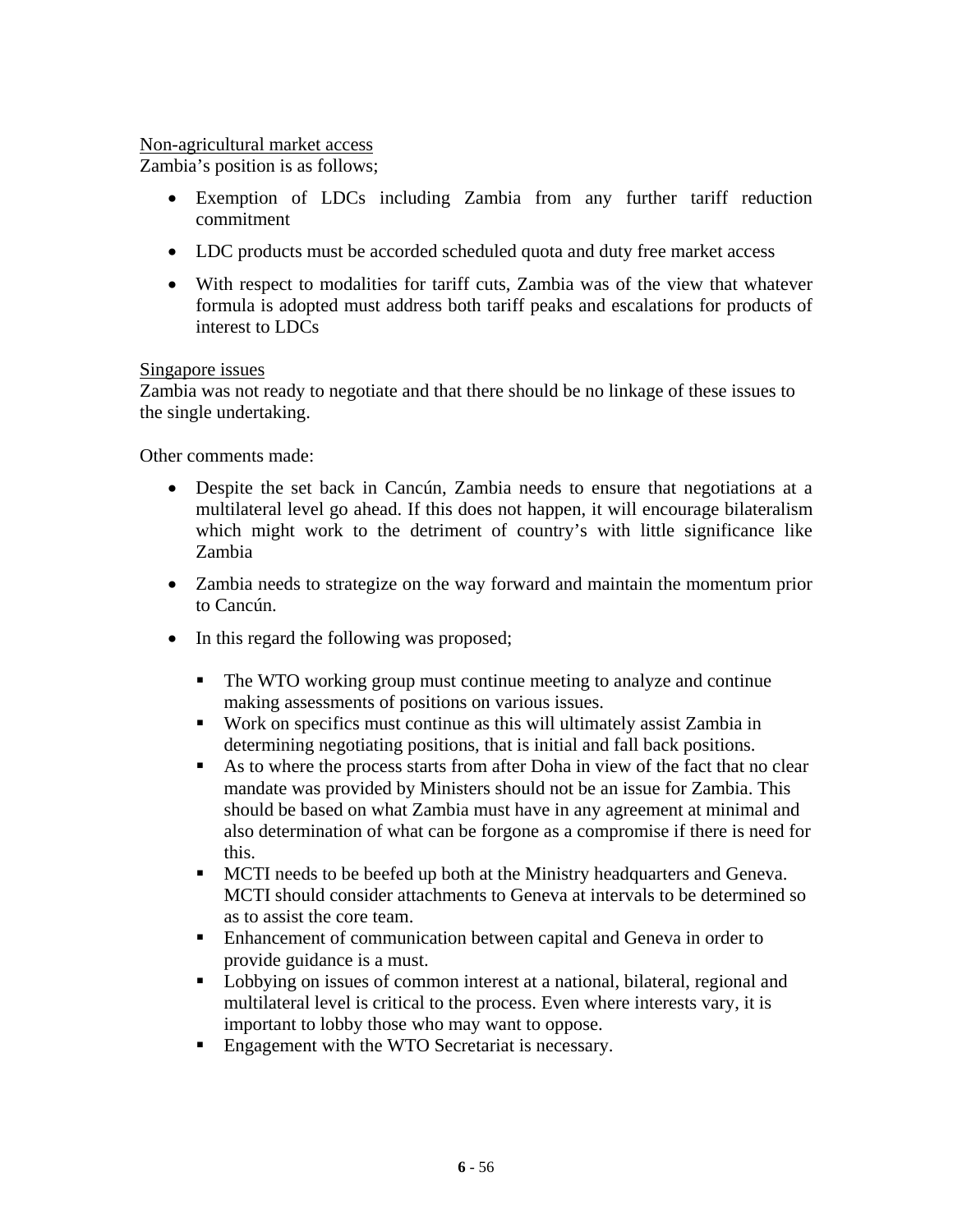## *COMESA assessment on Cancún outcome*

The COMESA's assessment on Cancún was revealed from the presentation from the COMESA advisor Mr. Calson Mbegabolawe. He stated that knowing that the Goal of  $5<sup>th</sup>$ Ministerial was to take stock of mid-point progress on Doha agenda, provide political guidance and decisions for next phase of negotiations. The result was a deadlock. The question is what will be the consequences of this deadlock?

#### Importance of WTO to Africa

- >70% export market in EU, US; 70% exports are raw materials. Exports share in world decreasing (2% per year); prices/values of products also declining.
- Reasons: preferences, market access, constraints, tariff peaks, escalation, None Tariff Barriers, Rules of Origin, standards, capacity constrains, liberalization.
- Realignment of trade/economic links, EU-Latin America-Asia-US bilaterals and regionals.
- Africa: weak bilaterals, regionals, old ACP uncertain AGOA.

#### Conclusion

- Effective WTO needed for weaker developing countries
- Bilateral unilateral, divide, weaken, discriminate, and divert trade versus weaker counties with less clout.
- Multilateral approach for horizontal issues: agriculture subsidies, production chain constraints, anti-dumping, standards
- Regional integration in developing countries including reduction of trade barriers, investments, reduces trade costs, offers growth opportunities.
- Complement pro-active role with research and capacity building: increase knowledge of issues for effective negotiation positions, fallback plans, issues evaluation and cost-benefit analysis.
- Examine concept and realism of Special and Differential Treatment: strategies at multilateral negotiation and practical development interests: supply capacity, trade competitiveness, transport and trade infrastructure.

#### *Civil society position on outcome*

Although this round of WTO negotiations is a missed opportunity, it was the responsibility of the rich countries to deliver from the Doha declarations in Cancún. Which they failed to do but the new power of developing countries, backed by campaigners around the world appears to have averted a worse result, which would have set back the fight against poverty. The failure not to reach an agreement on the negotiations was in itself an achievement for the developing countries, who were going to go away in a worse off situation should the agreement have been passed as reflected in the text of negotiations.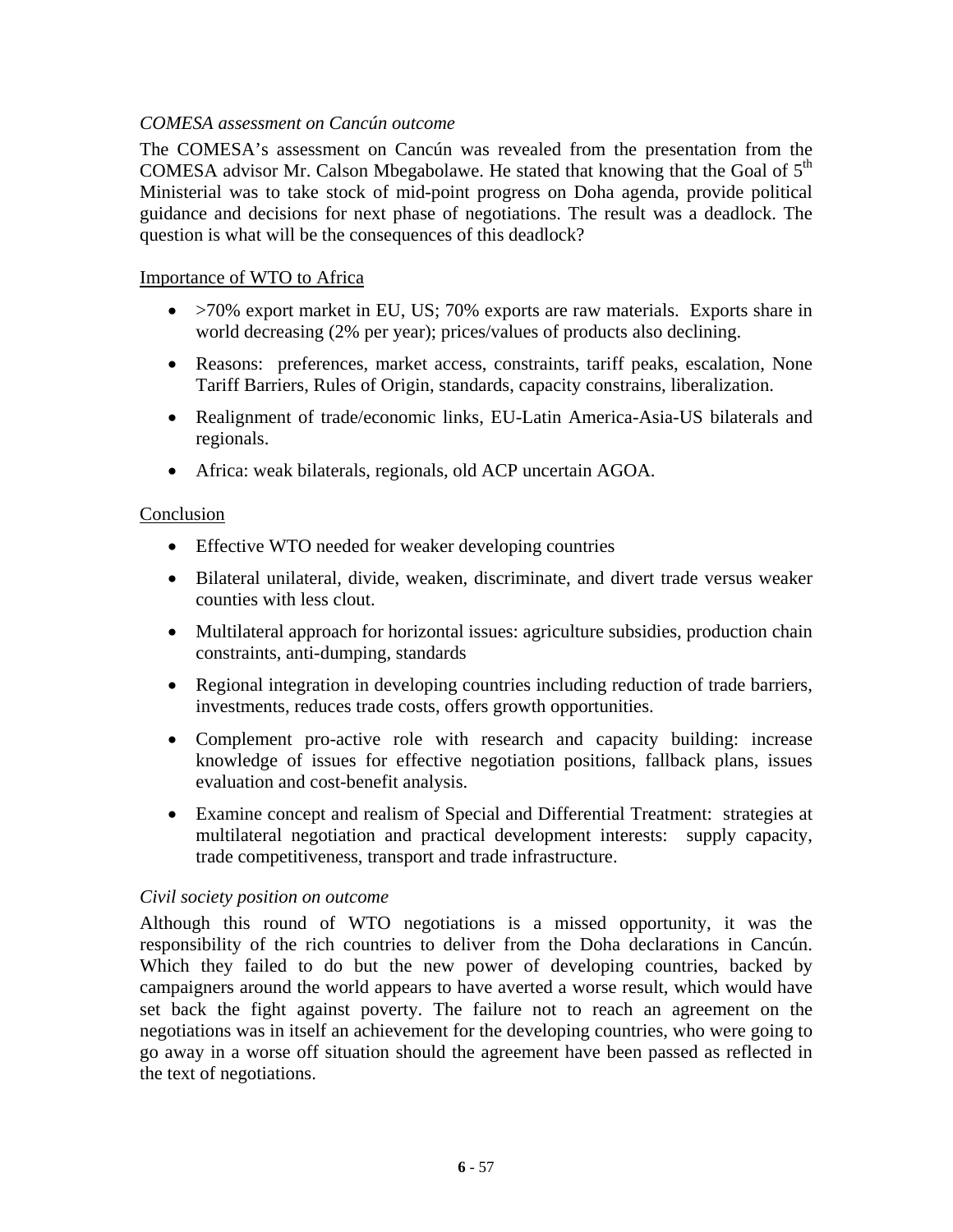## *Way forward*

Even if Cancún negotiations failed, but there is need to continue with preparations for the next meeting/negotiations.

Market Access – there is need to have suitable rules that will not hinder other sectors. Capacity Building – capacitating negotiation teams in order to have better achievements and in turn not harm the country.

Big coalitions among LDC could have led to the collapse of talks in Cancún as discriminatory policies emerged between individual countries.

There should be coordination on how meetings are set between regional/international bodies such as COMESA, SADC, ACP, EU to avoid collision.

Zambia should focus on what should be contained in an agreement whether it be Cancún Text I, II or III and chose the Text that at least contains benefits for Zambia.

Zambia should disengage itself from groupings that are non-benefiting. When lumped together into larger groupings, Zambia's interests are not priority – though a bigger voice carries more weight.

Engagement of the WTO Secretariat: There should be frequent communication with the WTO Secretariat rather than waiting to communicate when meetings are called upon. The Zambian Geneva Office should also be beefed up (increase personnel) to build capacity. The Ministry of Commerce is willing and would like to work with civil society in dealing with trade issues – more so with preparations for meeting in Geneva.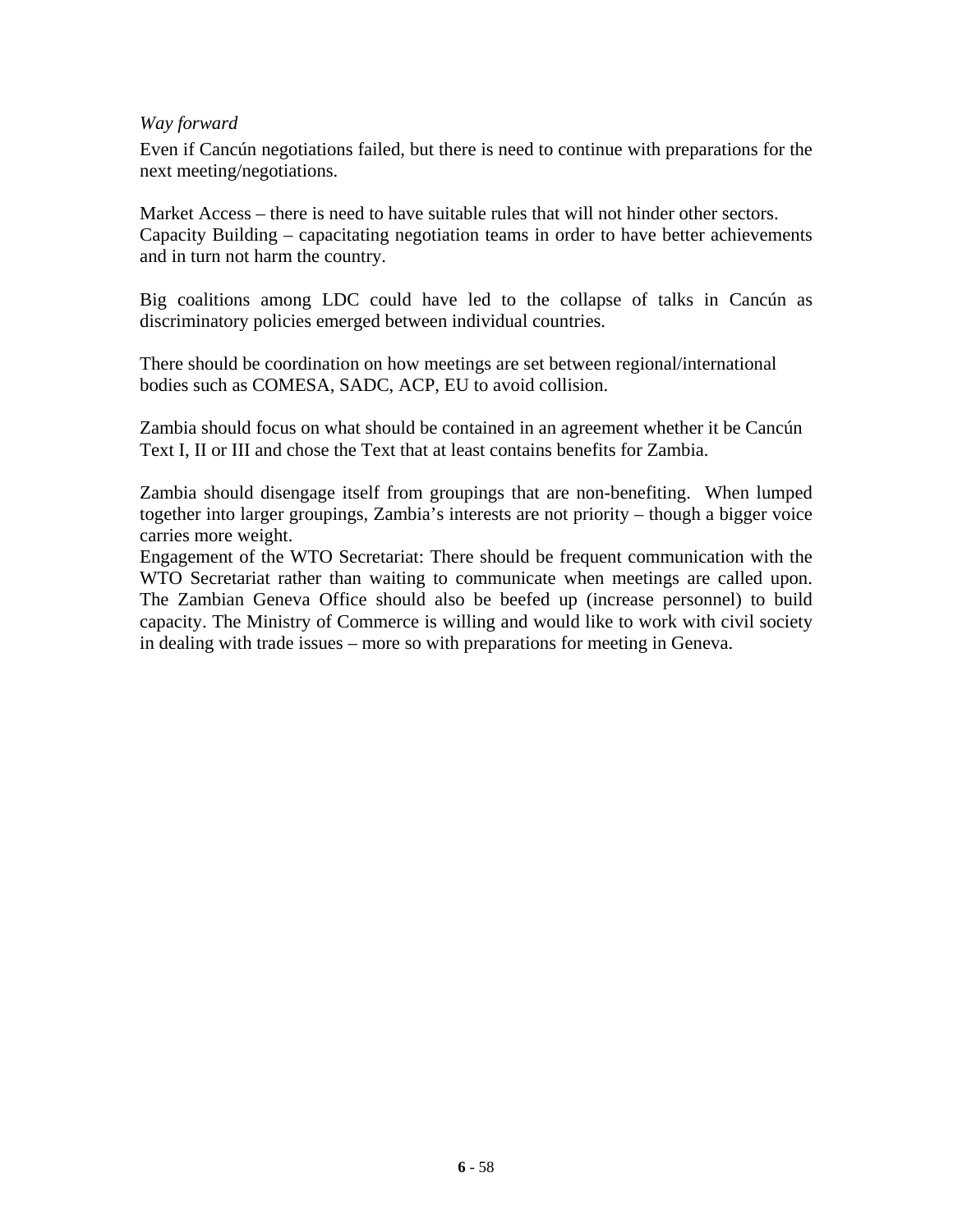## **6.11 Poverty situation in Zambia**

#### *Poverty linkage*

The linkage between trade policy and poverty can be described in a three-stage manner. Firstly, trade policy affects trade flows, which modify the prices of goods and services. Secondly, increased trade affects economic growth and income of the people. Thirdly, changes in economic growth and income distribution affect poverty. Research studies on the subject have shown that there is some degree of a positive relationship between the openness of the economy and economic growth. Openness is measured by the degree of international competitiveness, changes in the real exchange rate, degree of monopoly in marketing of export products, forms and functioning of governance, the level and variability of trade and non-trade barriers, etc.

Trade policy could affect all these conditions in one way or the other. For example, realisation of better terms of trade for primary exportable goods would have a direct impact on increasing national income as well as family income. Liberalised trade and economic policy may result in efficient use of capital resources. Hand in hand with economic liberalisation there is a need to introduce effective social safety nets, which could **minimise social exclusion** at the time of trade liberalisation.

For instance, Zambia did not plan for any meaningful social safety nets when the country introduced fast track economic liberalisation and privatisation during the 1990s. Adherence to international commitments on development matters such as UN MDGs, DDA, etc by the rich and poor countries such as the UN MDG and also functioning of an enabling global trading environment would result in stable market access for poor countries' exports. Open trade policy does not always bring in benefit for all the tradable sectors as there will be winners and losers. It can also make the domestic economy prone to global fluctuations. However, in the long run the stabilisation of prices in tune with world market prices would be considered as beneficial to the national economy as well as to the consumers.

However, while economic growth and increase in a country's national income is necessary condition, this alone is not sufficient for poverty reduction. The important question is the distributional aspects of additional income generated through economic growth. There is need to ensure that the share of national income gains are being transferred to the poor and not necessarily concentrate among producers and the business class alone. It is also essential to ensure that the farmers and workers engaged in cultivation and production activities are getting the benefit of liberalised trade and export markets. Thus, in establishing the linkage between economic and trade reform and poverty reduction is necessary to establish how trade policy could help not only in raising national income but also better distribution of income.

Zambia experienced considerable economic stagnation since early 1980s mainly due to fluctuations in the primary commodity prices. The decline was mainly due to fluctuations in earnings from copper export, which was hit by the declining of copper prices since the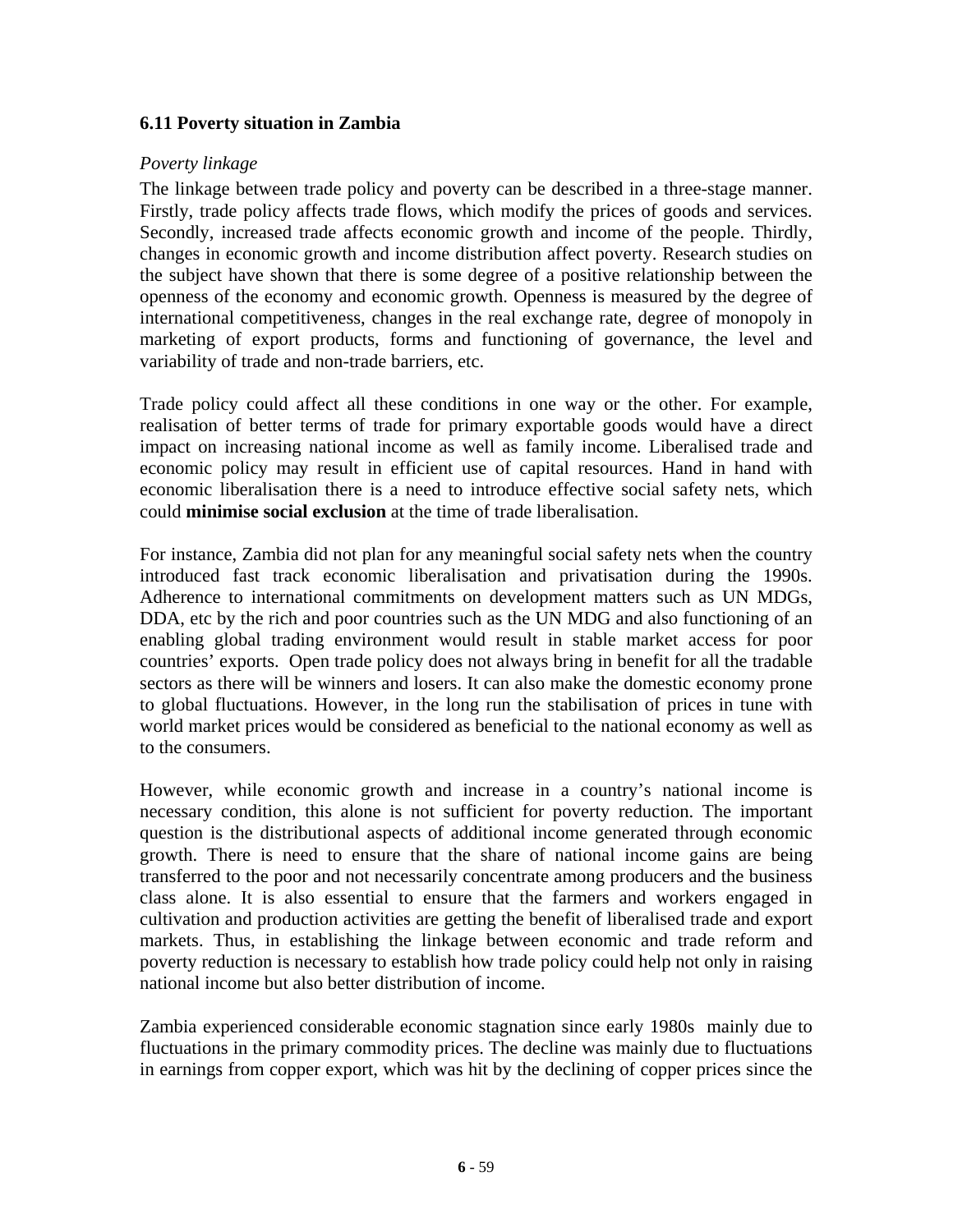early 1970s. Zambia is currently categorized as a highly indebted poor country (HIPC) by the International Monetary Fund (IMF).

# *Poverty levels in Zambia*

According to the 1998 survey report by the Central Statistical Office (CSO), 73% of the total population (10.5 million) was poor of which 58% were said to be extremely poor<sup>51</sup>. The acute poverty levels in Zambia are more concentrated in the rural areas which harbour 63% of the county's population. As of 1998, rural poverty stood at 83% compared to the urban figure of 56%. Of the 83% poor in the rural areas, 71% of these were extremely poor. Zambia has nine provinces.

In terms of provincial distribution, the pattern is more or less the same with the lesser developed provinces exhibiting a higher incidence of poverty. The 1998 LCMS showed that Western Province had the highest incidence of poverty i.e 89% of which 78% were classified as extremely poor. This was followed by Luapula and Northern provinces. The two urbanized provinces viz. Lusaka and the Copperbelt had the lower incidences of poverty; the rest of the provinces had an average of three quarters of the population living in poverty. As per the available data female-headed households had a higher incidence of poverty.

|                                       |                 | 1991  |       | 1996            |       |       | 1998                         |       |       |
|---------------------------------------|-----------------|-------|-------|-----------------|-------|-------|------------------------------|-------|-------|
|                                       | Total<br>Zambia | Urban | Rural | Total<br>Zambia | Urban | Rural | Total<br>Zambia              | Urban | Rural |
| Incidence<br>of Poverty               | 69.7            | 48.6  | 88.0  | 69.2            | 46.0  | 82.8  | 73.0                         | 56.0  | 83.1  |
| Incidence<br>of<br>extreme<br>Poverty | 58.2            | 32.3  | 80.6  | 53.2            | 27.3  | 68.4  | 57.9                         | 36.2  | 70.9  |
| of<br>Depth<br>Poverty                | 62.2            | 46.4  | 69.7  | 51.3            | 37.9  | 55.6  | $\overline{\phantom{a}}$     | ۰     |       |
| Severity<br>of Poverty                | 46.6            | 29.9  | 54.6  | 32.3            | 19.4  | 36.5  | $\qquad \qquad \blacksquare$ | -     |       |

#### **Table. 8.1 Selected Poverty Statistics**

*Source*: Central Statistical Office, 1991, 1993, 1996, 1997 and 1998

There were visible changes in the poverty levels during the 1990s. The incidence of extreme poverty was more in rural areas than urban areas, although this trend has been declining. For instance, the incidence of extreme poverty in rural areas in 1991 was 80.6 percent compared to 32.3 percent in urban areas. In 1998, extreme rural poverty dropped to 70.9 percent while extreme urban poverty rose to 36.2 percent. Whereas rural poverty has been declining, urban poverty has increased since 1991. This partly reflects the low returns from formal sector employment in urban areas. Despite the consistent

 $\overline{a}$ <sup>51</sup> Central Statistical Office, Living Conditions Monitoring Survey (LCMS), 1998.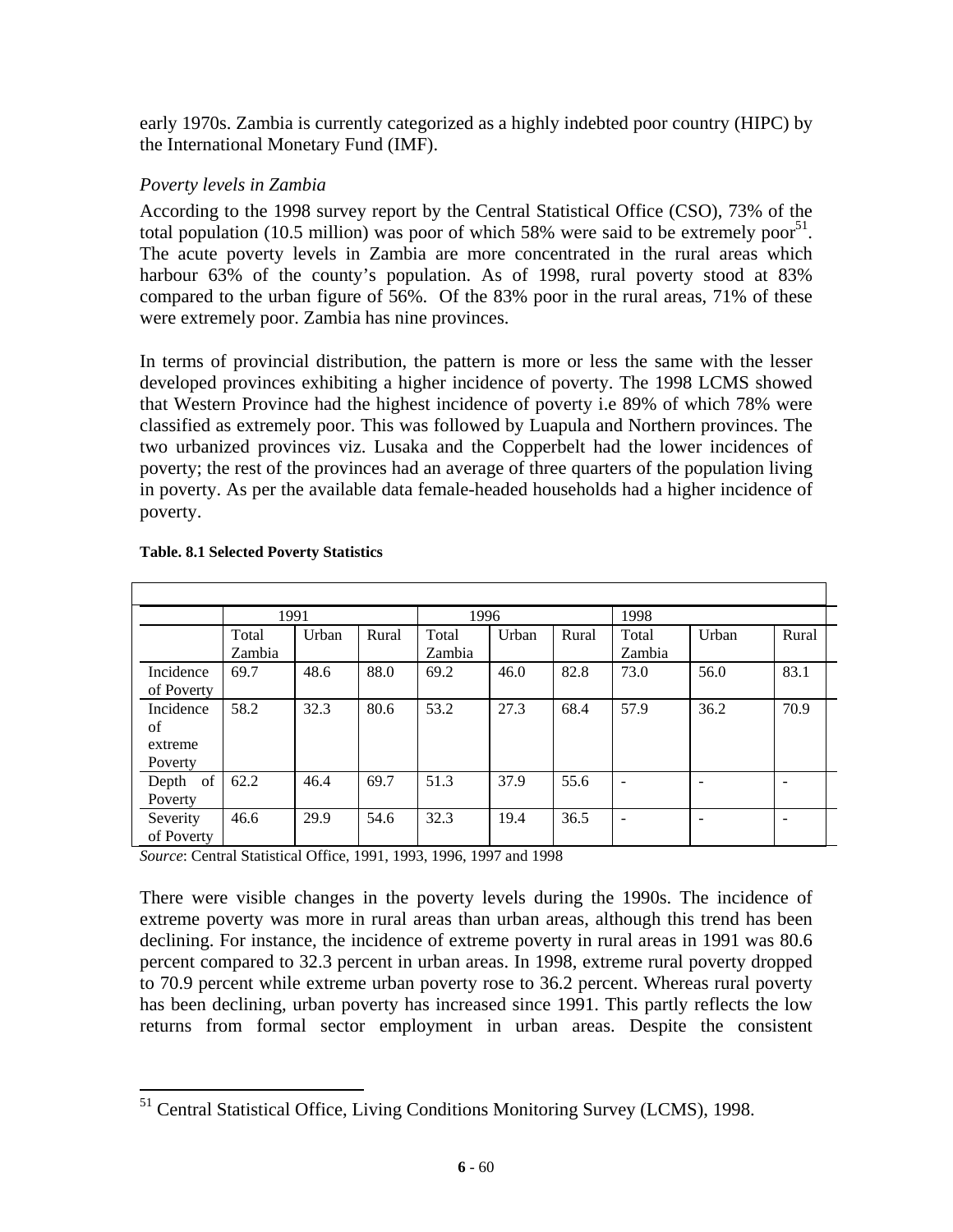implementation of macroeconomic and structural policies, the levels of poverty in Zambia were still high.

#### **Table. 8.2 Classification of Poverty in Zambia**

The estimates of the LCMS 1998 classification of poverty was based on the total expenditure accruing to members of a household using the food basket approach. The food basket approach calculates the cost of acquiring basic food items that provide basic caloric requirements for an individual or household. Based on this approach, the LCMS calculated K47,188 and K32,861 per adult member of a household per month as poverty lines for moderately poor and extremely poor respectively. Households living above K47, 188 per adult member per month were considered above poverty levels. Households with monthly adult equivalent expenditure between K47,188 and K32,861 were considered as moderately poor, while those with monthly adult equivalent expenditure of less than K32,861 were considered extremely poor.

*Note: As per 2003 exchange rate of Kwacha US\$1= 4700* 

The decline of the mineral based economy has created several socio-economic challenges to the people. The human development index has continued to deteriorate. Zambia's average annual population growth rate ranges between 2.7% and 3.1% in rural and urban areas. The country's population below the age of 15 years was estimated at 49% in 1977, a figure that underlines a high dependency ratio to overall population.

The measurement of poverty can vary according to the definitions. According to the World Development Report *2001,* 86 percent of the population was classified as poor. Further, Zambia has a high degree of social inequality. The lowest 10 percent of the population account for a paltry 1.1 percent of national income whereas the top 10 percent take 41 percent of the national income. There are indications that poverty has decreased in rural areas where the farmers have better access to markets for their agricultural produce especially those who engage in out grower schemes of commercial crops.

According to the PRSP, life expectancy at birth is 40.5. However, the latest official estimates (2003) gives the figure of 50 years.

#### **Table 8.3 Health and Nutritional Levels**

|                                          | 1996 | 1998 |
|------------------------------------------|------|------|
| Life expectancy                          | 45.5 | 40.5 |
| Infant mortality rate (1000) live birth) | 112  | 112  |
| Under five mortality rate (1000)         |      |      |

*Source*: PRSP, 2002-2004 P. 24

#### Access to basic services

In Zambia, only 19 percent of households have access to electricity for lighting and 15 percent for cooking. Since access to electricity for cooking can also be affected by factors such as access to electric cookers, lighting would be a better measure for capturing electricity accessibility.

Thus, in the short-term, high levels of poverty in Zambia adversely affect affordability to pay for basic utilities such as electricity even if access was increased. Restructuring of the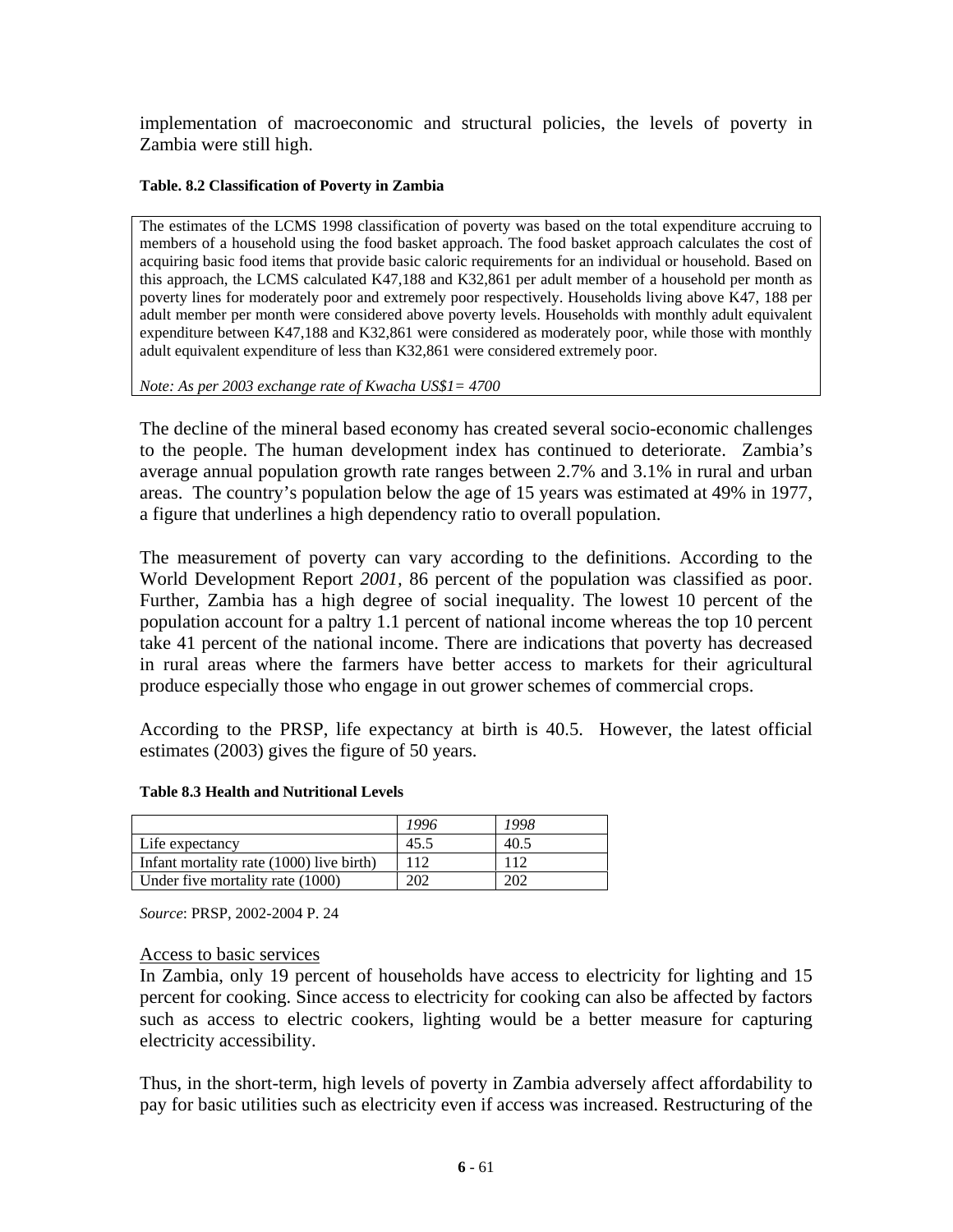electricity market may however increase economic activity in the medium to long-term through electrification of potentially productive areas. This in turn may increase levels of employment, aggregate demand and thereby raise the income levels of the poor and their demand for, among other things, electricity.

### *Effects of trade on poverty among different groups*

### Social development and poverty

 $\overline{a}$ 

During the 1990s efforts to improve living conditions have been unsuccessful, largely due to the absence of a coherent poverty reduction strategy. Poverty in rural areas, leading to an exodus and an urbanization rate of  $53\%$ .<sup>52</sup> In rural areas, many households, especially those composed of women and children, do not have sufficient income for procuring food. The rapid spread of HIV/AIDS has resulted in steep increases in the number of orphans. The social safety net provided by the extended family has come under stress because of high unemployment rates and early death of the breadwinners. In addition to the human suffering involved, the high incidence HIV/AIDS poses a direct threat to the functioning of both Government and the private sector. Since the victims of the illness are mainly to be found among those of productive age, the manpower replacement costs are high. Furthermore, due to accelerating mortality rates among educated and skill trained people, both the public and the private sector's experience increased difficulties to find sufficient replacements of adequate quality.

The Government has committed more resources to the social sectors in the recent years. However, in the absence of an integrated financial management system and suitable social indicators, it is difficult to assess the degree of efficiency at which disbursed funds have been and will be used.

Women in Zambia face economic and social disadvantages. In the traditional system they are disowned after the death of the husband and depend thereafter on their children. Birth control prevalence rates are low and teenage pregnancies are higher. Poor nutrition of mothers and infants is of concern. Further, women are rarely involved in formal decision-making and they are under represented in public life.

If we look at occupational pattern, women are active in agricultural sector, small business. There are studies that have demonstrated a strong relationship between poverty and gender of the head of the household. According to studies in Zambia, female-headed households are generally more vulnerable to poverty than male-headed households. This clearly shows the extent and magnitude to which female-headed households are disadvantaged.

The highest incidence of poverty among female-headed households was recorded in Western Province within which close to 93 percent were poor with more than 85 percent being extremely poor. Lusaka had the lowest proportion of female-headed-households living in extreme poverty. In general, and except for North-Western Province,

 $52$  Zambia – European Community, Country Strategy Paper and Indicative Programme, for the period 2001 - 2007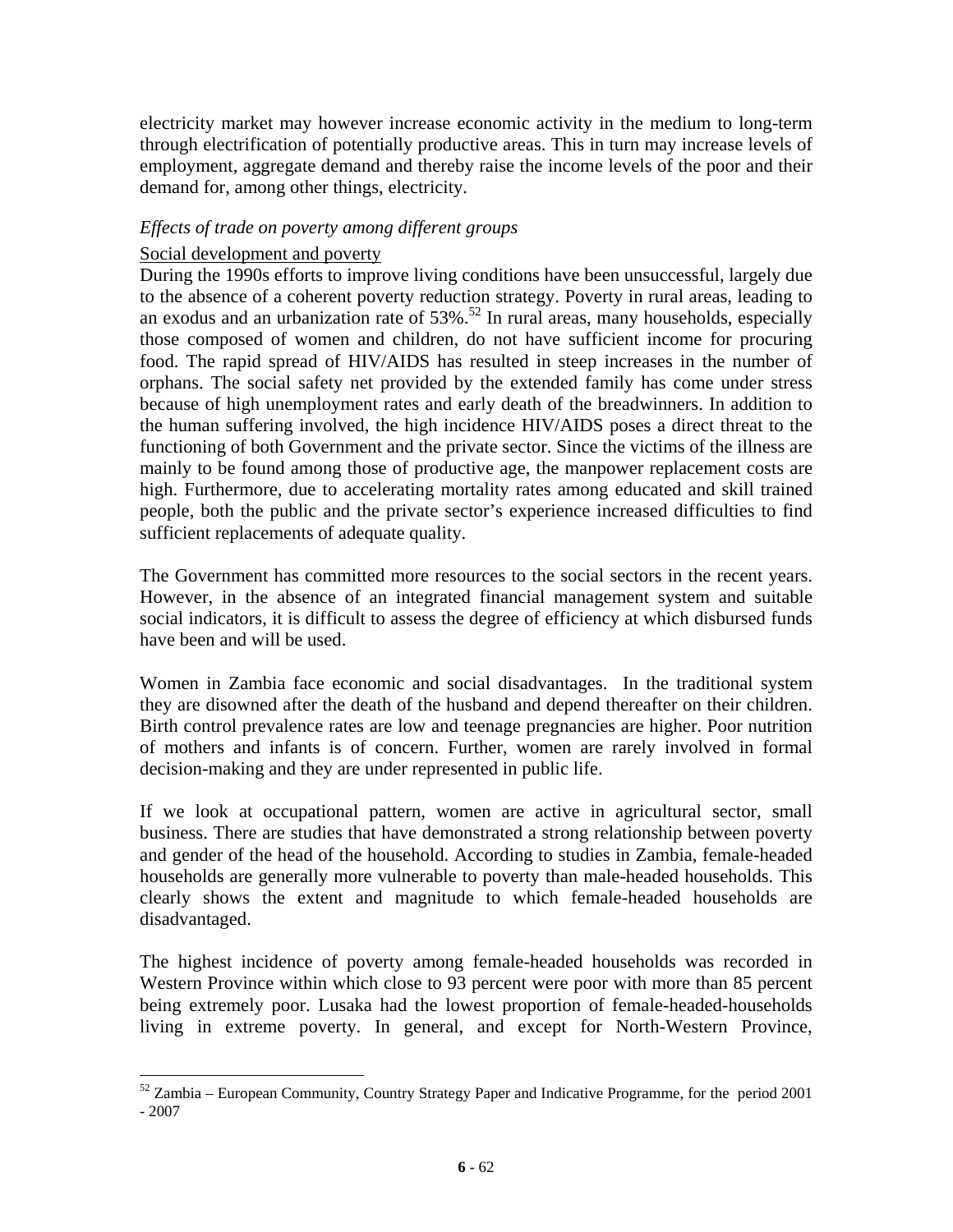predominance of female-headed households among the extremely poor cuts across all the provinces in Zambia.<sup>53</sup>

## Small Farmers

The small-scale farmer may be defined as those who actively participate in subsistence agriculture based on family labour. Their income is directly dependent on the success of their annual harvest. They characteristically have limited access to resources, technology, alternative livelihoods and means of production. Some studies indicate that small farmers have been badly hit by the speed by which structural adjustment programmes were implemented during the 1990s. As a result of sudden withdrawal of subsidies and state owned marketing and procurement schemes, rural farmers did not get the benefit of market price mechanism.

There are several NGOs which work for the betterment of small farmers in Zambia. Recognizing that small-holder farmers are the 'key' to household food security, Participatory Ecological Land-use Management Association (PELUM)-Zambia developed the Seed Security Pilot Project (SSPP) initiative in 2001-2002. The NGO initiatives facilitates the development of linkages between farmers and support NGO's, Community Based Organisation (CBO's), institutions, the public sector and other actors. Zambia does not have a national policy on agriculture. The link between trade and poverty reduction among small farmers are linked to better return to products such as cotton, maize, cut flowers, fruits, milk, etc.

Household food insecurity among farmers in Zambia is mainly due to low food production. However, post-harvest losses due to poor storage which results into a loss of over 30% of food produced is a very significant factor. In addition, inadequate processing technologies undermines the nutritional value and the level of utilisation of the food produced at household level. Interventions have focused on increasing food production without promoting better storage and processing technologies to enhance gains in food production with respect to household food security**. (for details of nutrition levels see annexure 4)** 

Following liberalisation, innovative forms of market integration have emerged to begin filling the gap left by the collapse of co-operatives and other government sponsored marketing institutions. This has been best achieved through contractual arrangements between producers and the integrating agencies and has been most successful in high value crops such as paprika, vegetables, cotton, sunflower and soybeans through the following modes:

The fact that market participation before 1999/000 had been falling despite price increases for agricultural commodities. However, much of this is an adjustment to the fundamental changes that have taken place in maize marketing. This has been caused by persistent droughts in the 1990s that led to a significant decline in maize production in the traditional maize growing areas. For this reason, Southern Province, which has been affected most by these climatic uncertainties more than any other province recorded the

<sup>53</sup> Muyakwa S. Trade Assessment Study, Final Report, Oxfam, May 2002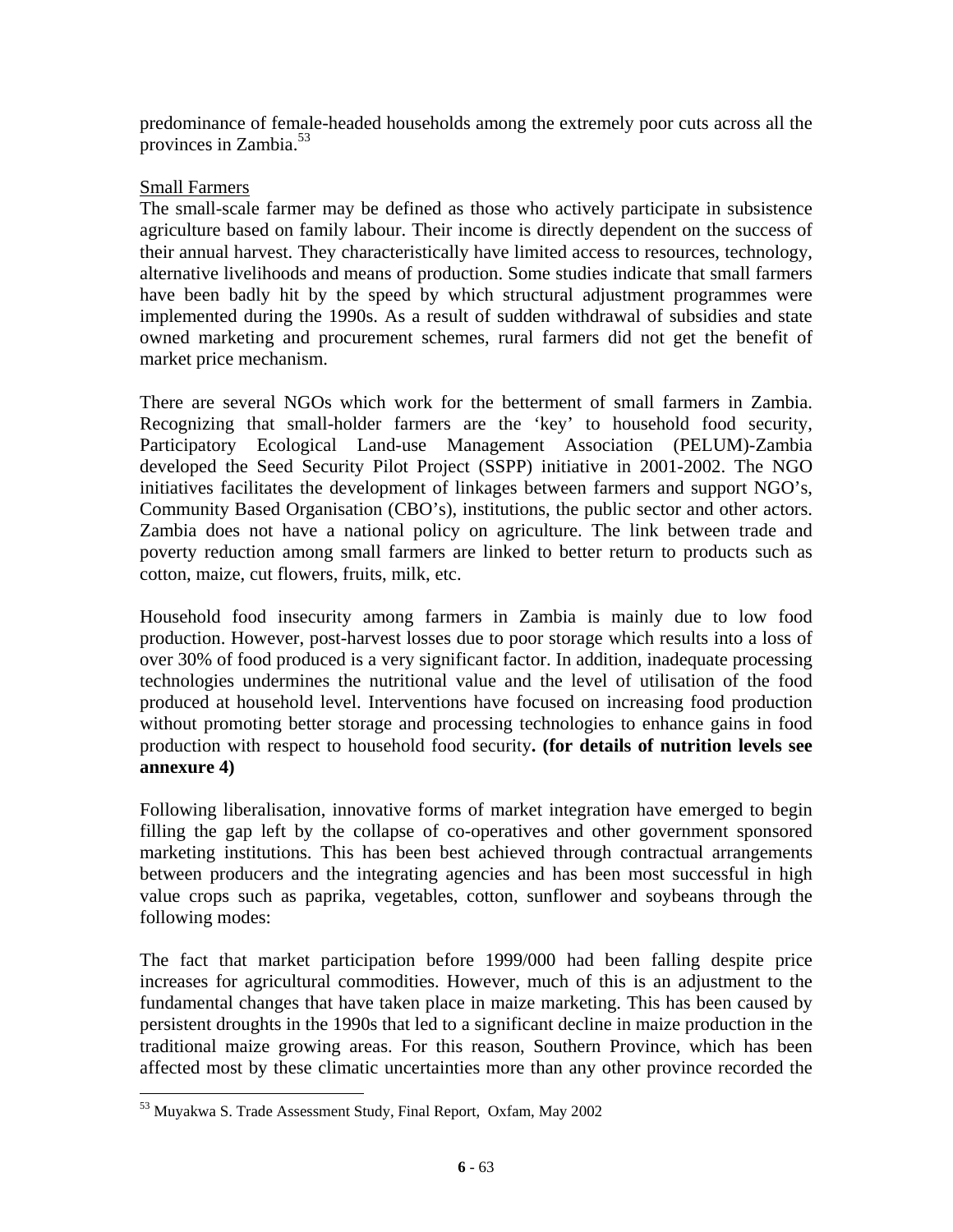biggest fall in output market participation with the share of farmers selling to markets declining from 83.48% in 1990/91 to 23.0% in 1995/96 before rising to 49.1% in 1999/00.

Despite the diversification away from maize to small grains and tubers, and the growing entry of these crops in markets, the marketing activities occupied by maize in the early 1990s have not been replaced. The markets for traditional crops are still undeveloped and demand has been hampered by the limited human, livestock and industrial use of these crops compared to maize. Given that traditional crops use much less external inputs and farmers already possess the necessary skills to grow them unlike high value crops, taking measures that would expand the markets for these crops should be an essential component of strategies to raise farmers market participation.

The noted growth in high value crops has also not made any significant inroads in replacing the declining maize marketing activities. The volumes of high value crops being produced are still too low. Diversification into high value crops has been hampered by farmers' inadequate skills and the long distance to key markets such that it is only farmers around the Copperbelt, Lusaka and some parts of Southern Province that have began to produce high value crops. Falling access to modern farm inputs due to high prices and non - availability have also hindered the adoption of high value crops.

The market participation of farmers in Zambia varies from region to region since a number of factors are important in determining farmer's participation in output markets. Most of the districts with the least market participation are Western Province. Both have very harsh conditions for crop production and have therefore little foundation for producing reasonable surplus for the markets. Region near lake Kariba had an output market participation rate that was far higher than the national average. This is attributable to the reasonably developed tourism and fishing industries that have created a developed internal market for agricultural food commodities.

Districts that could access markets in neighbouring countries showed a higher market participation rate despite their long distance to the local key markets. Chadiza, Chipata and Lundazi in Eastern Province all had output market participation rates higher than the national average because farmers could access markets in Malawi. Price and Market Information. Districts with a relatively high number of farmers access information on output prices have shown a higher percentage of farmers selling to the markets.

Although market participation may have began to rise, that less than half the farmers are selling to the markets should count as being the core of farmers' failure to benefit from the agriculture liberalisation measures undertaken in the 1990s. There should be a stronger recognition of the centrality of markets in determining farmers' production outcomes. Building market linkages should be made central to all interventions in agriculture. Farmers should be facilitated to begin to manage farming as a business and base the production decisions on market information and trends.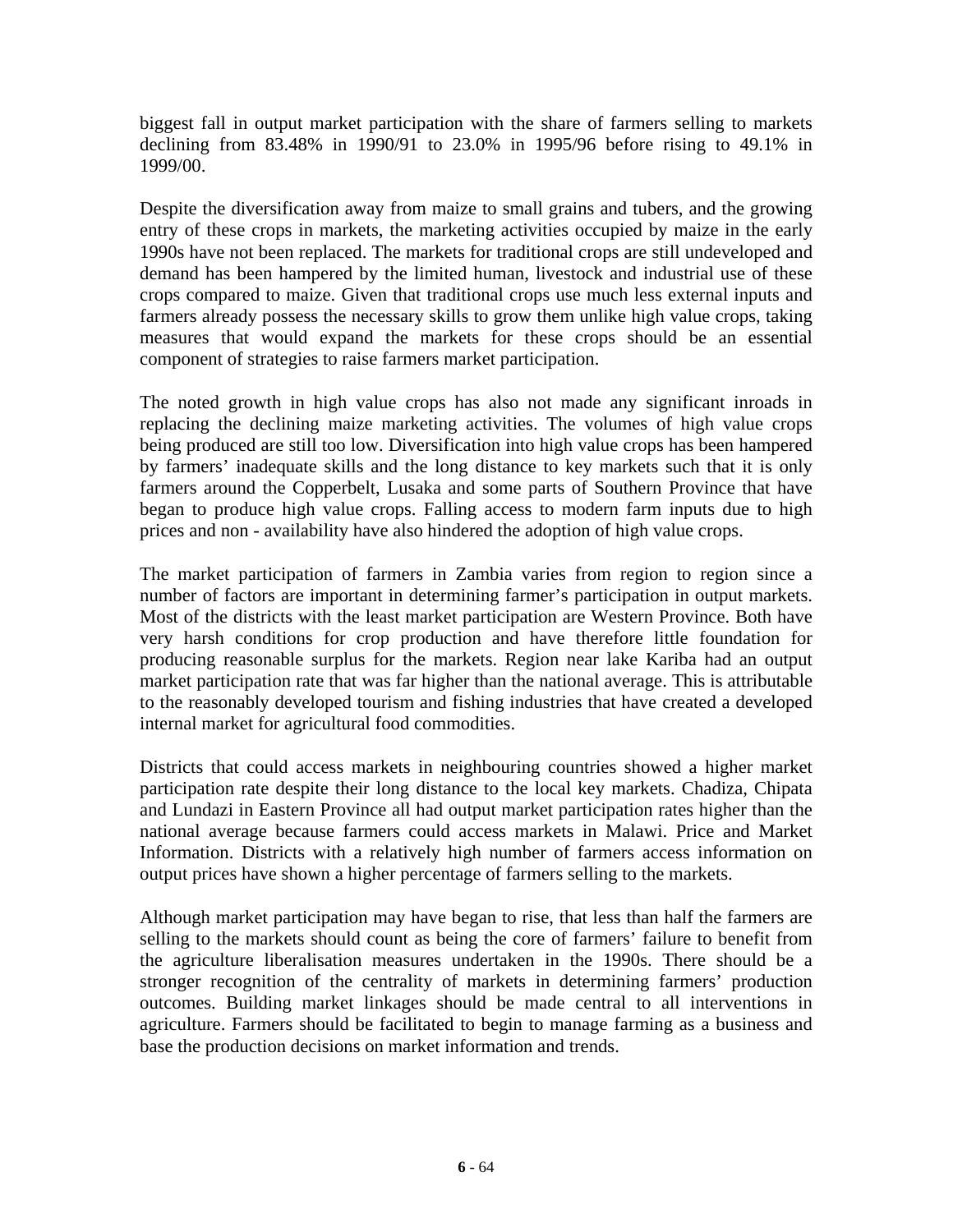It can therefore be deduced that interventions in these areas especially focusing on export markets and also domestic marketing. This will have the potential to offer employment to a relatively large number of people particularly in the rural areas both directly and indirectly. That is, farmers on a small scale can easily finance production or there is availability of out grower schemes for the same. For instance, there are low cost areas for the production of cotton in terms of inputs as farmers can easily finance production or conversely, they can benefit from out grower schemes, which have grown considerably in the recent years. Any increase in the export opportunities for agricultural and horticulture products of Zambia will have positive effects to employment and income levels of women as women workers are quite high in the sector.

#### Fisheries

The fishing industry is a very important economic activity in some rural parts of Zambia but often overlooked in the analysis of agriculture production. The industry has two sub sectors–Capture Fisheries and Aquaculture (Fish farming). The capture fisheries consists of main rivers, natural and artificial Lakes, flood plains and swamps. The main fisheries are Lakes Bangweulu Mweru-Wantipa, Mweru–Luapula, Tanganyika, Itezhi-tezhi, Lusiwasi, Kafue River, Upper and Lower Zambezi River and Lukanga Swamps. There are over 400 known species of fish in these fisheries. The fishing industry is a major source of employment in the rural areas. There are about 300,000 people employed in the various operations of the industry which contributes about 3% of GDP.

Exploitation of capture fisheries is carried out by both commercial and artisanal fishers. Commercial fishers usually exploit deep-water species. Estimated production including that from aquaculture is between 65,000 to 70,000 metric tons. This is below the estimated national demand of 100,000 metric tons. Poor road infrastructure and lack of regular transport to urban centres makes it difficult for fisher folks to access nets and other requisites for there fishing enterprises. Post harvest losses which can be as high as 50% in the wet season, reduce the amount of marketable fish available to consumers. Training in appropriate pos-harvest technologies is rarely given due to lack of financial resources.

Commercial fishing is confined to fisheries where there is the reasonable development of infrastructure, such as roads, easy access to an urban centres and power. There is at present inadequate processing facilities and lack of regulations to motivate farmers to exploit the export market. This would widen the demand and enable the farmers to earn foreign exchange. Lack of clear policy on land acquisition for fish farming.

#### Mining sector

The mining sector has traditionally been linked to export opportunities. The contribution of the mining sector to the Zambian economy cannot be over-emphasised. Most of the metals from Zambia are exported to European Union and Japan as primary products hence return from trade has a large role. For instance, any closure of Konkola Copper Mines (KCM) following the withdrawal of Anglo-American Corporation would have affected not only the Copperbelt and the entire mining sector due to interdependence, but also the entire economy. More than 18 000 jobs in the mining industries and other related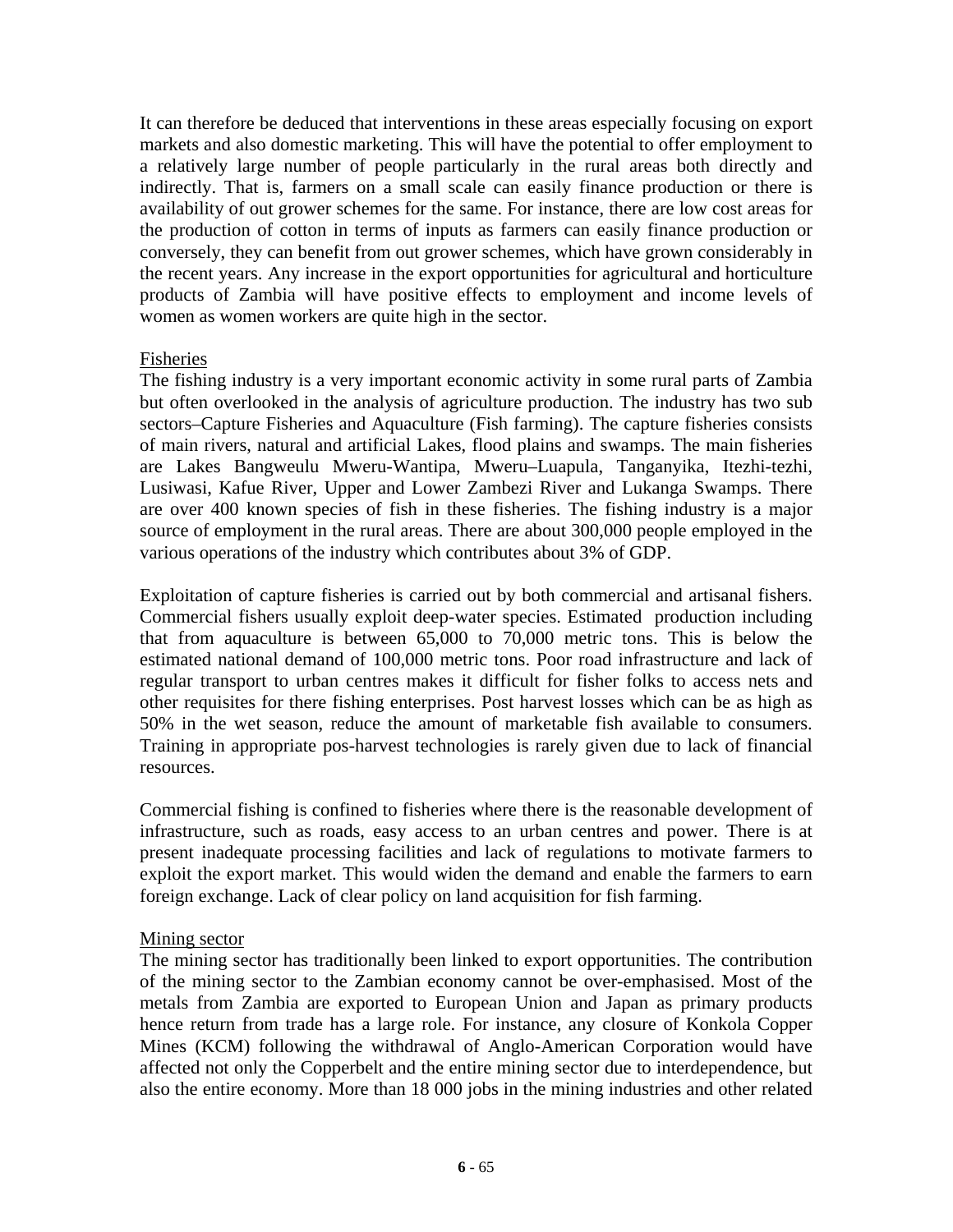dependent sectors were threatened, with the livelihood of an estimated 100,000 people who indirectly are beneficiaries of the mining industry, almost sure to be hit by any negative movement in the sector. Household incomes would generally have fallen considerably. Fortunately, the mine continued operation with the support of government and donor support. Government is still trying to find suitable buyers for the mine.

Since the prices of commodities such as copper and cobalt are not much influenced by the tariffs and market access issues, the Doha round may not have much impact. However, the manufacturing products such as copper cables and electrical goods can have an impact of the outcome of the negotiations on non-agricultural market access.

## *Zambia and UN Millennium Development Goals*

Among the various ambitious targets of economic development and poverty reduction, the UN MDGs and also PRSPs stand as key documents. These documents provide not only the status report of various social and economic indicators but also set target for the future. The UN MDGs provide eight key goals within which 18 measurable targets are set for 2015. The goals cover themes such as eradication of extreme poverty, achieve universal primary education, environmental sustainability, etc.

Since economic liberalization and trade have been considered as important tools for growth, the WTO Doha Development Round could contribute to the attainment of MDGs. Zambia is trailing behind in many of the indictors including poverty eradication, health etc. It has done better in sectors such as promoting gender equality and empowerment of women.

The health sector is weak in Zambia due factor such as poor resource allocation, absence of sufficient number of medical professionals, inadequate drugs procurement. The HIV and Malaria cause illness and death to a large number of people every year.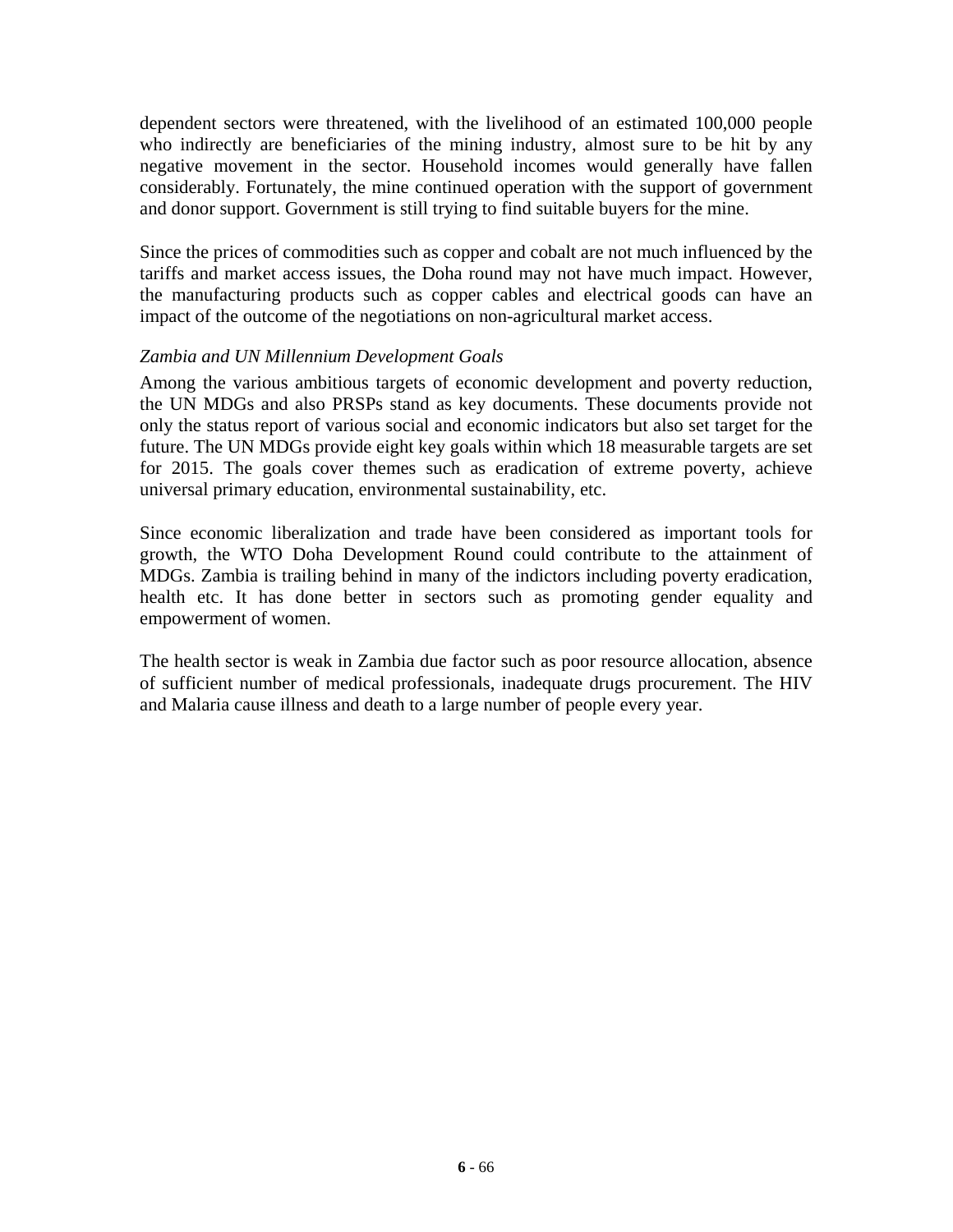#### **MDG Tables – Zambia**

| <b>Zambia Country Profile</b>                                           |                      |                      |       |      |                      |  |
|-------------------------------------------------------------------------|----------------------|----------------------|-------|------|----------------------|--|
|                                                                         | 1990                 | 1995                 | 2001  | 2002 |                      |  |
| <b>Eradicate extreme</b> poverty and<br>hunger                          |                      |                      |       |      | Prospects for 2015   |  |
| Population below \$1 a day (%)                                          | $\ddot{\phantom{a}}$ | $\ddot{\phantom{a}}$ |       |      | $\ddot{\phantom{a}}$ |  |
| Poverty gap at \$1 a day (%)                                            |                      | $\ddot{\phantom{0}}$ |       |      | $\ddot{\phantom{0}}$ |  |
| Percentage share of income or<br>consumption held by poorest 20%        | $\ddotsc$            | $\ddot{\phantom{a}}$ |       |      | $\ddot{\phantom{0}}$ |  |
| Prevalence of child malnutrition (%)<br>of children under 5)            | 25.2                 | 23.5                 |       |      | $\ddot{\phantom{0}}$ |  |
| Population below minimum level of<br>dietary energy consumption (%)     | 45.0                 | $\ddot{\phantom{a}}$ | 50.0  |      | $\ddot{\phantom{0}}$ |  |
| 2 Achieve universal primary                                             |                      |                      |       |      |                      |  |
| education                                                               |                      |                      |       |      |                      |  |
| Net primary enrollment ratio (% of<br>relevant age group)               |                      | 74.8                 | 65.5  |      |                      |  |
| Percentage of cohort reaching grade<br>5(%)                             |                      | $\ddot{\phantom{a}}$ | 80.6  |      |                      |  |
| Youth literacy rate (% ages 15-24)                                      | 81.2                 | 85.1                 | 88.7  | 89.2 |                      |  |
| 3 Promote gender equality                                               |                      |                      |       |      |                      |  |
| Ratio of girls to boys in primary and<br>secondary education (%)        |                      | $\ddot{\phantom{a}}$ | 92.4  |      |                      |  |
| Ratio of young literate females to<br>males (% ages 15-24)              | 88.1                 | 91.5                 | 94.6  | 95.0 |                      |  |
| Share of women employed in the<br>nonagricultural sector (%)            |                      | $\ddot{\phantom{0}}$ |       |      |                      |  |
| Proportion of seats held by women<br>in national parliament (%)         | 7.0                  | 10.0                 | 10.0  | 12.0 |                      |  |
| <b>4 Reduce child mortality</b>                                         |                      |                      |       |      |                      |  |
| Under 5 mortality rate (per 1,000)                                      | 192.0                | 202.0                | 202.0 |      |                      |  |
| Infant mortality rate (per 1,000 live<br>births)                        | 108.0                | 112.0                | 112.0 |      |                      |  |
| Immunization, measles (% of<br>children under 12 months)                | 90.0                 | 86.0                 | 85.0  |      |                      |  |
| 5 Improve maternal health                                               |                      |                      |       |      |                      |  |
| Maternal mortality ratio (modeled<br>estimate, per 100,000 live births) |                      | 870.0                |       |      |                      |  |
| Births attended by skilled health<br>staff (% of total)                 | 50.5                 | 46.5                 |       |      |                      |  |
| 6 Combat HIV/AIDS, malaria and                                          |                      |                      |       |      |                      |  |
| other diseases                                                          |                      |                      |       |      |                      |  |
| Prevalence of HIV, female (% ages<br>$15-24$                            |                      | $\ddot{\phantom{a}}$ | 21.0  |      |                      |  |
| Contraceptive prevalence rate (% of<br>women ages 15-49)                | 15.2                 | 25.9                 |       |      |                      |  |
| Number of children orphaned by                                          | $\cdot$              | $\ddotsc$            | 570.0 |      |                      |  |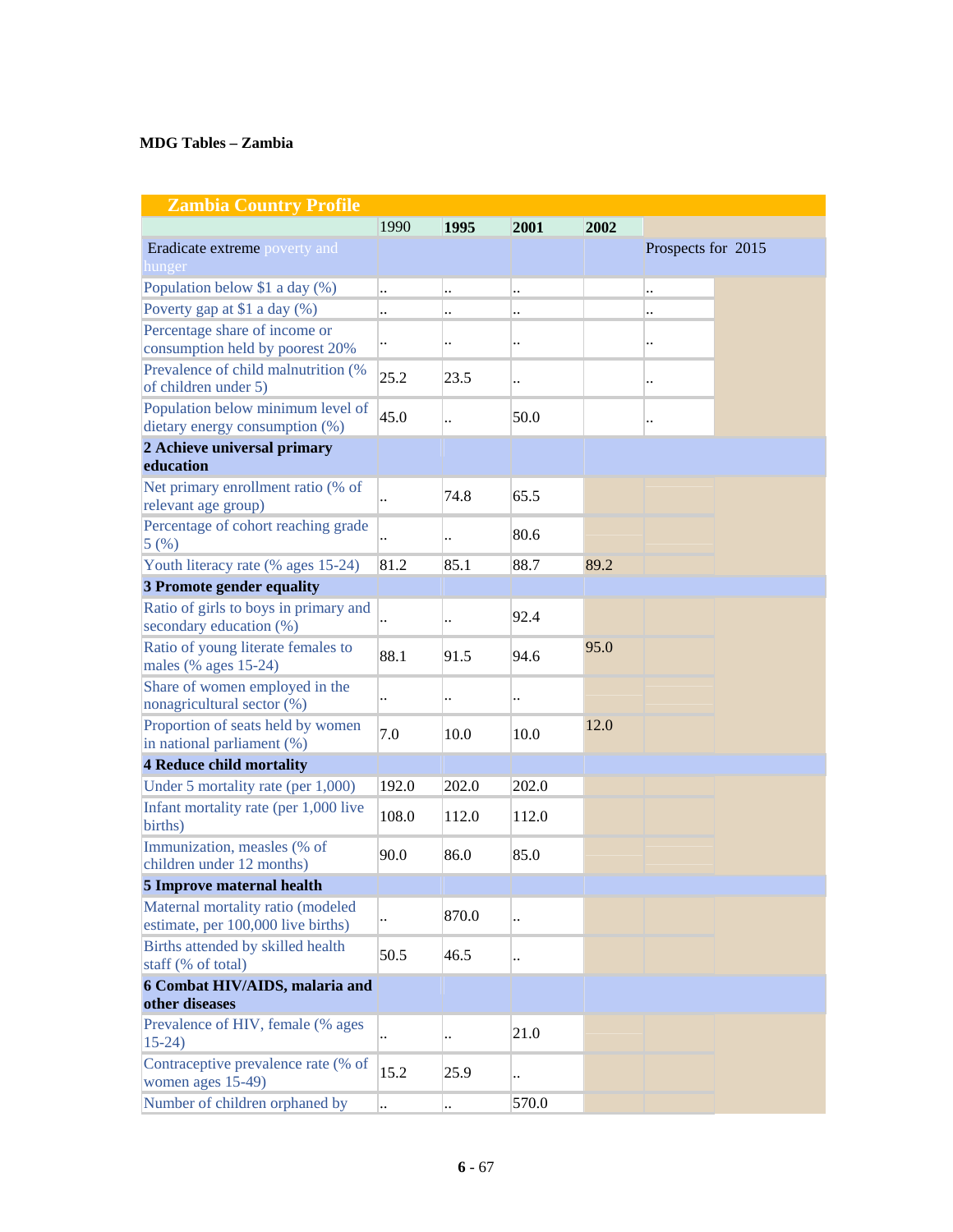| <b>HIV/AIDS</b>                                                 |                      |                      | thousand                  |           |
|-----------------------------------------------------------------|----------------------|----------------------|---------------------------|-----------|
| Incidence of tuberculosis (per<br>$100,000$ people)             | $\ddot{\phantom{0}}$ | $\ddot{\phantom{a}}$ | 529.2                     |           |
| Tuberculosis cases detected under<br>DOTS (%)                   | $\ddot{\phantom{0}}$ | $\ddot{\phantom{a}}$ |                           |           |
| <b>7 Ensure environmental</b><br>sustainability                 |                      |                      |                           |           |
| Forest area (% of total land area)                              | 53.5                 | $\ddotsc$            | 42.0                      |           |
| Nationally protected areas (% of<br>total land area)            |                      | 8.6                  | 8.6                       |           |
| GDP per unit of energy use (PPP \$<br>per kg oil equivalent)    | 1.1                  | 1.1                  | 1.2                       | 61.0      |
| CO2 emissions (metric tons per<br>capita)                       | 0.3                  | 0.3                  | 0.2                       |           |
| Access to an improved water source<br>(% of population)         | 52.0                 | $\ddotsc$            | 64.0                      |           |
| Access to improved sanitation (% of<br>population)              | 63.0                 | $\ddot{\phantom{a}}$ | 78.0                      |           |
| Access to secure tenure (% of<br>population)                    |                      | $\ddot{\phantom{a}}$ |                           |           |
| 8 Develop a Global Partnership                                  |                      |                      |                           |           |
| for Development                                                 |                      |                      |                           |           |
| Youth unemployment rate (% of<br>total labour force ages 15-24) | $\ddot{\phantom{0}}$ | $\ddot{\phantom{a}}$ |                           |           |
| Fixed line and mobile telephones<br>(per 1,000 people)          | $\ddot{\phantom{a}}$ | 9.6                  | 19.4                      |           |
| Personal computers (per 1,000<br>people)                        |                      | $\ddot{\phantom{a}}$ | 7.0                       |           |
| <b>General indicators</b>                                       |                      |                      |                           |           |
| Population                                                      | 7.8<br>million       | 9.0<br>million       | 10.3<br>million           | $10.5$ mn |
| Gross national income (\$)                                      | 3.5<br>billion       |                      | 3.1 billion $3.3$ billion | $3.5$ mn  |
| GNI per capita (\$)                                             | 450.0                | 350.0                | 320.0                     | 330.0     |
| Adult literacy rate (% of people ages<br>15 and over)           | 68.2                 | 73.3                 | 79.0                      | 79.9      |
| Total fertility rate (births per<br>woman)                      | 6.3                  | 5.9                  | 5.2                       | 5.1       |
| Life expectancy at birth (years)                                | 49.1                 | 45.4                 | 37.5                      | 36.9      |
| Aid (% of GNI)                                                  | 16.0                 | 63.0                 | 10.7                      |           |
| External debt (% of GNI)                                        | 229.9                | 215.8                | 162.1                     |           |
| Investment (% of GDP)                                           | 17.3                 | 16.0                 | 20.0                      | 18.0      |
| Trade (% of GDP)                                                | 72.5                 | 75.9                 | 64.4                      | 74.6      |

*Source*: World Bank, Devdata, Zambia, Website, January 2004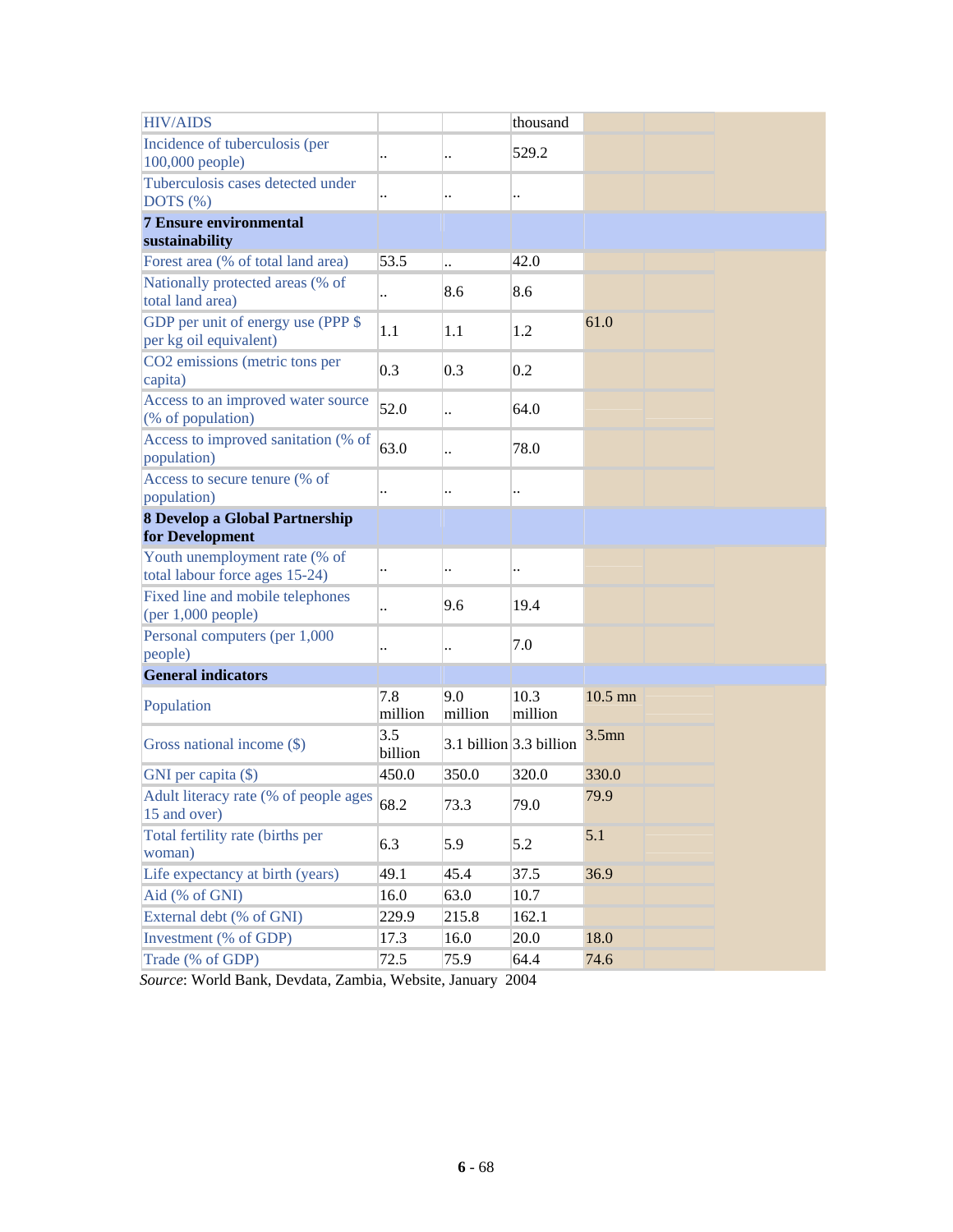### **6.12 Conclusions**

This chapter attempts to draw up certain conclusions based on the analysis/observations made in the previous chapters. The core question which the study tries to address is the potential outcome of the DDA negotiations on the economy of Zambia and thereby wellbeing of the people especially in economic development and poverty reduction.

As it is well known, the core of the DDA trade negotiations is the issue of market access of goods, services and also to a certain extent movement of capital and labour though reduction of tariff and non-tariff barriers and also framing binding commitments or rules on the conduct of trade. Therefore, the DDA negotiation has a thrust on further liberalisation of trade and economic policy of the WTO member countries.

While assessing the impact of further liberalisation in the Zambian context, it is important to examine the past experience of economic liberalisation and also the outcome of past commitments with the WTO. The decade old economic and trade liberalisation in Zambia since 1991 brought a mixed bag of fortunes-some positive and to a great extent negative too. The impact of trade liberalisation on Zambian economy vary from sector to sector as some benefited from external markets opportunities (eg. cut flowers, sugar, etc) and economies of scale. At the same time, several firms especially in the manufacturing sector (textiles and clothing, glass, paper, wood and wood products, leather, rubber, etc) lost not only sizeable domestic markets but also its limited exports markets too due import competition. Since the introduction of liberalisation, value of imports mostly remained higher than exports and this increased BOP problems, external debt and also depreciation of the currency.

As regards the commitment at the WTO, Zambia has to make amendments to the patent act and also to make compliance on TRIPS, standards, tariff schedules and opening up of services sectors. The much talked about benefit in participating in the WTO system is rather not very visible at the domestic market. The agreements, which have larger and visible effect on Zambian economy, are COMESA, SADC, ACP-EU and AGOA. However, Zambia cannot underestimate the relevance of participating in the WTO system. The idea is that Zambia should try to maximise benefit from the WTO agreements while minimising losses.

In this context, an effort is made to examine what are Zambia's interests (export and import) in the context of key negotiation themes at the WTO such as agriculture, industrial and manufacturing products, TRIPS, services, trade facilitation, etc.

#### *Zambia's interest in agriculture negotiations*

Ever since the decline of copper mining sector in providing the essential hard currency base for the economy in the 1990s, Zambia has taken some serious initiatives in developing agricultural and horticultural products sector as a key to its economic growth.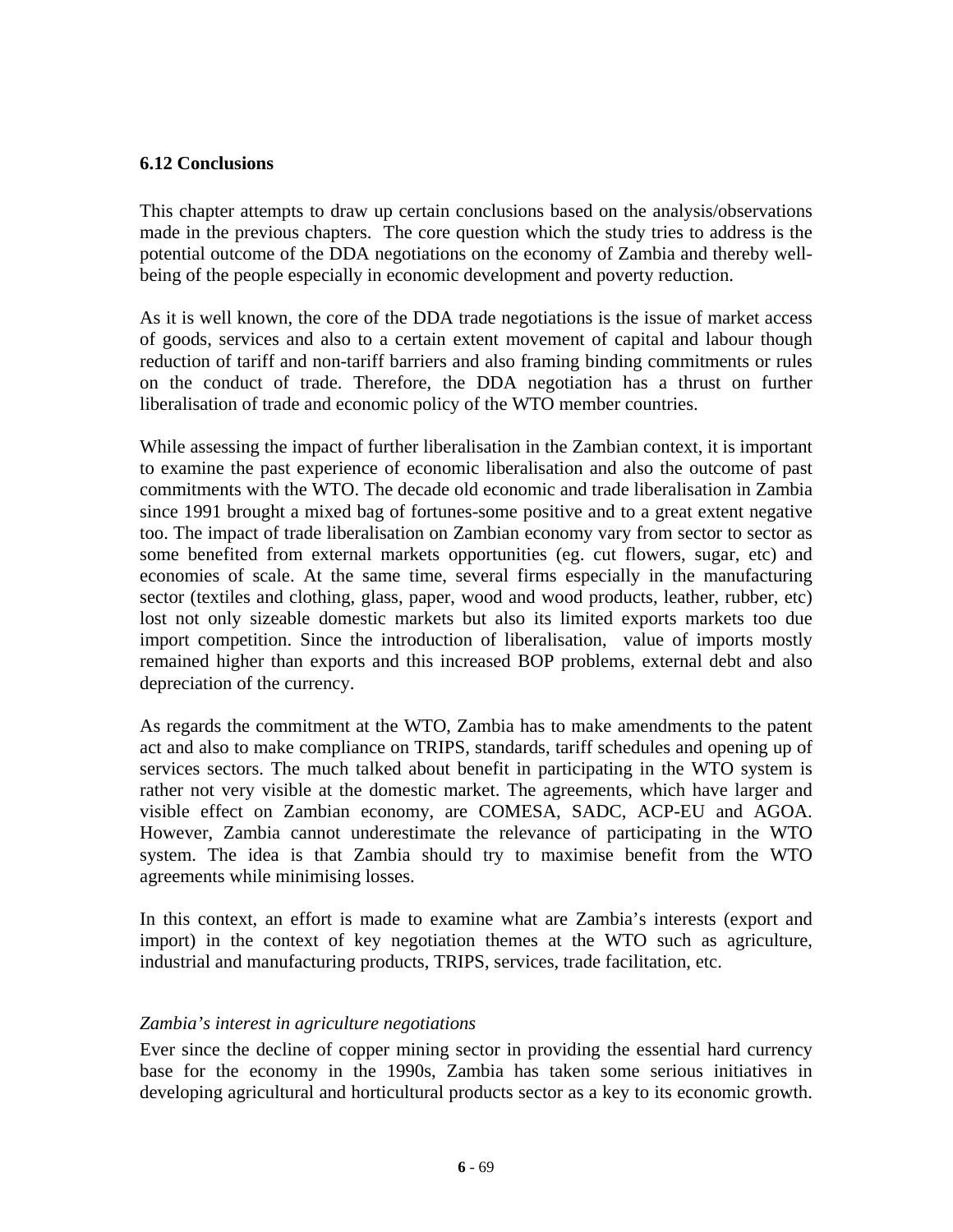Further, the sector has a vast potential for providing the much-needed resources for development and also poverty reduction. At the same time, the withdrawal of subsidies, state marketing and administered prices during the liberalisation era has created pressures and adjustment problems for the farmers, which are yet to overcome fully.

Zambia has 42 million hectares of arable land. Between 1996 and 2000 the total agricultural area under cultivation ranged between 1,160,869 and 1,327,221 hectares. This however, represents only about 15% of the total potential area for agricultural production. Nearly 58% of the total land area in Zambia is arable.

The agricultural sector employs 85% compared to 6% and 9% in the industry and services respectively of the 3.4 million labour forces. Therefore, agriculture has a greater impact on the income earning potential of the people. Zambia's total exports in 2000 stood at US\$ 928 million. Agriculture exports (horticulture, floriculture, high value crops and primary agriculture) in 1999 were US\$139,049,370 denoting a contribution of over 45% of overall non-traditional exports (NTEs) which amounts to US\$304,495,810. According to 2003 data agriculture sector (including forestry and fishing) contributes nearly 15.3 % towards GDP.<sup>54</sup>

Thus agricultural sector despite being constrained by the informal markets, poor support services and high production costs, remains one of great importance to Zambia's economy. Nearly 60% of population, who live in the rural areas are dependent mainly on agriculture and allied activities such as fishing, cattle rearing etc. for their livelihood with the majority involved in subsistence level agriculture. A large portion of them belongs to small-scale farmer category. The sector's economic significance is also seen in the fact that in post liberalisation period the positive growth registered by the economy has largely been attributed to the good performance of the agricultural sector. It is thus expected that by encouraging production of both food and cash crops such as maize, sugar, cotton, cut flowers, paprika, fruits and tobacco coupled with the wider markets provided by the different trade arrangements/agreements in which Zambia is a member, would significantly help in reducing poverty in the country.

Besides providing food security, it is becoming the backbone of Zambia's economy for export earnings and employment creation. Unlike many other LDCs, Zambia's interest in agriculture negotiations does not confine to a single product or a few special products as country produces a basket of products whose export concentration is relatively small.

Except for a few horticultural products, which have markets in Europe, most of the Zambian agricultural exports goes to regional markets such as COMESA and SADC. As regards the international market, which is mainly in Europe, are governed by the ACP-EU Cotonou Agreement. It also has a limited export base in the US- based on AGOA preferences. The main exports to Japan are primary mineral products such as copper and cobalt. As a result, it is not a key player of agricultural talks at the WTO.

<sup>54</sup> CSO, The Monthly, January 2004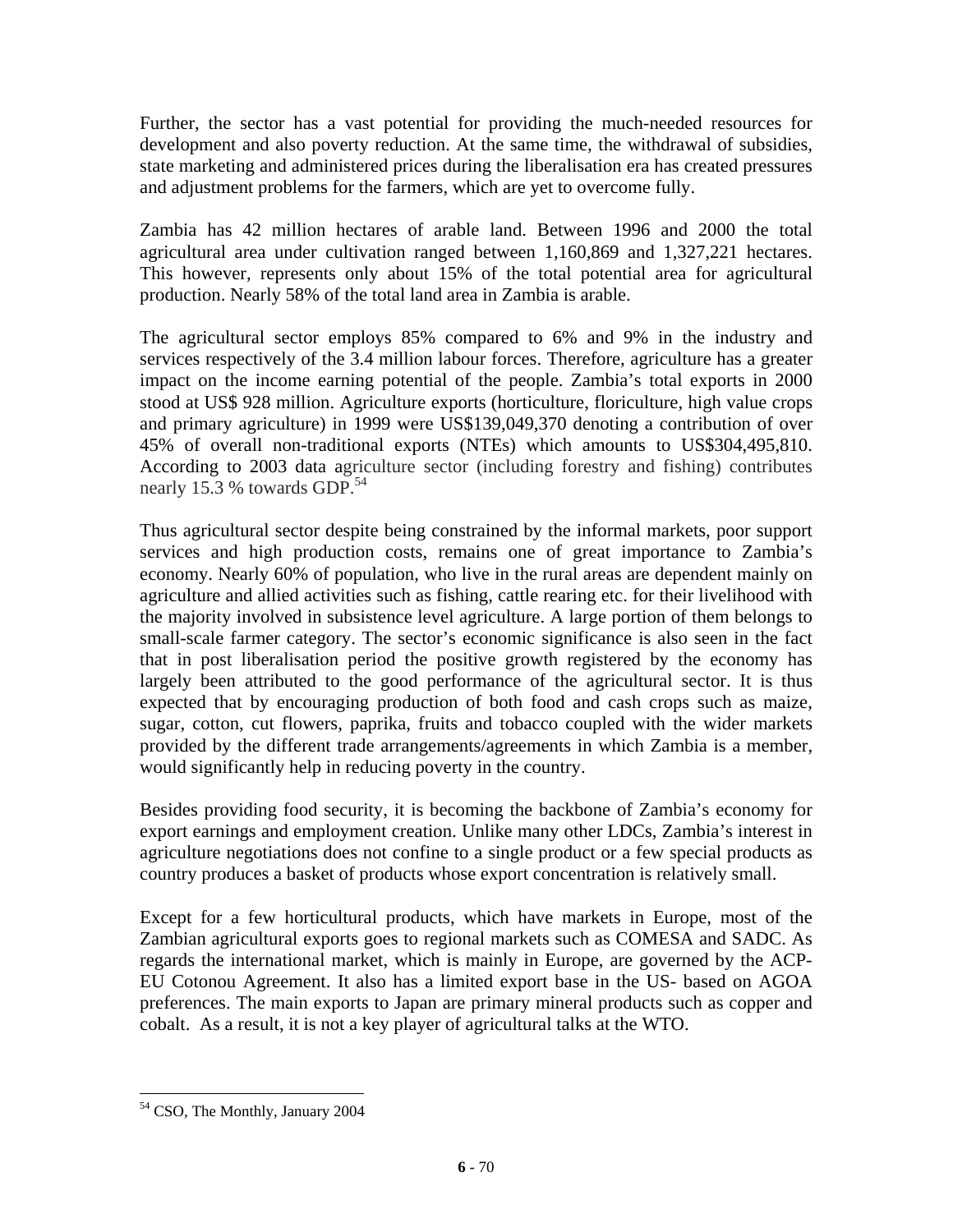Zambia is an importer of food products, which vary from year to year depending on the dynamics of domestic production. Source of this import is again mainly from the regional trading blocks. It also receives food aid form the West, which depends on the food security situation in the country.

However participation in the WTO agricultural negotiations is important for Zambia for reasons as its large potential for enhancing agricultural production and export base. Further, WTO rules are increasingly been the guiding factor of regional and preferential trade arrangements. Being a member of the LDC and Africa group, Zambia also joined with other countries to enhance S&DT provisions, technical assistance and capacity building support to the poor countries.

This is the background by which Zambia tries to develop its position and interest in the agricultural negotiations. Bringing down barriers to agriculture trade is the key issue of the Doha Round. The work programme adopted for the negotiations cover three pillars of the Agreement on Agriculture i.e. export competition, market access and domestic support

Zambia' interest and position are developed around the following factors. However, being an LDC and AG alliance partners the position of Zambia need not always are based on its own interest –but for group interest too. For instance, it stood by concepts like 'strategic products' for developing countries for food security and rural development, which were proposed by the Africa Group, though Zambia hardly has any strategic product of export relevance (though maize being a strategic product for food security only).

Apart from getting better market access for agricultural products from the poor countries in the developed county markets, Zambia also advocated the following issues at DDA and Cancún:

- That all LDCs be exempted from any further tariff reduction commitments
- LDC products must be accorded scheduled quota and duty free market access
- With respect to modalities for tariff cuts, Zambia is that the formula adopted must address both tariff peaks and escalations for products of interest to LDCs

In general Zambia's agricultural interest allows it to oppose domestic and export subsidies in the rich countries. Although, Zambia benefits from agricultural subsidies in two counts, higher price for its sugar in the EU quota system and also food aid- which often has an element of subsidy in the donor countries.

Standards and market access: Zambia has an interest in advocating for flexibilities in SPS standards and also technical assistance and capacity building on the matter.

Tariff escalation: Considering the potential of agricultural processing sector, it would be of Zambia's interest to advocate for measures to stop tariff escalation and non-tariff barriers.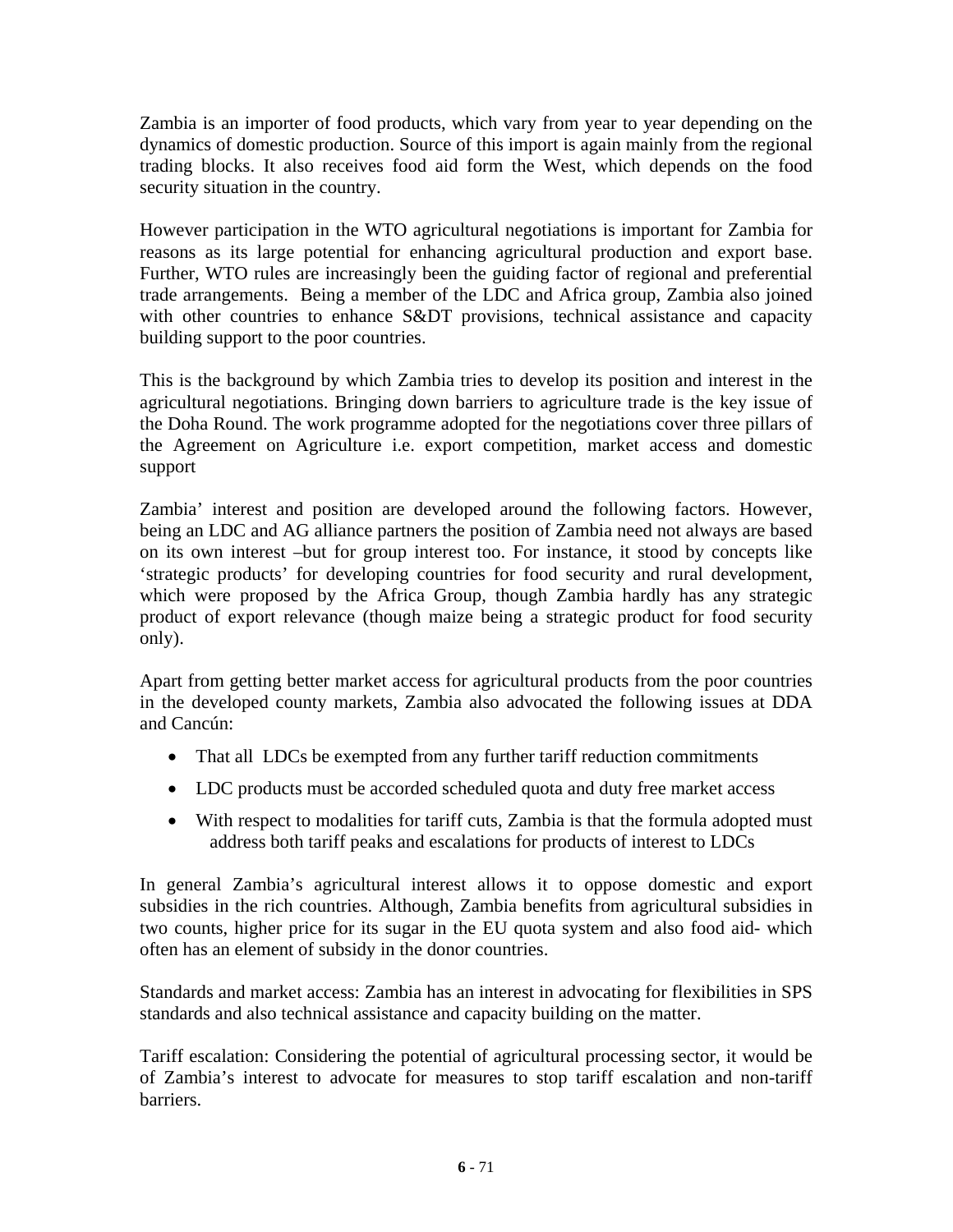Other areas of concerns and demands at the WTO are:

to provide adequate and meaningful financial and technical support- than workshops and seminars - to address supply capacity problems, institutional and human constraints in order to take full advantage of opportunities emerging from the multilateral trading system.

existing preferences that have been accorded historically to developing and least developed countries should remain and be secured under the framework of the AoA

Food aid provided by members to meet emergency situations, humanitarian and development objectives and to address chronic food deficit situation in LDCs should be allowed – without any WTO restriction on it.

To implement the Marrakesh decision on measures concerning possible negative effect of the reform programme on LDCs and Net Food Importing Developing Countries, including through the establishment of a revolving fund to ease short term financing problems linked to import of basic foodstuffs

# *Non-agricultural market access negotiations and Zambia*

The share of manufacturing sector to the overall GDP of Zambia in 2003 was 10.9 %. The sector mainly constitute food products, beverages and tobacco, textiles and leather products, chemicals, rubber, plastics, wood and wood products. Among the category, food, beverages and tobacco alone contribute about 60% of the manufacturing GDP. The other growing areas of production and also export interest are textiles and leather. The textile and leather sector have been benefited by improved access to markets under trade arrangements such as COMESA, AGOA, etc. To add up, the above-mentioned subsectors accounts for about 90% of the total manufacturing GDP as of 2003. The growing performance of the manufacturing sector indicates that the sector has been growing since the initial shock of competition when the economic liberalisation programme was started in the early 1990s.

As regards the DDA negotiations, Zambia has not undertaken any studies to determine the effects of each of the tariff reduction proposals for industrial products. During the pre-Cancún consultations, the civil society recommended that the studies should take into account the effects on imports, exports, tariff revenue, economic welfare and output as well as long term and short term costs and benefits.

Similarly, Zambia has not been actively involved in NAMA negotiations at the WTO or at the Doha round as it is not a key exporter of manufacturing products. However, it has some interest in getting better access for textiles and clothing, leather and metal fabrications, copper cables, etc.

Though Zambia is a producer of cotton, it has not actively supported the cotton initiative led by a group of cotton producers from West Africa. Perhaps, it was felt that countries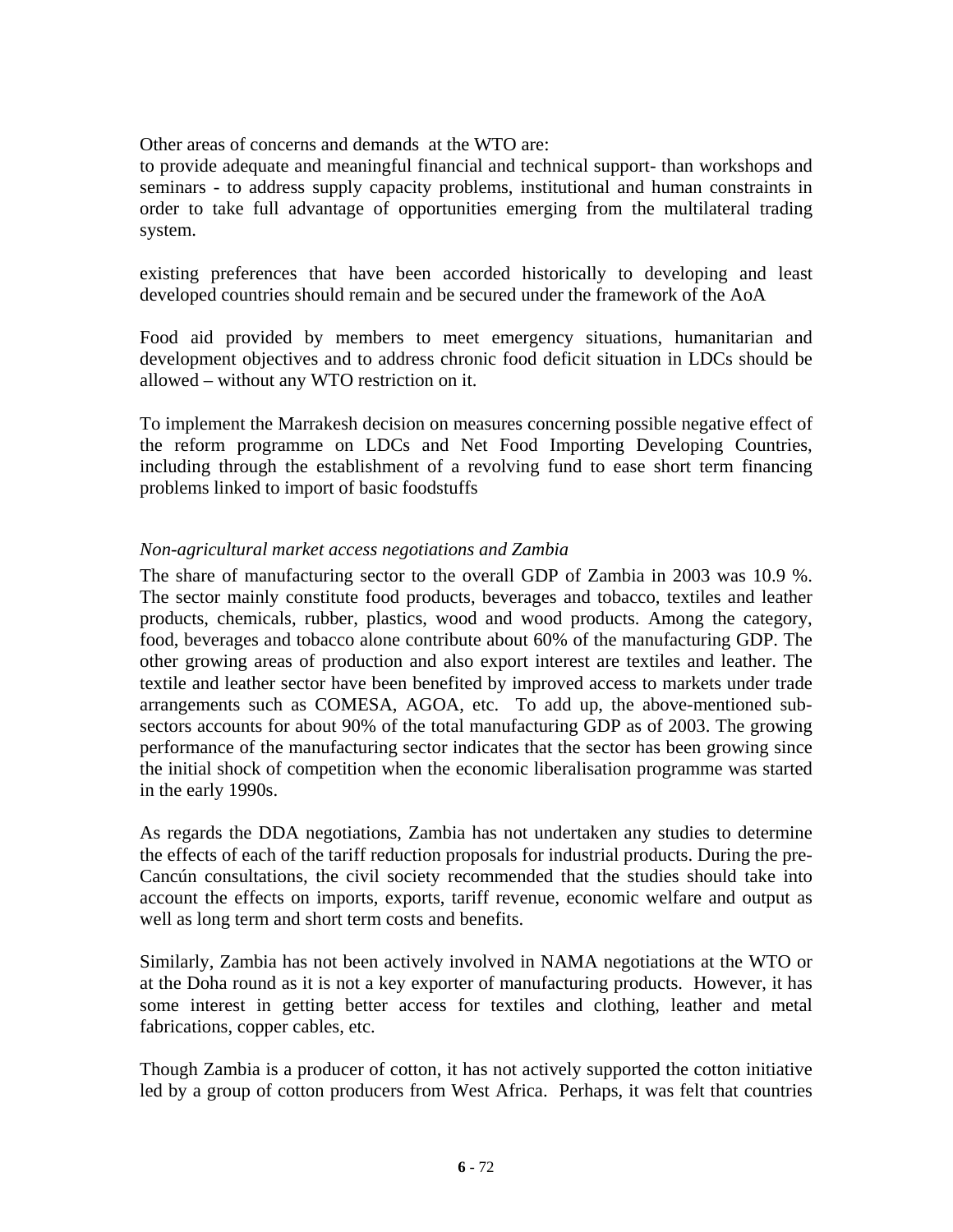sponsoring cotton initiative had a single point agenda of striking a deal cotton even at the cost of negotiating Singapore issues–which was not the position of Zambia.

As regards import interest, in case of reduced in tariffs for inputs for manufacturing and agricultural sectors will it be beneficial to the local industry. For instance, if there is a reduction of tariffs on fertilisers-what will be impact on other sectors such as agriculture production and (or food security). At present tariff makes the cost of import to Zambia expensive, which has its detrimental effect on the development of manufacturing sector since a large number of inputs for manufacturing sector are imported.

Since Zambia does not have any major manufacturing export sector, it has not shown much interest in the negotiations as well. Further, most of its export to the developed countries have low tariffs, except a few such as textiles, clothing, leather, etc. However, there are arguments that Zambia's export to some of the developing countries does face high tariffs. However, no detailed studies being conducted to determine the effects of each tariff reduction proposal on trade, taking into account the effects on imports, exports, tariff revenue, economic welfare and output as well as long term and short term costs and benefits.

It is believed that, the decisions on the following at DDA would benefit Zambia:

- Least developed countries should be exempted from tariff reduction
- LDCs must be given maximum credit for unilateral liberalization
- Targeted technical assistance should be provided to LDCs and address supply side constraints
- Erosion of preferential margins due to MFN tariff reductions should be offset by establishing compensatory and other appropriate mechanisms to fully address the impact of erosion of preferences including measures that promote exports of LDCs
- Developed countries should eliminate tariff peaks, high tariffs and escalation as well as non-tariff barriers in particular to products of export interest to developing and least developed countries.
- Developed countries should commit themselves to deeper reduction while providing flexibility for gradual reduction of tariffs by developing countries
- With respect to modalities for tariff cuts, Zambia was of the view that whatever formula is adopted must address both tariff peaks and escalations for products of interest to LDCs.

## *TRIPS and public health*

TRIPS agreement has a lot of relevance to Zambia. It involved not only the cost of modernising the patent systems but also the cost involved in transfer of technology, drug import and seed security. It is also important that adequate studies are to be carried out at the national level while enacting TRIPs complaint legislation.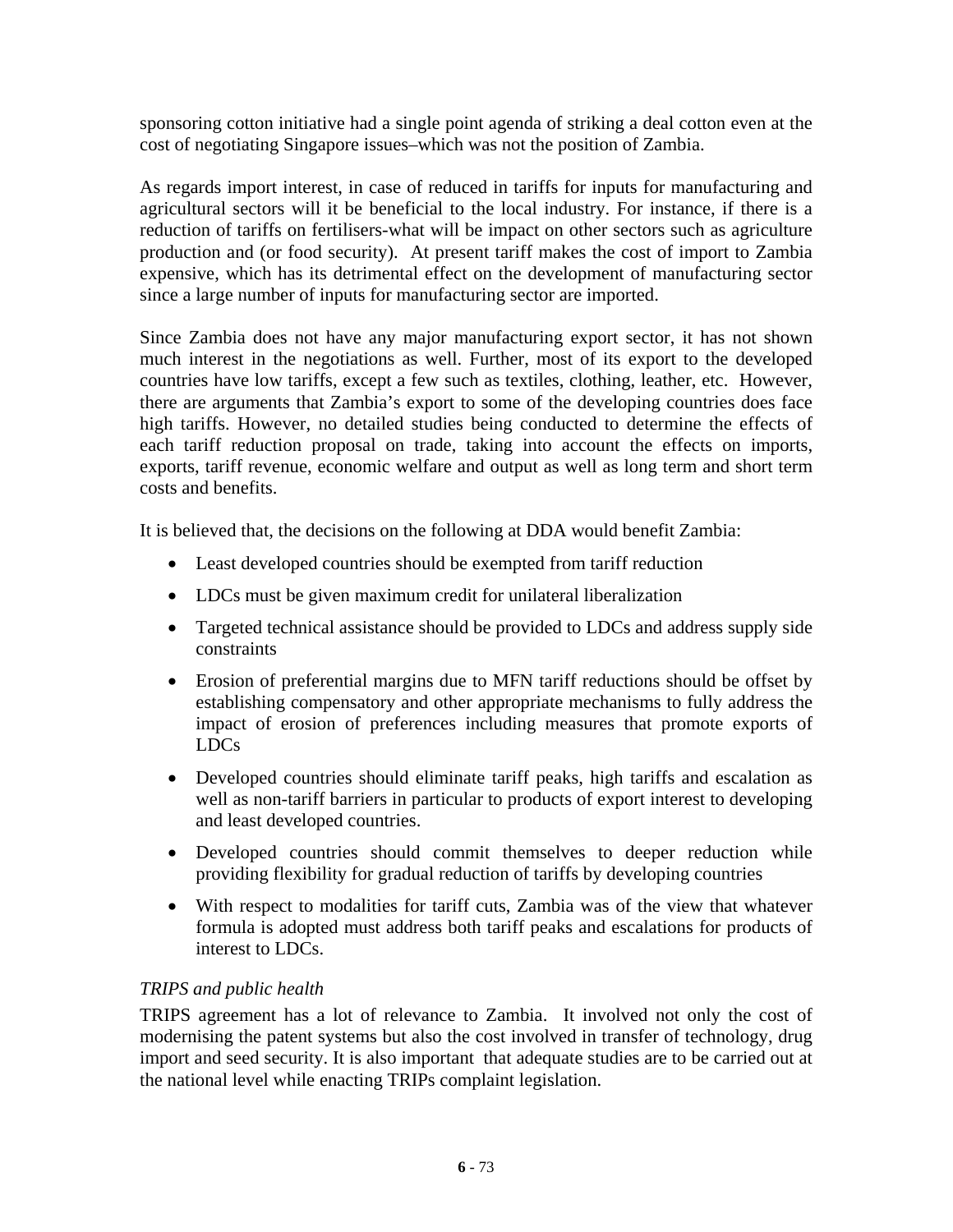The understanding arrived at the WTO just before the Cancún Ministerial on TRIPS addressing public health emergencies has a lot meaning for Zambia. The county largely depends on imported drugs as it does not have own production facilities. The prevalence of HIV/AIDS, which about 16% of the population (160,000) has had a significant adverse impact on the Zambian economy. According to the Health Survey of  $2001$ - $2002^{55}$  16 percent of all adult population aged between 15 and 49 years (or about 900,000 adults) were reported to be HIV positive. There is projection that the number of HIV infected persons will increase to 1.1 million by the year 2010 if adequate preventive measures are not done.

During the national consultation on the Cancún, with respect to TRIPS and Public health, it was opined that due to lack of manufacturing capacity in the pharmaceutical sector, Zambia is unable to take advantage of *compulsory licensing arrangement* under TRIP and Public health to produce generic drugs to respond to public health epidemics such as HIV/AIDS, malaria, TB, etc.

Therefore, it was advanced that for countries, which lack the necessary pharmaceutical capabilities to produce drugs under the current *compulsory licensing* provisions should be allowed to import these drugs from countries such as India and Brazil that can produce them cheaply and efficiently. It was thus resolved that Zambia should lobby vigorously for this provision during the WTO Ministerial Conference in Cancún. At Cancún, Zambian government delegation extended its support to the understanding reached on flexibility granted to TRIPS to deal with public health emergencies.

# *GATS negotiations*

The domestic services sector in Zambia contributes to nearly 60 per cent of value added to the real Gross Domestic Product. The main tertiary sector activities contributing to the GDP are wholesale and retail trade, banking and insurance, real estate and business services, transport and storage facilities.

However, the share of services sector to exports is relatively low. The major services exports are tourism, power, hotel, temporary movement of people in sectors such as health, etc. The importance of services in export promotion of the country has not been well recognised. The sectors, which have got some sort of plans for development, are tourism, construction, hotel/motel and recreation. In 2001 government devised a master plan for tourism development through guiding investments in the country. It also introduced new programmes such as eco-tourism, sports and cultural tourism. In recent years a number of hotels and guesthouses opened in tourist locations.

The existence and quality of service sector and infrastructure in any country is a key determinant of foreign investment and also expansion of foreign trade. The provision and quality of services greatly determines the cost of doing business including its viability. Therefore, Zambia could make use of opening up of key service sectors if it could get proper offers for exports such as power, telecom, MNP, banking, etc.

 $\overline{a}$ 

<sup>55</sup> Economic Report 2002, p. 110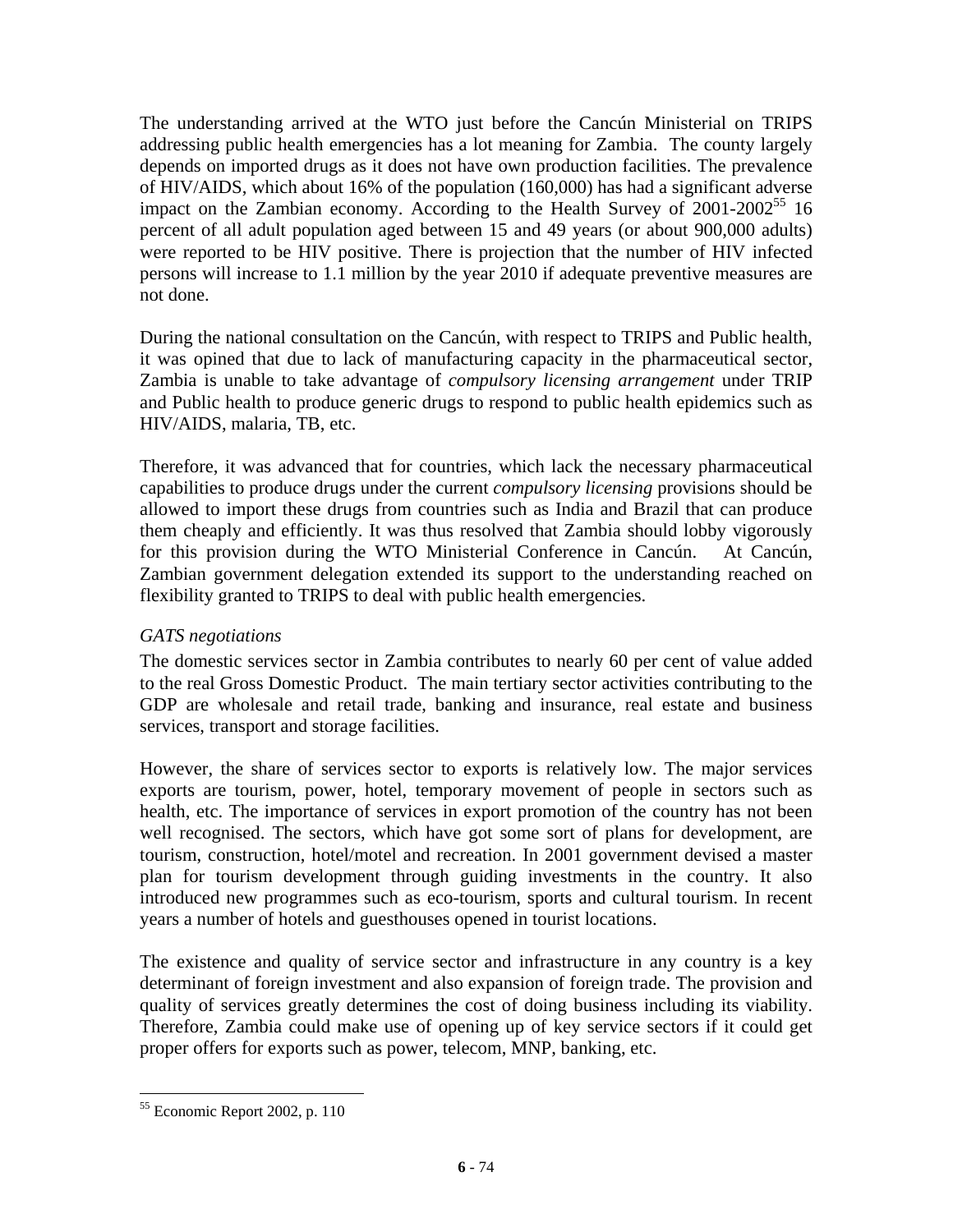Unlike the other WTO agreements Zambia has been more active in the discussion on GATS at the WTO. It has however, could not comply with the time frame given under the built in negotiations on initial requests and offers. Zambia has a large potential to make use of GATS and liberalisation of public utility sector. It can not only provide market access and much needed capital but also will reduce the exorbitant cost of services such as telephony, email, hospital services, banking and insurance. It will also make the county country attractive to FDI and reduce cost of doing business.

Zambia's participation in services negotiations like other poor has been affected by lack of both human and financial resources. It has not carried out any serious study on the existing service sector firms and export opportunities available. In view of the above, Zambia took to Cancún a position that they were not ready to negotiate in services at this point. In addition, Zambia advocates for the following;

- The need for special modalities for LDCs
- The need to conclude the negotiations for a special services safeguard provision
- Support from Developed countries/ WTO to conduct assessment studies

## *Trade facilitation*

Among Singapore issues, TF received the highest amount of support at Cancún. This includes support from some of the developing countries. Sticking to its position on Singapore Issues, Zambia opposed the launching of negotiations on the subject at Cancún.

Zambia has not undertaken any evaluation or study on the pros and cons of trade facilitation. However, being a land locked country, Zambia faces enormous amount of difficulties in export and import. At present the export and import involved cumbersome procedures. One of the issues of course very relevant to Zambia is transit of goods and services, customs valuation, expediting the movement, release and clearance of goods, including goods in transit. The Doha declaration focused on the above aspects – but without giving details as Council for Trade in Goods (CTG) is expected to review and clarify on how to formulate multilateral understanding in this area. The Doha declaration underlined that trade facilitation needs of poor and developing countries are a priority.

Trade facilitation can be a potential area for consideration for Zambia, though there is opposition to negotiate on this at this point. The problem is that it is linked to other Singapore issues, agriculture and also the single undertaking. Although the there was a feeling among some developing and least developed countries and most rich countries that an understanding on trade facilitation will be a beneficial instrument. Those who support the initiative feel that the arrangement will bring in guidelines for the speedy clearance, processing and customs valuation of goods at the port of entry and exit. There is also large potential for an understanding during the Doha round on issues affecting trade of landlocked countries such as Zambia.

As regards, the civil society (non state actors) position evolved before Cancún was that Zambia should prioritize key areas of development issues such as assistance to develop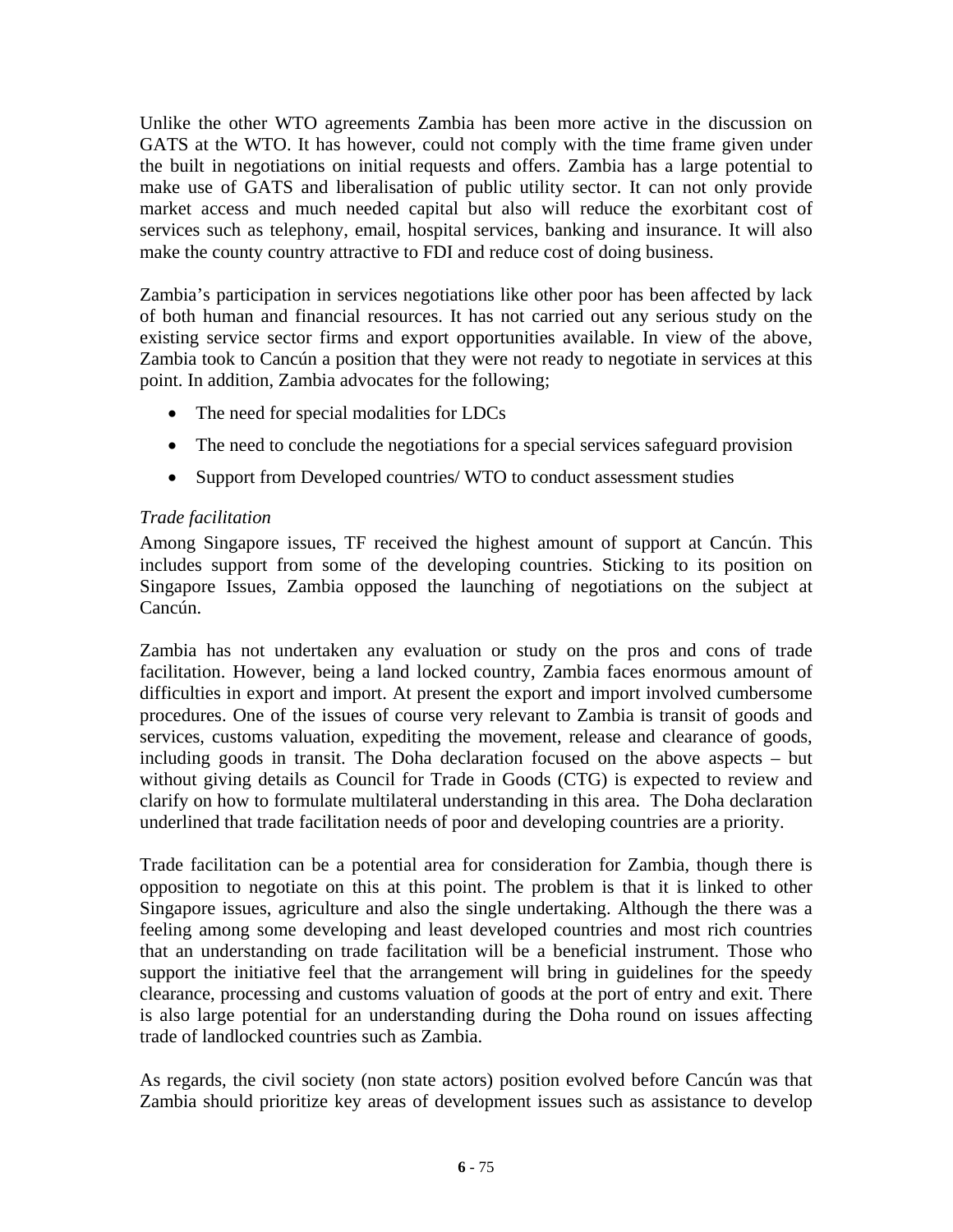infrastructure for trade in particular inter linkages in the transport system to overcome the problem of being land locked. Further, multinational and regional financial organizations and bilateral and multilateral donors should give special attention to the building of infrastructure to enhance attractiveness of least developed countries to foreign investors.

Civil society also recommended that in view of the overwhelming workload generated by the DDA, Zambia like most LDCs has limited resources to follow negotiations and evaluate the implications of negotiations on Singapore issues on the economy. Therefore; Working Groups should continue work on the process of clarifying these issues; and Effective technical assistance and capacity building should be provided to developing and LDCs to conduct assessment studies on the implication of these issues on their economies

According to the trade Minister of Zambia, the Cancún text of 13 September 2003, which proposed commencement of negotiations on Trade Facilitation and Transparency in Government Procurement, was unacceptable to Zambia. Zambia was not ready to negotiate and that there should be no linkage of these issues to the single undertaking.

## *Other issues of concern at DDA negotiations*

6.1 Special and Differential Treatment (S&DT)

- Zambian position is as follows:
- **S&DT** provisions in the WTO Agreement must be binding and operationalised
- A monitoring mechanism must be put in place to monitor progress on  $S \& D$ issues that have been referred to other working committees. This will ensure that the issues are accorded the priority that they deserve. This mechanism is an addition to the one that already appears to have been agreed to by members which refers to the process after resolution of the issues.

6.2 Technical Assistance and Capacity Building

Zambia has an interest in the programme. It views that:

- Technical assistance programmes for LDCs should be substantially increased, be demand driven and emphasize country specific programmes
- Institutional capacity of LDCs including development of human resources should be strengthened
- provide increased resources to the Global Trust Fund to enable the WTO impart adequate technical assistance to LDCs
- enhance support that is aimed at improving the participation of the private sector, civil society and other stakeholders in the IF/programmes so that supply side constraints are appropriately addressed

In short, WTO DDA negotiations can be a tool for poverty provided there are positive outcomes in expanding trade and investment opportunities in Zambia. Further, any positive outcomes opening up/low cost provision of power, water, telephones, transport of sectors and other essential services will be very helpful for reducing poverty levels in Zambia as exorbitant cost of utilities hindering not only consumer welfare but also the development of private sector in Zambia.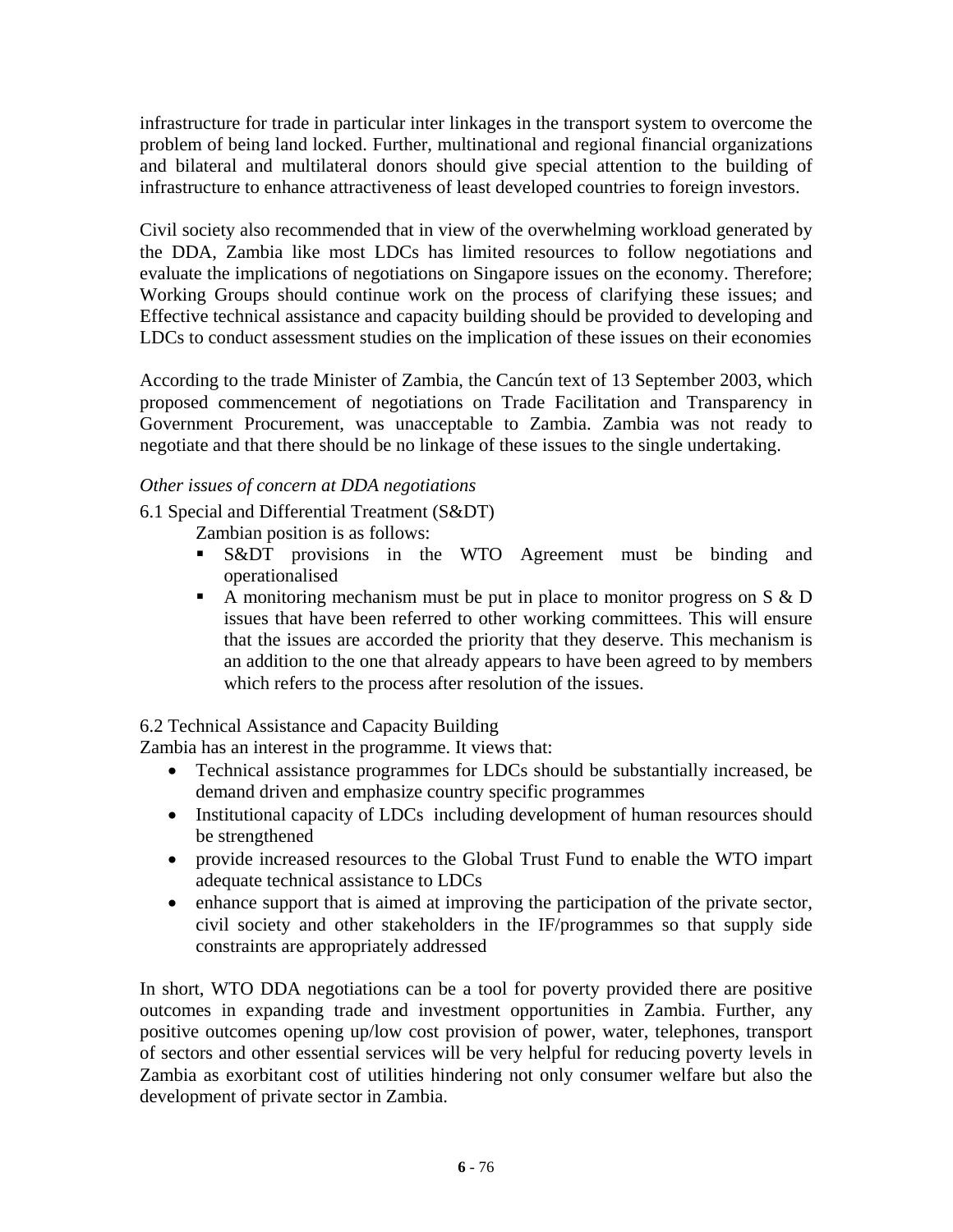## **References**

African Development Bank Report: 1997

Catholic Commission for Justice, Development and Peace, Luanshya Bears the Brunt of Zambia's Privatisation policy, The Sign Post, January-June 2002, Issue No. 16

Charles Elliott: (1971), Constraints on the Economic Development of Zambia, Oxford University Press

Civil Society For Poverty Reduction (2003) PRSP Poverty Monitoring No.1 Summary Report, Lusaka

COMESA:1998 Annual Report

Commonwealth Secretariat: (2001), Zambia, Enhancing the Competitiveness of the Agrifood processing Sub-Sector

Competition and Fair Trading Act, Chapter 417 of the Laws of Zambia

Damachi, Ukandi G. H. Dieter Seibel and Lester Trachtman: (1979) *Industrial Relations in Africa*, Macmillan Press, London

Government of the Republic of Zambia: (2002), *Estimates of Revenue and Expenditure* 

Government of the Republic of Zambia: (2000), Economic report

Government of the Republic of Zambia: (2001), Economic report

Government of the Republic of Zambia: (2002), Economic report

Government of the Republic of Zambia: (1999), Policy Framework paper

Government of the Republic of Zambia Investment Act of 1993

Government of the Republic of Zambia: (1998), *Living Conditions Monitoring Survey*, Central Statistics Office

Government of the Republic of Zambia, The Fourth National Development plan 1988-92.

Government of the Republic of Zambia, Transitional National Development Plan for Zambia, 2002 –2005

Government of the Republic of Zambia: (1993), *The Draft National Environmental Action Plan Report*, The Ministry of Environment and Natural Resources

Government of the Republic of Zambia, Budget Address 2002

Government of Republic of Zambia, (1998**)** Living Conditions Monitoring Survey

Government of the Republic of Zambia, Patents and Companies Registration Office

Government of the Republic of Zambia: (May 1998), *National Poverty Reduction Strategic Framework,* Ministry of Community Development and Social Services, Lusaka.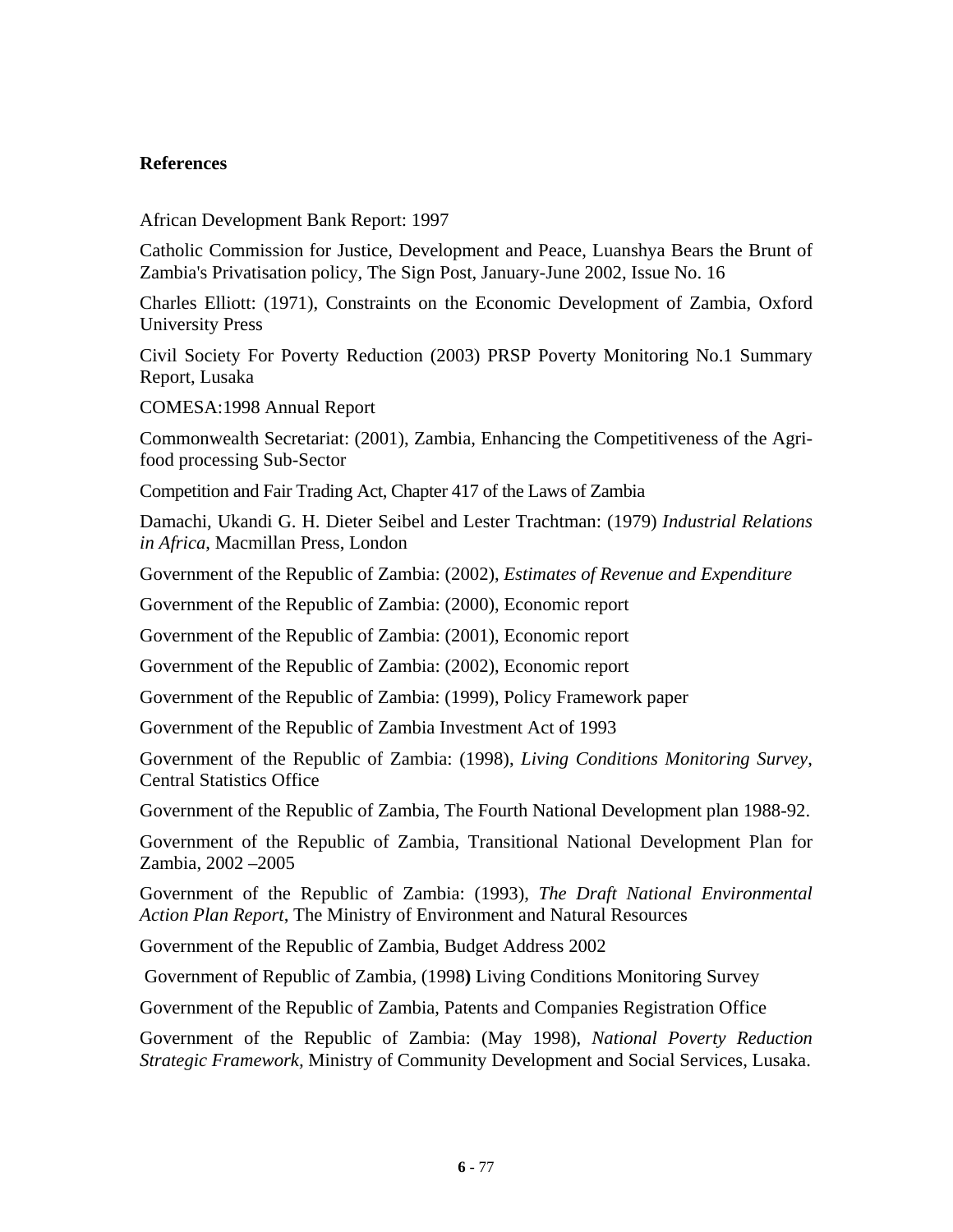Government of the Republic of Zambia: (2002), Poverty Reduction Strategy Paper, 2002–2004, The Ministry of Finance and Economic Development.

Government of the Republic of Zambia: The Export processing Zones Act, 2001.

Imani and Saasa, O, (2000) Small Scale Food Processing Sector in Zambia.

International Labour Organisation (ILO) and Jobs for Africa Programme: (2000), *Investment for Poverty Reducing Employment Report: Strategies and Options*, Lusaka.

International Monetary Fund Public Information Notice (PIN) No. 99/39

Lise Rakner, Nocholas van de Walle and Dominic Mulaisho, S. Devearajan, Pollar, D. R. and Holmgren, T. (Editors): (2001), Aid and Reform in Africa, World Bank Washington D.C pages 535-623

Martin, David:(1974), Minding Their Own Business, Penguin books.

Mudenda, C.G: (2002), Zambia 7-Up Project Report on Competition Regimes, CUTS

Muna Hantuba: (2000), Economics Association of Zambia President, Agriculture in Zambia: A reality and the way forward.

Muyakwa, Stephen L. (2002), Trade Assessment Study, Oxfam

Mwenda K. (1999): Legal Aspects of Foreign Direct Investment In Zambia. E Law-Murdoch University Electronic Journal of Law, Vol. 6 No. 4.

Oliver Saasa: (October 2000), *Small Scale Food Processing in Zambia*, Imani Development (Pvt) limited

Page, S. (2002) Streamlining Zambia's Trade Agreement to Support Export Diversification, ODI

PELUM, (2003) Intervention Responses in the Agricultural Sector, (mimeo)

Premchand, A.: (1983), Government Budgeting and Expenditure Controls. The International Monetary Fund p. 3

SADC: (2003), The Comparative Advantages of the SADC Region as an Investment Destination.

Tatyana P. Soubbotina and Katherine A. Sheram: (October 2000), *Beyond Economic Growth – Meeting the Challenges of Global Development*. World Bank.

Traders, Journal for the Southern African Region incorporating the Rest of Africa, Issue 11, August – November 2002

The World Bank Group: (2003), Zambia at a Glance

UNCTAD: (July 2000), *Capital Flows and Growth in Africa*

UNCTAD: World Investment Report, (2003), FDI Policies for Development: national and International Perspectives, New York and Geneva.

United Kingdom Department for International Development: (2002) *Globalisation and Poverty*; *FDI in Southern Africa*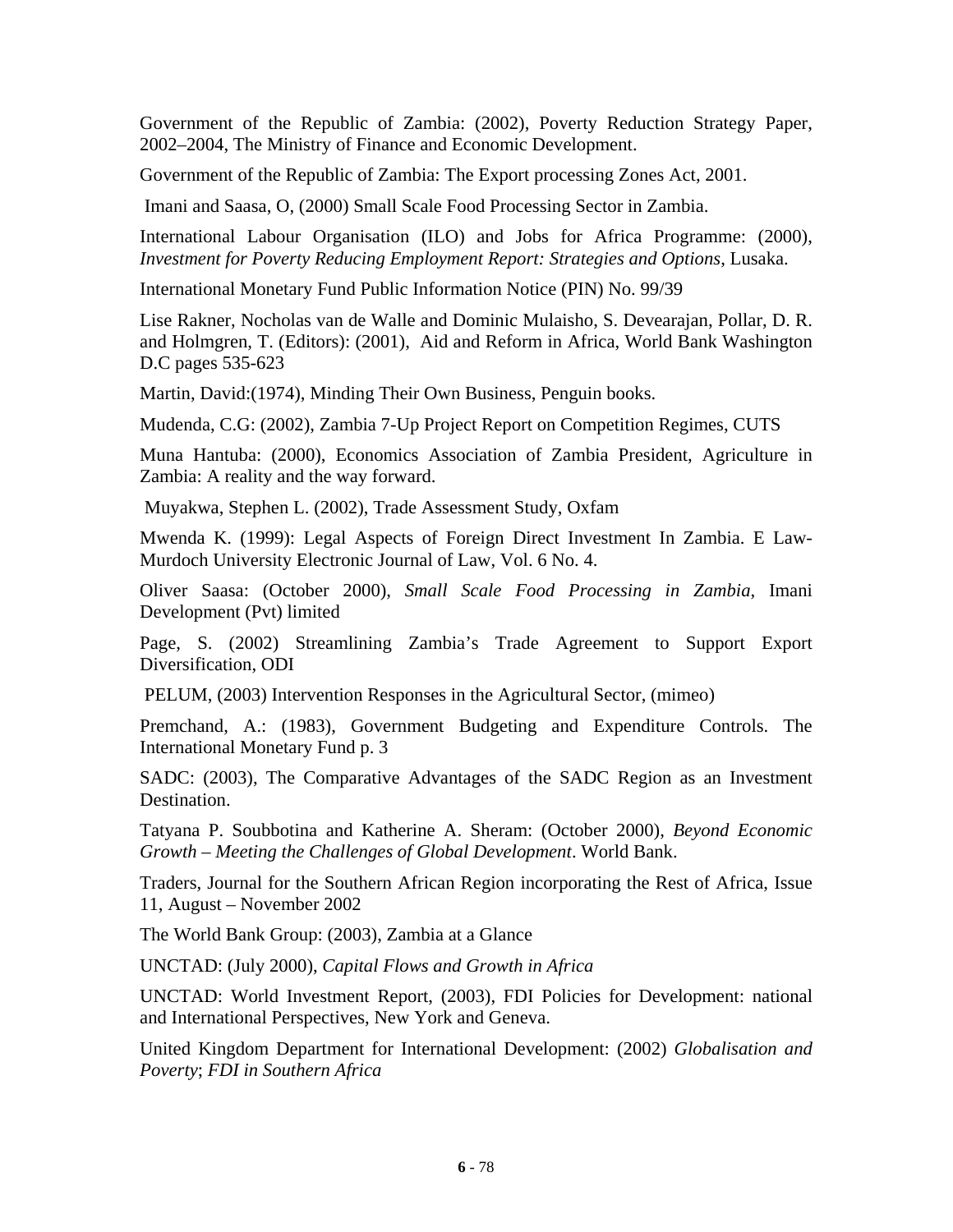United Nations Development Programme: (2001), *Employment and Sustainable Livelihoods*, Zambia Human Development Report 1999-2000, Lusaka.

United States Embassy: (1997) Zambia Commercial Guide.

World Bank 1995, *Public Expenditure Review Report No. 13857-ZA* 

World Bank 1996, *Zambia: Prospects for Sustainable Growth 1995-2000* 

World Bank, World Development Report 2002

World Bank, World Development Report, 2001

.

World bank Website, Zambia Competitiveness Indicators, Business Environment Group (www.worldbank.org)

Zambia - EU Country Strategy Paper and Indicative Programme 2002-2007

Zambia Investment Centre: Investment Climate– Reasons to Invest in Zambia.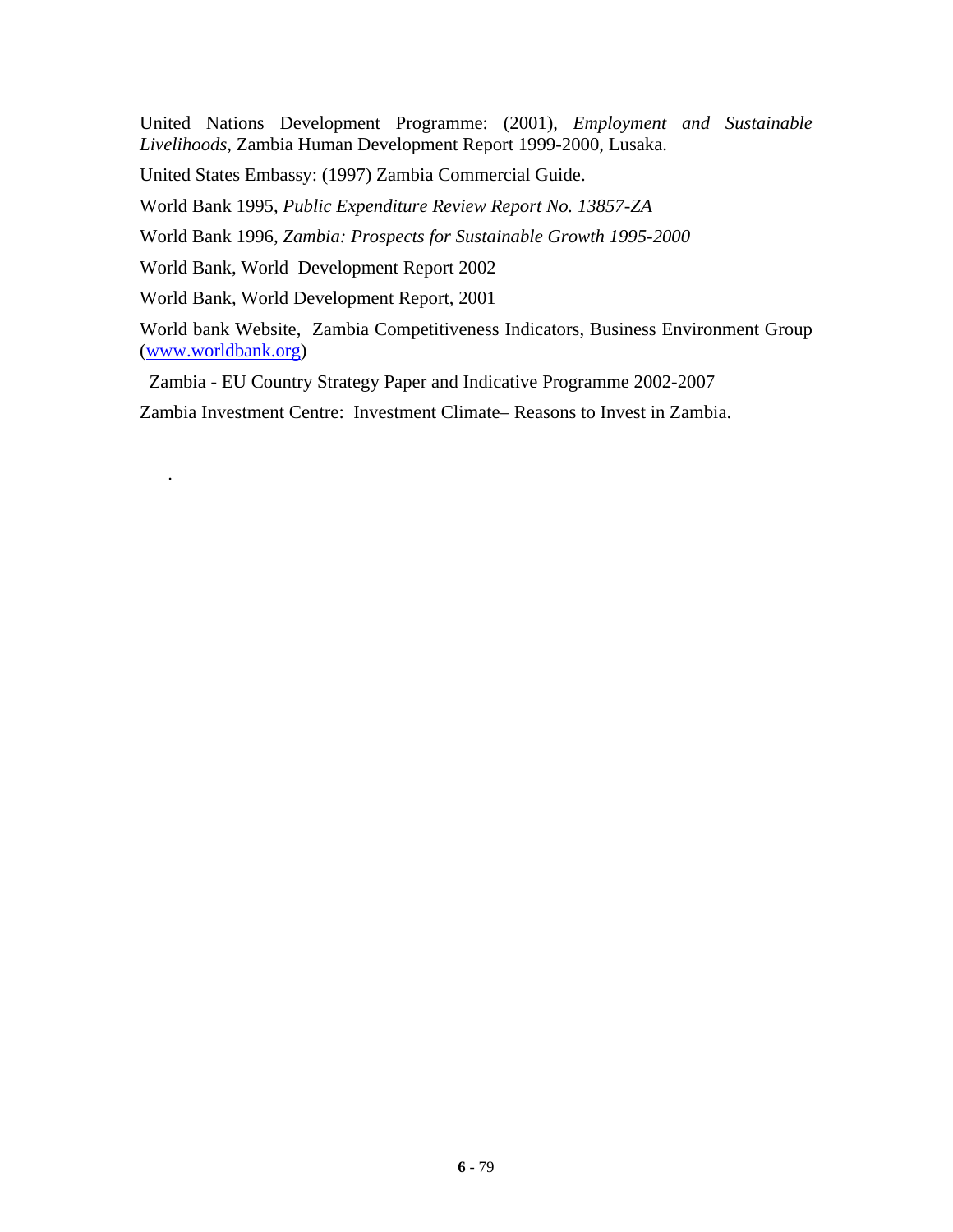#### **Annexe 1 Zambia and privatisation**

In 1964, the public sector accounted for 14 percent of the economy and it grew to 80 percent of the economy by 1972, thanks to the socialist model of development followed by Zambia for quarter a century. Since 1991, the government moved away from a socialist and public sector dominated policy framework, which played the conflicting roles of policy formulation, regulation and enterprise management. Thus, it became a business player and a regulator at the same time. Consequently, flexible fiscal policies were inevitable. The results were huge public expenditure deficits, a huge external debt and inflation. Thousands of jobs were lost and economic growth became tenuous

To check the declining economic performance, the government adopted an economic reform programme aimed at the reduction of the government's direct involvement in the economy by providing enterprises with greater freedom, incentives, and stimulating entrepreneurial activity for promoting domestic competition and efficiency. The government also sought to open the economy to allow domestic firms to compete internationally and adopted an improved and more modern regulatory framework by drafting new laws on trade and investment, competition, liberalisation, privatisation and deregulation.

As a result, new institutions such as the Privatisation Agency, the Competition Commission and other regulatory bodies were established, and existing ones, such as the Investment Centre and the Bank of Zambia were reformed. Overall, these measures resulted in a reduction of bureaucratic procedures by removing licensing requirements; privatisation; adopting anti-inflation measures such as reduction of the money supply; removing exchange rate restrictions, and removing most subsidies.

The public sector reform programmes aimed at streamlining the role of the government administration to one that is conducive to private sector development by seeking to end duplication and competition with private sector. Towards this end, the government adopted a policy of decentralisation by shifting services to sub-national levels of government, and sought greater involvement of communities in public service delivery.

The programme had three components:

1. Restructuring Ministries and Provinces to streamline the structure and make them more consistent with current policy priorities;

2. Improving human resource management by developing and instituting performance management systems and individual performance appraisals, training and building a culture of accountability and instituting measures to motivate workers;

3. Decentralising and strengthening local government, addressing the performance management systems and financing functions of provincial and local government, and supporting participatory governance.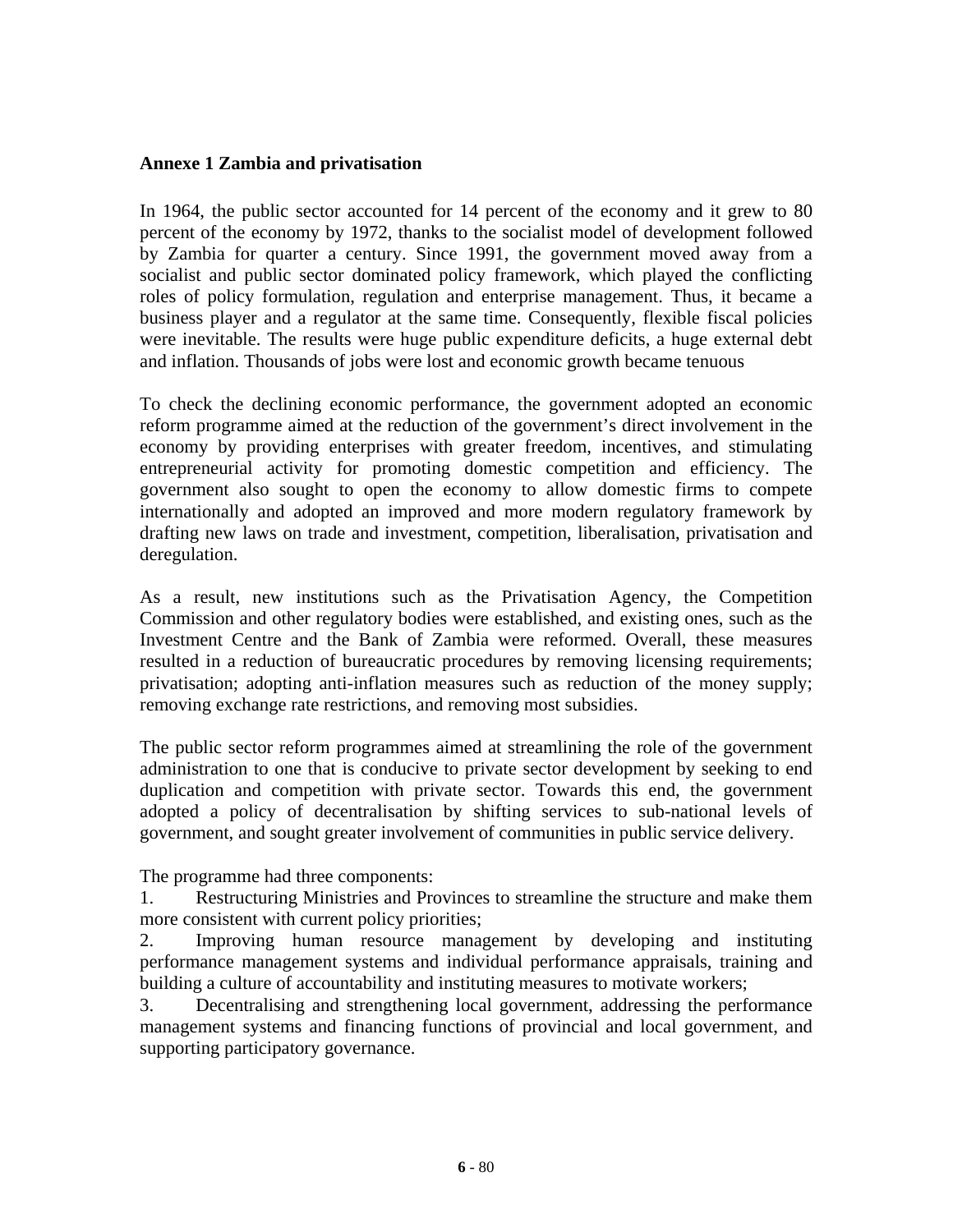The government set about the dismantling of the state owned sector, which accounted for 80 percent of GDP, with the enactment of the Zambia Privatisation Act and the establishment of the Zambia Privatisation Agency in 1992. Beginning with smaller companies, privatisation went into full swing in 1996/97. By the year 2002, 257 out of 313 companies had been privatised. The privatisation of the mines was delayed amidst allegations of corruption and inadequate planning. Many feel that a veil of secrecy and behind the scenes manoeuvres shrouded the privatisation process. Delays in the privatisation of the mines added to investor uncertainty across sectors. However, the table below shows the progress made in the privatisation of parastatals.

|                                | 1994           | 1995 | 1996 | 1997 | 1998 | 1999           | 2000     | 2001     | 2002     |
|--------------------------------|----------------|------|------|------|------|----------------|----------|----------|----------|
| Completed privatisation deals  | 15             | 60   | 189  | 213  | 224  | 234            | 245      | 251      | 254      |
| (cumulative)                   |                |      |      |      |      |                |          |          |          |
| Negotiations completed         |                | 12   | 4    | 8    | 6    | $\overline{c}$ | 3        | 5        | 3        |
| Number of Agreement Signed     |                | 30   | 5    | 2    | 6    | $\overline{2}$ | $\theta$ | $\Omega$ | $\theta$ |
| Companies/units privatised     | 15             | 102  | 194  | 223  | 236  | 238            | 248      | 256      | 257      |
| (cumulative)                   |                |      |      |      |      |                |          |          |          |
| Companies under negotiation    | $\overline{4}$ | 24   | 6    | 33   | 20   | 16             | 6        | 2        |          |
| Companies under preparation    | 32             | 12   | 53   | 25   | 16   | 26             | 26       | 22       | 22       |
| Commercialisation of Govt.     |                |      |      | 31   | 31   | 31             | 31       | 31       | 31       |
| Departments*                   |                |      |      |      |      |                |          |          |          |
| <b>Total Working Portfolio</b> | 52             | 210  | 253  | 312  | 303  | 311            | 311      | 311      | 313      |

**Privatisation Programme Status-1994 to 2002** 

*Source*: Economic Report, 2002, Ministry of Finance.

\*Total number of Government departments identified for commercialisation

The implementation of privatisation measures has been controversy. In 1997, the government identified 31 departments for commercialisation. By the end of 2001, none were commercialised. Similarly, the district focus and orientation of government expenditure towards sub-national administration has yet to gain significant ground. More energy went into programme preparation than implementation. Enthusiasm has yet to be demonstrated towards implementing the public sector reform programme as it was towards privatisation. Some ministries have been restructured, ostensibly to make them more consistent with current policies. The results show haphazard retrenchment and brain drain.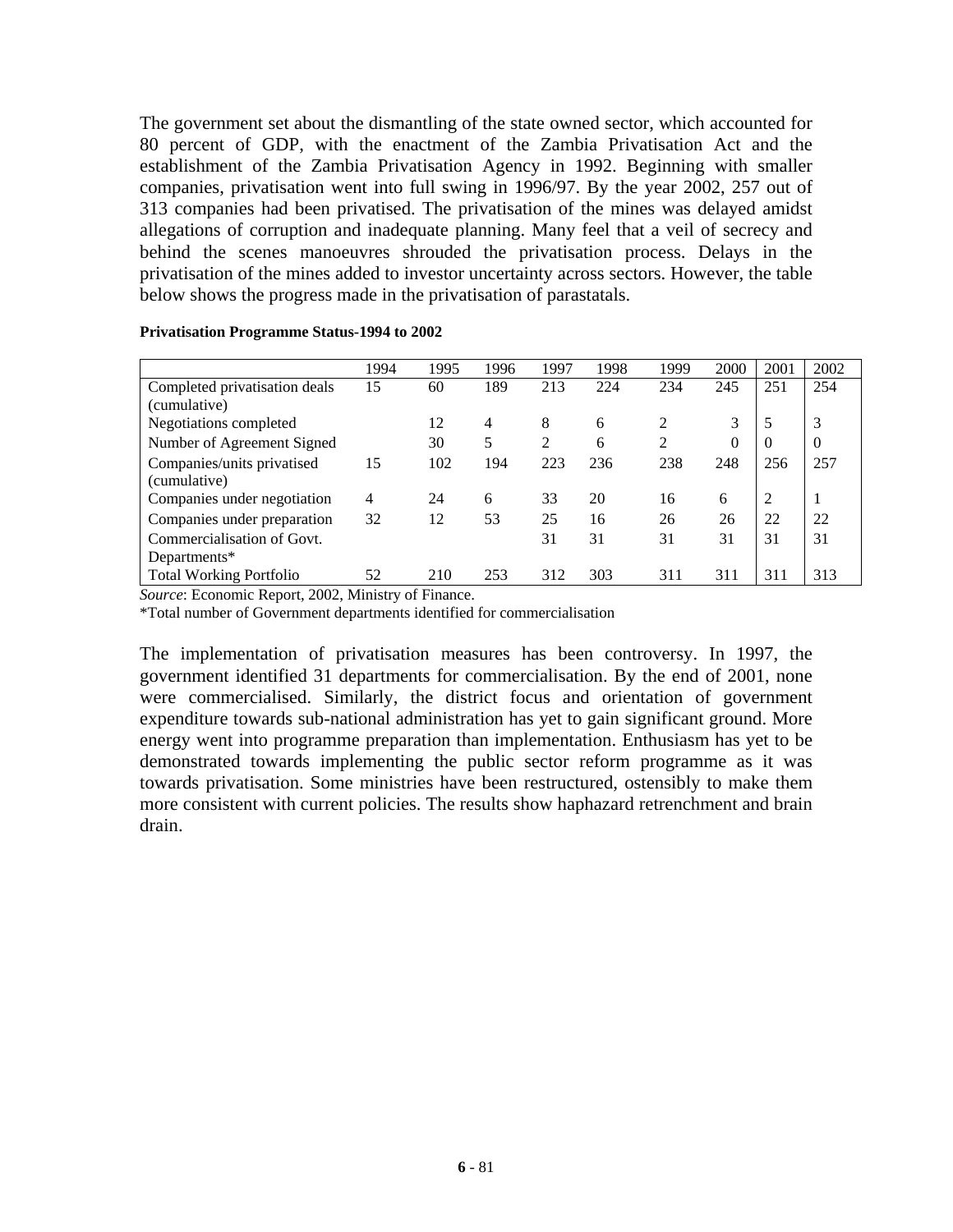## **Annexe 2 Profile of agricultural reforms in Zambia**

Until 1991, agricultural trade policy of Zambia was dominated by price controls and the determination of agricultural prices on a seasonal basis. The government not only controlled crop prices, but also mill prices as well as final product prices. Concentration and public sector dominance of agricultural business through nationalised companies encouraged price fixing and allocation of materials only to state owned enterprises. Imports and market entry were restricted through licensing regulations. The result was that the processing and distribution of food and other agricultural commodities became dominated by a limited number of large-scale, state owned companies located in a few large urban areas. The net effect was the crowding out of private sector and the obliteration of opportunities for rural industries.

Further, in order to maintain an administered price and at the same time keep consumer prices down, a number of subsidies had to be applied. Prices became the subject of political tool, public protests and trade union lobbying. In rural areas, this policy created a pampered peasantry. Agricultural small holders became government contract farmers through the provision of subsidised farm credit. When crops failed, farmers would not repay and loans were even written off. By the 1980s, the agricultural support system had become unsustainable. Urban consumer markets were hit by consumer goods shortages, food production lagged behind population increases and food imports became regular.

| <b>Reform Measure</b>                                 | Year    | Comments                                                   |  |
|-------------------------------------------------------|---------|------------------------------------------------------------|--|
| Privatise maize and fertiliser trade                  | 1990    | No significant activity until 1992                         |  |
| Eliminate fertiliser subsidies                        | 1992    | Indirect fertiliser subsidy maintained                     |  |
| Elimination of melie meal (maize flower)<br>subsidies | 1992    | Hammermill growth                                          |  |
| Decontrol of maize producer price                     | 1993    | Consumer price increase                                    |  |
| Elimination of maize transport subsidy                | 1993    | Consumer price increase                                    |  |
| Lift sugar price controls                             | 1993    | Reduced local consumption                                  |  |
| Privatise milling industry                            | 1994-95 | Some milling companies close down                          |  |
| Privatise cotton ginning                              | 1995    | Gins acquired by companies viz. Lonrho<br>and Clark Cotton |  |
| Privatise Zamseed                                     | 1996    | New entrants in crop seed marketing                        |  |
| Privatise Fertiliser trading                          | 1996    | New entrants                                               |  |

**Table 1: Agriculture Sector Reforms-A chronology** 

*Source*: compiled from various Agricultural policy documents

Table 1 shows the sequence of market liberalisation in the agricultural sector. On the positive side, liberalisation opened the sectors to new participants. The elimination of maize subsidies encouraged investment in the food and beverages market. The removal of import restrictions encouraged import competition and product diversification. For example the liberalisation of the crop seed market led to the entry of a number of new players and ended the near monopoly of the state sector. On the negative side, those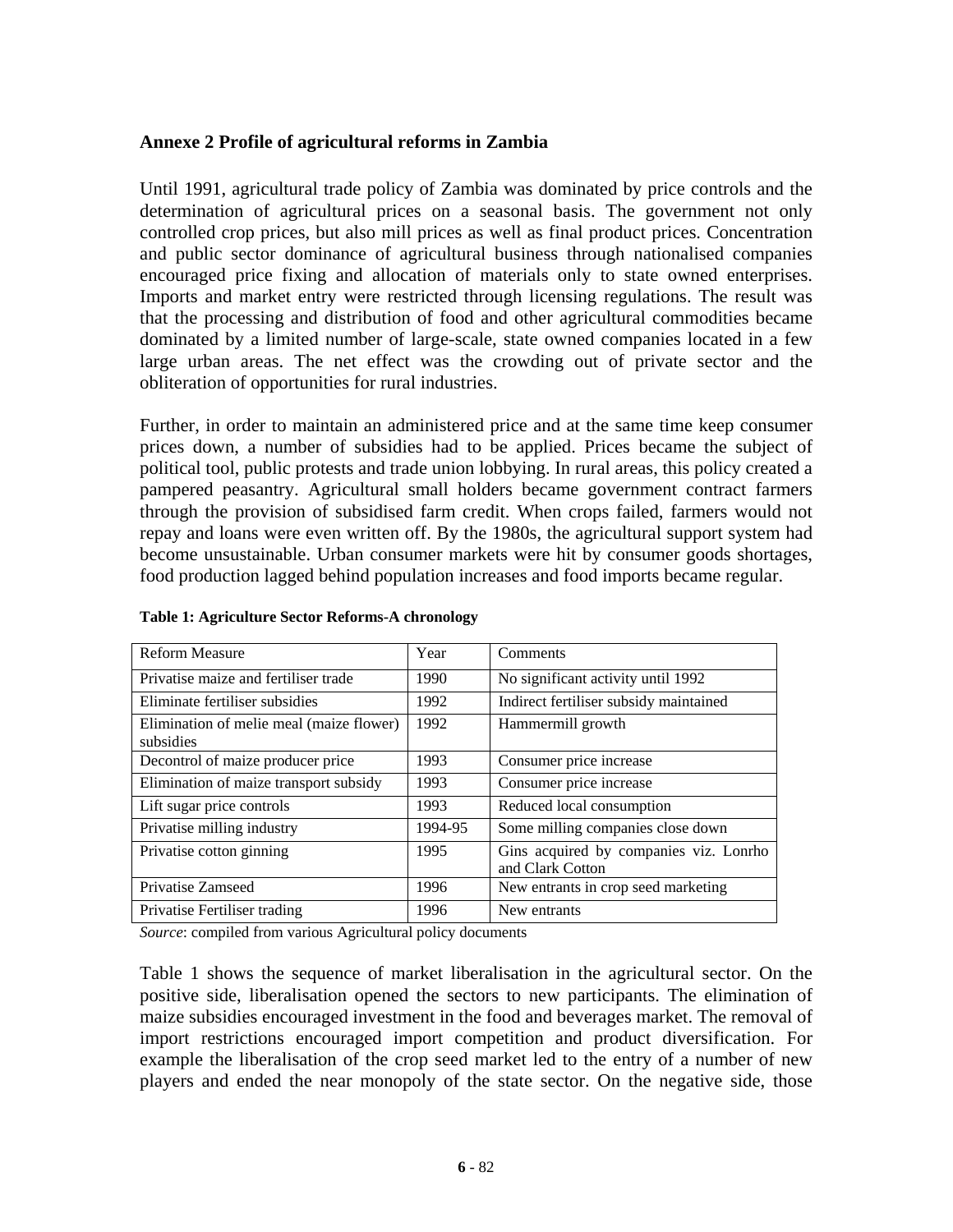enterprises that could not operate without state subsidies collapsed and workers lost their employment not only in the marketing network but also in farms.

#### Impact of liberalisation on agricultural sector

In the agricultural sector, the removal of subsidies and withdrawal of government from distribution and marketing of agricultural products resulted in the decline of income among the small-scale farmers. With the end of subsidised inputs such as maize seed (the widely grown crop and staple) and fertilizer, which has traditionally been a vital input in maize cultivation, farming became expensive for most small scale farmers. Furthermore there was no longer a ready marketing facilities especially in the rural areas, which could purchase output from small farmers. The liberalised prices as against the administered ones remained as a new experience for farmers.

While the state owned parastatals had not been hampered by the bad road network in the distribution of inputs or purchase of output, for the private sector the bad infrastructure has presented a heavy cost. Private traders have failed to reach remote areas of the country resulting in losses by farmers who do not have the capacity to transport their produce to urban centres or the capacity to store the produce properly. As a consequence many farmers are forced to sell their produce at uneconomically low prices. In the same line some unscrupulous traders have taken advantage of the situation and tend to barter farm products with other goods such as clothes for the produce. Thus denying the farmers of income needed to purchase the basic necessities. The elimination of domestic protection should ideally associated with a surge in exports or the at least the growth of domestic firms to do so. This was not the experience of Zambia. In part this could be due to the absence of real exchange rate depreciation and the remnants of negative protection arising from insufficient duty drawback provisions, which hinder exporters from accessing materials and intermediate inputs at world prices.<sup>56</sup>

 $\overline{a}$ 

<sup>56</sup> World Bank, Report No 15477-ZA.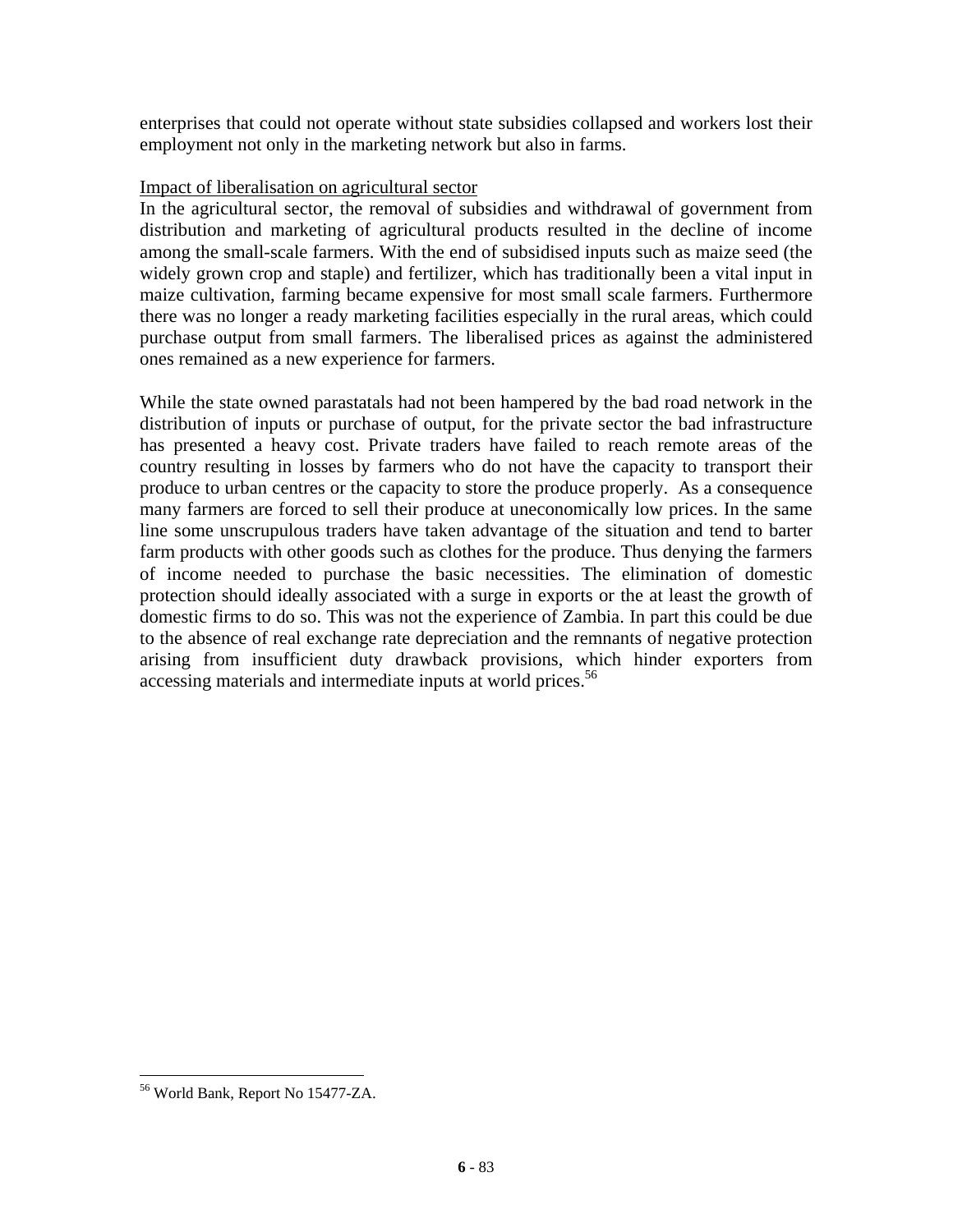#### **Annexe 3 Services negotiations: Doha and after**

The Doha Development Agenda agreed to place the needs and interests of developing countries at the heart of the WTO Work Programme (paragraph 2 of the Doha Declaration) so that special consideration is given to developing countries at negotiations.

This principle is also expressed under the General Agreement in Trade in Services (GATS) Article IV, which seeks to ensure the increased participation of developing countries. Particularly, Paragraph 15 of Article IV and Article XIX.2 (containing Special and Differential Treatment related provisions for developing countries in the market access negotiations, implies that the Council for Trade in Services (CTS) "when reviewing progress in the negotiations, shall consider the extent to which Article IV is being implemented" and it should suggest "ways and means of promoting the goals established therein".

Interest Areas of Developed Countries such as the US, EU and Japan

As per the request offer methodology of GATS, the US has put up request to 142 member countries. The areas chosen are telecom, banking energy, environment, education, professional and audiovisual services. The areas left out by the US are water supply, public health and school education (primary and secondary). The declared objective was that , rich and advanced developing countries such as India, Brazil, The Philippines, etc will be asked for most of the concessions.

The requests were both sectoral (12 sectors) and horizontal (for mode of service sector under GATS). 12 sectors are: Telecom, Financial Services, Express delivery services (courier), Energy, Environmental Services, Distribution, Education and training, Lodging and tourism, Professional services, Computer and related, Advertising and Audiovisual services.

The US proposal also contains several suggestions for removing barriers across the four modes (cross border supply, consumption abroad, commercial presence and MNP) of services such as (economic need tests, Investment approval procedures) mode three, commercial presence and increasing entry into temporary movement of professionals (mode four). Regarding the domestic regulation aspect, US requested to all members to make their national likening more transparent and notify all new changes in advance before their adoption.

#### EU request on Services

EU has put up request to 109 member countries. The EU request covers most of the services sectors identified by the WTO, except for education and services. The areas covers under EU request include reclassification proposals on energy and environmental services.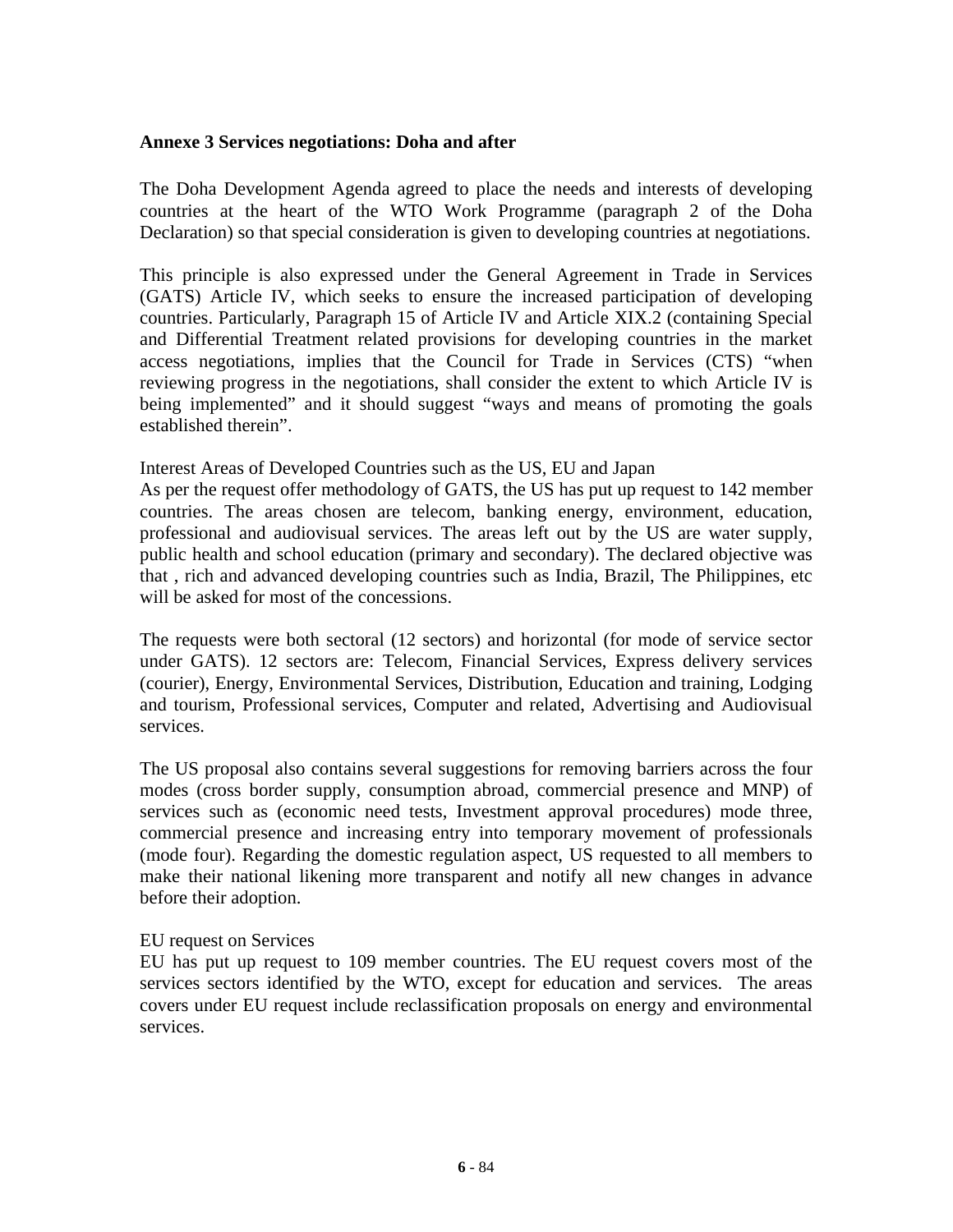#### **Issue of credits for autonomous liberalisation**

The issue of 'credits' for autonomous liberalisation has been one of the contentious issues among the members in the ongoing Services negotiations. As of the December 9 meeting of 2002, consensus could still not be established on the modalities for this issue mainly due to a group of developing countries demanding differentiated treatment between the developed and developing countries requesting 'credits' for unilateral liberalisation measures. While the new draft levels the two country groupings it adds that members when granting 'credits' should fully take into account developing countries flexibility under the GATS as well as the "lower level of development of individual country members, particularly the least developed among them".

The proposal according to developed member countries such as Japan, the US and those of the EU was termed as an "interesting and useful contribution" to the ongoing negotiations. However, the developed countries were of the view that, for instance, the demand for the provision of technical assistance would be going beyond the negotiation mandate while that of full national treatment would prejudge the negotiating outcomes.

However, the developing countries such as Brazil, Argentina, India, Pakistan, Egypt, Indonesia and Thailand rejected the new draft saying that it implied graduation (that is, differentiated treatment) within developing countries themselves, an idea being pushed by members such as the EC and the US in the Doha Round negotiations. The developing countries though would push to avoid the developed members from turning the whole 'credit' issue against the developing countries. In fact this differentiated treatment of poor countries as the whole basis of negotiation strategies of rich countries at the WTO and also the EPA negotiations under the ACP-EU Cotonou Agreement.